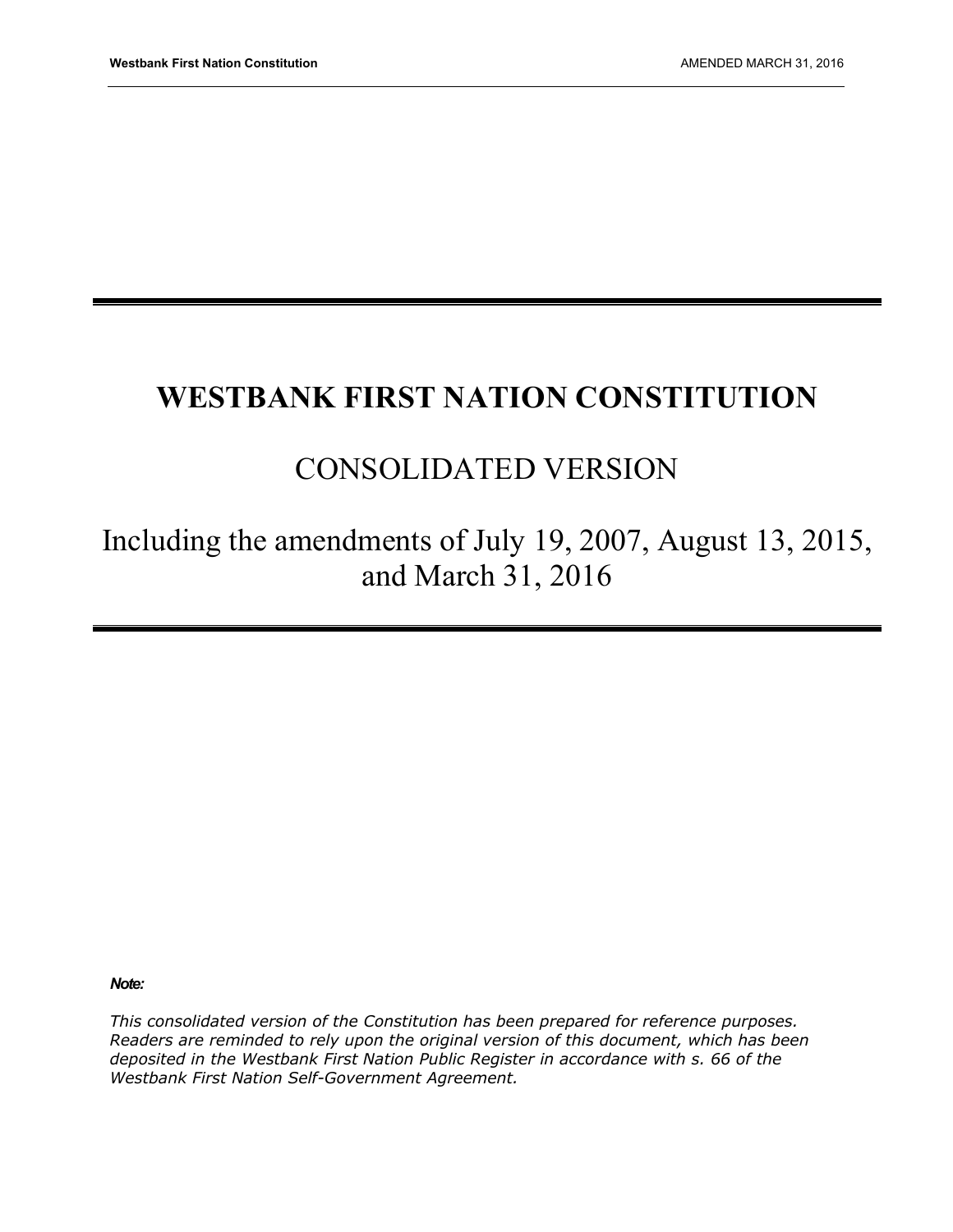#### **TABLE OF CONTENTS**

| 1.  |  |
|-----|--|
| 2.  |  |
| 3.  |  |
|     |  |
| 4.  |  |
|     |  |
| 5.  |  |
| 6.  |  |
| 7.  |  |
| 8.  |  |
| 9.  |  |
| 10. |  |
| 11. |  |
| 12. |  |
| 13. |  |
| 14. |  |
|     |  |
| 15. |  |
| 16. |  |
| 17. |  |
|     |  |
| 18. |  |
| 19. |  |
| 20. |  |
|     |  |
| 21. |  |
| 22. |  |
| 23. |  |
| 24. |  |
| 25. |  |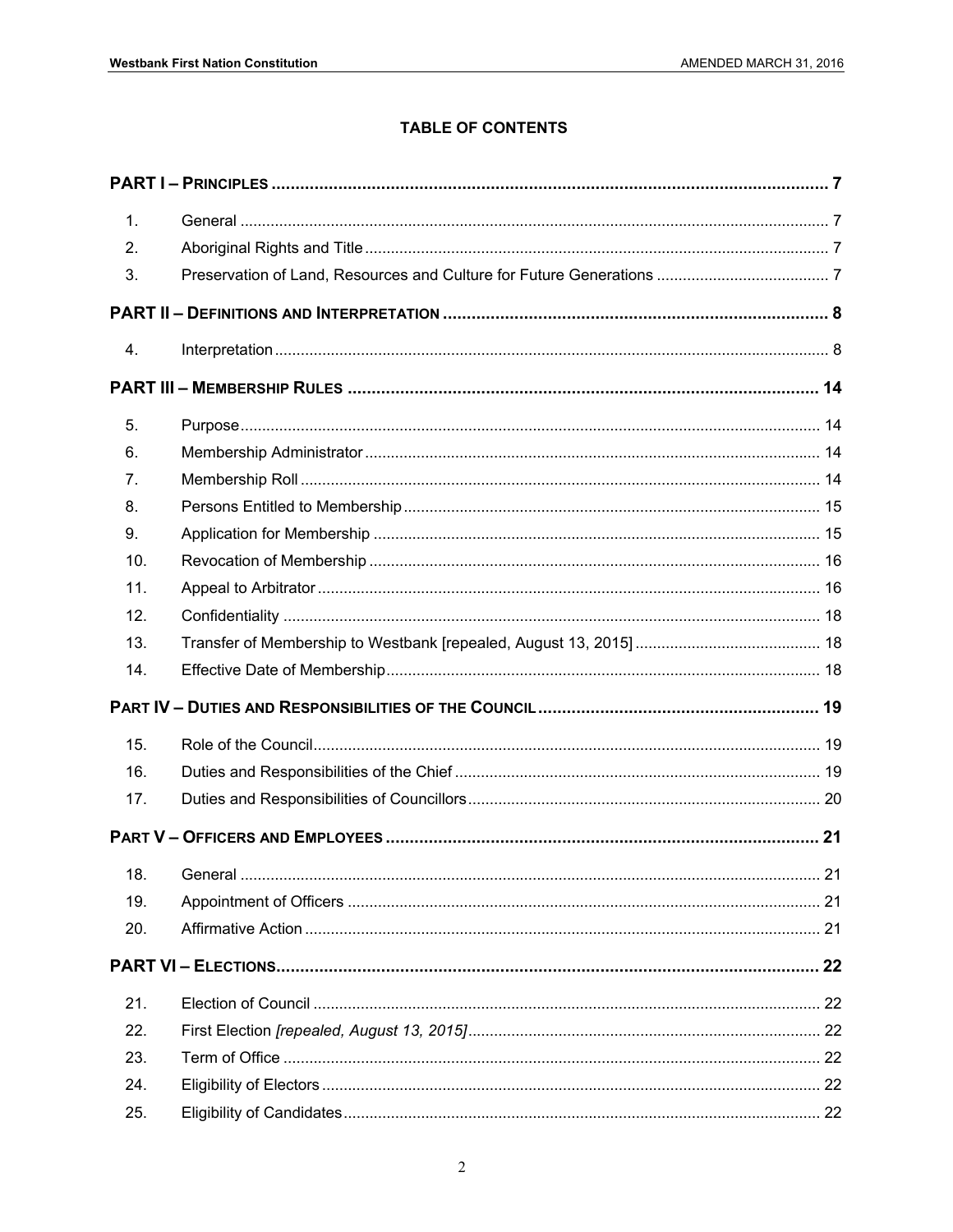| 26. | Appointment of Electoral Officer, Deputy Electoral Officers and Arbitrator  23                |  |
|-----|-----------------------------------------------------------------------------------------------|--|
| 27. |                                                                                               |  |
| 28. |                                                                                               |  |
| 29. |                                                                                               |  |
| 30. |                                                                                               |  |
| 31. |                                                                                               |  |
| 32. |                                                                                               |  |
| 33. |                                                                                               |  |
| 34. |                                                                                               |  |
| 35. |                                                                                               |  |
| 36. |                                                                                               |  |
| 37. |                                                                                               |  |
| 38. |                                                                                               |  |
| 39. |                                                                                               |  |
| 40. |                                                                                               |  |
| 41. |                                                                                               |  |
| 42. |                                                                                               |  |
| 43. |                                                                                               |  |
| 44. | Procedure on Election Appeals, Petitions for Removal from Office and Appeals from Declaration |  |
| 45. |                                                                                               |  |
| 46. |                                                                                               |  |
| 47. |                                                                                               |  |
|     |                                                                                               |  |
| 48. |                                                                                               |  |
| 49. |                                                                                               |  |
| 50. |                                                                                               |  |
| 51. |                                                                                               |  |
| 52. |                                                                                               |  |
| 53. |                                                                                               |  |
| 54. |                                                                                               |  |
| 55. |                                                                                               |  |
| 56. |                                                                                               |  |
| 57. |                                                                                               |  |
| 58. |                                                                                               |  |
|     |                                                                                               |  |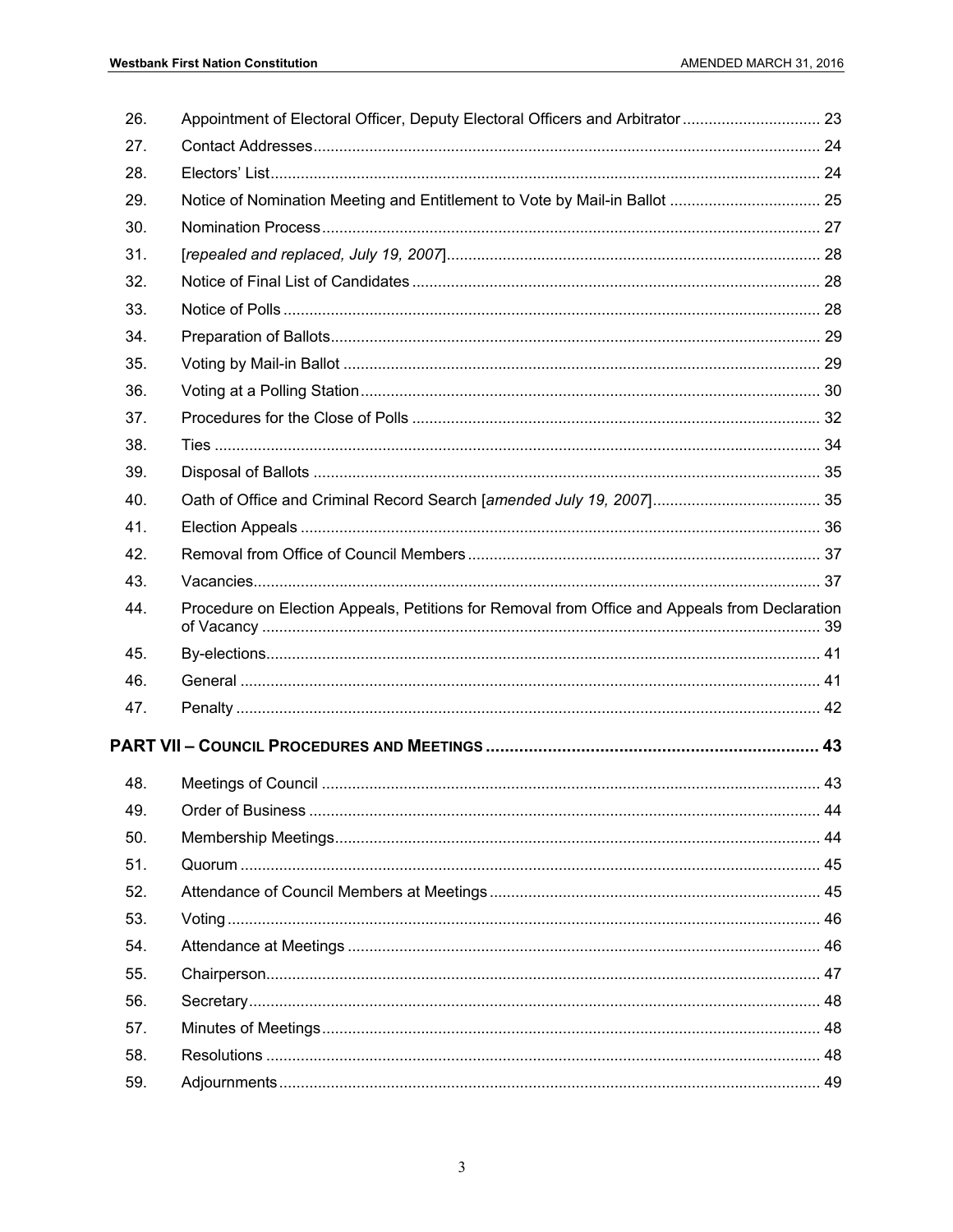| 60. |                                                                                             |  |
|-----|---------------------------------------------------------------------------------------------|--|
| 61. |                                                                                             |  |
| 62. |                                                                                             |  |
| 63. |                                                                                             |  |
| 64. |                                                                                             |  |
| 65. |                                                                                             |  |
| 66. |                                                                                             |  |
| 67. | Procedure where there is a Conflict of Interest or Appearance of a Conflict of Interest  56 |  |
| 68. |                                                                                             |  |
| 69. |                                                                                             |  |
| 70. |                                                                                             |  |
| 71. |                                                                                             |  |
|     |                                                                                             |  |
| 72. |                                                                                             |  |
| 73. |                                                                                             |  |
| 74. |                                                                                             |  |
| 75. |                                                                                             |  |
| 76. |                                                                                             |  |
| 77. |                                                                                             |  |
| 78. |                                                                                             |  |
| 79. |                                                                                             |  |
| 80. |                                                                                             |  |
| 81. |                                                                                             |  |
| 82. |                                                                                             |  |
| 83. |                                                                                             |  |
| 84. |                                                                                             |  |
| 85. |                                                                                             |  |
| 86. |                                                                                             |  |
| 87. |                                                                                             |  |
| 88. |                                                                                             |  |
| 89. |                                                                                             |  |
| 90. |                                                                                             |  |
| 91. |                                                                                             |  |
| 92. |                                                                                             |  |
| 93. |                                                                                             |  |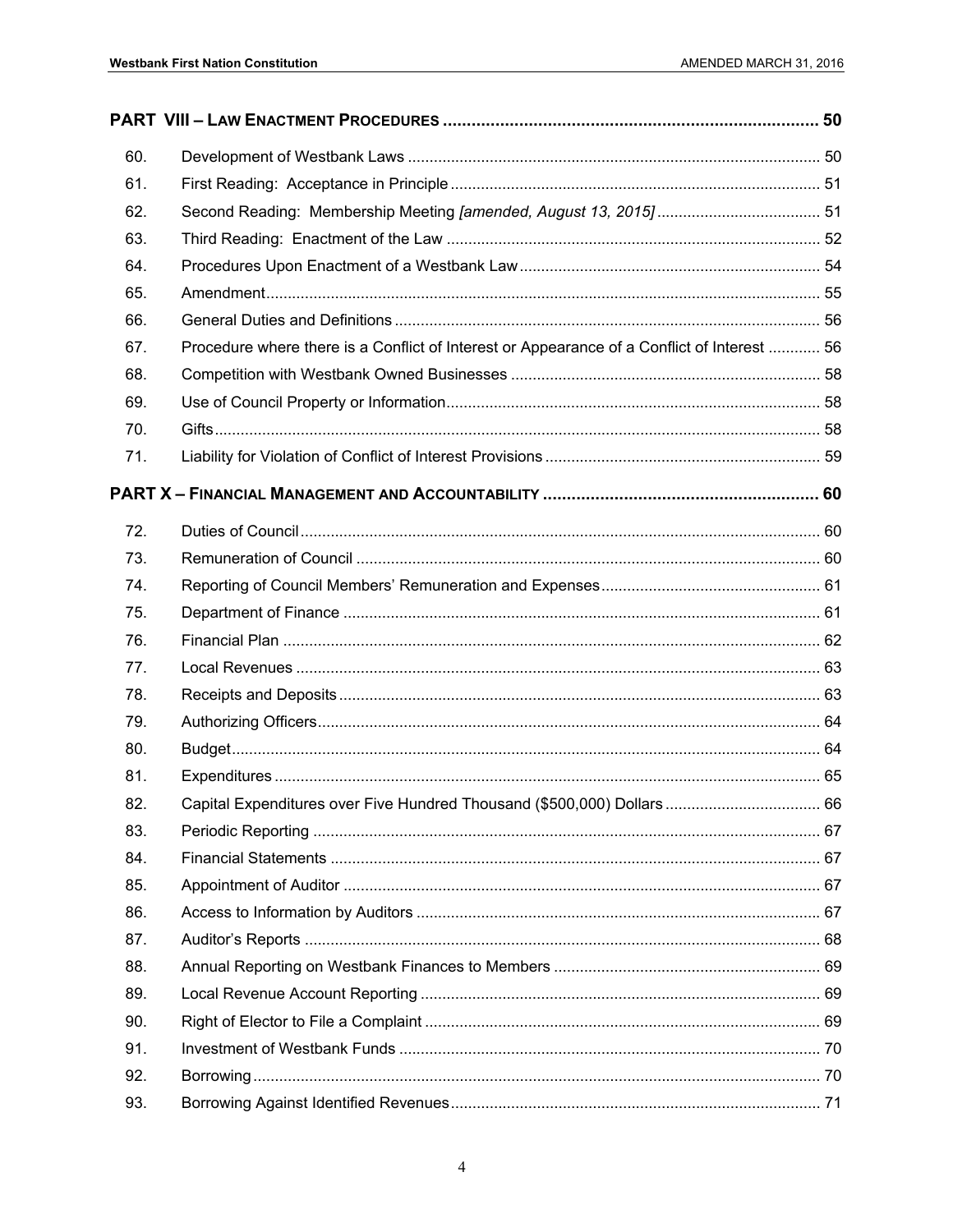| 94.  |  |
|------|--|
| 95.  |  |
| 96.  |  |
| 97.  |  |
|      |  |
| 98.  |  |
| 99.  |  |
| 100. |  |
| 101. |  |
| 102. |  |
| 103. |  |
| 104. |  |
| 105. |  |
| 106. |  |
| 107. |  |
| 108. |  |
| 109. |  |
| 110. |  |
| 111. |  |
| 112. |  |
| 113. |  |
| 114. |  |
| 115. |  |
| 116. |  |
| 117. |  |
| 118. |  |
| 119. |  |
| 120. |  |
|      |  |
| 121. |  |
| 122. |  |
| 123. |  |
| 124. |  |
| 125. |  |
| 126. |  |
| 127. |  |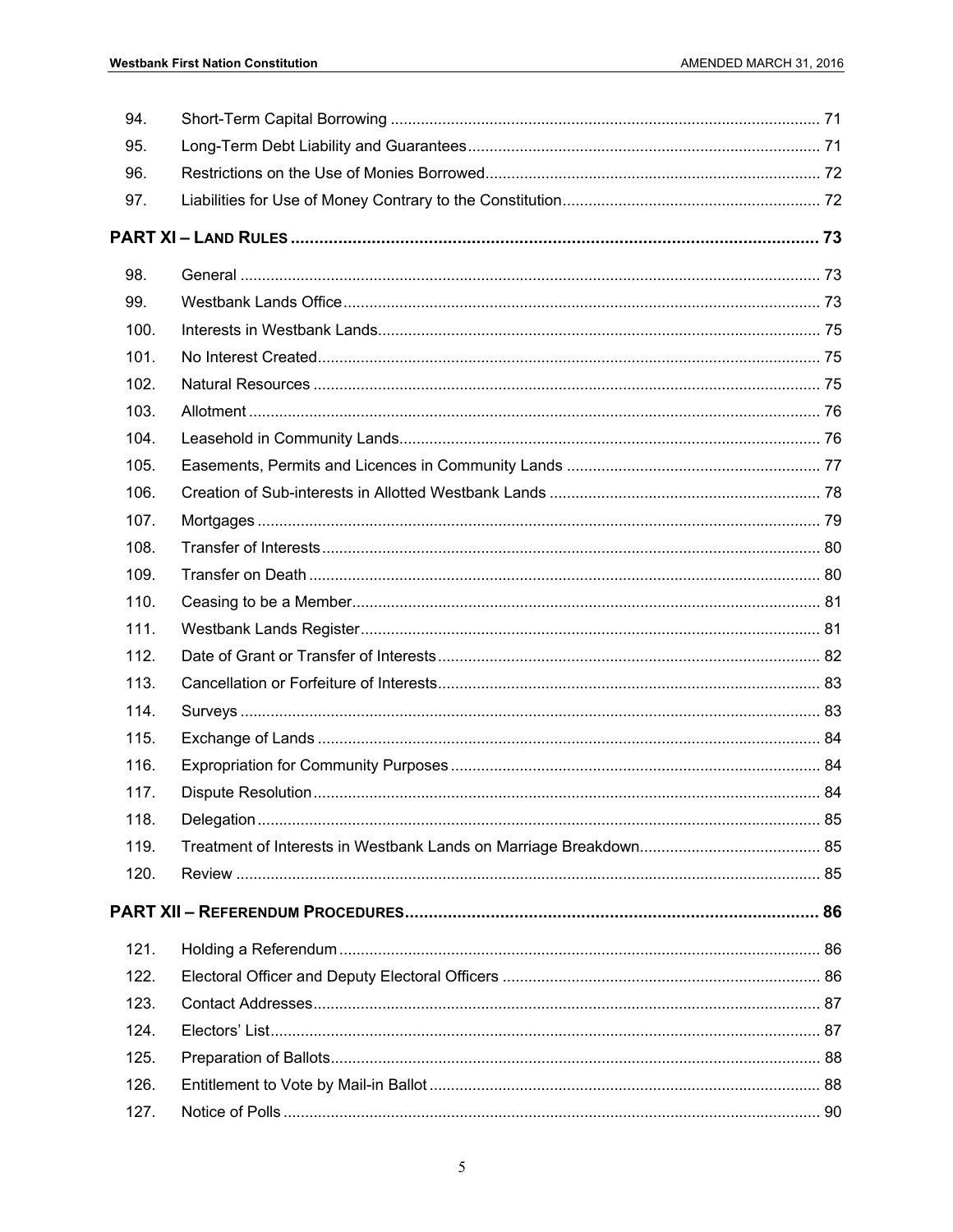| 128. |  |
|------|--|
| 129. |  |
| 130. |  |
| 131. |  |
| 132. |  |
| 133. |  |
|      |  |
|      |  |
| 134. |  |
|      |  |
| 135. |  |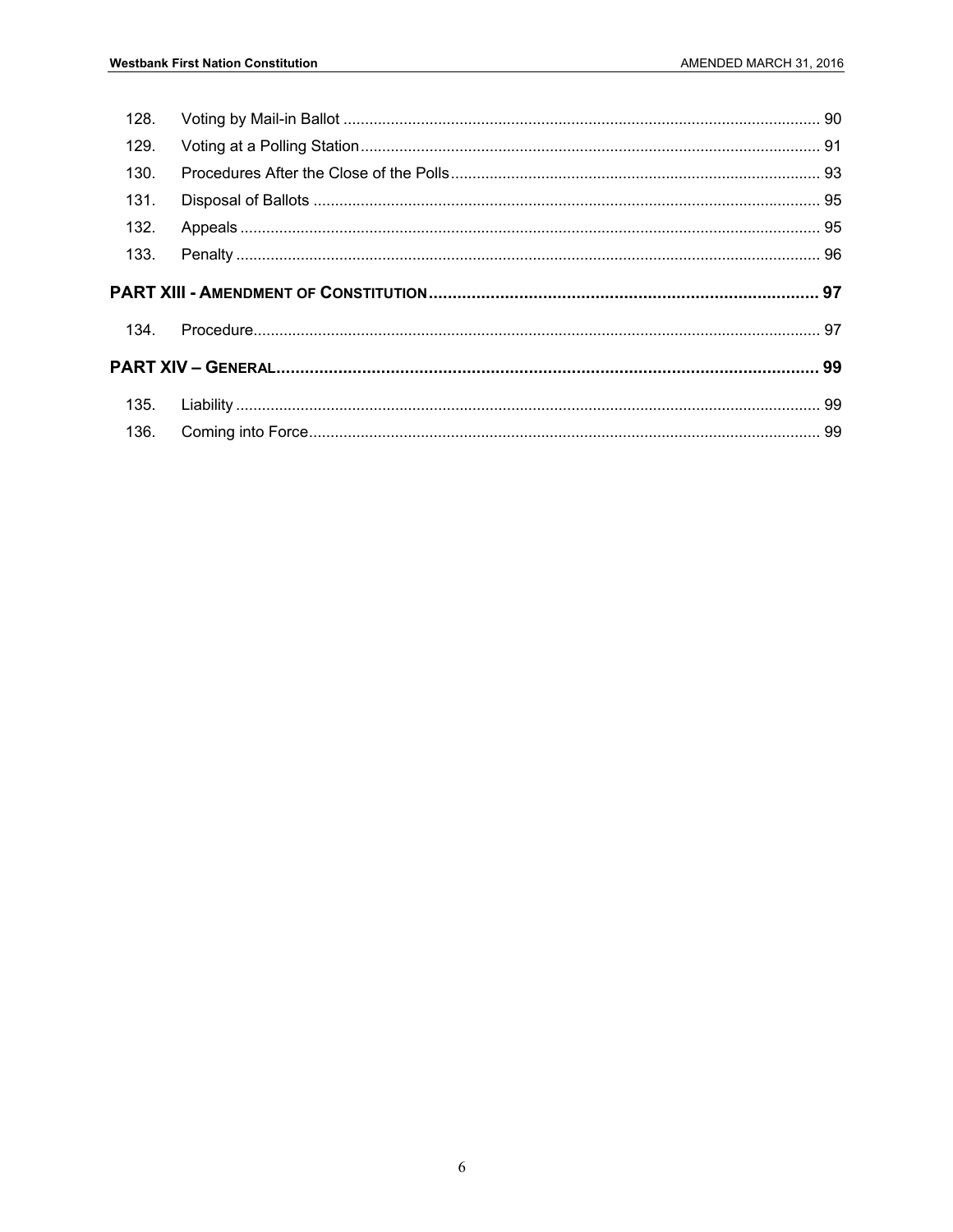# **PART I – Principles**

#### **1. General**

- 1.1 These principles shall provide a vision and foundation to guide the social, economic, political and community development of Westbank.
- 1.2 These principles shall be used to assist the interpretation of this Constitution.

#### **2. Aboriginal Rights and Title**

- 2.1 Westbank is part of the Okanagan Nation which has occupied and benefited from Okanagan traditional territory since time immemorial.
- 2.2 Westbank has never ceded, surrendered, or in any way relinquished aboriginal title and will continue to assert its interests and exercise its aboriginal rights over the traditional territory.
- 2.3 Westbank is committed to protect the aboriginal rights of Westbank and its Members.
- 2.4 Through this Constitution, the Members of Westbank exercise their inherent right of selfgovernment and provide for governance that is accessible, stable, effective, accountable and transparent.

#### **3. Preservation of Land, Resources and Culture for Future Generations**

- 3.1 Westbank shall work to promote a healthy and prosperous future to ensure the continued existence of Westbank as a strong political, social and cultural community.
- 3.2 Westbank honours its connection to the land, resources and elements of the natural world that provide for its Members' physical and spiritual needs.
- 3.3 Westbank recognizes its responsibility to protect the land and her resources for future generations.
- 3.4 Westbank Members value the need to respect, protect and promote their heritage, culture and traditions understanding that their traditions and practices change and that they continue to develop contemporary expressions of those traditions and practices.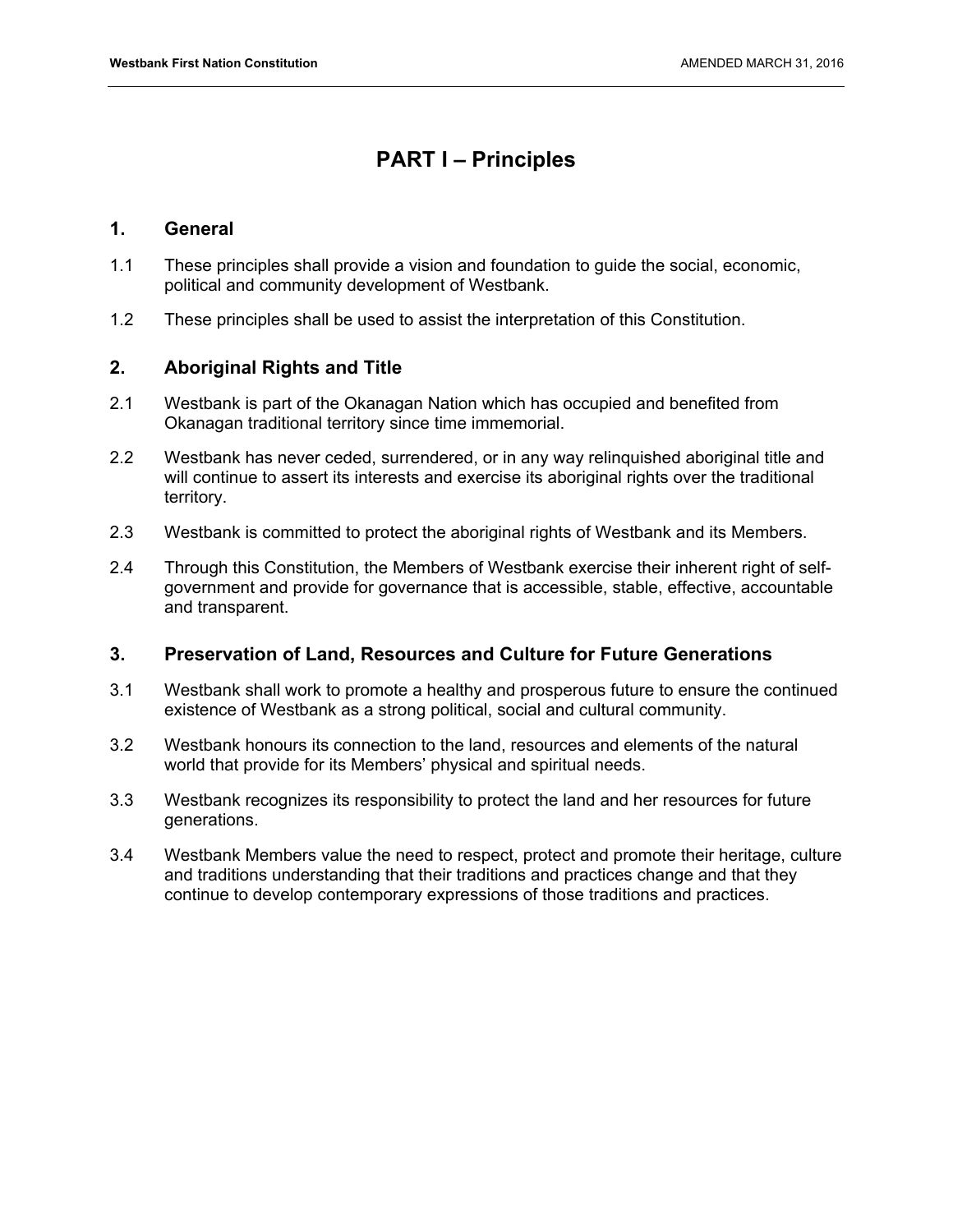# **PART II – Definitions and Interpretation**

#### **4. Interpretation**

4.1 In this Constitution,

"Allotment" means an interest in Westbank Lands granting a Member lawful possession of a part of Westbank Lands under Part XI of this Constitution or, prior to the date this Constitution comes into force granted pursuant to section 20 of the *Indian Act*;

"Arbitrator" means an independent third party appointed under this Constitution to hear appeals, Petitions or other matters to be determined by an Arbitrator;

"Budget" means the consolidated annual budget prepared and adopted under Part X of this Constitution;

"Business Interest" means ownership or partial ownership of a business, shares of a corporation or other financial involvement, including any financial obligation from, or financial obligation to, any individual, business or corporation;

"By-election" means an election for the purpose of filling a vacant seat on Council held outside the normal election cycle in accordance with section 45; *[new, August 13, 2015]*

"Certificate of Possession" means documentary evidence of a Member's Allotment of part of Westbank Lands described thereon;

"Chief" means the candidate elected to Council as Chief, under Part VI of this Constitution;

"Community Lands" means any Westbank Lands in which no Allotment to a Member has been made or no Member has lawful possession on the date this Constitution comes into force;

"Community Purpose" means a purpose which is intended to provide a facility, benefit or support for the Members or persons residing on Westbank Lands, and is limited to transportation and utility corridors and requirements related to transportation and utility corridors;

"Council" means the governing body of Westbank elected under Part VI of this Constitution;

"Councillor" means a candidate elected to Council as a Councillor, under Part VI of this Constitution;

"Council Secretariat" means the person appointed by Resolution of Council under section 19.1 to provide administrative support to Council, the Director of Operations, and Departments in relation to procedural requirements of this Constitution and to carry out such other duties and responsibilities as may be set out in Westbank Law; *[new, August 13, 2015]*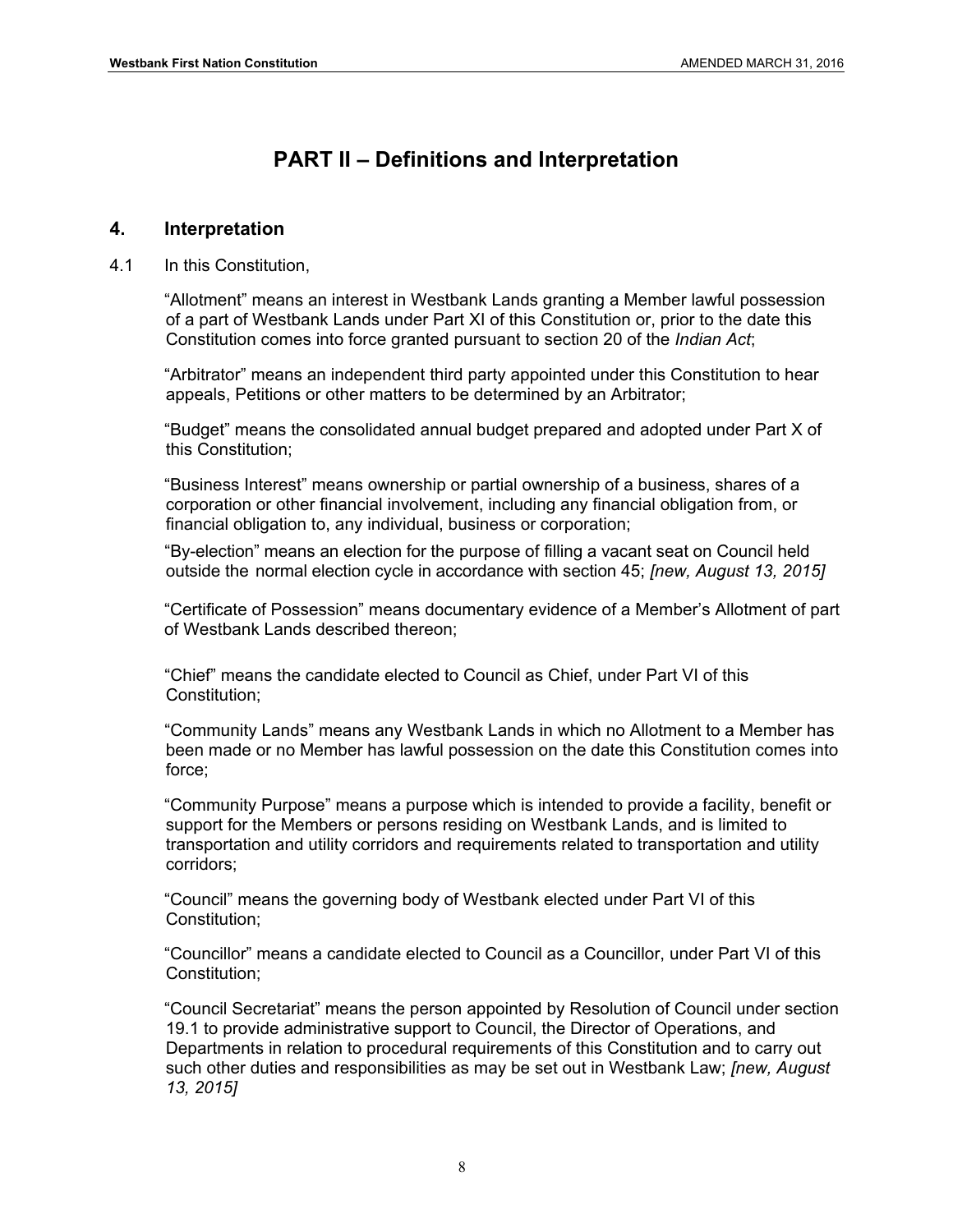"Department" means a division of Westbank government administration responsible for management of a program, service or activity;

"Devise" means the gift or disposition of an interest in Westbank Lands by a will;

"Director of Finance" means the person appointed by Resolution under section 19.1;

"Director of Lands" means the person appointed by Resolution under section 19.1;

"Director of Operations" means the person appointed by Resolution under section 19.1 to hold the principal, non-political management position for Westbank;

"Easement" means an interest in Westbank Lands granted under Part XI of this Constitution or, prior to the date this Constitution comes into force, granted pursuant to the provisions of the *Indian Act*, giving one person (the "grantee") the right to use the land of another (the "grantor") for a right of way or to provide utility or other services to the land of the grantee. An Easement does not confer any right of exclusive possession in the land and does not restrict the rights of the grantor of the Easement beyond that required to give effect to the Easement granted;

"Election" means an Election or By-election held under Part VI of this Constitution; *[amended, August 13, 2015]* 

"Elector" means a person who is eligible to vote in Elections or By-elections under Part VI of this Constitution; *[amended, August 13, 2015]* 

"Electoral Officer" means the person appointed under this Constitution to conduct Elections held under Part VI of this Constitution and referendums held under Part XII of this Constitution;

"Electors' List" means an alphabetical list of Electors, indicating the name, business address, e-mail address, business telephone and facsimile number of the Electoral Officer and the location of the polling stations where Electors may vote;

"Emergency" means exceptional circumstances, including but not limited to circumstances relating to health, safety and socio-economic issues which were not reasonably foreseeable;

"Expropriation" means a taking of an interest or all interests in Westbank Lands for a Community Purpose through a process established by Westbank Law in accordance with section 116;

"General Membership Meeting" means a meeting held for Council to update the Membership on its activities and for Members to raise matters of interest or concern;

"Immediate Family" means a spouse (including a common-law spouse), parent, grandparent, child (including adopted children or those living with you as your child), grandchild or sibling. Immediate Family also includes the spouse (including common-law spouse) of an Immediate Family member;

"Jurisdiction" means law-making authority;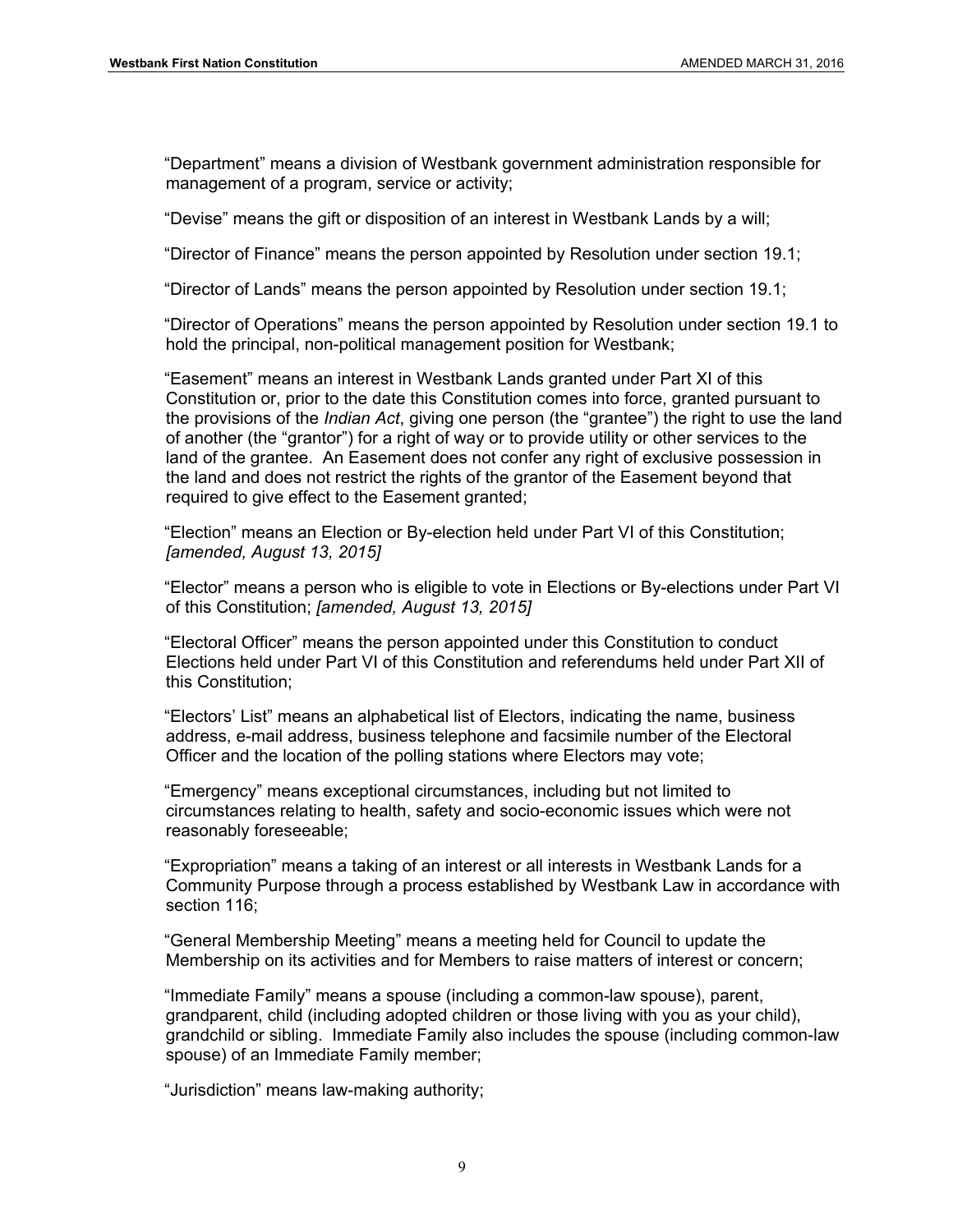"Land Use Plan" means a plan addressing housing, transportation, parks, economic development, infrastructure, social, cultural, environment and other needs in the use and development of Westbank Lands;

"Lease" means a written contract setting out terms and conditions of a Leasehold;

"Leasehold" means an interest in Westbank Lands granted under Part XI of this Constitution or, prior to the date this Constitution comes into force, granted pursuant to the provisions of the *Indian Act*, including a Sub-lease, giving a person the exclusive right of use and possession of the lands, upon agreed conditions, for a specified time of one (1) year or longer, calculated by including any renewal or extension period;

"Legislation" means an act of Parliament which confirms and implements and gives effect to the Self-Government Agreement.

"Licence" means an interest in Westbank Lands granted under Part XI of this Constitution, giving one person the right to use, develop or extract the Natural Resources on or under the land of another or on or under Community Lands;

"Local Revenues" means money raised under a Local Revenue Law;

"Local Revenue Law" means a Westbank Law that provides for the:

- i) taxation of interests in Westbank Lands for local purposes or for the provision of local services;
- ii) the levying and collection of user fees, development cost charges and development permit fees to provide for public works, community infrastructure and local services on Westbank Lands;
- iii) the issuance of licenses or permits for a fee; and
- iv) expenditure of Local Revenues.

"Long-term Debt Liability" means a loan, guarantee, bond, debenture or other form of financial obligation that exceeds five (5) years;

"Majority" means fifty per cent plus one (50%+1);

"Member" means a person registered on the Membership Roll under Part III of this Constitution;

"Membership" means the group of persons who constitute the Members of Westbank;

"Membership Administrator" means the person appointed by Resolution under section 19.1;

"Membership Roll" means the list containing the names of Members maintained under Part III of this Constitution;

"Minister" means the Minister of Indian Affairs and Northern Development;

"Mortgage" means an interest in Westbank Lands granted under Part XI of this Constitution or, prior to the date this Constitution comes into force, granted pursuant to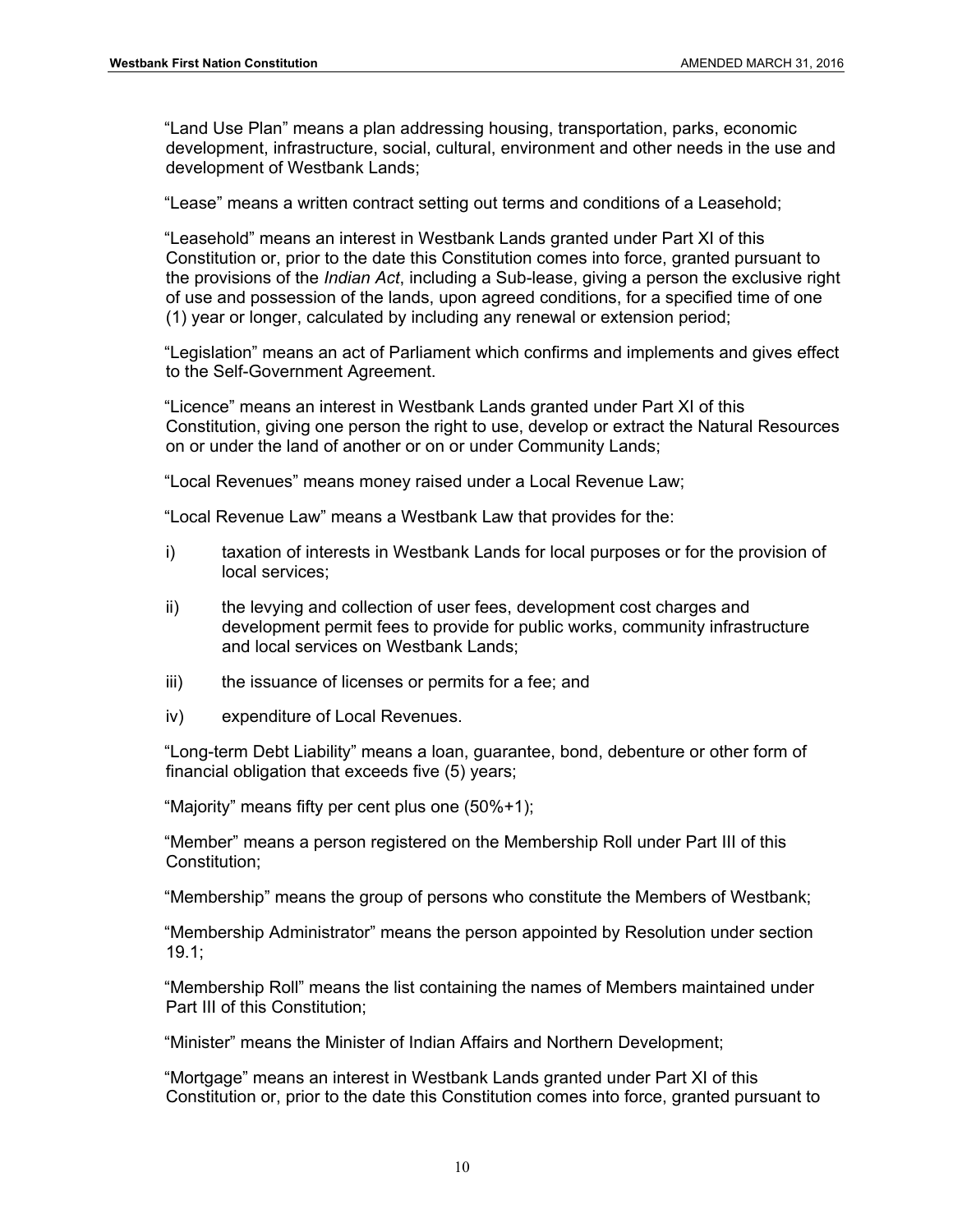the provisions of the *Indian Act*, in which a person with a registered Allotment, Leasehold or Licence, (the "mortgagor") transfers their interest to another person (the "mortgagee"), as security for a debt on conditions set out in a written mortgage agreement including a condition that if the debt is repaid by a specified time the transfer becomes void and the interest returns to the mortgagor;

"Natural Resources" means any materials on or under the land in their natural state which when extracted have economic value;

"Ordinarily Resident" means the place, where in the settled routine of a person's life, that person regularly, normally or customarily lives;

"Permit" means an interest in Westbank Lands other than a Leasehold, Easement or Licence, granted under Part XI of this Constitution or, prior to the date this Constitution comes into force, granted pursuant to the provisions of the *Indian Act*, giving one person the right to use the land of another for a specified purpose. A Permit does not convey any right of exclusive possession in the land and does not restrict the rights of the grantor of the Permit beyond that required to give effect to the Permit granted;

"Petition" means a formal, signed, written request;

"Polling Site" means the building in which the polling station is located;

"Provisional Budget" means an interim or preliminary budget projecting revenues and expenditures anticipated to be required for the next budget year prepared and adopted under Part X of this Constitution;

"Resolution" means a formal motion moved by a Council member, seconded by another Council member and passed by Council under Part VII of this Constitution;

"Scrutineer" means a person appointed in writing by a candidate to observe voting and counting procedures for an Election;

"Self-Government Agreement" means the Westbank First Nation Self-Government Agreement entered into between Her Majesty the Queen in Right of Canada and Westbank First Nation dated July 6, 2000 and amendments thereto;

"Short-Term Capital Debt" means a debt payable no later than the lesser of:

- i) five (5) years from the date on which the debt was incurred; or
- ii) the reasonable life expectancy of the capital asset for which the debt was contracted;

"Special Membership Meeting" means a meeting held as required for Members to consider a specific issue or issues or Westbank Laws;

"Sub-Lease" means a Leasehold in which the person transferring the interest is the lessee in a prior existing Lease;

"Westbank" means the Westbank First Nation;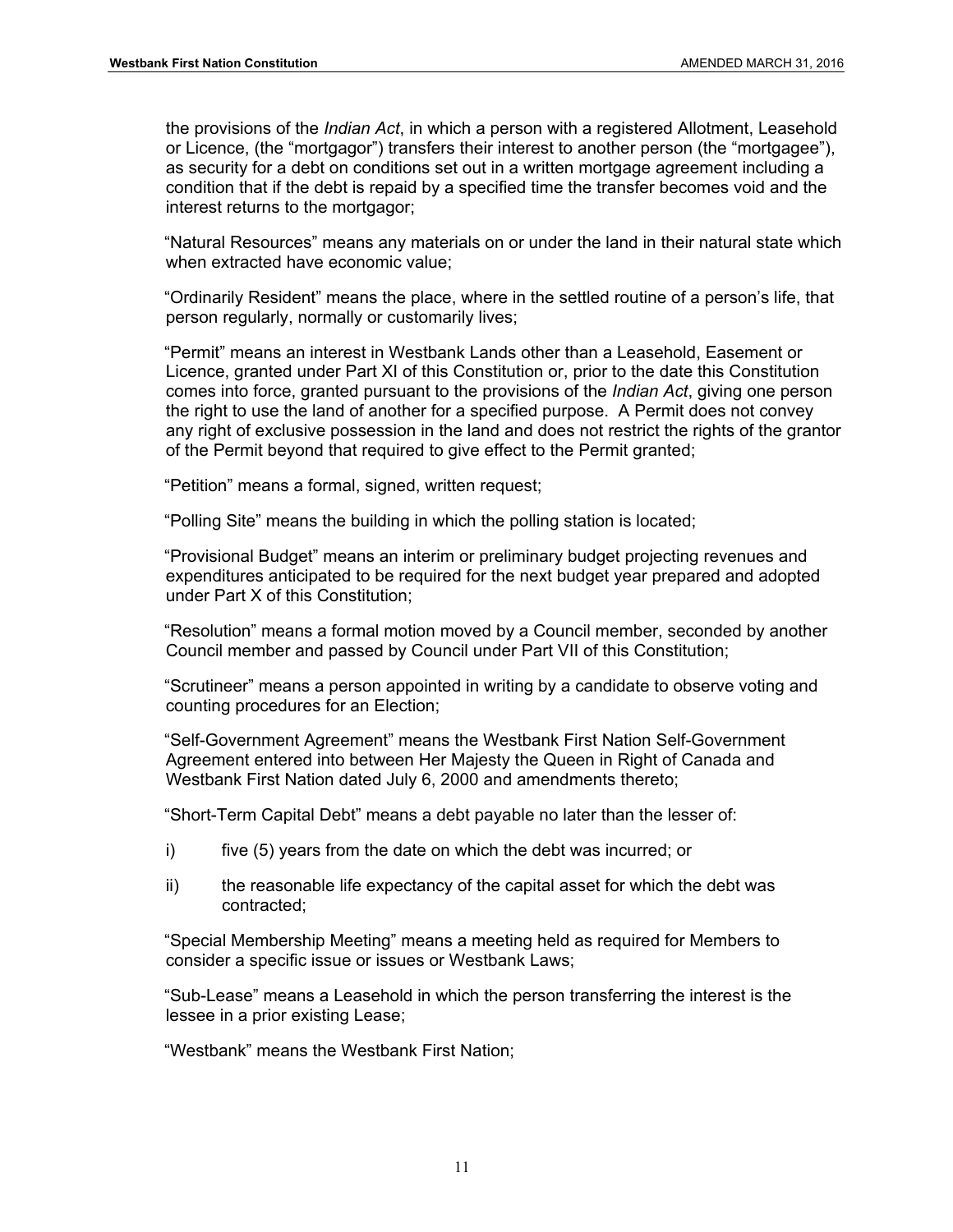"Westbank First Nation" means the body of people who comprise the entity formerly known as the Westbank Band of Indians under the *Indian Act* and for whose use and benefit in common Westbank Lands have been set apart by Her Majesty the Queen;

"Westbank Lands" means;

- (a) the following Westbank Indian Reserves:
	- i) Mission Creek Indian Reserve No. 8 in British Columbia,
	- ii) Tsinstikeptum Indian Reserve No. 9 in British Columbia,
	- iii) Tsinstikeptum Indian Reserve No. 10 in British Columbia,
	- iv) Medicine Hill Indian Reserve No. 11 in British Columbia, and
	- v) Medicine Creek Indian Reserve No. 12 in British Columbia;
- (b) lands set apart by Canada in the future as lands reserved for the use and benefit of Westbank, within the meaning of subsection 91(24) of the *Constitution Act*, *1867* and section 2(1) of the *Indian Act*;

"Westbank Lands Office" means the Department established to assist in the management and administration of Westbank Lands;

"Westbank Lands Register" means the register of Westbank Lands established by Canada and held in Ottawa, Ontario;

"Westbank Law" means a law of Westbank in force at the time this Constitution comes into effect, and any law of Westbank enacted under Part VIII of this Constitution:

"Written Instrument" means an instrument in writing, either in the approved form prepared by the Westbank Lands Office or such other form as may be agreed to by the Westbank Lands Office, which purports to create, grant, assign or transfer an interest in Westbank Lands or affect Westbank Lands;

- 4.2 Where the time limited for the doing of an act expires or falls on a Saturday or Sunday or a federal or provincial holiday, the act may be done on the next day that is not a Saturday, Sunday or holiday.
- 4.3 Where the time limited for the doing of an act in the Westbank administration building falls on a day when the office is not open during regular business hours, the act may be done on the next day that the office is open.
- 4.4 Where there is a reference to a number of days or a number of days between two events, in calculating that number of days, the days on which the events happen are excluded.
- 4.5 Except as otherwise provided in this Constitution, in the event of a conflict between this Constitution and a Westbank Law, this Constitution shall prevail to the extent of the conflict.
- 4.6 Wherever the singular**,** or masculine or the term "person" is used in this Constitution, it shall be deemed to include the plural, feminine**,** body corporate, Westbank First Nation or other entity where the context so requires.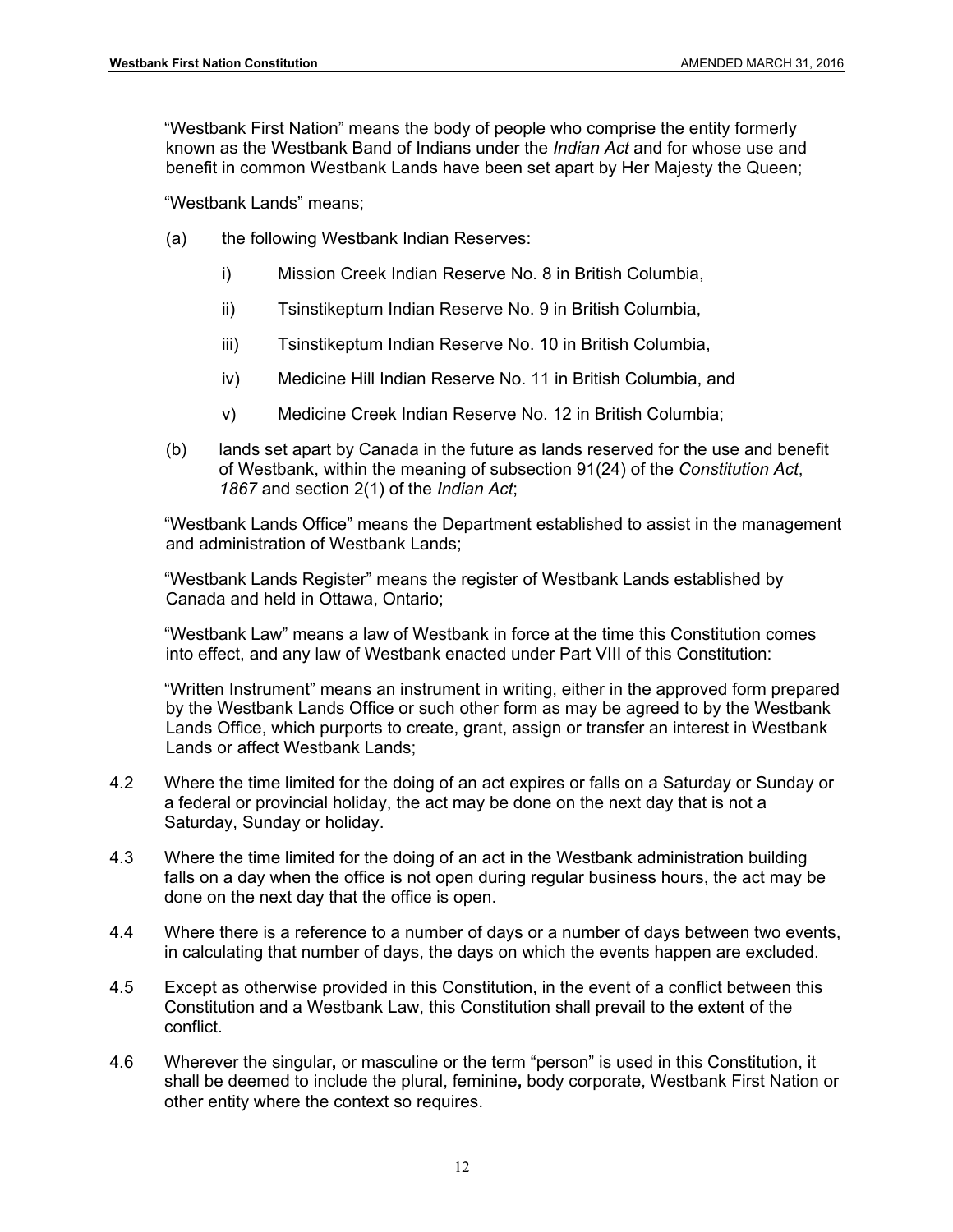- 4.7 In this Constitution, any reference to a federal, provincial or Westbank Law includes every amendment to it, every regulation made under it and any law enacted in substitution for it or in replacement of it. *[new, August 13, 2015]*
- 4.8 In this Constitution, a reference to the Minister or to a Westbank officer or employee includes any person carrying out those duties and responsibilities under a new title or name of their office. *[new, August 13, 2015]*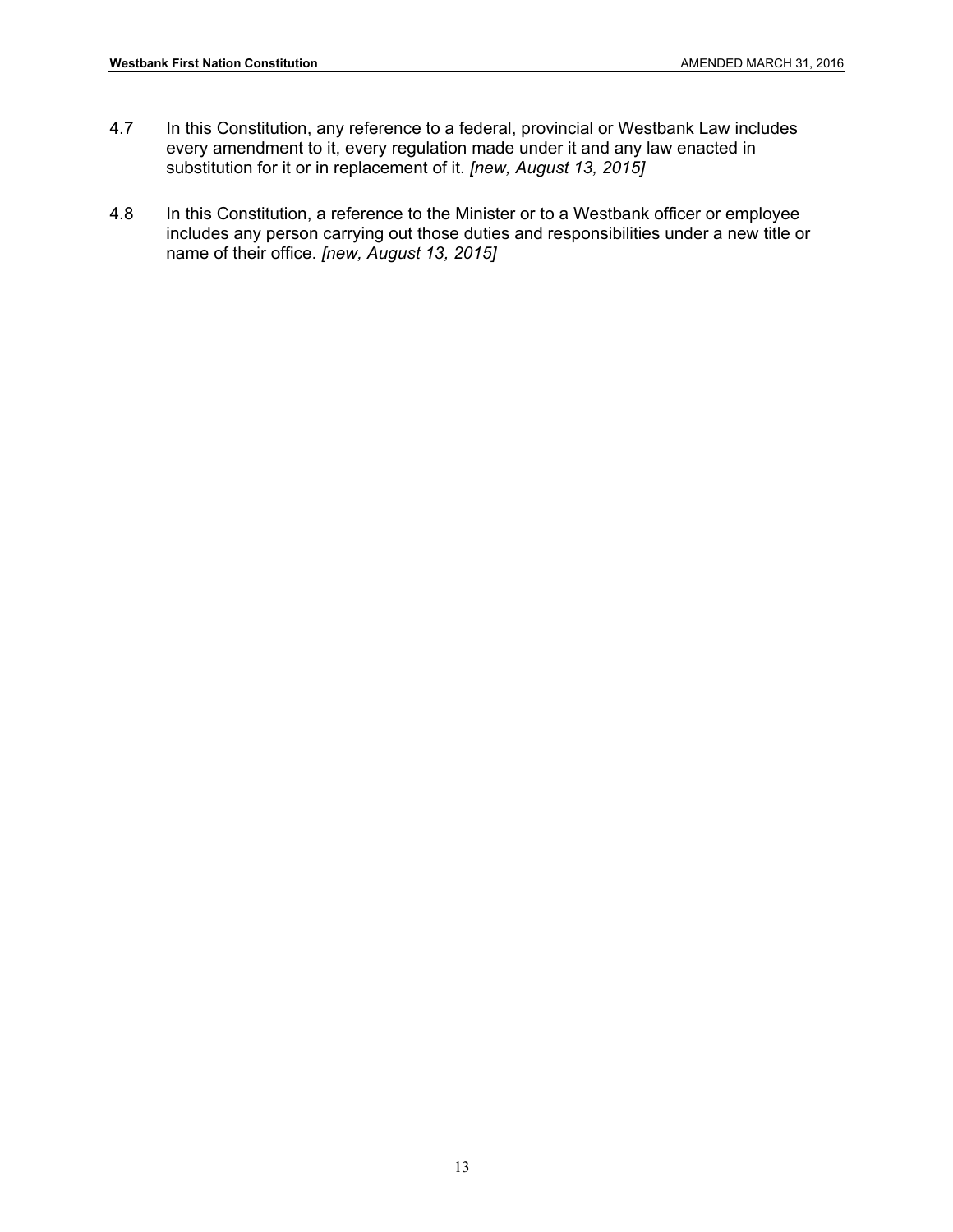# **PART III – Membership Rules**

#### **5. Purpose**

- 5.1 The purpose of this Part is to establish criteria and procedures to become a Member. *[amended, August 13, 2015]*
- 5.2 This Part shall be interpreted in a manner consistent with the intent of section 5.1.
- 5.3 [*repealed, July 19, 2007*]

#### **6. Membership Administrator**

- 6.1 The Membership Administrator shall be responsible for the following:
	- (a) maintaining an accurate and up-to-date Membership Roll;
	- (b) receiving and processing applications for membership;
	- (c) rendering decisions on applications for membership in accordance with this Part;
	- (d) providing information concerning membership;
	- (e) generally carrying out all other duties as may be required for the proper administration of this Part; and
	- (f) carrying out any additional duties that may be required by this Constitution.

[*amended, July 19, 2007*]

#### **7. Membership Roll**

- 7.1 There shall be maintained in the administration offices of Westbank a Membership Roll in which shall be recorded, among other information, the name, address and birth date of every person who is a Member. [*amended, July 19, 2007*]
- 7.2 No disclosure or use of the information contained in the Membership Roll shall be made for any purpose other than:
	- (a) for the purposes of Westbank;
	- (b) as may be required by law or pursuant to an agreement between Westbank and a government body; or
	- (c) for the purposes of confirming the membership status of a person upon request by that person or his or her legal guardian or representative.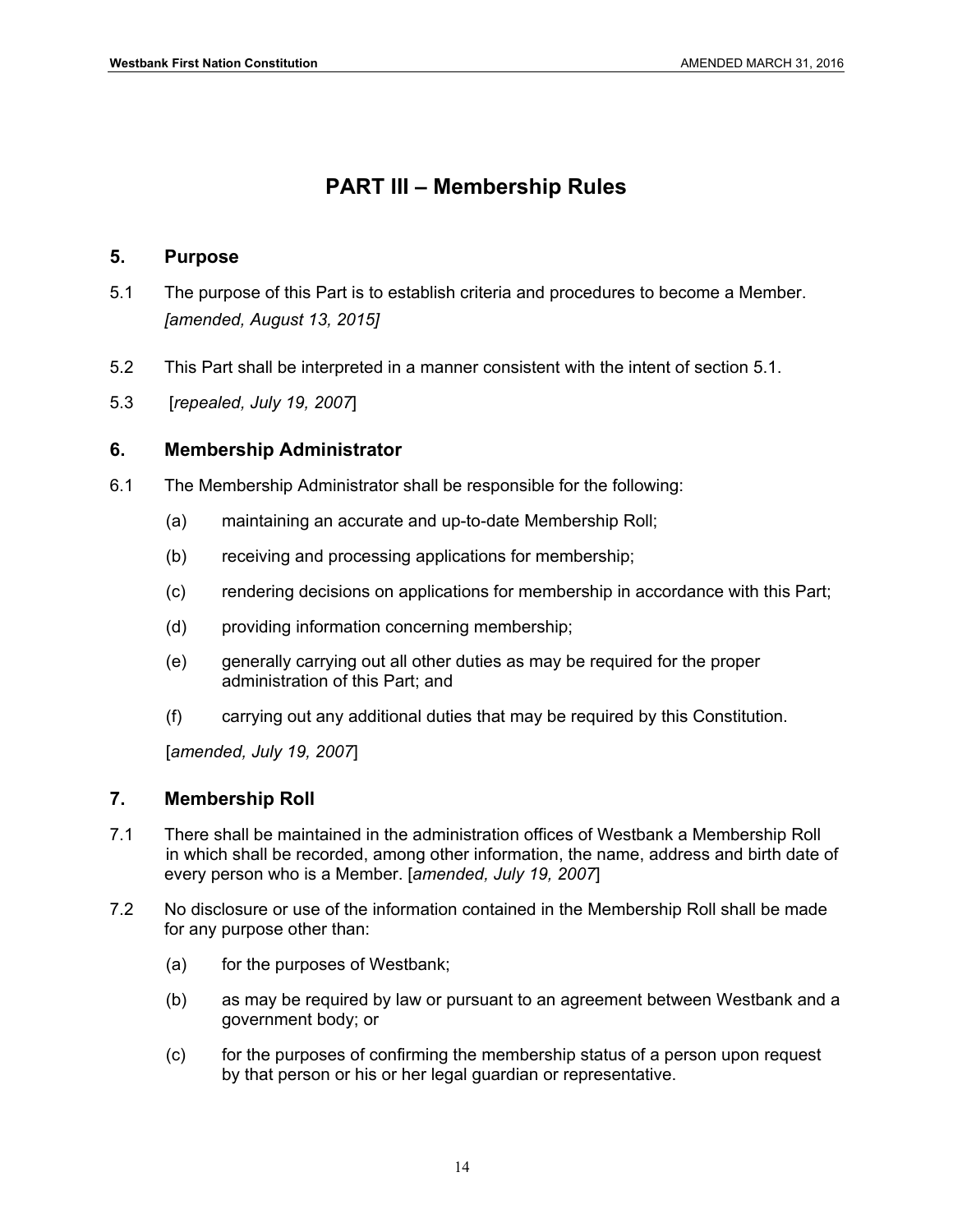- 7.3 On the date this Constitution comes into force, the names on the Band List maintained by Indian and Northern Affairs Canada for Westbank shall constitute the names on the Membership Roll.
- 7.4 After the date this Constitution comes into force, the Membership Administrator shall, as soon as practicable after a person becomes a Member, add the name of that person to the Membership Roll.
- 7.5 The Membership Administrator shall, as soon as practicable, after a person ceases to be a Member, delete the name of that person from the Membership Roll.
- 7.6 The Membership Roll shall indicate the date on which a person becomes or ceases to be a Member.

#### **8. Persons Entitled to Membership**

- 8.1 A person is entitled to be a Member and be included on the Membership Roll if he or she was registered as an Indian under the *Indian Act;* and
	- (a) at least one of his or her biological parents is or was a Member or entitled to be a Member; and *[amended, March 31, 2016]*
	- (b) at least one of the parents of the biological parent described in subsection 8.1 (a) is or was a Member or entitled to be a Member. *[repealed and replaced, August 13, 2015].*
- 8.2 *[repealed, August 13, 2015]*
- 8.2.1 Notwithstanding 8.1, no person may be a Member at the same time they are a member of another Band or First Nation in Canada or a Tribe in the United States and a person who is member of another Band or First Nation in Canada or a Tribe in the United States must cease to be a member of that Band or First Nation in Canada or that Tribe in the United States before they are recorded on the Membership Roll. *[new, August 13, 2015]*
- 8.3 Council shall, no later than three (3) years from the date this section comes into force, conduct a review and consult with the Membership concerning the rules in this Part for entitlement to be a Member, the requirement to be registered under the *Indian Act* in order to be a Member, as well as other rules in this Part they deem appropriate for review. *[new, August 13, 2015]*
- 8.4 Upon completion of the review described in section 8.3, Council shall present a report to the Membership and propose amendments, if any, to this Part. *[new, August 13, 2015]*

# **9. Application for Membership**

- 9.1 A person wishing to become a Member must submit an application for membership to the Membership Administrator setting out the grounds on which the application is based, together with all supporting documentation.
- 9.2 An application for membership on behalf of a person under the age of eighteen (18) shall be submitted by the parents or legal guardian of that person.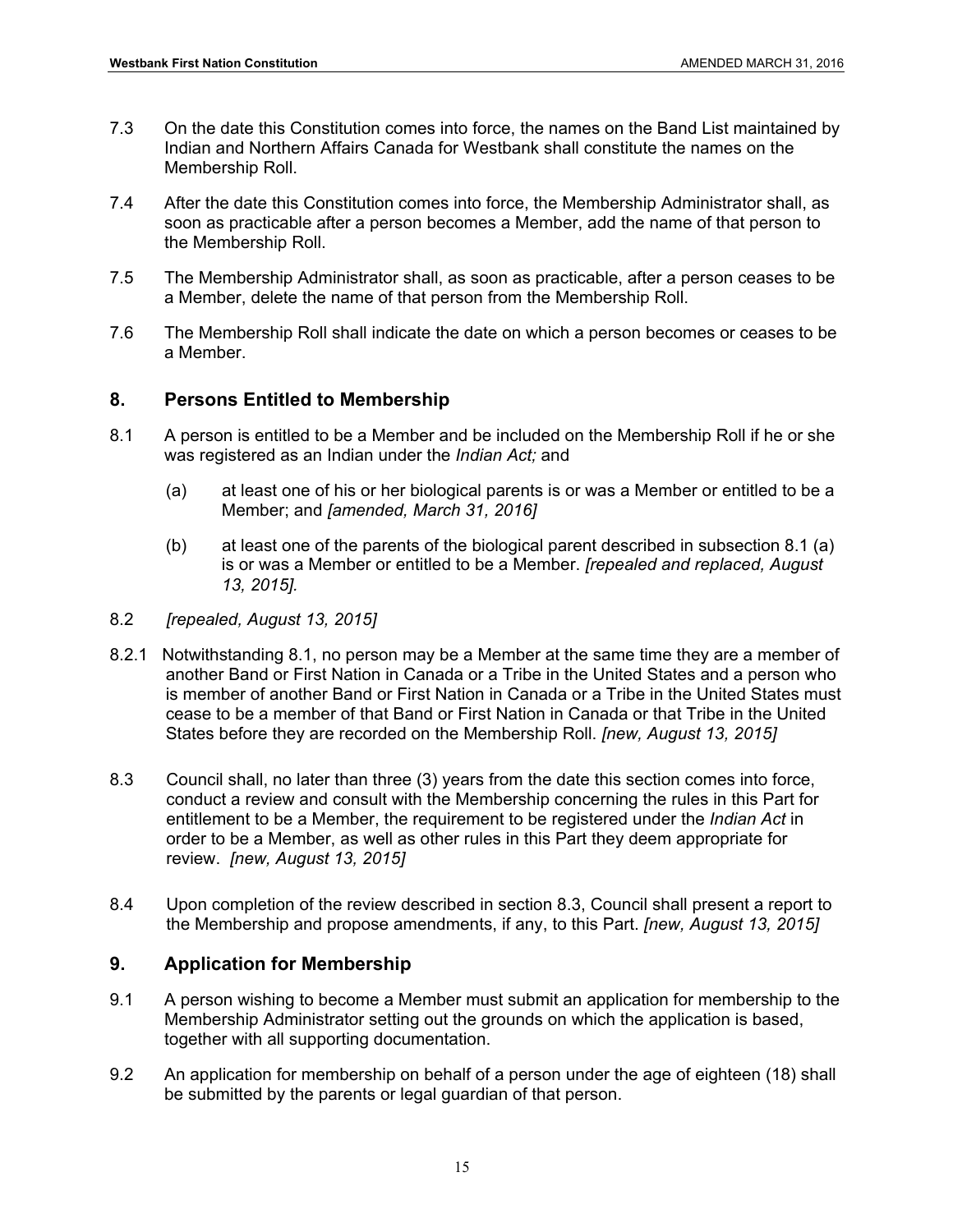- 9.3 The Membership Administrator shall determine a person's entitlement to be a Member under section 8 of this Part.
- 9.4 The Membership Administrator shall provide the applicant notice in writing of the decision on the application for membership.
- 9.5 The decision of the Membership Administrator shall be posted in a public area of the Westbank administration building.

#### **10. Revocation of Membership**

- 10.1 A person's entitlement to be a Member ceases when:
	- (a) he or she applies for membership in another Band or First Nation and his or her application for membership is accepted; or
	- (b) a final determination made under section 10.3 or section 11 has been made that the person became a Member as a result of an error or on the basis of false or inaccurate information.
- 10.2 Where the Membership Administrator determines that a person became a Member as a result of an error or on the basis of false or inaccurate information, the Membership Administrator shall advise the Member in writing of the error or inaccurate information and allow the Member thirty (30) days from the date the notice was given within which to provide additional information.
- 10.3 Upon expiration of the time limit referred to in section 10.2, the Membership Administrator shall consider the original information and any information received from the Member, and shall render a decision in writing together with reasons.
- 10.4 The decision of the Membership Administrator made under section 10.3 shall be posted in a public area of the Westbank administration building.
- 10.5 The Membership Administrator shall provide notice in writing of the decision together with reasons to the Member affected.

#### **11. Appeal to Arbitrator**

- 11.1 A decision of the Membership Administrator made under section 9 or section 10 of this Part may be appealed by an Elector, the applicant for membership or the person whose membership has been revoked.
- 11.2 An appeal under section 11.1 shall be made in writing, stating the basis for the appeal, together with any supporting documentation, hand delivered, faxed or mailed to the Director of Operations within thirty (30) days from the date the decision of the Membership Administrator was posted in a public area of the Westbank administration building.
- 11.3 The notice of appeal shall include a deposit of two hundred and fifty dollars (\$250) as security for costs deposited with the Director of Operations.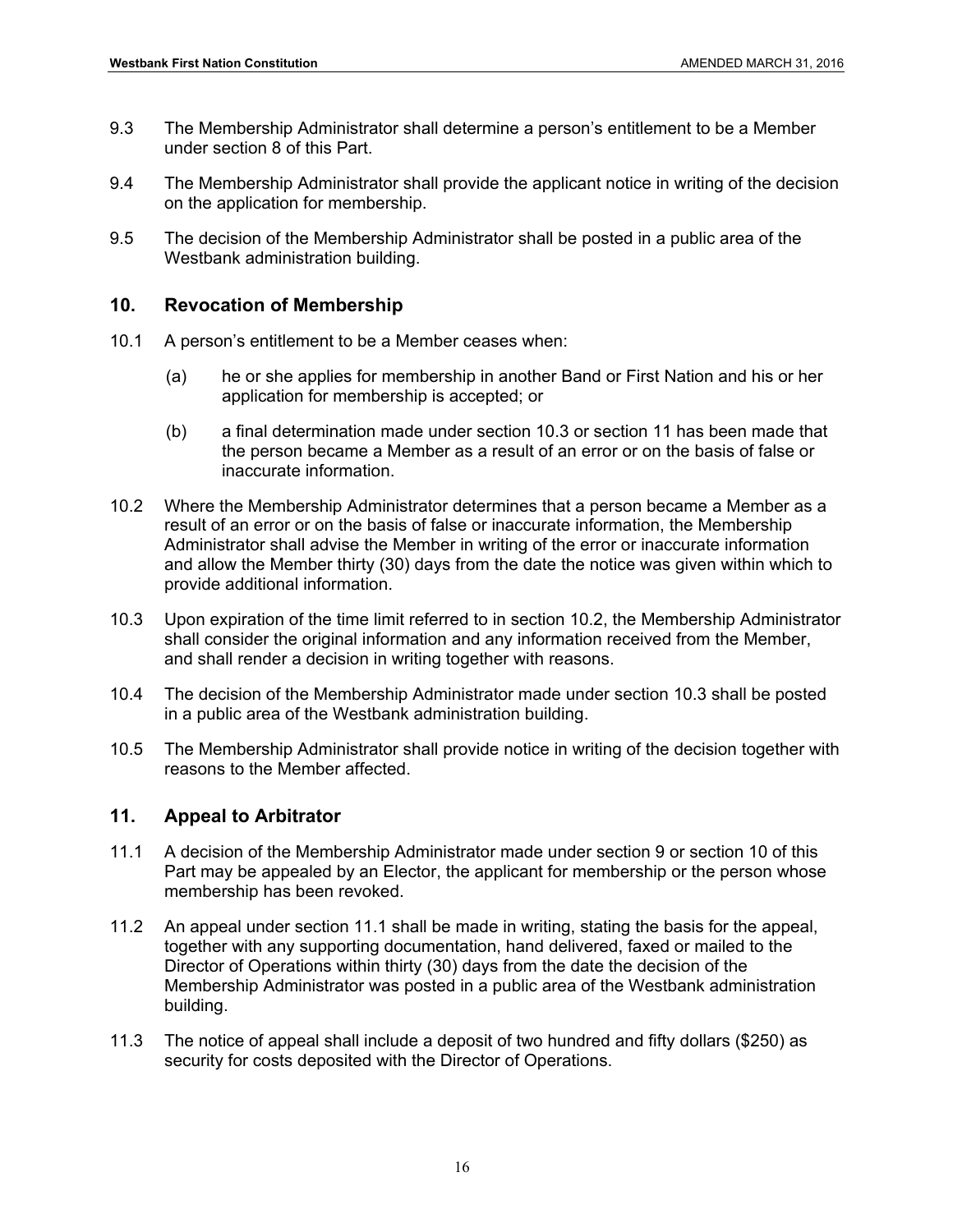- 11.4 The Director of Operations upon receipt of an appeal shall request the Council to appoint an Arbitrator.
- 11.5 If Council has not appointed an Arbitrator within ten (10) days of the request the Director of Operations shall appoint an Arbitrator.
- 11.6 Upon the appointment of an Arbitrator the Director of Operations shall, as soon as possible, provide the Arbitrator with the notice of appeal and supporting documentation.
- 11.7 Upon receipt of the notice of appeal and supporting documentation, the Arbitrator shall hold a hearing within sixty (60) days.
- 11.8 The onus of proof in an appeal shall be on the person appealing.
- 11.9 A copy of the notice of appeal and any documents relied upon shall be delivered to the Membership Administrator at least fourteen (14) days prior to the hearing.
- 11.10 The Membership Administrator may file a reply with the Arbitrator at least four (4) days prior to the hearing.
- 11.11 A copy of any reply filed by the Membership Administrator shall be provided to the person appealing at least two (2) days prior to the hearing.
- 11.12 The Arbitrator may, at his or her discretion, give directions for:
	- (a) fixing the date, time and place for the hearing of the appeal;
	- (b) designating the method of taking evidence, either by sworn declaration or written testimony, or both;
	- (c) designating what persons are to be notified and how they are to be served; and
	- (d) dealing with any matter or other thing not otherwise provided for in this section.
- 11.13 The Arbitrator shall issue a written decision together with reasons:
	- (a) confirming the decision of the Membership Administrator; or
	- (b) reversing the decision of the Membership Administrator and making any order or entry on the Membership Roll that the Membership Administrator could have made.
- 11.14 The Arbitrator may in his or her discretion order by whom, to whom, and in what manner the costs of the appeal shall be paid and shall make a disposition of the security for costs in accordance with his or her order.
- 11.15 The Arbitrator shall provide a copy of the decision to the person appealing and the Membership Administrator.
- 11.16 The Membership Administrator shall post a copy of the Arbitrator's decision in a public area of the Westbank administration building.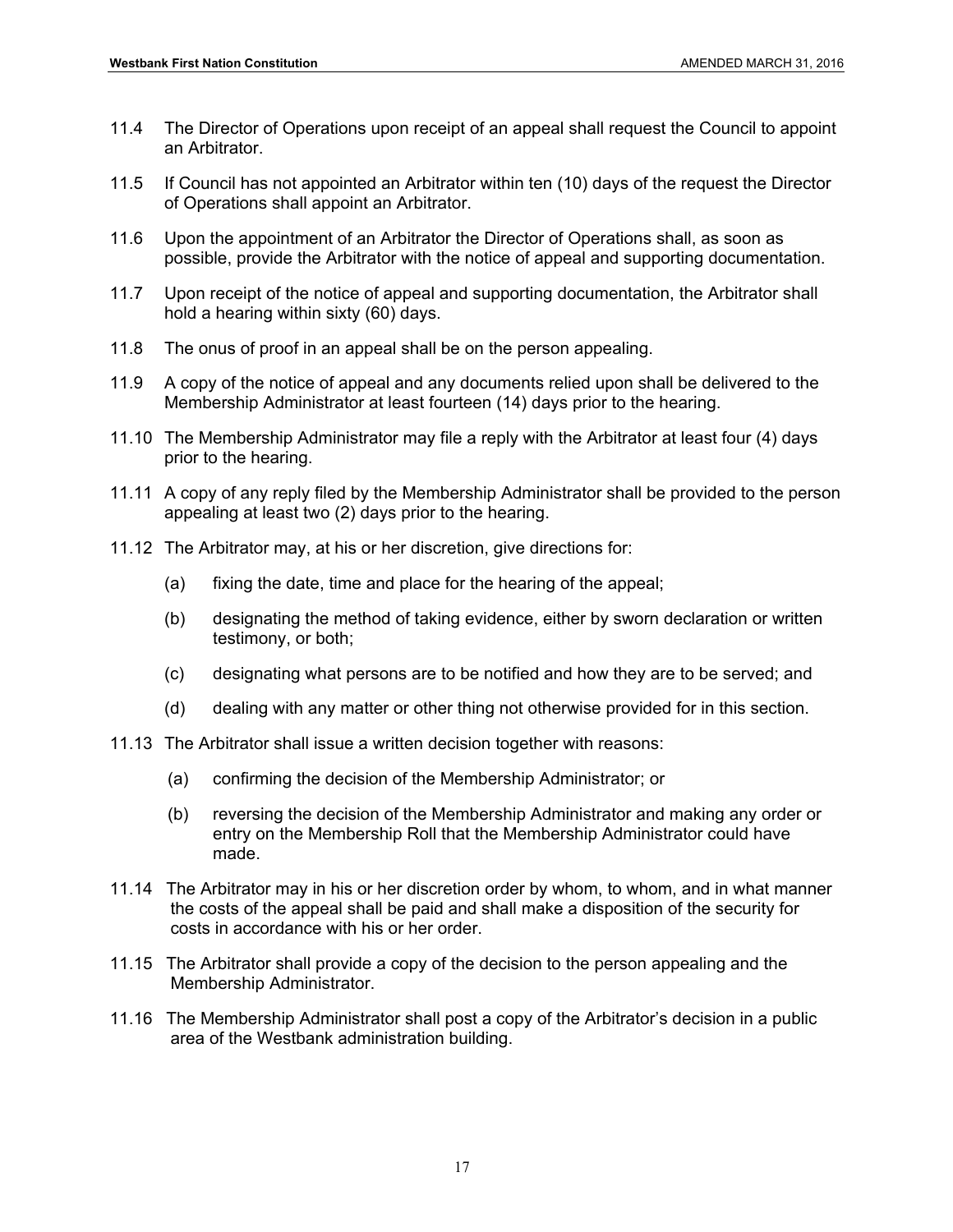- 11.17 Where the Arbitrator renders a decision to reverse the decision of the Membership Administrator made under section 10, the person shall be deemed to have never ceased to be a Member.
- 11.18 The determination of the Arbitrator under this section is final and not subject to appeal.

# **12. Confidentiality**

12.1 All information received by the Membership Administrator on an application, or by the Director of Operations or the Arbitrator on an appeal, shall be treated as confidential and shall not be disclosed to a third party without the written consent of the person concerned, except where disclosure is required by law or deemed necessary for the Membership Administrator**,** Director of Operations or Arbitrator to carry out their duties under this Part.

# **13. Transfer of Membership to Westbank [repealed, August 13, 2015]**

# **14. Effective Date of Membership**

- 14.1 A person becomes a Member on the date that his or her application for membership or for transfer to become a Member is approved in accordance with this Part.
- 14.2 A person ceases to be a Member on the date of the decision of the Membership Administrator under section 10, or in the case of an appeal, on the date of the decision of the Arbitrator.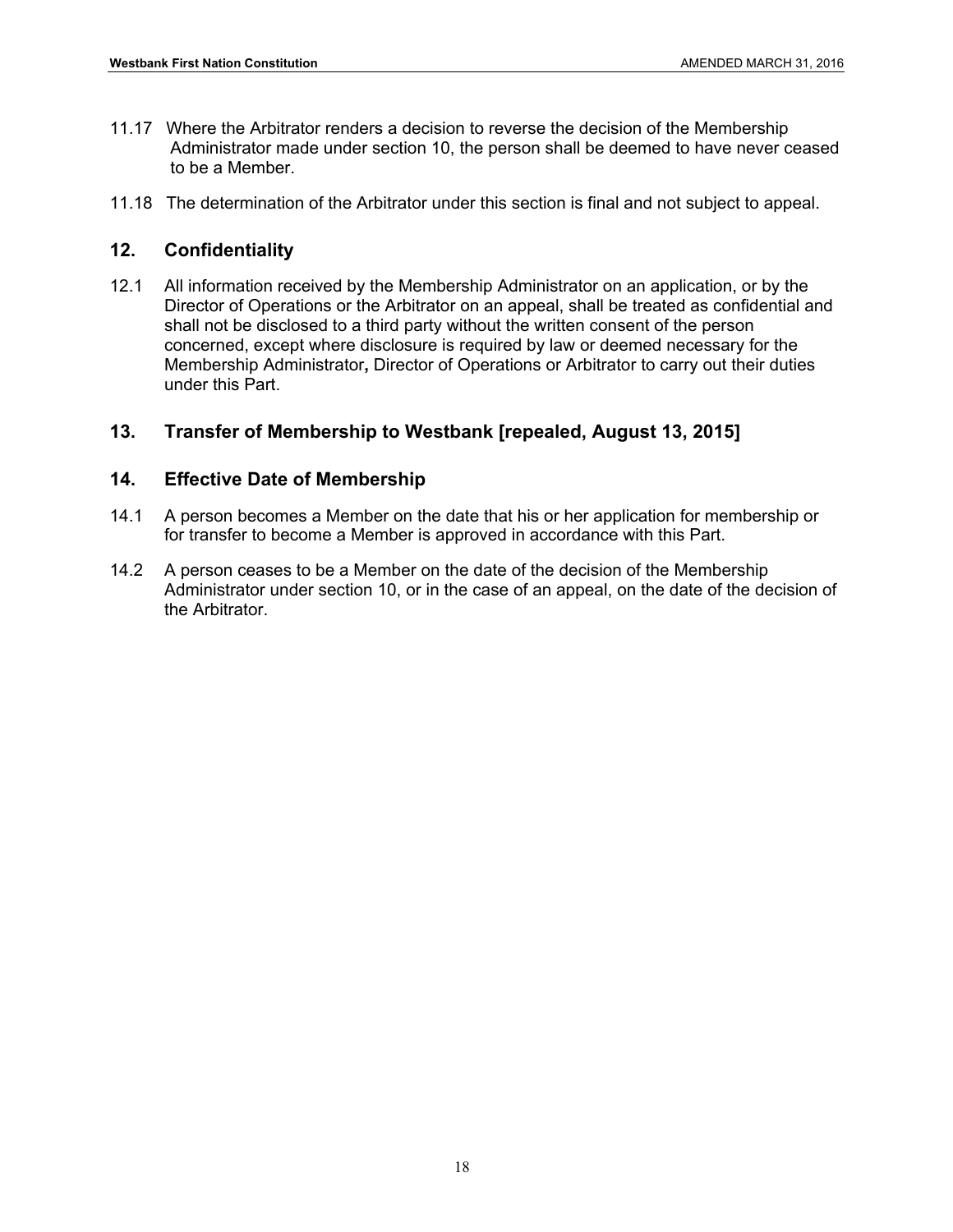# **Part IV – Duties and Responsibilities of the Council**

### **15. Role of the Council**

- 15.1 There shall be a Council democratically elected by the Electors under Part VI of this Constitution.
- 15.2 Council shall represent Westbank and exercise all of its powers, including but not limited to the passing of Westbank Laws, overseeing the financial management and administration of Westbank and maintaining an administration for the affairs of Westbank, in accordance with this Constitution.
- 15.3 Council shall act in the best interests of Westbank honestly, impartially and in good faith.
- 15.4 Council shall be accountable to the Membership and shall conduct its business in an open and transparent manner.
- 15.5 Council shall demonstrate leadership, with an emphasis on community independence, the needs of future generations, and the principles described in Part I of this Constitution.
- 15.6 In fulfilling its responsibilities, Council shall adhere to:
	- (a) this Constitution; and
	- (b) Westbank Laws.

# **16. Duties and Responsibilities of the Chief**

- 16.1 The duties and responsibilities of the Chief shall include, but are not limited to, the following:
	- (a) meeting with governments, private industry, aboriginal organizations and other bodies;
	- (b) acting as team leader for negotiations;
	- (c) acting as spokesperson for Council when dealing with government, private industry, aboriginal organizations and councils, other organizations, media, and the general public;
	- (d) consulting with Members on a continuing basis to determine the needs and direction sought by the Membership;
	- (e) acting as chairperson during Council and Membership meetings;
	- (f) regularly reporting to Council and the Membership on the activities of Council;
	- (g) participating as an ex-officio member of all committees of Council or the community;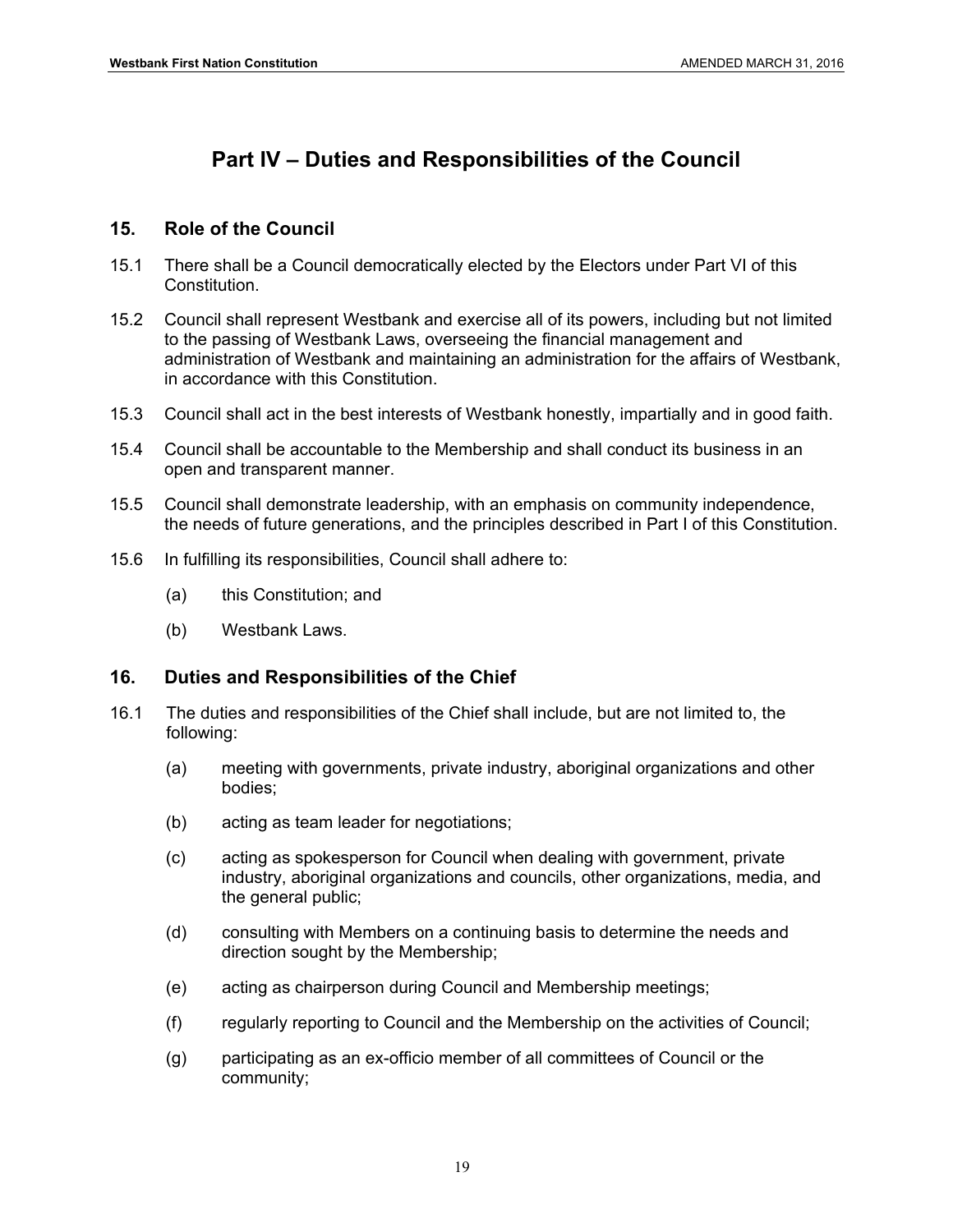- (h) acting as a liaison with Westbank elders;
- (i) faithfully and conscientiously complying with and enforcing provisions of this Constitution; and
- (j) carrying out such other duties and responsibilities as may be assigned by Council or the Membership, consistent with this Constitution.

#### **17. Duties and Responsibilities of Councillors**

- 17.1 The duties and responsibilities of Councillors shall include, but are not limited to the following:
	- (a) working with the Chief in carrying out negotiations, lobbying and meeting with government, private industry, business, aboriginal organizations or other bodies;
	- (b) participating on committees, boards or other institutions to which they have been assigned by Resolution;
	- (c) acting as a team participant in all matters concerning funding or development of new or ongoing programs;
	- (d) acting as spokesperson for Council when so authorized by Council;
	- (e) acting as chairperson for Council and Membership meetings when so authorized in the absence of the Chief;
	- (f) consulting with Members on a continuing basis to determine the needs and direction sought by the Membership;
	- (g) regularly reporting to Council and the Membership on their activities;
	- (h) faithfully and conscientiously complying with and enforcing provisions of this Constitution; and
	- (i) carrying out such other duties and responsibilities as may be assigned by Council or the Membership consistent with this Constitution.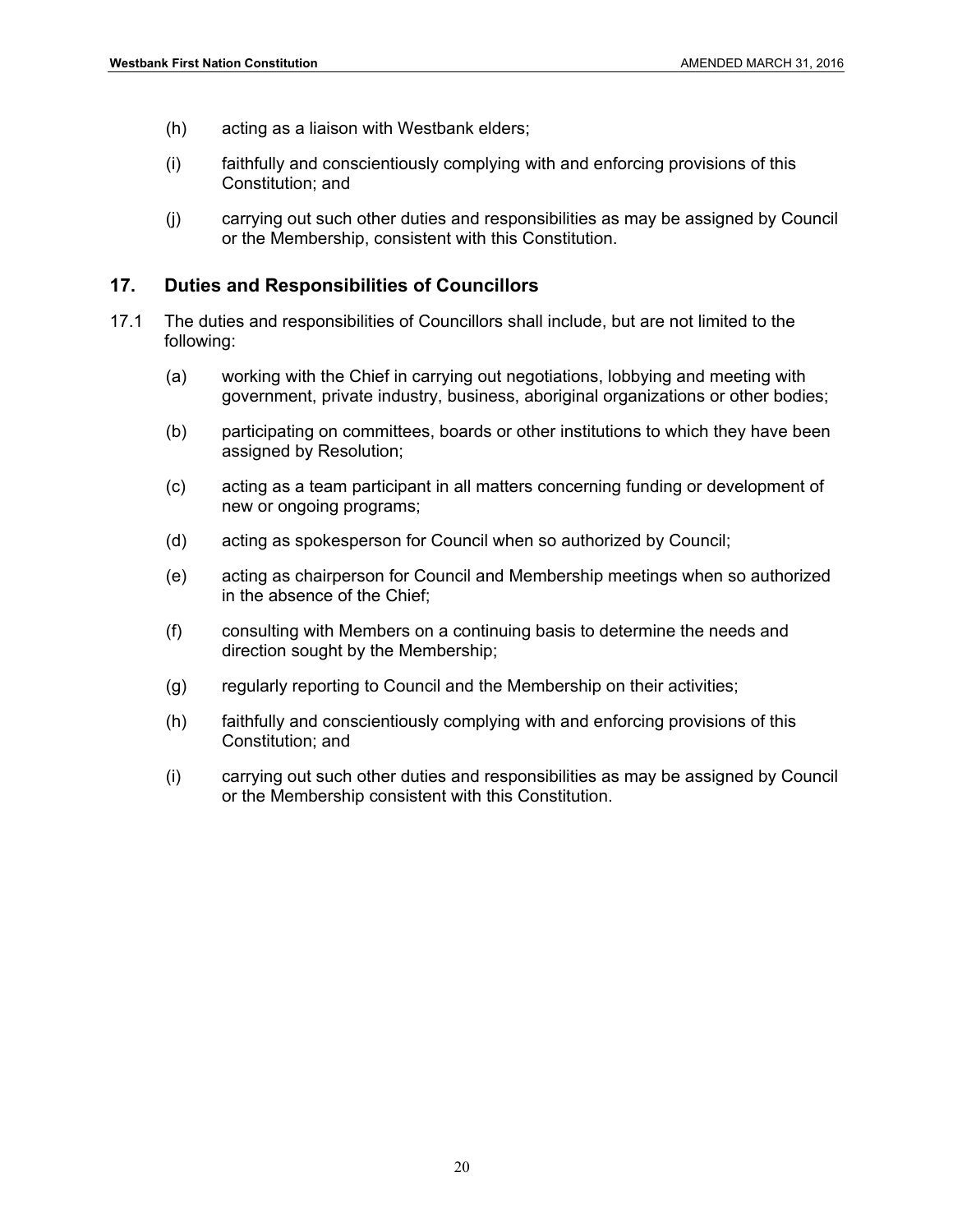# **Part V – Officers and Employees**

#### **18. General**

18.1 Council shall provide for the appointment of officers and the hiring of other employees to administer the affairs of Westbank in an effective and fiscally responsible manner in accordance with this Constitution and Westbank Law.

#### **19. Appointment of Officers**

- 19.1 There shall be the following officers appointed by Resolution:
	- (a) Director of Operations;
	- (b) Director of Finance;
	- (c) Director of Lands;
	- (d) Membership Administrator; and
	- (e) Council Secretariat. *[amended, August 13, 2015]*
- 19.2 Westbank may, by Westbank Law, establish other officer positions with titles and responsibilities it considers appropriate and may by Resolution appoint persons to those positions.
- 19.3 For greater certainty,
	- (a) Council may assign to an officer position powers, duties and functions in addition to those required to be assigned by this Constitution or Westbank Law; and
	- (b) the same person may be appointed to two (2) or more officer positions.

#### **20. Affirmative Action**

20.1 Subject to 18.1, Council shall establish employment policies that reflect the principle of giving preference to qualified Members in the appointment of officers and the hiring of other employees.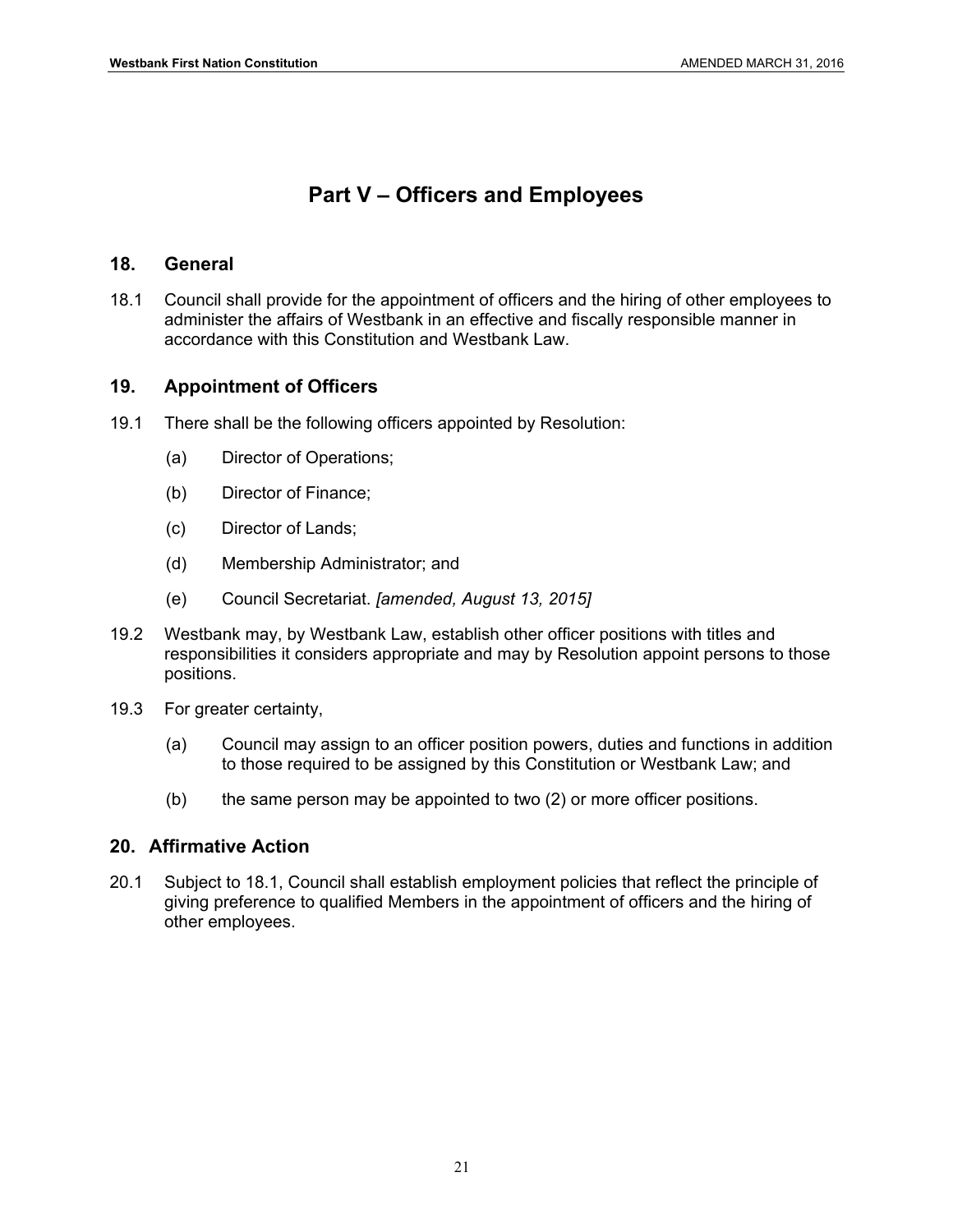# **PART VI – Elections**

#### **21. Election of Council**

- 21.1 Westbank Council shall consist of four (4) Councillors and one Chief.
- 21.2 The offices of Chief and Councillor shall be determined by a vote by secret ballot of Electors in an Election, or in the event of a vacancy on Council, in a By-election. *[amended, August 13, 2015]*
- 21.3 Elections after the date this Constitution comes into force shall be held in accordance with this Part.
- 21.4 By-elections shall be held on the date set by the Electoral Officer in accordance with section 45. *[amended, August 13, 2015]*

# **22. First Election** *[repealed, August 13, 2015]*

#### **23. Term of Office**

- 23.1 Subject to sections 23.3, 42 and 43, the term of office for Chief and Councillors shall be three (3) years. *[amended, August 13, 2015]*
- 23.2 Except with respect to a By-election held in accordance with section 45 the Election for Chief and Councillors shall be held on the third Thursday of September in the year their term of office expires. *[amended, August 13, 2015]*
- 23.3 The term of office for Chief and Councillors commences when the Electoral Officer publicly declares the results of the Election under section 37.7, and subject to any vacancy arising under this Constitution, expires at eleven fifty-nine (11:59) p.m. on the day preceding the next Election.

#### **24. Eligibility of Electors**

- 24.1 In order to be entitled to vote in an Election, a person must, as of the date of the Election:
	- (a) have attained the age of eighteen (18);
	- (b) be listed on the Membership Roll; and
	- (c) be included on the Electors' List.

# **25. Eligibility of Candidates**

25.1 Any candidate for the office of Chief or Councillor must: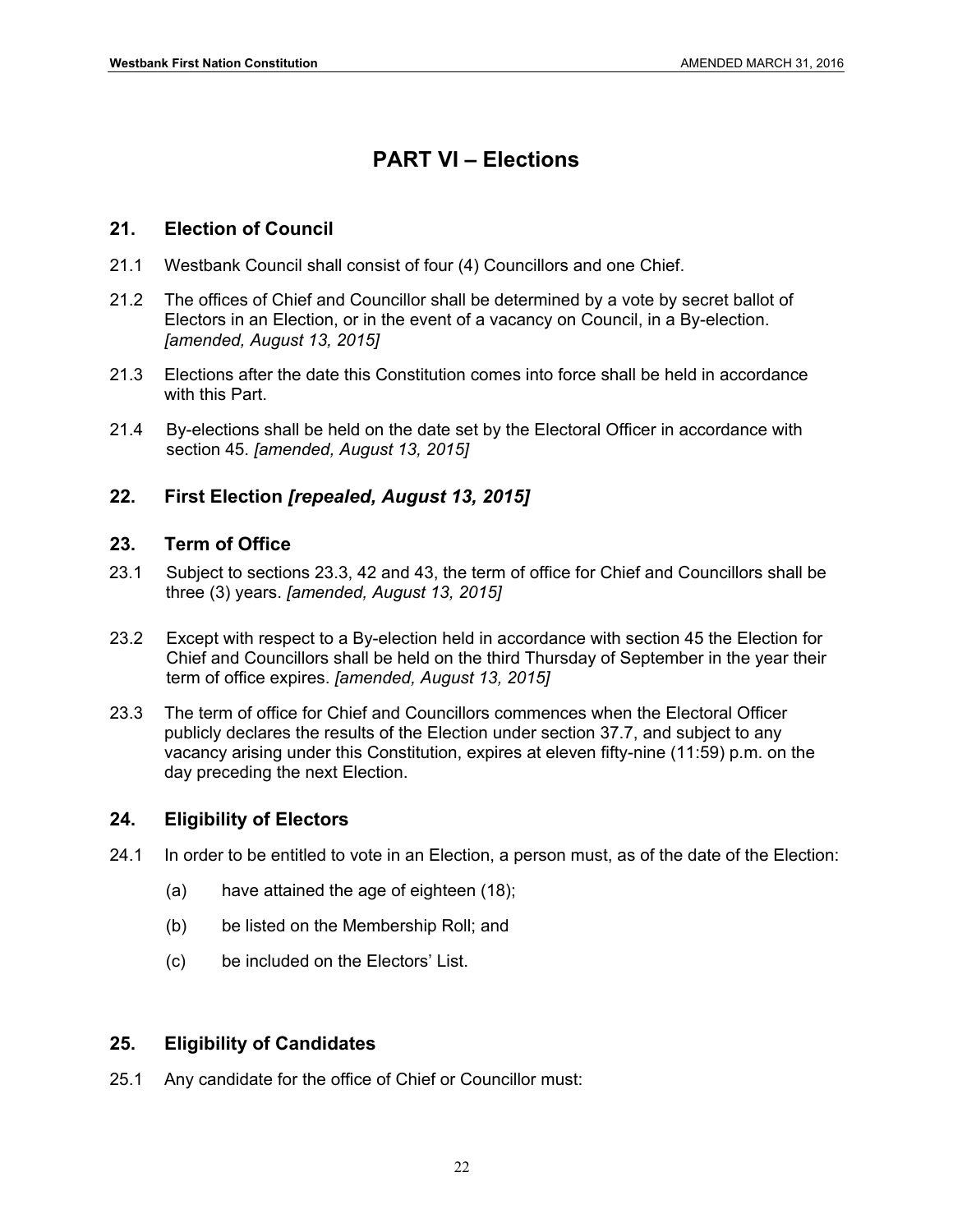- (a) qualify as an Elector;
- (b) be nominated for that office, in accordance with the procedures set out in this Part; and
- (c) not have been convicted of an indictable offence in Canada or a felony in the United States within ten (10) years prior to their nomination provided that conviction of an offence relating to the assertion or exercise of aboriginal rights or title shall be deemed not to be a conviction for the purposes of this section.
- 25.2 A person may only be a candidate for one of the offices of Chief or Councillor in any Election.

#### **26. Appointment of Electoral Officer, Deputy Electoral Officers and Arbitrator**

- 26.1 Council shall, at least ninety (90) days prior to the date on which the Election is to be held appoint an Electoral Officer and Arbitrator.
- 26.2 If an Electoral Officer and Arbitrator have not been appointed within the time set out in section 26.1, the Electoral Officer and Arbitrator shall be appointed by the Director of Operations as soon as possible.
- 26.3 A Deputy Electoral Officer or Officers shall be appointed by the Electoral Officer within fourteen (14) days of the appointment of the Electoral Officer and shall work under the direction of the Electoral Officer.
- 26.4 The Deputy Electoral Officers shall have such powers as described in this Part and those powers of the Electoral Officer as are delegated to them by the Electoral Officer.
- 26.5 The Deputy Electoral Officer shall not be a member of Council or a candidate in an Election.
- 26.6 The Electoral Officer shall not be a Member or salaried employee of Westbank or holder of other contracts of services with Westbank.
- 26.7 Every Electoral Officer and Deputy Electoral Officer shall swear an oath of office before a justice of the peace, notary public or duly appointed commissioner for swearing oaths of office swearing to:
	- (a) uphold and comply with this Constitution and all Westbank Laws;
	- (b) fulfil the duties and responsibilities of their office under this Constitution;
	- (c) carry out their duties faithfully, honestly, impartially and to the best of their abilities;
	- (d) keep confidential, both during and after their term of office, any matter or information which, under this Constitution, Westbank Law or policy, is considered confidential; and
	- (e) always act in the best interests of Westbank in carrying out their duties.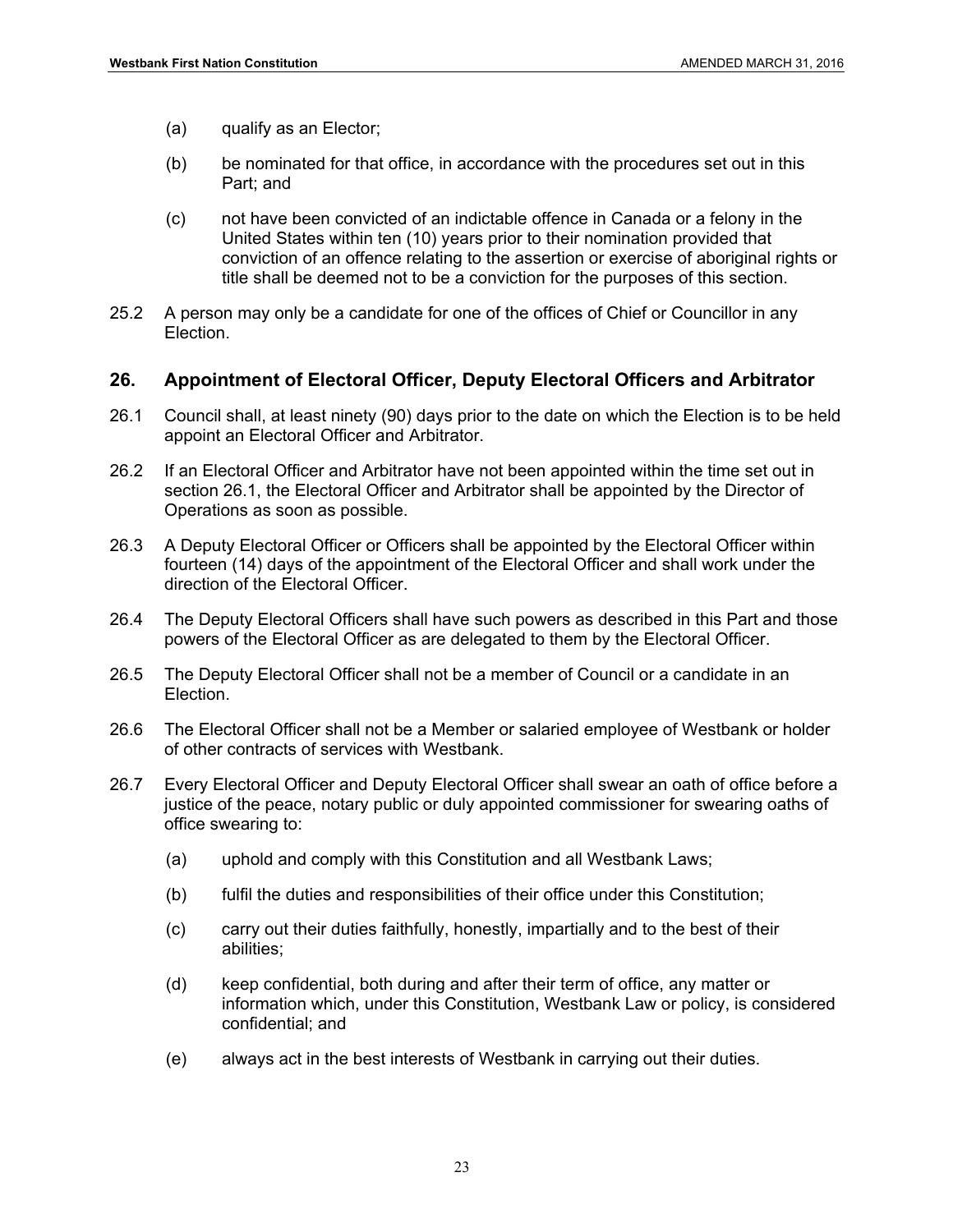- 26.8 The Electoral Officer and Deputy Electoral Officers shall file sworn oaths of office with the Director of Operations before assuming their office.
- 26.9 The Electoral Officer may make such order and issue such instructions consistent with the provisions of this Part as he or she may from time to time deem necessary for the effective administration of the Election.

#### **27. Contact Addresses**

- 27.1 The Membership Administrator shall, within seven (7) days of the Electoral Officer assuming office, provide the Electoral Officer with the names and contact addresses of Members who will have attained the age of eighteen (18) as of the date of the Election. [*amended, July 19, 2007*]
- 27.2 The contact address shall take the form of a mailing address.
- 27.3 The contact address shall be used only for the purposes of providing notices, mail-in ballots or other documents to Electors who are entitled to receive them under this Part or Part XII of this Constitution. Except for these purposes, the contact address shall not be disclosed by the Electoral Officer without the consent of the Elector.
- 27.4 Electors shall be responsible for providing the Membership Administrator or the Electoral Officer with current contact addresses. [*amended, July 19, 2007*]
- 27.5 A document shall be considered properly provided if it was mailed or delivered to the contact address of the Elector.

#### **28. Electors' List**

- 28.1 The Electoral Officer shall prepare an Electors' List within thirty (30) days of assuming office. The Electors' List will be the official record of Electors for the next Election.
- 28.2 The Electoral Officer shall post the Electors' List in a public area of the Westbank administration building and in other conspicuous place or places on Westbank Lands, as may be determined by the Electoral Officer, no later than sixty (60) days prior to the date on which the Election is to be held.
- 28.3 A person whose name does not appear or does not correctly appear on the Electors' List and who believes they are eligible to be an Elector, or an Elector acting on their behalf, may no later than ten (10) days prior to the date on which the Election is to be held, apply in writing to the Electoral Officer to have their name added to the Electors' List.
- 28.4 The application made under section 28.3 shall set out the reasons why the person's name should be added to the Electors' List, together with any documents supporting the application.
- 28.5 Where the Electoral Officer believes or has information that a person whose name is on the Electors' List is not an Elector, or where an Elector applies in writing to the Electoral Officer to have another person's name removed from the Electors' List because that person does not qualify as an Elector, the Electoral Officer shall give written notice to the person whose eligibility is challenged at least twenty (20) days prior to the date on which the Election is to be held.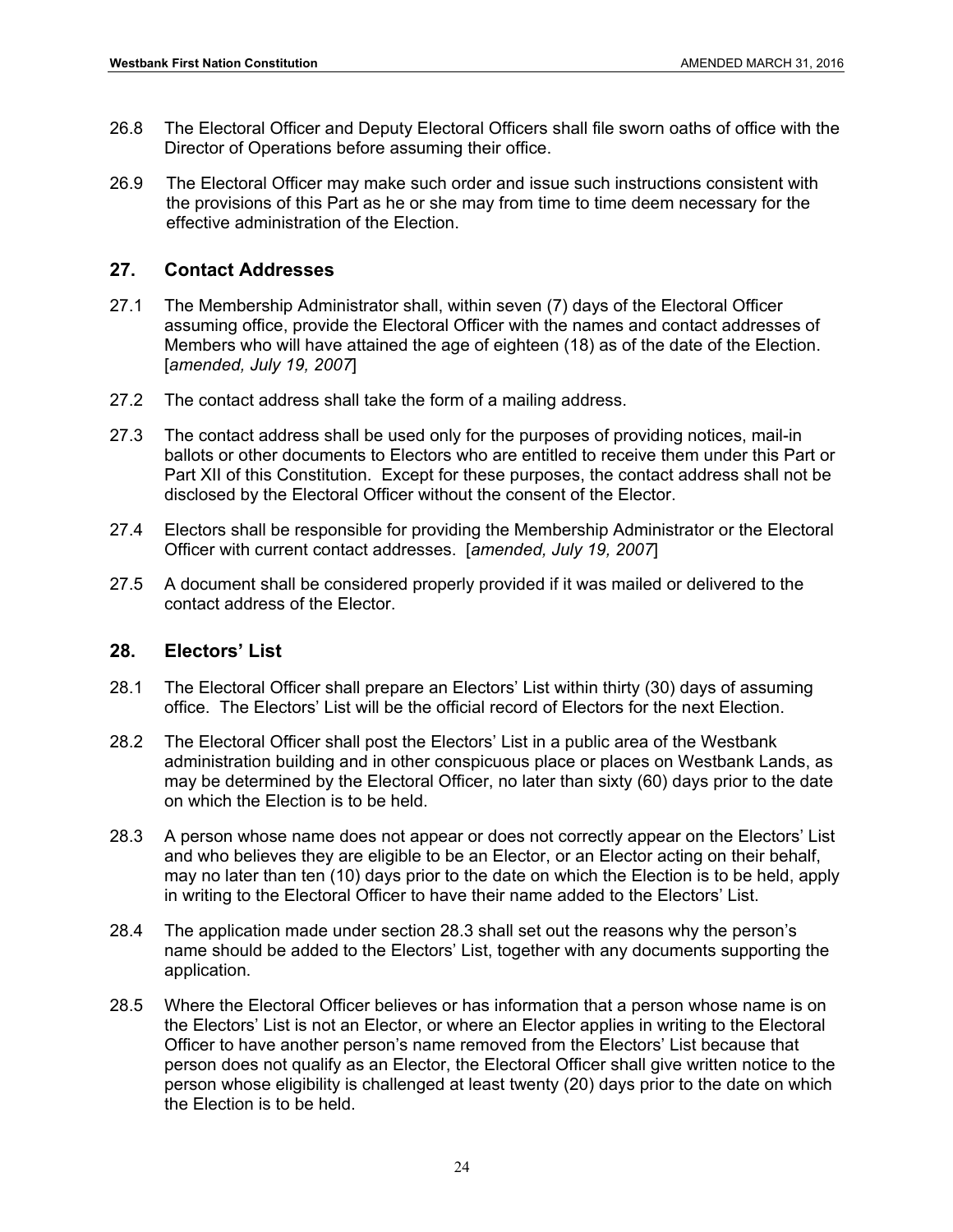- 28.6 The application by an Elector made under section 28.5 shall set out the reasons why a person's name should be removed from the Electors' List together with any documents supporting the application and must be received by the Electoral Officer no later than twenty-one (21) days prior to the date on which the Election is to be held.
- 28.7 The notice given under section 28.5, shall include the reasons for seeking removal of a name from the Electors List and any supporting documents, and shall, provide notice that a written reply may be sent to the Electoral Officer which must be received no later than ten (10) days prior to the date on which the Election is to be held.
- 28.8 After consideration of all information and representations relating to amendments to the Electors' List the Electoral Officer shall add or delete names to the Electors' List based on whether persons qualify as Electors.
- 28.9 The Electoral Officer shall deliver or mail written notice of the decision to a person whose name has been added to or deleted from the Electors' List and shall post the decision in a public area of the Westbank administration building and in other conspicuous place or places on Westbank Lands as may be determined by the Electoral Officer at least five (5) days prior to the date on which the Election is to be held. *[amended, August 13, 2015]*
- 28.10 The decision of the Electoral Officer under 28.8 is final and not subject to appeal.
- 28.11 The Electoral Officer shall, at least five (5) days prior to the date on which the Election is to be held, post a final Electors' List in a public area of the Westbank administration building and in other conspicuous place or places on Westbank Lands as may be determined by the Electoral Officer.
- 28.12 Any person whose name does not appear on the final Electors' List shall not be entitled to vote in the Election.

# **29. Notice of Nomination Meeting and Entitlement to Vote by Mail-in Ballot**

- 29.1 At least sixty (60) days prior to the date on which the Election is to be held, the Electoral Officer shall publish a notice in the Westbank newsletter sent to Electors or shall deliver or mail written notice to Electors at their contact address advising of the nomination meeting and setting out the conditions for voting by mail-in ballot. *[amended, August 13, 2015]*
- 29.2 The notice shall include:
	- (a) the date, time and location of the nomination meeting and a statement that Electors may attend and nominate candidates;
	- (b) notification that a copy of this Constitution can be obtained at the Westbank administration building;
	- (c) the places where copies of the Electors' List shall be posted;
	- (d) a statement that Electors Ordinarily Resident on Westbank Lands who are unable to vote in person on the date of the Election may at least fifteen (15) days prior to the date on which the Election is to be held, apply to the Electoral Officer to vote by mail-in ballot;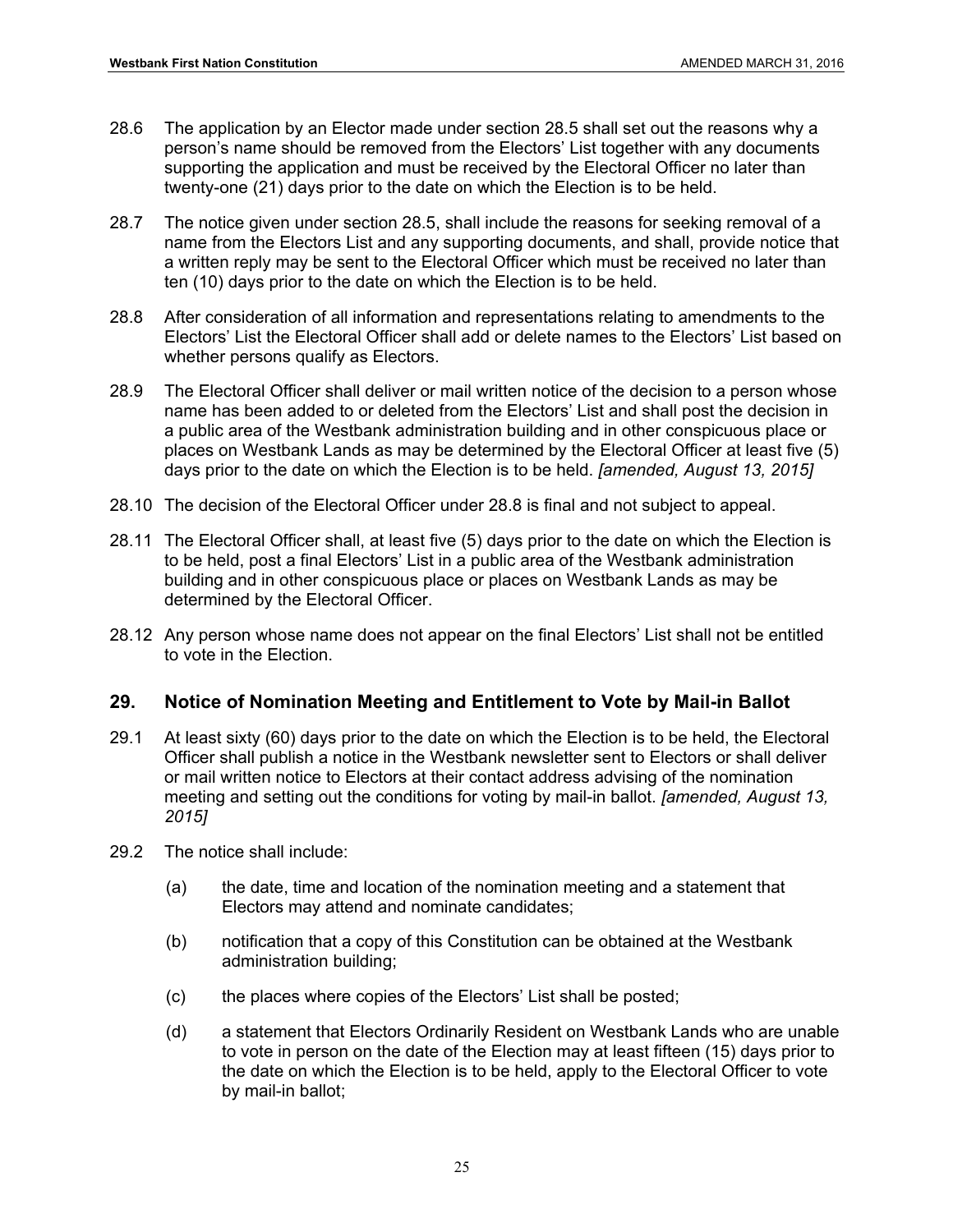- (e) a statement that Electors who are not Ordinarily Resident on Westbank Lands are entitled to vote by mail-in ballot and that a mail-in ballot will be sent to them unless they advise the Electoral Officer in writing that they do not want to receive a mail-in ballot at least forty (40) days prior to the date on which the Election is to be held;
- (f) the business address, telephone and facsimile number of the Electoral Officer; and
- $(q)$  the date of the notice.
- 29.3 Any Elector who is Ordinarily Resident on Westbank Lands and who is unable to vote in person on the date on which the Election is to be held may, at least fifteen (15) days prior to the date on which the Election is to be held, apply to the Electoral Officer to vote by mail-in ballot.
- 29.4 Any Elector who is not Ordinarily Resident on Westbank Lands and who has not been sent a mail-in ballot package in accordance with section 29.6 may, at least fifteen (15) days prior to the date on which the Election is to be held, apply to the Electoral Officer to vote by mail-in ballot.
- 29.5 An Elector requesting a mail-in ballot package shall provide the Electoral Officer with a current mailing address.
- 29.6 The Electoral Officer shall, at least thirty-five (35) days prior to the date on which the Election is to be held, mail to every Elector who is not Ordinarily Resident on Westbank Lands and to every Elector who is Ordinarily Resident on Westbank Lands whose application to vote by mail-in ballot has been received, a mail-in ballot package consisting of:
	- (a) a ballot initialed on the back by the Electoral Officer;
	- (b) an inner postage-paid return envelope, pre-addressed to the Electoral Officer;
	- (c) a second inner envelope marked "ballot" for insertion of the completed ballot;
	- (d) an Elector declaration form which shall set out:
		- i) the name of the Elector;
		- ii) the membership number of the Elector; and
		- iii) the name, address and telephone number of the witness to the signature of the Elector.
	- (e) a letter of instruction regarding voting by mail-in ballot; and
	- (f) a statement identifying the location of all polling places, advising the Elector that they may vote in person at any polling station on the day of the Election if they return their mail-in ballot to the Electoral Officer at the polling station or swear a written declaration before the Electoral Officer, a justice of the peace, notary public or duly appointed commissioner for taking oaths that they have lost the mail-in ballot.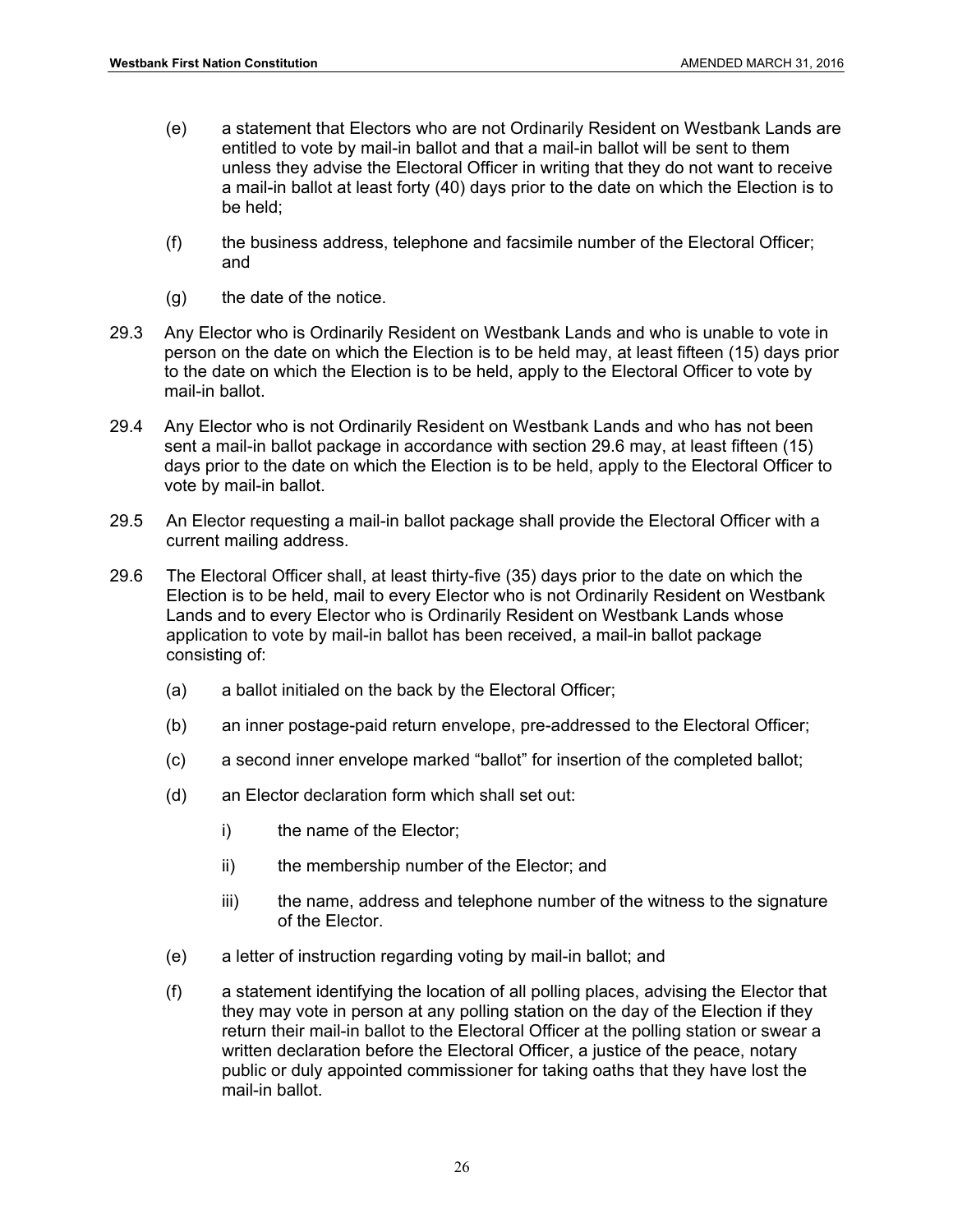29.7 Upon receipt of an application to vote by mail-in ballot under sections 29.3 and 29.4, the Electoral Officer shall mail a mail-in ballot package described in section 29.6 to the Elector whose name appears on the application. [*amended, July 19, 2007*]

#### **30. Nomination Process**

- 30.1 The nomination meeting shall be held at least forty-five (45) days prior to the date on which the Election is to be held.
- 30.2 The Electoral Officer shall post notice of the nomination meeting in a public area of the Westbank administration building and other conspicuous places on Westbank Lands as may be determined by the Electoral Officer.
- 30.3 The notice of the nomination meeting shall include:
	- (a) the date, time and place of the nomination meeting;
	- (b) notification that a copy of this Constitution can be obtained at the Westbank administration building;
	- (c) the places where copies of the Electors' List shall be posted; and
	- (d) the business address, business telephone and facsimile number of the Electoral Officer.
- 30.4 At the time and place specified in the notice of the nomination meeting, the Electoral Officer shall declare the nomination meeting open for the purpose of receiving nominations.
- 30.5 The nomination meeting shall remain open for not less than two (2) hours from when it commenced.
- 30.6 (a) Any person who is an Elector may propose or second a nomination of persons who are eligible to be candidates under section 25 to serve as Chief or Councillor. *[amended, August 13, 2015]*
	- (b) No Elector may nominate or second more than two persons to serve as Chief or more than eight persons to serve as Councillors; and *[new, August 13, 2015]*
	- (c) Notwithstanding paragraph (b), in the case of a By-election, any person who is an Elector may propose or second the nomination of not more than two persons for each of the vacancies on Council. *[new, August 13, 2015]*
- 30.6.1 After nominating or seconding a candidate, the Elector shall sign a sworn declaration in the presence of the Electoral Officer or Deputy Electoral Officer, confirming their nomination or seconding of the candidate. *[new, August 13, 2015]*
- 30.7 If only one eligible candidate is nominated for the office of Chief, the Electoral Officer shall declare that candidate to be elected. *[amended, August 13, 2015]*
- 30.8 Where the number of eligible candidates nominated for the office of Councillor does not exceed the number of positions available, the Electoral Officer shall declare such candidates to be elected. *[amended, August 13, 2015]*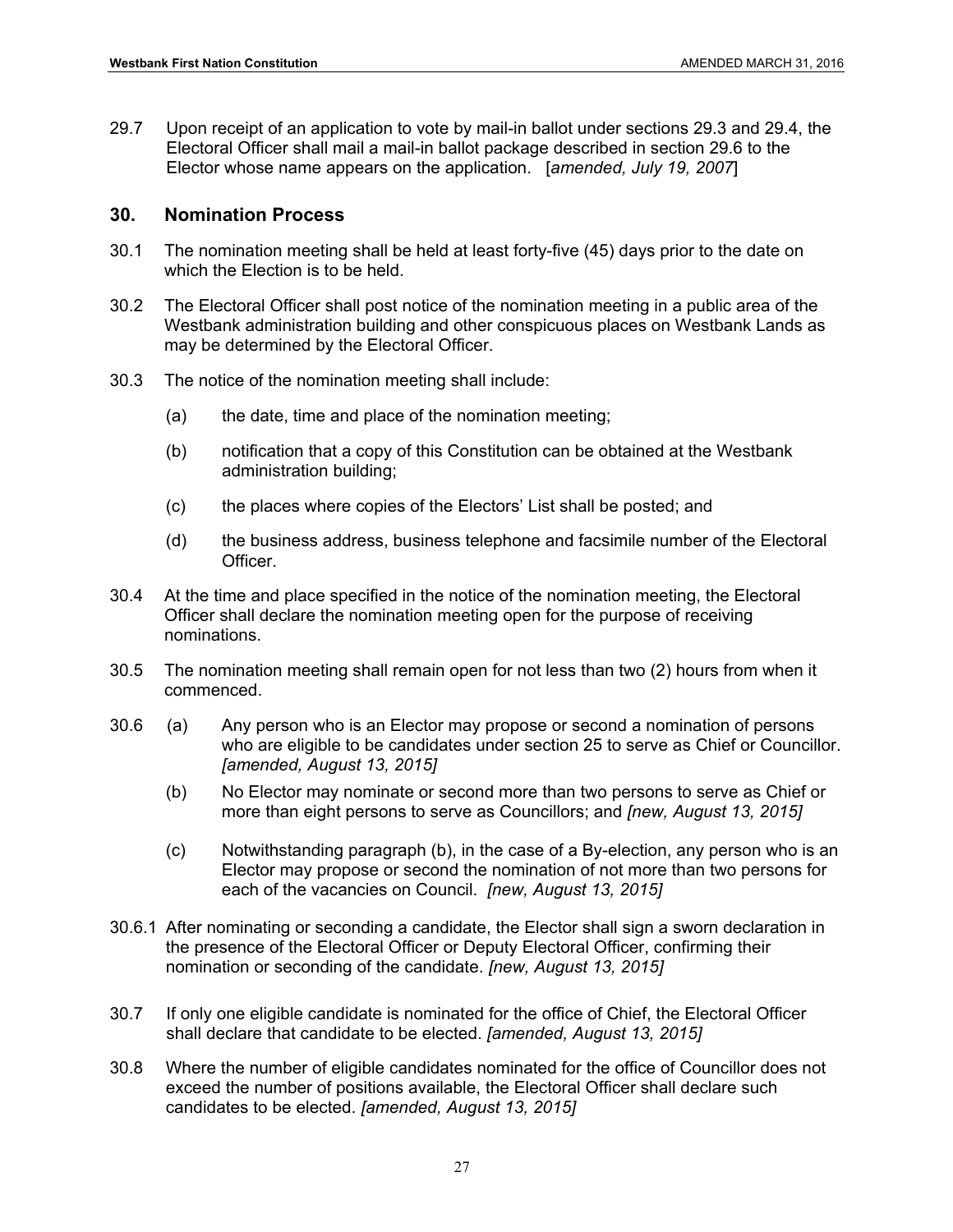- 30.9 In the event that more than the required number of persons are nominated for the offices of Chief and Councillor, the Electoral Officer shall declare that a poll will be held.
- 30.10 Within forty-eight (48) hours of the close of the nominations, the Electoral Officer shall post in a public area of the Westbank administration building and in other conspicuous place or places on Westbank Lands as may be determined by the Electoral Officer, a list of nominees and the offices for which they are nominated.
- 30.11 Upon the close of nominations the Electoral Officer shall, as soon as possible, contact each person nominated and require him or her to sign the following documents:
	- (a) a notice of acceptance of nomination; and [*amended, July 19, 2007*]
	- (b) a sworn declaration confirming their eligibility as a candidate. [*amended, July 19, 2007*]
	- (c) [*repealed, July 19, 2007*]
- 30.12 A nominee may file the documents required under section 30.11 with the Electoral Officer by mail, facsimile transmission or in person.
- 30.13 Any nominee who fails to file the documents required under section 30.11 with the Electoral Officer within seven (7) days of the nomination meeting shall have their name removed as a nominee.

# **31. [***repealed and replaced, July 19, 2007***]**

- 31.1 [*repealed and replaced, July 19, 2007*]
- 31.2 [*repealed and replaced, July 19, 2007*]

#### **32. Notice of Final List of Candidates**

- 32.1 The final list of candidates shall be composed of nominees who have complied with section 30 of this Part.
- 32.2 The Electoral Officer shall, no earlier than the eighth (8) day after the date of the nomination meeting and no later than thirty (30) days prior to the date on which the Election is to be held:
	- (a) post the final list of candidates and the offices for which they are nominated in a public area of the Westbank administration building and in other conspicuous place or places on Westbank Lands, as may be determined by the Electoral Officer; and
	- (b) publish the list of candidates and the offices for which they are nominated in the Westbank newsletter mailed to Electors, or in a separate written notice delivered or mailed to Electors.

# **33. Notice of Polls**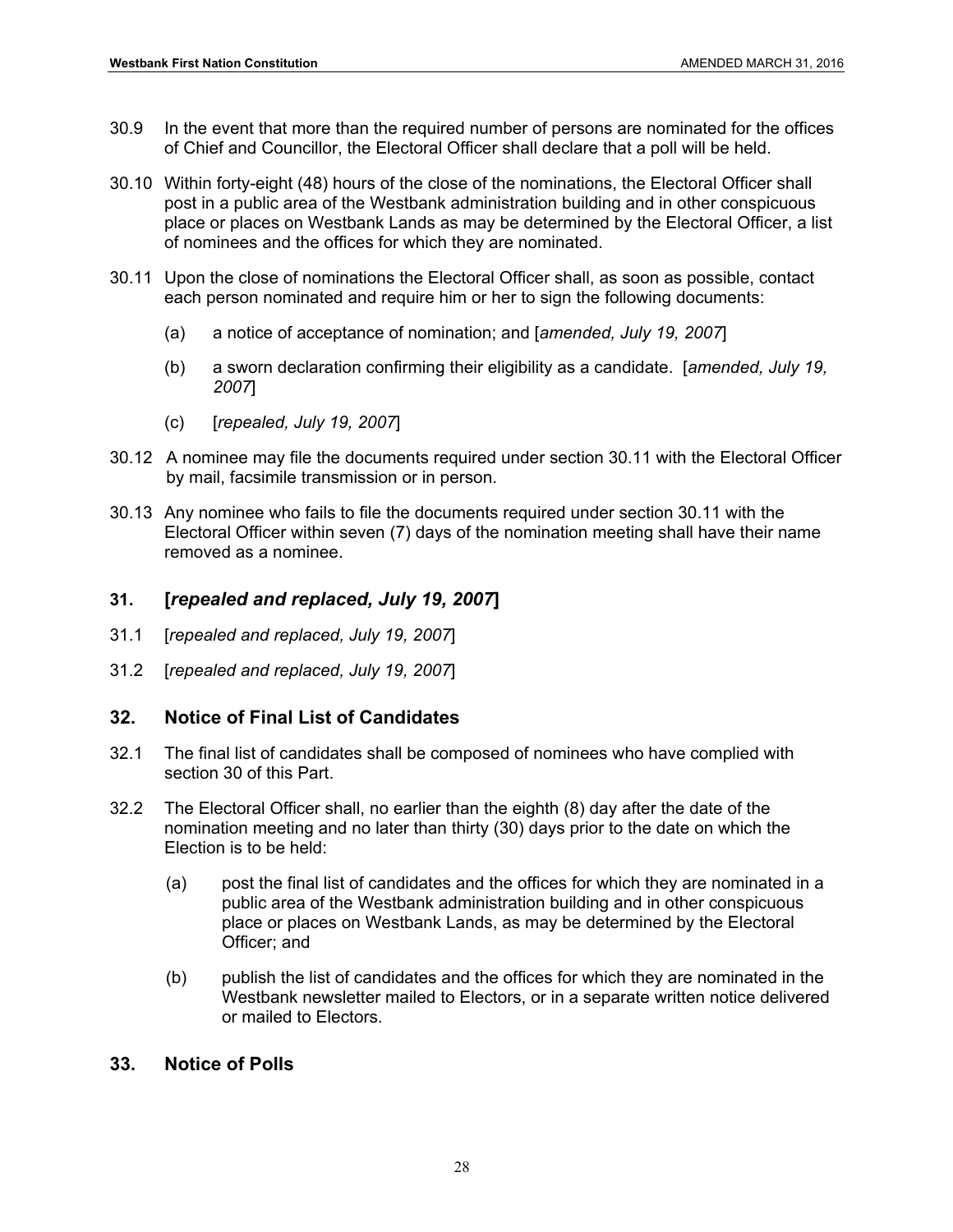- 33.1 Whenever a poll is required, the Electoral Officer shall, at least thirty (30) days prior to the date on which the Election is to be held, post a notice of polls in a public area of the Westbank administration building and in other conspicuous place or places on Westbank Lands as may be determined by the Electoral Officer.
- 33.2 The notice of polls shall include:
	- (a) the date of the Election;
	- (b) the time the polling stations will be open and closed;
	- (c) the location of the polling stations; and
	- (d) a statement that the Electors' List is posted in a public area of the Westbank administration building.

#### **34. Preparation of Ballots**

- 34.1 The Electoral Officer shall prepare ballots setting out:
	- (a) the names of the candidates nominated for election as Chief in alphabetical order; and
	- (b) the names of the candidates nominated for election as Councillors in alphabetical order.
- 34.2 The ballot may, at the request of the candidate, include a candidate's commonly used nickname.
- 34.3 The ballot shall indicate that the Elector is to signify his or her choice of candidate(s) by clearly marking an "X" or other mark in the appropriate space opposite the name of the candidate(s).

# **35. Voting by Mail-in Ballot**

- 35.1 An Elector shall vote by mail-in ballot by:
	- (a) clearly marking the ballot with an "X" or other mark in the appropriate space opposite the name of the candidates of his or her choice;
	- (b) folding the ballot in a manner so as to conceal their choices, but exposing the Electoral Officer's initials on the back;
	- (c) placing the ballot in the inner envelope marked "ballot" and sealing the envelope;
	- (d) completing and signing the Elector declaration form in the presence of a witness who is at least eighteen (18) years of age;
	- (e) placing the inner envelope and the completed, signed and witnessed declaration form in the postage-paid, return envelope pre-addressed to the Electoral Officer; and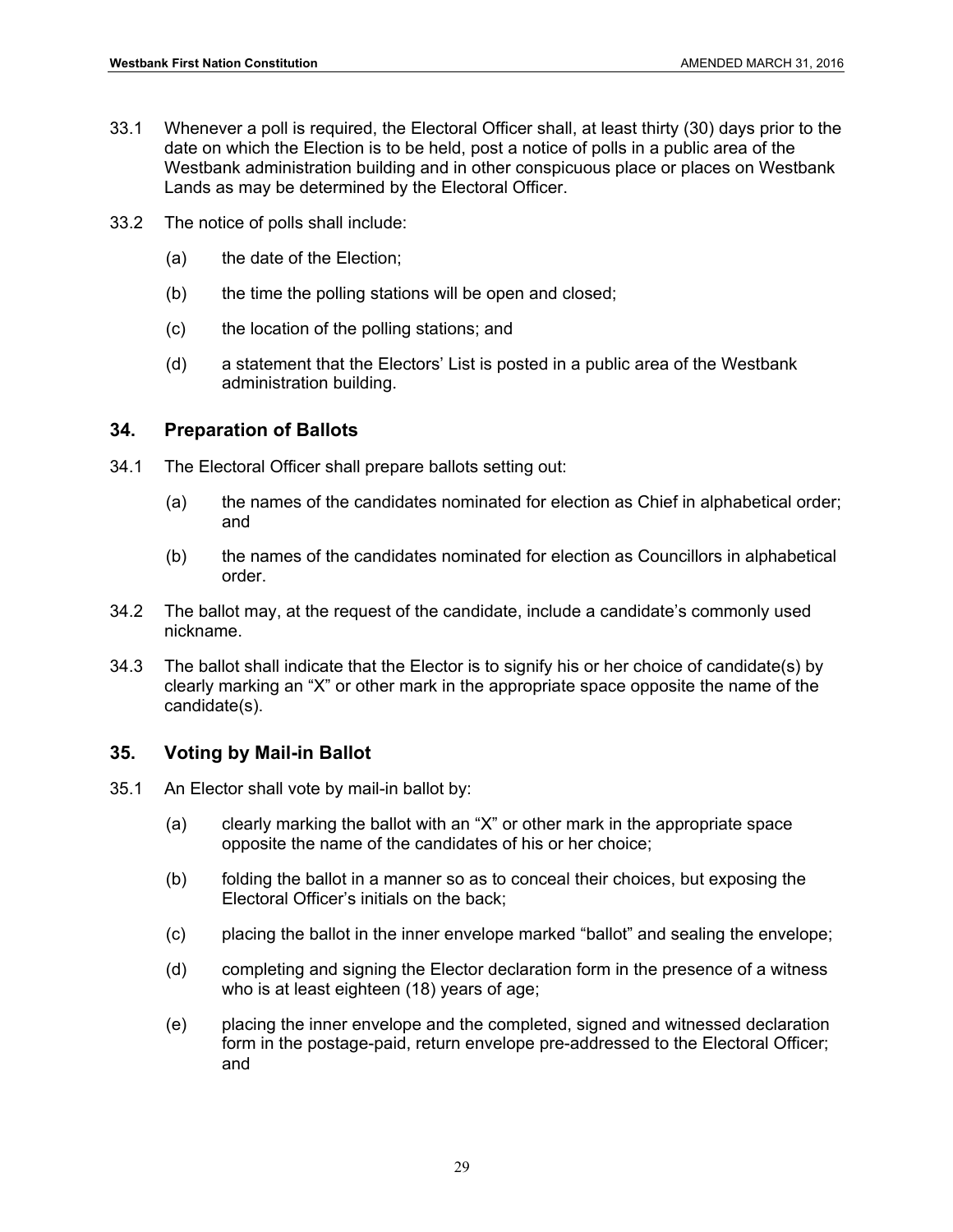- (f) delivering to, or otherwise ensuring receipt of the envelope by, the Electoral Officer before the time at which polls close on the day of the Election.
- 35.2 Mail-in ballots that are not received by the Electoral Officer before the time at which the polls close on the day of the Election shall not be counted.
- 35.3 An Elector to whom a mail-in ballot was mailed or delivered may vote in person at a polling station if:
	- (a) the Elector returns the mail-in ballot to the Electoral Officer or Deputy Electoral Officer; or
	- (b) Where the Elector does not have the mail-in ballot with them, the Elector provides the Electoral Officer or the Deputy Electoral Officer with a written declaration that they have not previously voted by mail-in ballot and will not vote by mail-in ballot signed in the presence of either the Electoral Officer, Deputy Electoral Officer, justice of the peace, notary public or commissioner for taking oaths. *[amended, August 13, 2015]*

#### **36. Voting at a Polling Station**

- 36.1 The polling station shall be open from eight o'clock (8:00) in the morning until eight o'clock (8:00) in the evening on the day on which the Election is to be held.
- 36.2 The Electoral Officer shall, before the polling station is open, supply the polling station with:
	- (a) ballot boxes;
	- (b) a sufficient number of ballots;
	- (c) the final Electors' List;
	- (d) the necessary materials for marking ballots; and
	- (e) a ballot tally sheet to identify the number of confirmed votes and the number of rejected ballots.
- 36.3 The Electoral Officer shall provide a voting compartment in the polling station where the Electors can mark their ballots free from observation and the Electoral Officer may appoint security to maintain order at the Polling Site.
- 36.4 Where a candidate wishes to authorize a scrutineer he or she shall provide a letter of authorization to the Electoral Officer or Deputy Electoral Officer on or before the opening of the polling station, in which the candidate names the scrutineer.
- 36.5 The Electoral Officer and Deputy Electoral Officer shall immediately before the commencement of the poll:
	- (a) open the ballot box and, in the presence of any scrutineers, appointed security and other Deputy Electoral Officers present, confirm that it is empty and complete a written statement to that effect;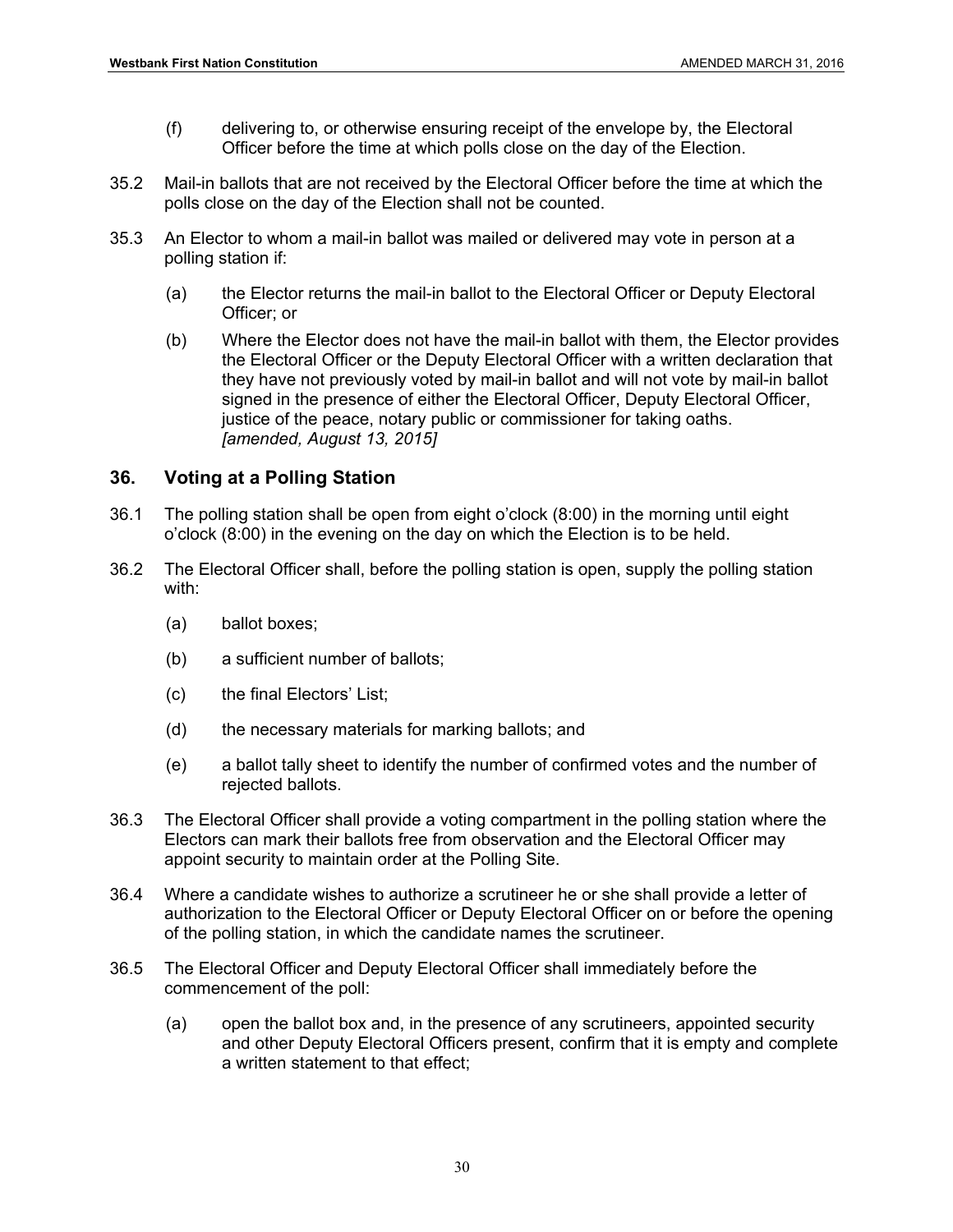- (b) lock and properly seal the ballot box in a manner preventing it from being opened without breaking the seal; and
- (c) place the ballot box in public view for the reception of the ballots.
- 36.6 Each person presenting themselves at a polling station for the purpose of voting shall present to the Electoral Officer or Deputy Electoral Officer identification issued by the federal or provincial government or by Westbank.
- 36.7 Where a person does not have identification described in section 36.6 they shall be deemed to be properly identified if two Electors sign a sworn declaration in the presence of the Electoral Officer or Deputy Electoral officer, confirming the identity of the person. *[amended, August 13, 2015]*
- 36.8 Where a person is properly identified as an Elector, he or she shall sign the sign-in sheet presented by the Electoral Officer or Deputy Electoral Officer and list their membership number on the sign-in sheet.
- 36.9 Upon signing the sign-in sheet, the Elector shall receive a ballot initialed by the Electoral Officer or Deputy Electoral Officer.
- 36.10 The Electoral Officer or Deputy Electoral Officer shall place in the proper column of the Electors' List, a mark opposite the name of every Elector receiving a ballot.
- 36.11 The Electoral Officer or Deputy Electoral Officer shall, when requested to do so, explain the method of voting to the Elector.
- 36.12 Voting at all Elections shall be by secret ballot.
- 36.13 No Elector may vote by proxy or authorize another person to vote on his or her behalf.
- 36.14 Notwithstanding section 36.13 and 36.17, any Elector who requires assistance may request that the Electoral Officer or a Deputy Electoral Officer mark the ballot for them for candidates of the Elector's choice in their presence.
- 36.15 In the event that an Elector votes in the manner described in section 36.14, the Electoral Officer or Deputy Electoral Officer shall note on the Electors' List in the column for remarks opposite the name of such Elector, the fact that the ballot was marked by him or her in the presence of the Elector and the reasons therefore.
- 36.16 Except as in the manner provided in section 36.14, the Electoral Officer or Deputy Electoral Officer shall ensure the Elector's privacy while in the voting compartment.
- 36.17 Upon receiving the ballot, each Elector shall:
	- (a) immediately proceed to the voting compartment and clearly place an "X" or other mark in the appropriate space opposite the name of the candidates of their choice;
	- (b) fold the ballot, so as to conceal their choice in such a manner that only exposes the initials of the Electoral Officer or Deputy Electoral Officer; and
	- (c) without unfolding the ballot, have the Electoral Officer or Deputy Electoral Officer verify his or her initials and at once deposit the ballot into the ballot box in the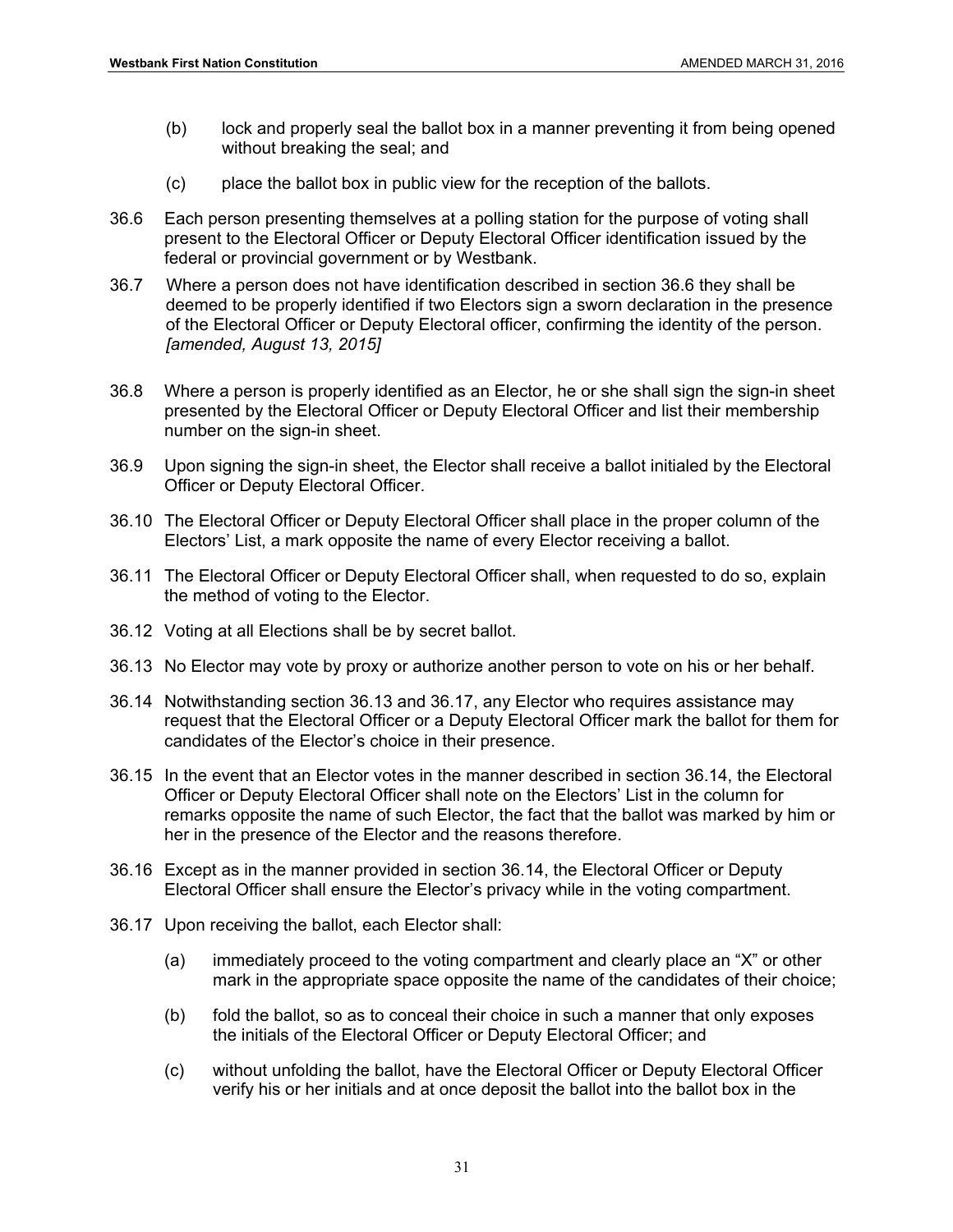presence of the Electoral Officer or Deputy Electoral Officer and any scrutineers present in the polling station.

- 36.18 An Elector who inadvertently spoils his or her ballot may return it to the Electoral Officer or Deputy Electoral Officer in order to obtain another ballot, and the Electoral Officer or Deputy Electoral Officer shall write the word "cancelled" upon the spoiled ballot, deposit it in an envelope for cancelled and declined ballots and provide the Elector with a new ballot initialled by the Electoral Officer or Deputy Electoral Officer.
- 36.19 An Elector who has received a ballot and subsequently decides not to vote, must return the ballot to the Electoral Officer or Deputy Electoral Officer, who shall mark the word "declined" on the face of the ballot and deposit it in an envelope for cancelled and declined ballots.
- 36.20 An Elector forfeits his or her right to vote at the Election after being provided a ballot by the Electoral Officer or Deputy Electoral Officer if that person leaves the polling station without delivering the ballot to the Electoral Officer or the Deputy Electoral Officer.
- 36.21 Any Elector who is inside the polling station at the time fixed for closing the poll shall be entitled to vote.
- 36.22 Each candidate shall be entitled to have two (2) scrutineers at a polling station at any one time.
- 36.23 No one other than Electors who are in the process of voting, or in the case of an elderly or physically incapacitated person, their attendant, are permitted to be inside the voting compartment. [*amended, July 19,* 2007]
- 36.24 No person shall, on the day the Election is held, on the premises of the polling site:
	- (a) distribute any Election related printed materials except such materials as may be distributed by the Electoral Officer or Deputy Electoral Officer for the purpose of conducting the Election;
	- (b) interfere with or influence, or attempt to interfere with or influence, any Elector in marking his or her ballot;
	- (c) obtain, or attempt to obtain, information as to how an Elector is about to vote or has voted; or
	- (d) disrupt, or attempt to disrupt, the voting process.

[*amended July 19, 2007*]

36.25 The Electoral Officer may request appointed security to remove any person from the Polling Site who is in violation of section 36.24.

# **37. Procedures for the Close of Polls**

37.1 Immediately after the close of the polls, the Electoral Officer shall in the presence of the Deputy Electoral Officers, candidates, scrutineers and any Electors who choose to be present, open each envelope containing a mail-in ballot that was received before the close of the polls and without unfolding the ballot: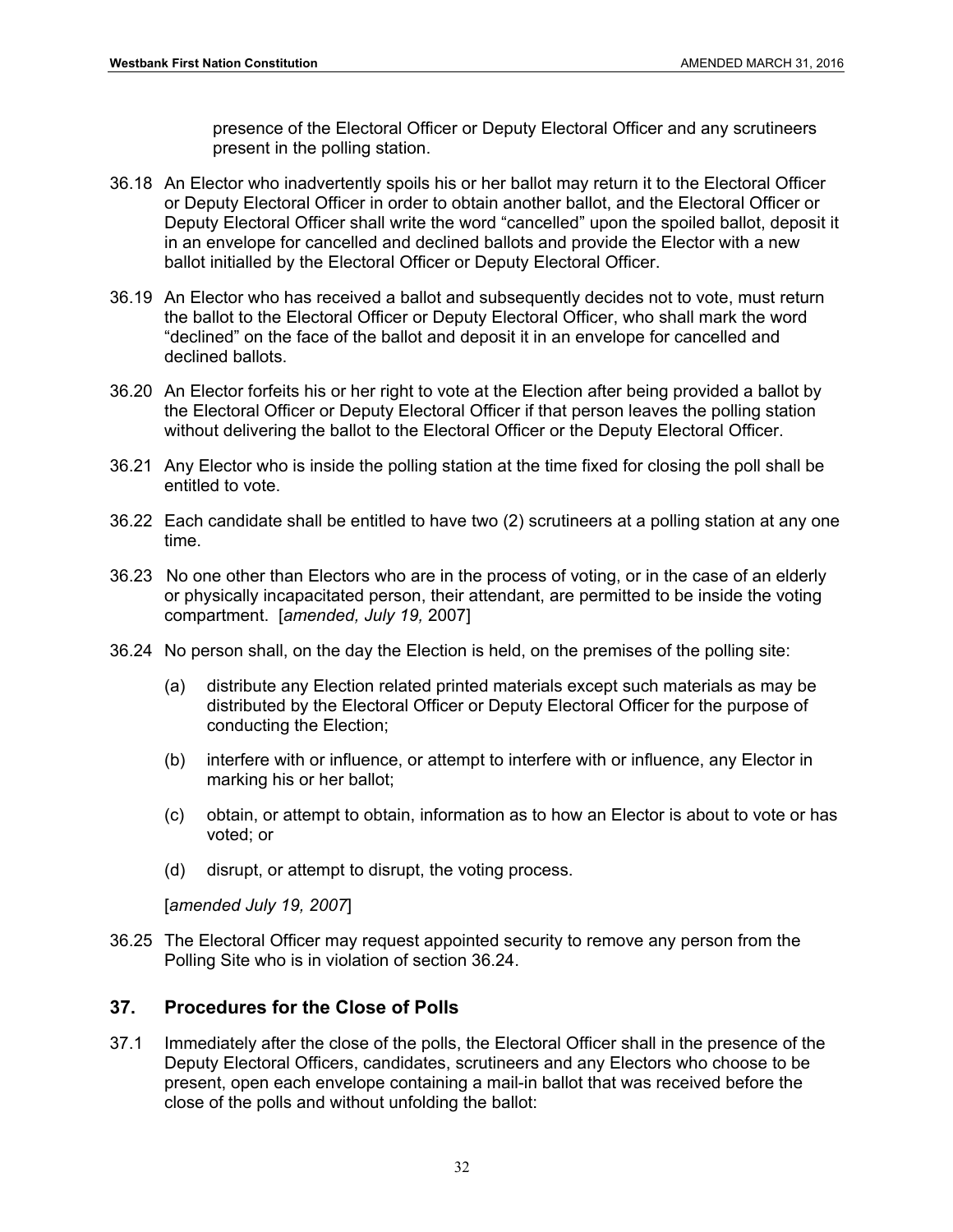- (a) set aside the ballot if:
	- i) it was not accompanied by an Elector declaration form or the Elector declaration form is not signed or witnessed; or
	- ii) the name of the person set out in the Elector declaration form is not on the Electors' List; or
	- iii) the Electors' List shows that the Elector has already voted; and
- (b) deposit all remaining ballots in the ballot box and place a mark on the final Electors' List opposite the name of the Elector.
- 37.2 Immediately after all valid mail-in ballots have been deposited in the ballot box, the Electoral Officer shall open the ballot box and examine the ballots and reject all ballots that:
	- (a) have not been initialled by the Electoral Officer or Deputy Electoral Officer;
	- (b) contain more votes than are candidates to be elected;
	- (c) are marked in such a way that the Elector can be identified; or
	- (d) are marked in such a way that the Elector's choice cannot clearly or unambiguously be determined.
- 37.3 Any rejected ballot shall not be counted as a vote cast.
- 37.4 The Electoral Officer shall report in writing the reasons for rejection of each ballot and attach that report to the rejected ballot.
- 37.5 The rejected ballot and the written report shall be held by the Electoral Officer until the expiration of any appeal period provided for in this Constitution.
- 37.6 The Electoral Officer shall:
	- (a) show the ballots to be counted to any scrutineers present;
	- (b) count the votes given for each candidate from the ballots not rejected; and
	- (c) at the conclusion of the count complete and sign a ballot tally sheet setting out the number of confirmed votes for each candidate and the number of rejected ballots.
- 37.7 Immediately after the completion of the counting of the votes, the Electoral Officer shall, subject to section 37.7.1, publicly declare: *[amended, August 13, 2015]* 
	- (a) the candidate for Chief with the highest number of votes to be elected; and
	- (b) the four (4) candidates for Councillor with the highest number of votes to be elected.
- 37.7.1 (a) If the difference in vote totals between the candidate receiving the highest number of votes for Chief and another candidate for Chief is two votes or less, including a tie, the Electoral Officer shall immediately after the completion of counting of the votes conduct a recount of the votes for Chief;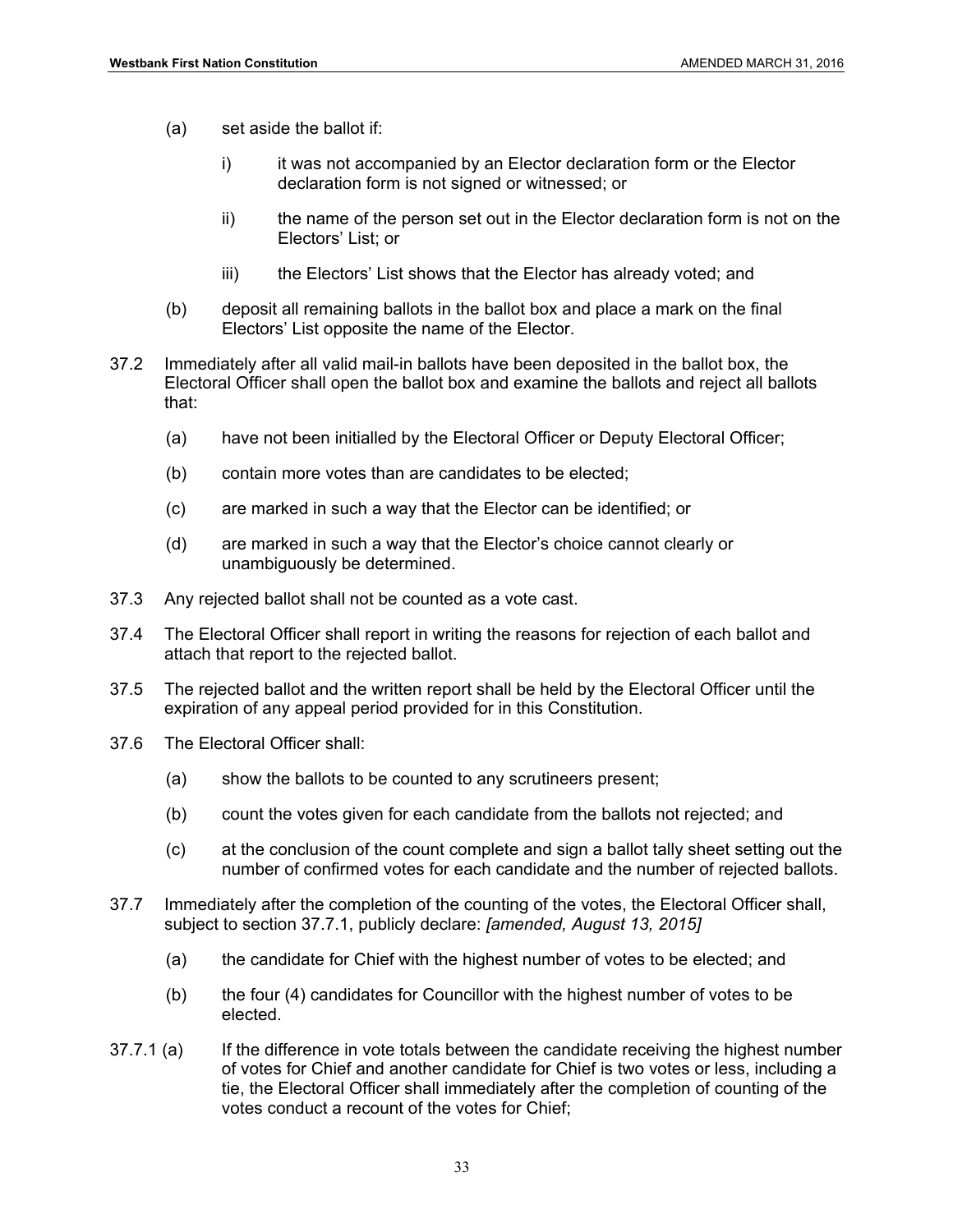- (b) If the difference in vote totals between the candidate for Councillor receiving the highest number of votes and another candidate for Councillor is two votes or less, including a tie, and that result could affect the results of the Councillors elected to office, the Electoral Officer shall immediately after the completion of the counting of votes conduct a recount of the votes for Councillors;
- (c) The recount conducted under paragraphs (a) or (b) shall be carried out under section 37.6;
- (d) Upon completion of the recount the Electoral Officer shall publicly declare the results of the recount conducted under paragraphs (a) or (b) and shall declare the candidate with the highest number of votes in the recount to be elected; and
- (e) subject to section 38.1, the results of the recount shall be final.

*[new, August 13, 2015]* 

- 37.8 Subject to section 37.7.1 and section 38.1 where two or more candidates have an equal number of votes for Chief or for the fourth highest vote total for the office of Councillor, the Electoral Officer shall declare the Election for that office a tie and a new Election for that office shall be held within sixty (60) days of the declaration of the Electoral Officer; *[amended, August 13, 2015]*
- 37.9 The Electoral Officer shall:
	- (a) within three (3) days of the date on which the Election is held post in a public area of the Westbank administration building and in other conspicuous place or places on Westbank Lands, as may be determined by the Electoral Officer, a written statement signed by the Electoral Officer, showing the number of votes cast for each candidate and the number of rejected ballots;
	- (b) publish a written statement, showing the number of votes cast for each candidate and the number of rejected ballots in the Westbank newsletter mailed to Electors or in a separate written notice delivered or mailed to Electors; and
	- (c) publish on the Westbank website a statement showing the number of votes cast for each candidate and the number of rejected ballots. *[new, August 13, 2015]*

#### **38. Ties**

- 38.1 Where there is a tie, in the event there is an appeal of an Election result, a new Election for that office will only be held where the Arbitrator considering the appeal confirms that two or more candidates had the same number of votes for that office. *[amended, August 13, 2015]*
- 38.2 Where a new Election for an office is required to break a tie, all the provisions of this Part shall apply to the Election, provided:
	- (a) the final Electors' List for the new Election shall be the final Electors' List from the Election which resulted in the tie;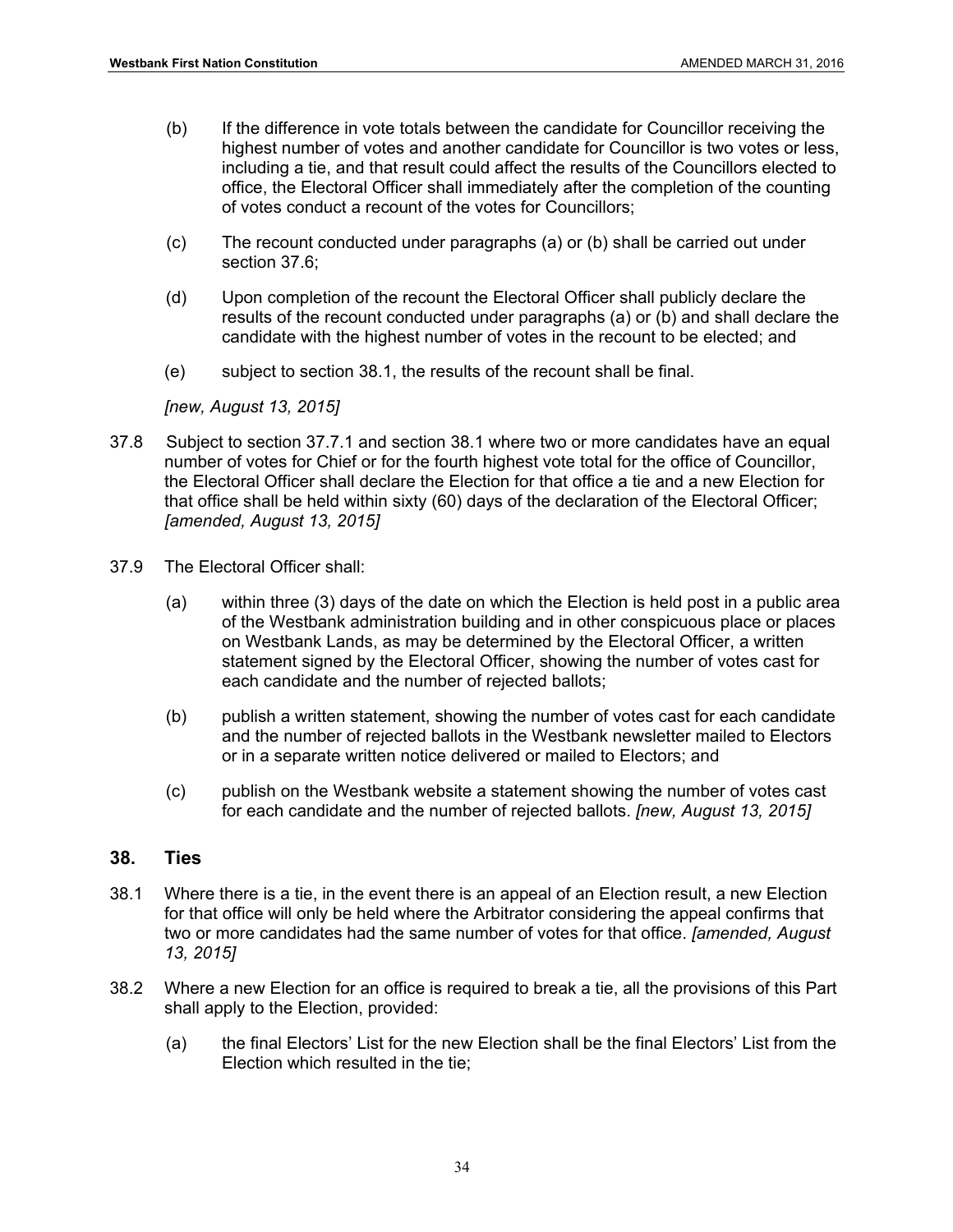- (b) the candidates for office to be determined in the new Election shall be the candidates who received an equal number of votes for that office in the original Election;
- (c) sections 28, 29.2(a) and 30 shall not apply to the new Election required to break the tie; and
- (d) the term of office for the successful candidate in the new election shall be deemed to have commenced on the day of the Election which resulted in the tie.

#### **39. Disposal of Ballots**

39.1 The Electoral Officer shall deposit the ballots used in the voting and the cancelled and declined ballots in a sealed envelope and retain it for one hundred and twenty (120) days after the date on which the Election is held or until a decision on an appeal is rendered, whichever date is later, after which time the Electoral Officer may, unless directed otherwise by the Council, destroy them in the presence of two witnesses.

#### **40. Oath of Office and Criminal Record Search [***amended July 19, 2007***]**

- 40.1 A candidate who has been elected as Chief or Councillor shall swear an oath of office before either a justice of the peace, notary public or duly appointed commissioner for taking oaths, swearing to:
	- (a) uphold and comply with this Constitution and all Westbank Laws;
	- (b) fulfil the duties and responsibilities of their office under this Constitution and all Westbank Laws;
	- (c) carry out their duties faithfully, honestly, impartially and to the best of their abilities;
	- (d) keep confidential, both during and after their term of office, any matter or information which, under this Constitution, Westbank Law or policy, is considered confidential; and
	- (e) always act in the best interests of Westbank in carrying out their duties.
- 40.1.1 A candidate who has been elected Chief or Councillor shall provide to the Director of Operations a written consent to a criminal record search in a form that may be required by law enforcement agencies in Canada and as soon as possible the elected candidate shall request confirmation from law enforcement agencies in the United States that they have not been convicted of a felony in the United States within ten (10) years of their nomination, provided that a conviction of an offence relating to the assertion or exercise of aboriginal rights or title shall be deemed not to be an offence for the purposes of this section. *[amended, August 13, 2015]*
- 40.2 No person elected as Chief or Councillor shall be permitted to assume their office until they have sworn and filed with the Electoral Officer the oath of office required under section 40.1 and provided to the Director of Operations the consent to a criminal record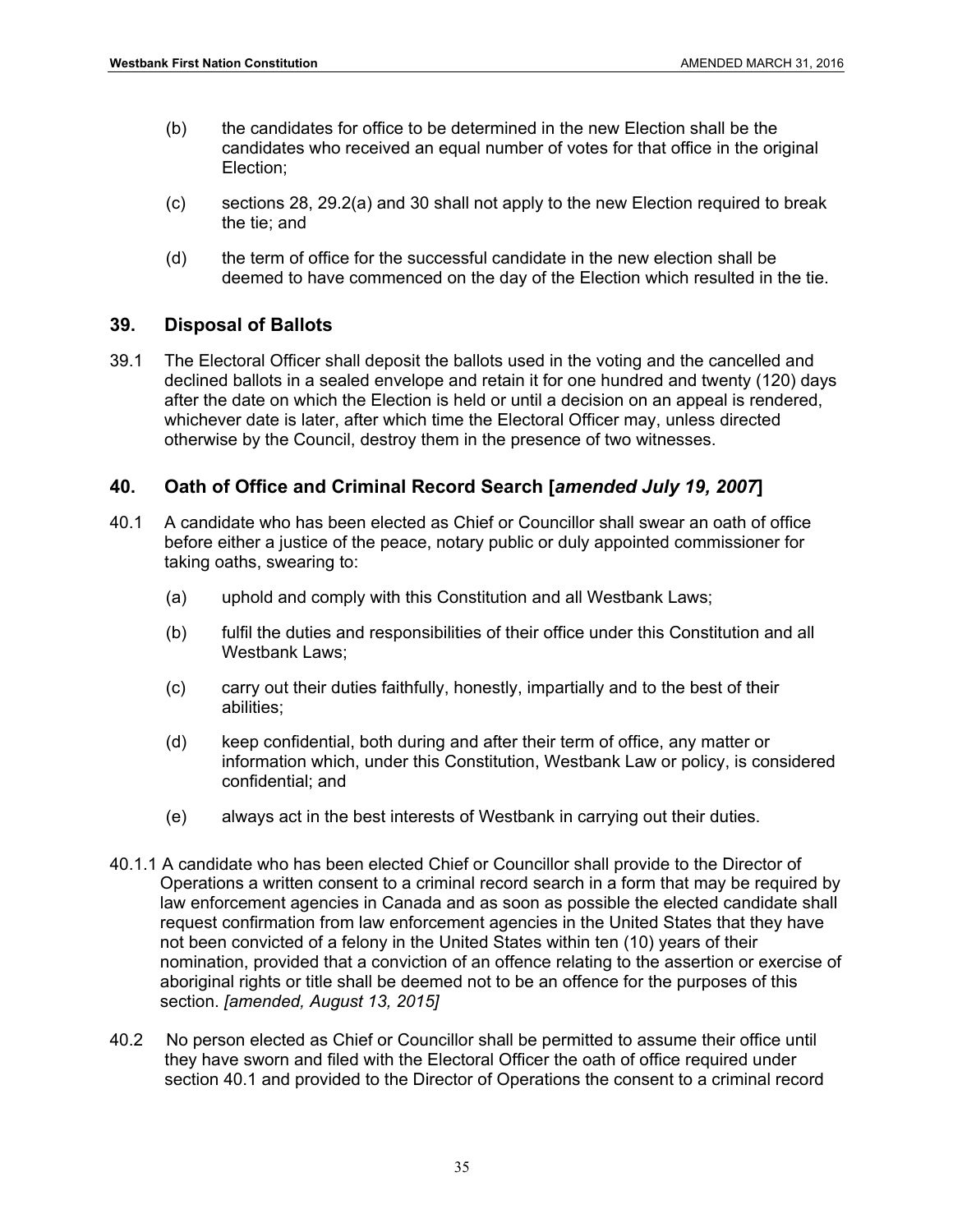search and request for confirmation from law enforcement agencies in the United States required under section 40.1.1. *[amended, August 13, 2015]* 

- 40.3 Subject to section 40.4, if a person elected as Chief or Councillor fails to file the sworn oath of office with the Electoral Officer on or before the first Monday after being declared elected, the Electoral Officer shall declare the office vacant.
- 40.4 (a) Where a candidate elected as Chief or Councillor cannot because of illness or other valid reason swear the oath of office within the time prescribed in Section 40.3 they, or an Elector acting on their behalf, may within that time file a Petition with the Electoral Officer for an extension of the time to swear the oath of office.
	- (b) The Electoral Officer shall determine whether the circumstances justify an extension of the time to swear the oath of office and shall provide the candidate making the request written notice of the decision together with reasons.
- 40.5 The Electoral Officer shall give notice in writing to the candidate elected as Chief or Councillor whose office is declared vacant under section 40.3. [*amended, July 19, 2007*]
- 40.6 A candidate elected as Chief or Councillor whose office is declared vacant as a result of the Electoral Officer's decision made under section 40.3 may appeal the decision by filing a notice of appeal together with supporting documents and a non-refundable filing fee of seventy-five dollars (\$75) with the Arbitrator within fifteen (15) days of the date notice of the Electoral Officer's decision was sent.
- 40.7 Where an appeal has been filed under section 40.6 no By-election shall be called unless the Arbitrator's decision confirms the vacancy. *[amended, August 13, 2015]*
- 40.8 The Director of Operations shall cause a criminal record search to be conducted in Canada for each elected candidate who has assumed office. *[amended, August 13, 2015]*
- 40.8.1 Each elected candidate who has assumed office shall provide the Director of Operations with the response received from law enforcement agencies in the United Sates pursuant to the elected candidate's request under section 40.1.1 as soon as such response is received. *[new, August 13, 2015]*
- 40.9 The information received by the Director of Operations under sections 40.8 and 40.8.1 shall remain confidential and only be used for the purpose of confirming the qualifications of each elected candidate who has assumed office. [*amended, August 13, 2015]*

# **41. Election Appeals**

- 41.1 Any candidate or Elector may file a notice of appeal with the Arbitrator, requesting that the election of the Chief or a Councillor be declared invalid, based on one or more of the following grounds:
	- (a) the person declared elected was not eligible to be a candidate; *[amended, August 13, 2015]*
	- (b) the person declared elected was not nominated in accordance with the procedures set out in this Part;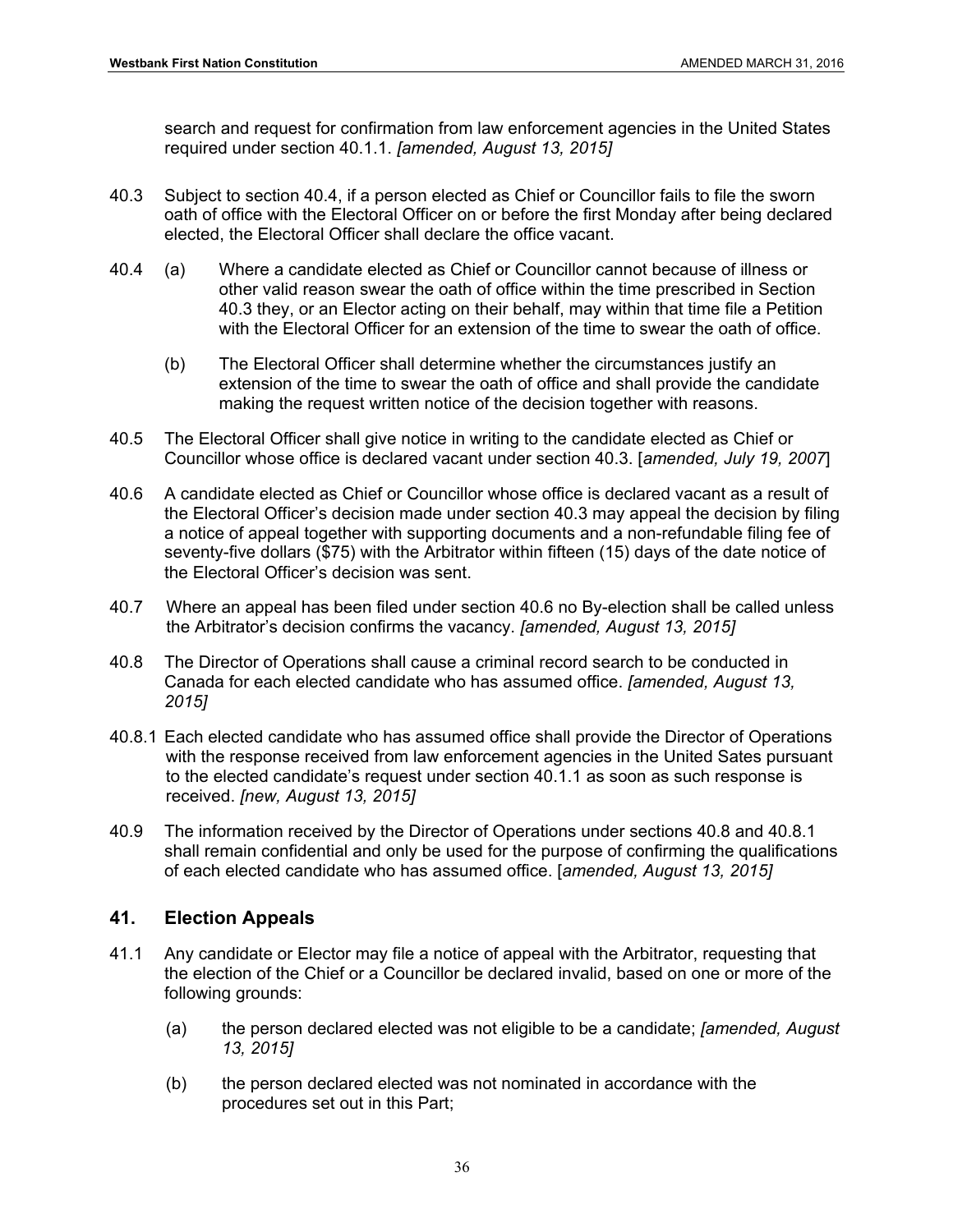- (c) there was a violation of any provision of this Part in the conduct of the Election that might have affected the result of the Election; or
- (d) there was corrupt or fraudulent practice in relation to the Election.
- 41.2 Every notice of appeal shall:
	- (a) identify the offices being appealed;
	- (b) set out in an affidavit sworn before a notary public or duly appointed commissioner for taking oaths the facts substantiating the appeal;
	- (c) be accompanied by any supporting documentation; and *[amended punctuation only, August 13, 2015]*
	- (d) be filed with the Arbitrator within thirty (30) days from the date upon which the Council member was declared elected together with a non-refundable filing fee of seventy-five dollars (\$75).

[*amended, July 19, 2007*]

41.3 [*repealed and replaced, July 19, 2007*]

#### **42. Removal from Office of Council Members**

- 42.1 A Council member may be removed from office on one or more of the following grounds:
	- (a) he or she has violated this Constitution; or
	- (b) he or she has breached their oath of office.
- 42.2 Proceedings to remove a Council member shall be commenced by a Petition filed with the Arbitrator and signed by twenty percent (20%) or more of the Electors determined as of the date the Petition is filed.
- 42.3 The Petition referred to in section 42.2 shall:
	- (a) identify the Council member sought to be removed;
	- (b) set out the facts substantiating the grounds for removal from office of a Chief or Councillor; and
	- (c) be accompanied by any supporting documentation and a non-refundable filing fee of seventy-five dollars (\$75).

[*amended, July 19, 2007*]

#### **43. Vacancies**

- 43.1 The office of Chief or Councillor shall become vacant when the person who holds that office:
	- (a) dies;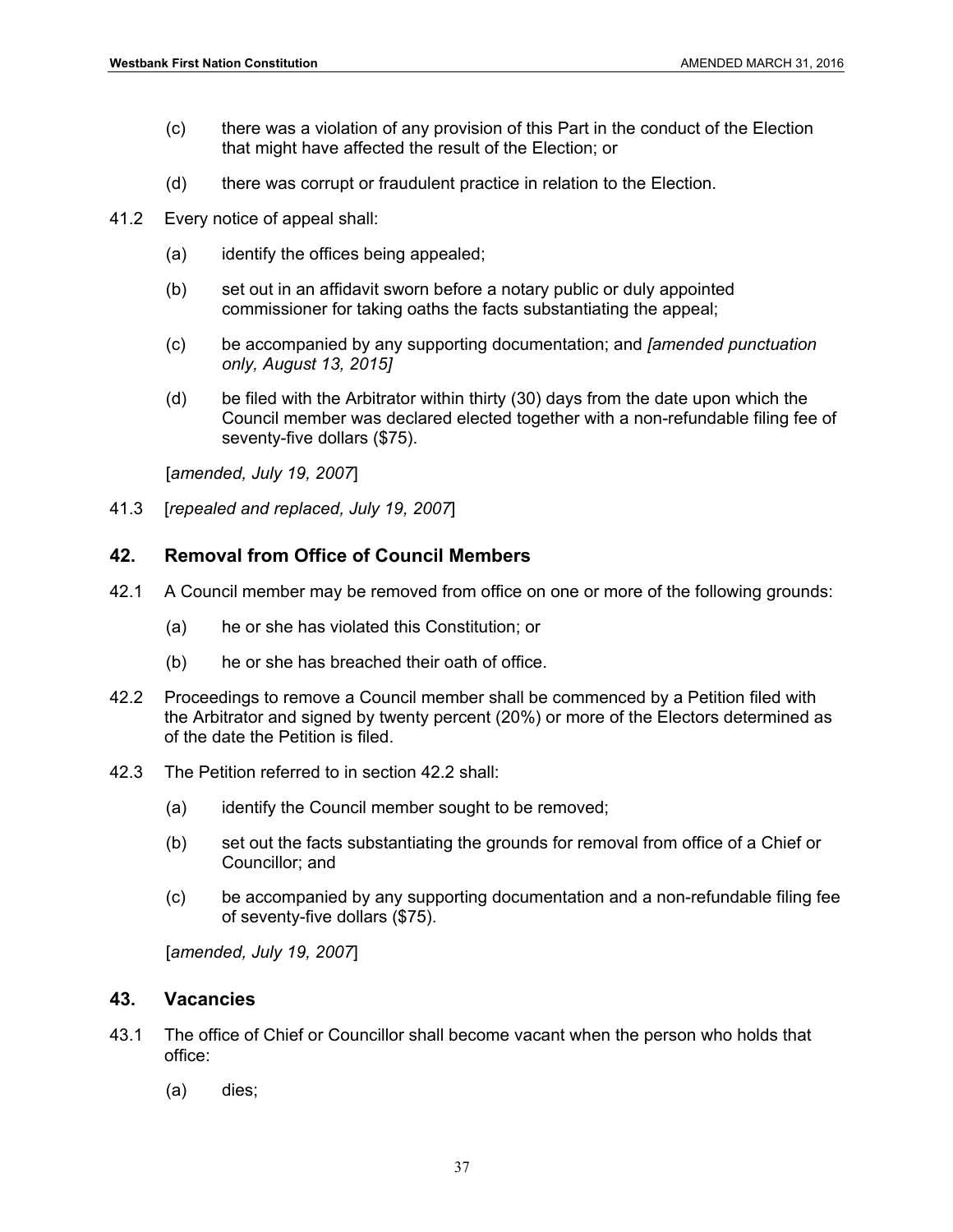- (b) resigns from office;
- (c) has been convicted of an indictable offence in Canada or a felony in the United States since their election and all appeals are completed, provided that conviction of an offence relating to the assertion or exercise of aboriginal rights or title shall be deemed not to be a conviction for the purposes of this section;
- (d) has his or her election declared invalid by the Arbitrator and no other person has been declared by the Arbitrator as duly elected, or
- (e) has been removed from office by declaration of the Arbitrator.
- 43.2 The office of Chief or Councillor shall become vacant if:
	- (a) the person has been unable to perform the functions of his or her office for more than six (6) months due to illness or other incapacity;
	- (b) the person has missed three (3) Council or Membership meetings, which may include a combination thereof, within a period of twelve (12) months, without just cause; or
	- (c) the criminal record check conducted under section 40.8 reveals that the person who holds that office has been convicted of an indictable offence in Canada or a felony in the United States within (10) years prior to their nomination, provided that conviction of an offence relating to the assertion or exercise of aboriginal rights or title shall be deemed not to be a conviction for the purposes of this section.

[*amended, July 19, 2007*]

- 43.3 Whether just cause exists for a Council member missing a meeting shall be determined after each absence by a Majority vote of other Council members present at a Council meeting and the decision shall be recorded in the minutes of that meeting.
- 43.4 The Council member whose absence from a meeting is being considered shall be deemed in conflict of interest and shall leave the room prior to any debate on the question, not be counted in determining whether there is a quorum, nor participate in the vote determining whether the absence was with just cause.
- 43.5 The Council member who missed a meeting shall be notified in writing by the Director of Operations whether his or her absence has been determined under section 43.3 to be without just cause. The failure to notify a Council member shall not invalidate Council's decision on whether just cause for the absence exists.
- 43.6 The Director of Operations shall determine whether an office of Chief or Councillor becomes vacant under section 43.2 and shall give written notice to the Council member affected.
- 43.7 The Council member whose office has been declared vacant under section 43.2, or in the case of illness or incapacity of the Council member, an Elector acting on his or her behalf, may appeal the Director of Operation's decision by filing a notice of appeal together with supporting documents and a non-refundable filing fee of seventy-five dollars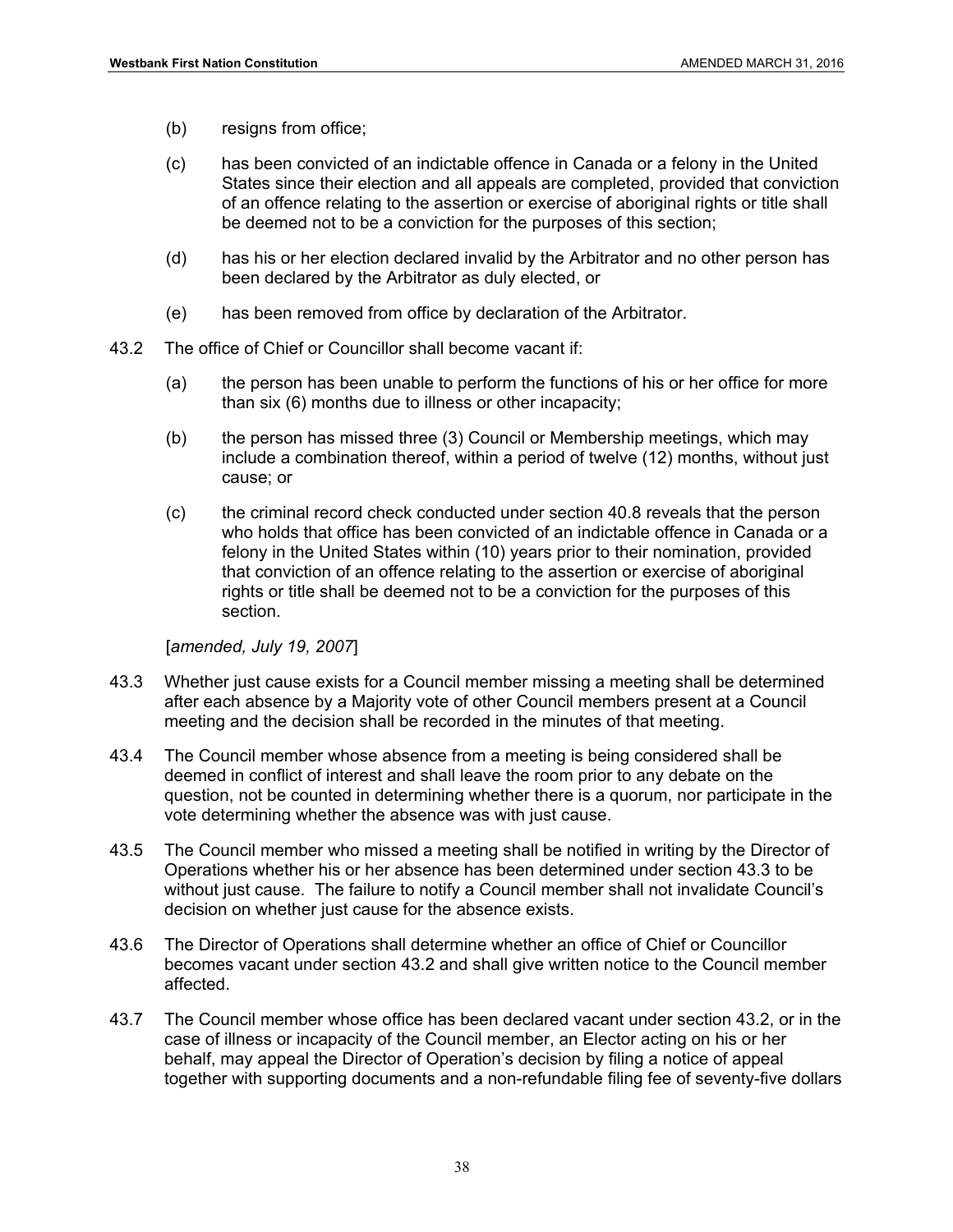(\$75) with the Arbitrator within fifteen (15) days of the date notice of the decision was sent.

43.8 Where an appeal has been filed under section 43.7 no By-election shall be called unless the Arbitrator's decision confirms the vacancy. *[amended, August 13, 2015]* 

# **44. Procedure on Election Appeals, Petitions for Removal from Office and Appeals from Declaration of Vacancy**

- 44.1 Where no Arbitrator has been appointed an appeal or Petition shall be filed with the Director of Operations who shall upon receipt request Council to appoint an Arbitrator.
- 44.2 If Council has not appointed an Arbitrator within ten (10) days of the request of the Director of Operations under section 44.1 the Director of Operations shall appoint an Arbitrator.
- 44.3 In the case of an Election appeal, the security of costs shall be five hundred dollars (\$500) for each position appealed.
- 44.4 In the case of an appeal from the decision of the Director of Operations or the Electoral Officer that an office is vacant, the security for costs shall be five hundred dollars (\$500).
- 44.5 In the case of a Petition for the removal of a Council member or members, security for costs shall be two thousand dollars (\$2,000).
- 44.6 The security for costs shall be deposited with the Director of Operations.
- 44.7 Upon deposit of the required security for costs, the Director of Operations shall forward the appeal or Petition and all supporting documents to the Arbitrator.
- 44.8 The Arbitrator may, at his or her discretion, give directions for:
	- (a) fixing the date, time and place for the hearing of the Petition or appeal;
	- (b) designating the method of taking evidence, either by sworn declaration or written testimony, or both;
	- (c) designating what persons are to be notified and how they are to be served; and
	- (d) dealing with any matter or other thing not otherwise provided for in this section.
- 44.9 A copy of the notice of appeal or Petition and any documents relied upon shall be delivered to the Council member whose election is being appealed or the Council member whose removal is sought or the person whose office is being declared vacant.
- 44.10 In the case of an appeal under section 40.6 or 41 the notice of appeal and supporting documentation shall be delivered to the Electoral Officer at least fourteen (14) days prior to the date of the hearing.
- 44.11 In the case of an appeal by an Elector under section 41 the notice of appeal and supporting documentation shall be delivered to the Council member whose election is being appealed at least fourteen (14) days prior to the date of the hearing.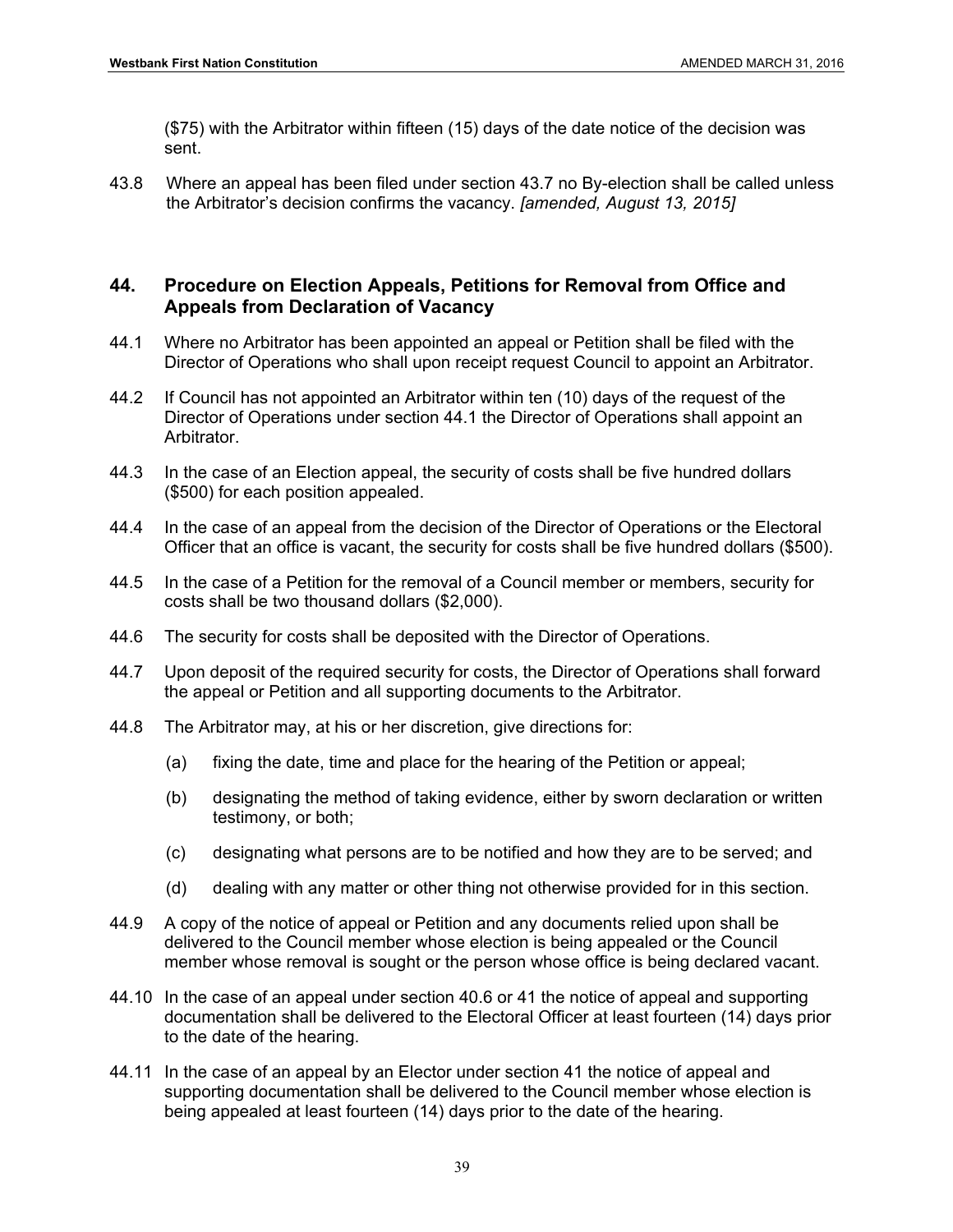- 44.12 In the case of an appeal under section 43.7 the notice of appeal and supporting documentation shall be delivered to the Director of Operations at least fourteen (14) days prior to the date of the hearing.
- 44.13 The Council member whose election is being appealed, the Director of Operations in an appeal under section 43.7, or the Electoral Officer in an appeal under section 40.6 or section 41, as the case may be, may file a written reply with the Arbitrator at least four (4) days prior to the date of the hearing.
- 44.14 No witness shall be required to divulge whom he or she voted for in the Election.
- 44.15 The Arbitrator shall issue a written decision together with reasons in every appeal or Petition.
- 44.16 In the case of an Election appeal under section 41 the Arbitrator may:
	- (a) confirm the election of the Council member; or
	- (b) invalidate the election of the Council member.
- 44.17 If the election of a Council member is declared invalid, the Arbitrator shall order that any person found not to have been duly elected shall be removed from office and if it is adjudged that some other person was duly elected, the Arbitrator shall order that such person take office upon their swearing the oath of office described in section 40.1 within three (3) days of the making of the order.
- 44.18 The election of a Council member shall not be declared invalid by reason only of an irregularity or non-compliance with the rules set out in this Part if it appears to the Arbitrator that the Election was conducted in good faith unless the non-compliance, irregularity or mistake materially affected the result of the Election.
- 44.19 In an appeal of the decision of the Electoral Officer under section 40.6 the Arbitrator may:
	- (a) confirm the decision of the Electoral Officer and declare the office vacant; or
	- (b) reverse the decision of the Electoral Officer and allow the candidate elected as Chief or Councillor a specified time within which to sign the oath of office.
- 44.20 In an appeal of the decision of the Director of Operations under section 43.7, the Arbitrator may:
	- (a) confirm the decision of the Director of Operations and declare the office vacant; or
	- (b) reverse the decision of the Director of Operations and declare the Council member entitled to remain in office.
- 44.21 If the Petition is for removal of a Council member under section 42 the Arbitrator may:
	- (a) confirm the Council member in their office; or
	- (b) remove the Council member from office and declare the office vacant.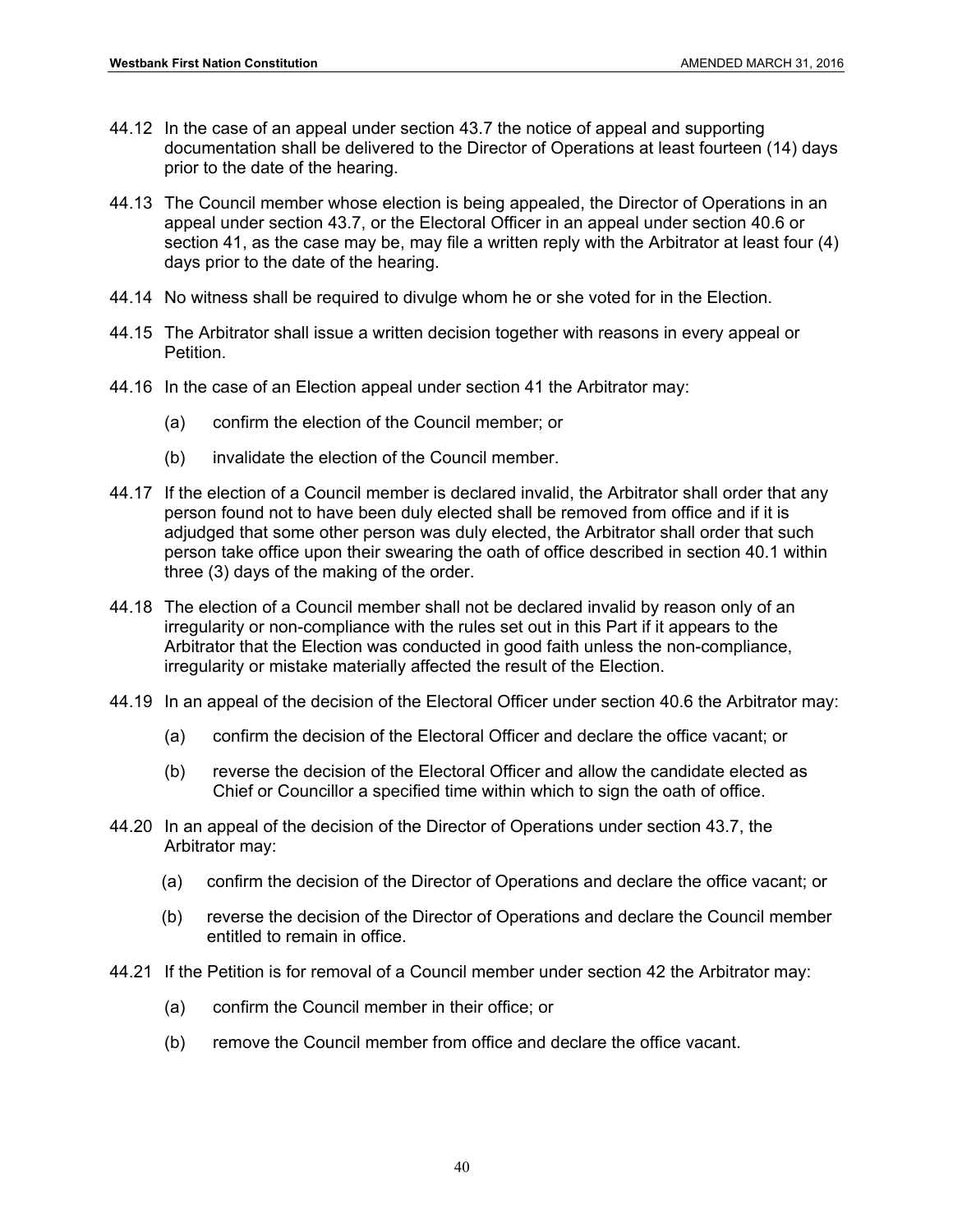- 44.22 The Arbitrator may in his or her discretion order by whom, to whom and in what manner costs shall be paid. The Arbitrator shall make disposition of the security for costs in accordance with their order.
- 44.23 The Arbitrator shall provide a copy of the decision to the Director of Operations and to any party to an appeal or Petition.
- 44.24 The Arbitrator's decision shall be:
	- (a) published in the Westbank newsletter mailed to Electors or in a separate written notice delivered or mailed to Electors; and
	- (b) posted in a public area of the Westbank administration building and in other conspicuous place or places on Westbank Lands as may be determined by the Electoral Officer. *[amended, August 13, 2015]*
- 44.25 The decision of the Arbitrator is final and not subject to appeal.

# **45. By-elections**

- 45.1 Unless otherwise provided in this Part, in the event that the office of Chief or Councillor becomes vacant, a By-election shall be held within ninety (90) days on a date set by the Electoral Officer. *[amended, August 13, 2015]*
- 45.2 No By-election shall be held if there are less than six (6) months remaining in the term of the Council member whose office has become vacant, except where a By-election is necessary to have sufficient Council members to maintain a quorum. *[amended, August 13, 2015]*
- 45.3 No sitting Council member is eligible to be a candidate in a By-election. *[amended, August 13, 2015]*
- 45.4 If a Council member wishes to be a candidate in a By-election, he or she must resign from Council prior to the date for nominations in the By-election. *[amended, August 13, 2015]*
- 45.5 The successful candidate in the By-election shall hold office for the remainder of the original term of the Chief or Councillor whom he or she is elected to replace. *[amended, August 13, 2015]*
- 45.6 Except as expressly provided otherwise, the rules and procedures in this Part shall apply to By-elections. *[amended, August 13, 2015]*

# **46. General**

- 46.1 Employees of Westbank or of any corporation wholly owned by Westbank, who are elected to Council, shall be entitled to take an unpaid leave of absence from their employment for the period during which they are a Council member.
- 46.2 Employees elected to Council wishing to take an unpaid leave of absence under section 46.1 shall file a written request with the Director of Operations prior to taking office.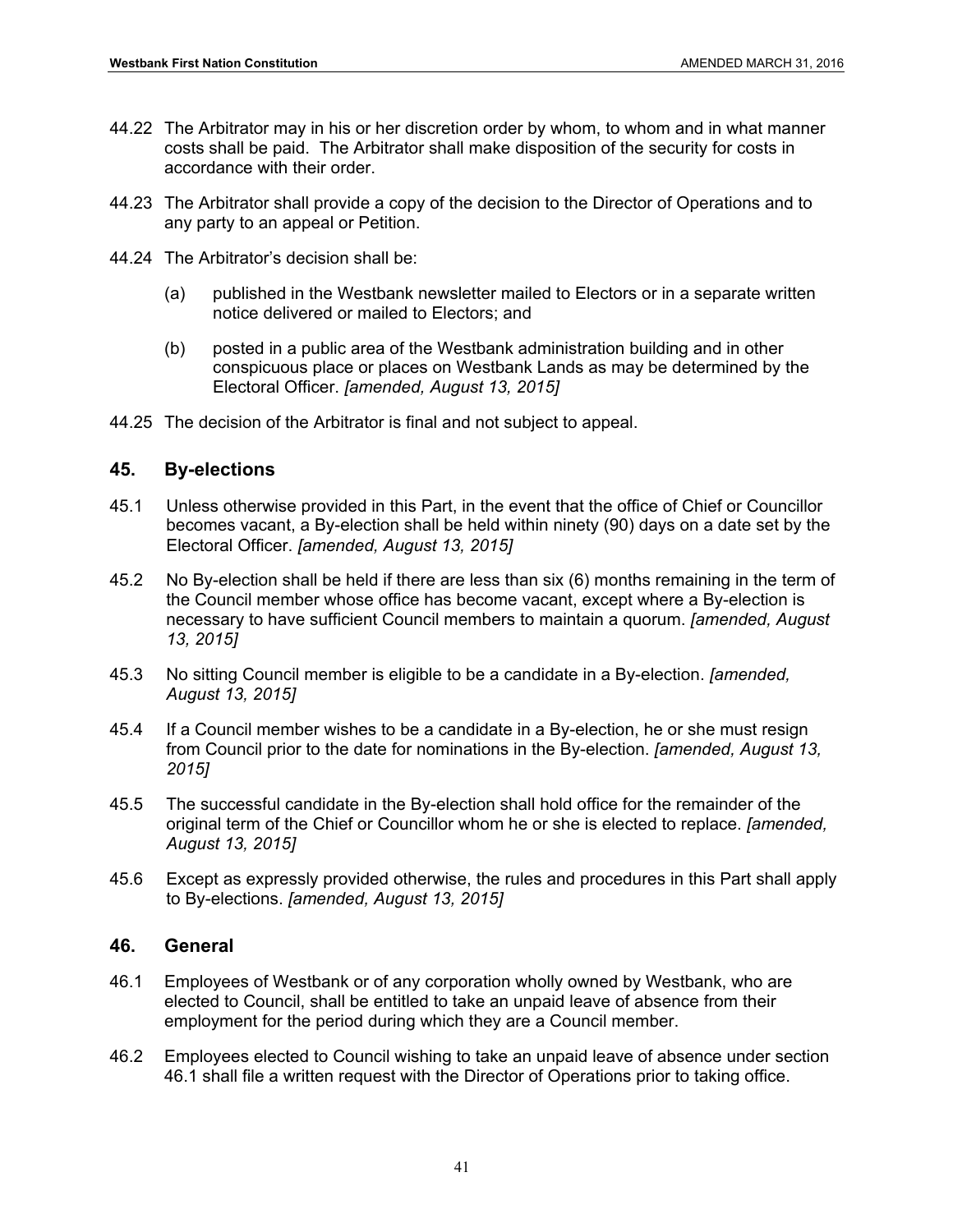46.3 The right of an employee to take an unpaid leave of absence under section 46.1 shall be determined in respect of each term of office for which they are elected, provided that no employee shall be entitled to take an unpaid leave of absence for two consecutive terms of office.

# **47. Penalty**

- 47.1 In addition to any other penalty or liability, any person who violates any provision of this Part is guilty of an offence and liable upon summary conviction to a fine not exceeding ten thousand dollars (\$10,000).
- 47.2 A Council member whose office is declared vacant under section 43.2(c):
	- (a) is personally liable to Westbank for any monies that he or she received for serving as a member of Council from the time he or she assumed office to the time his or her office is declared vacant;
	- (b) is personally liable to Westbank for the costs of the By-election resulting from his or her office being declared vacant, to a maximum of ten thousand dollars (\$10,000); and *[amended, August 13, 2015]*
	- (c) is disqualified from holding elected office for ten (10) years from the date his or her office is declared vacant.

[*new, July 19, 2007*]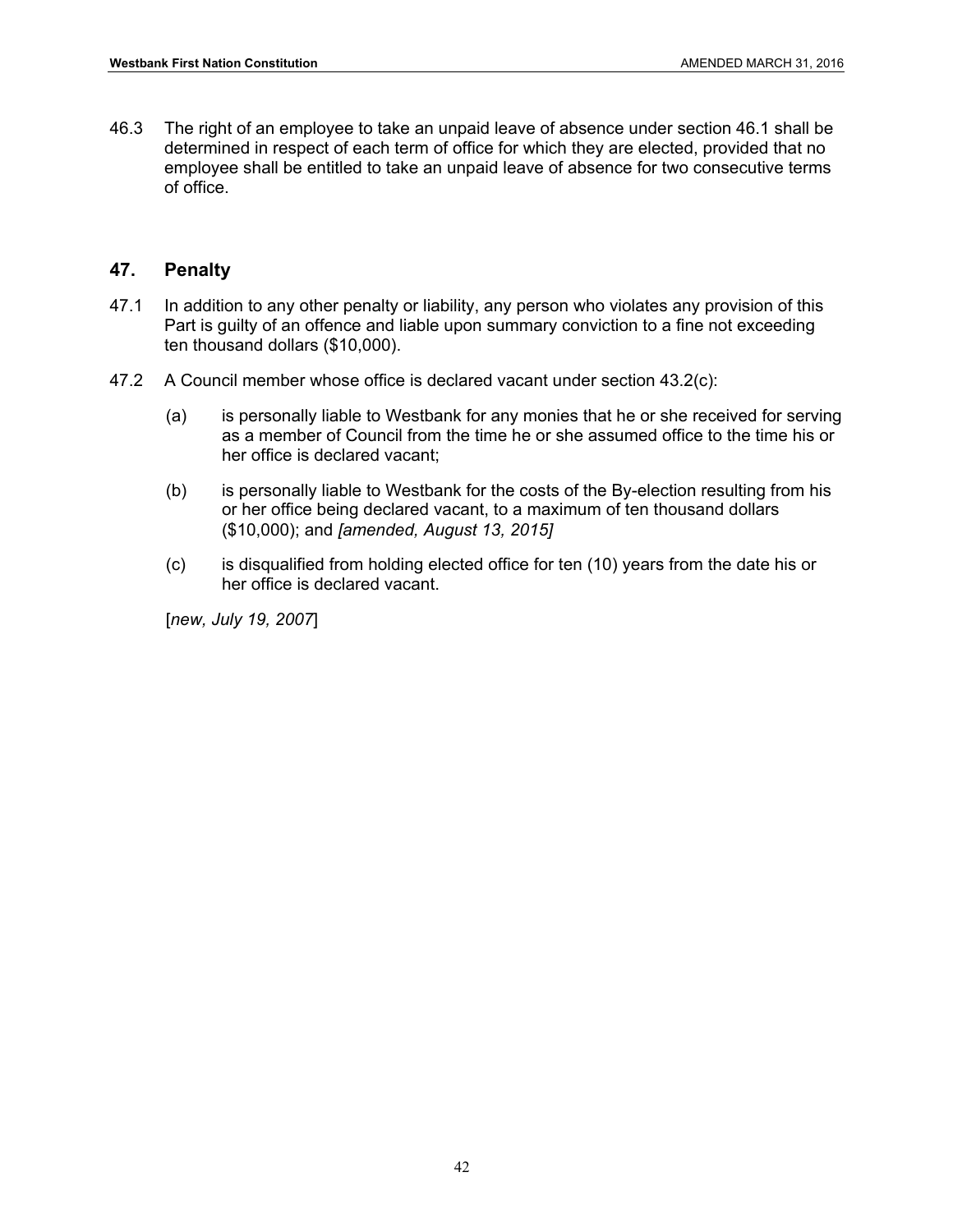# **PART VII – Council Procedures and Meetings**

# **48. Meetings of Council**

- 48.1 The first Council meeting shall be held on the first Tuesday after the oath of office has been sworn and filed by a sufficient number of Council members to establish a quorum under section 51.
- 48.2 After the first Council meeting held under section 48.1 Council shall hold regular Council meetings on such days and at such times and places as may be necessary to carry out their responsibilities, provided that Council shall meet at least once every month.
- 48.3 Council, in conjunction with the Director of Operations, shall prepare an agenda for each Council meeting. The agenda shall include a list of items to be discussed, reports to be presented, Resolutions and Westbank Laws to be considered.
- 48.4 The Director of Operations shall post a notice setting out the day, time, place and agenda of Council meetings. The notice shall be posted in a public area of the Westbank administration building at least one (1) working day before the meeting.
- 48.5 The Director of Operations shall provide each Council member with a copy of the notice of the meeting, agenda, minutes of the previous regular Council meeting and any background material at least one (1) working day before the meeting.
- 48.6 Any Elector may, by written request to the Director of Operations, at least two (2) working days before a Council meeting, ask that a matter be placed on the agenda of the meeting.
- 48.7 If the requested matter is placed on the agenda, the Director of Operations shall by telephone, in person or by written reply advise the Elector of the date, time and place where the matter will be considered by Council and shall provide the Elector with an opportunity to address the matter at the Council meeting.
- 48.8 If the requested matter is not placed on the agenda, the Director of Operations shall notify the Elector in writing of the reason why the matter was not placed on the agenda.
- 48.9 The Chief or a Majority of Council members may call a special Council meeting to consider any matter of an urgent nature.
- 48.10 The Director of Operations shall, as soon as practicable, advise each Council member in person, by telephone or by written notice, of the date, time, place and subject matter of the special Council meeting.
- 48.11 Where the Director of Operations has used all reasonable efforts to notify Council members of the special Council meeting, the Council members present may hold the special Council meeting notwithstanding the failure of a Council member to receive the required notice.
- 48.12 Except where a special Council meeting is required to address an Emergency, all Council meetings shall take place on Westbank Lands.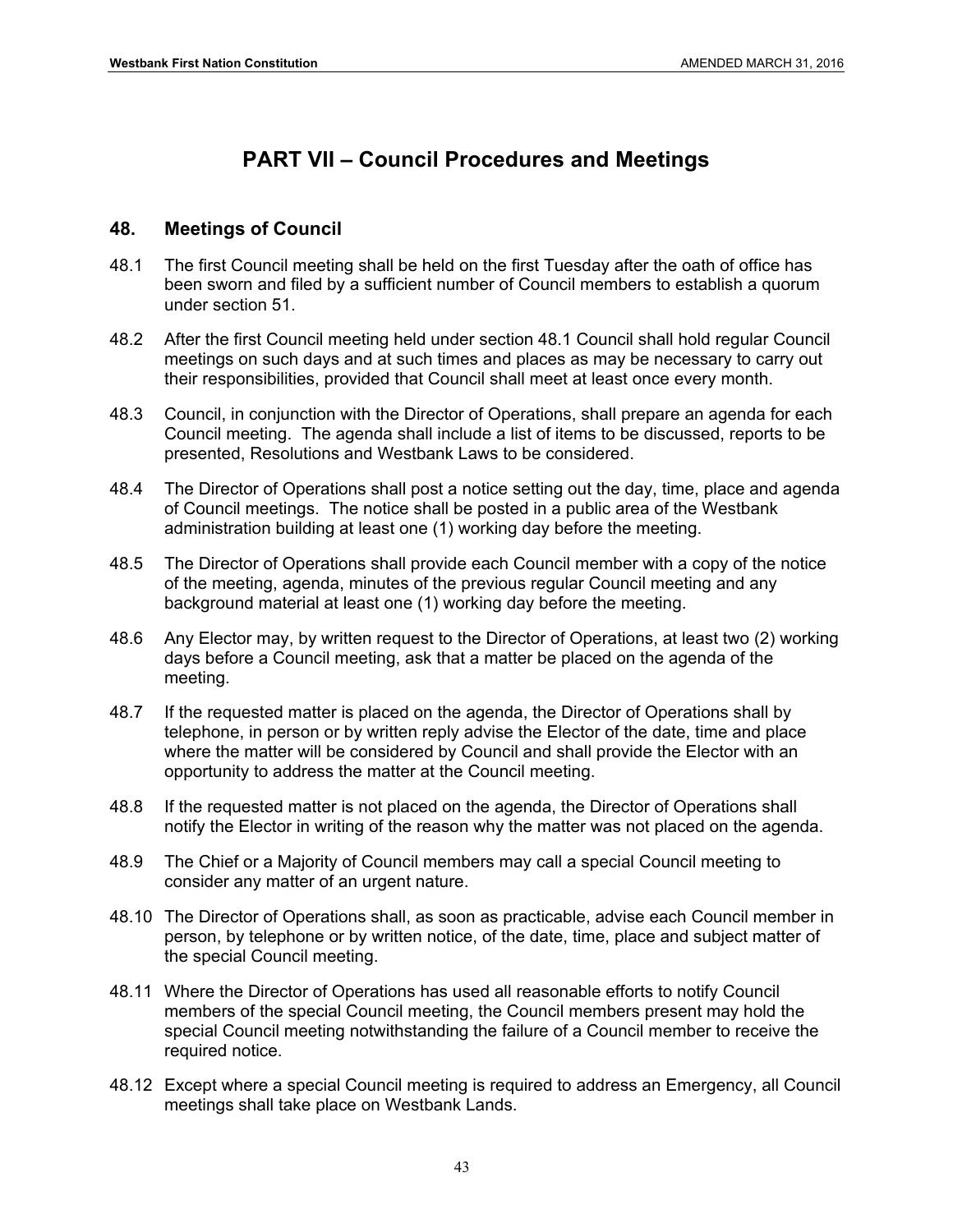- 48.13 A Council member may participate in a Council meeting by means of telephone or other communications facilities which permit all persons in the meeting to hear each other, and in such case shall be deemed to be present at the meeting.
- 48.14 The accidental omission to give notice of a Council meeting or the non-receipt of any such notice by a Council member, or the failure to post a notice within the time required, shall not invalidate any proceedings at a Council meeting.

# **49. Order of Business**

- 49.1 Unless otherwise determined by Council, the order of business at each Council meeting other than a special Council meeting held under section 48.9 shall be as follows:
	- (a) call to order and opening by chairperson;
	- (b) acceptance of agenda;
	- (c) readings of, correction to and adoption of minutes of previous Council meeting;
	- (d) completion of unfinished business from previous Council meeting;
	- (e) presentation and reading of correspondence and Petitions;
	- (f) presentation of financial reports;
	- (g) consideration of other reports;
	- (h) consideration of Resolutions;
	- (i) consideration of Westbank Laws;
	- (j) discussion of any new business; and
	- (k) adjournment.

# **50. Membership Meetings**

- 50.1 Membership meetings shall either be General Membership Meetings or Special Membership Meetings.
- 50.2 A General Membership Meeting shall be held at least once every three (3) months.
- 50.3 A Special Membership Meeting shall be held:
	- (a) where called by Resolution; or
	- (b) upon request set out in a Petition signed by forty (40) Electors, presented to Council and the Director of Operations; or
	- (c) as required under this Constitution.
- 50.4 The date, time and place for a General Membership Meeting or a Special Membership Meeting shall be determined by Council.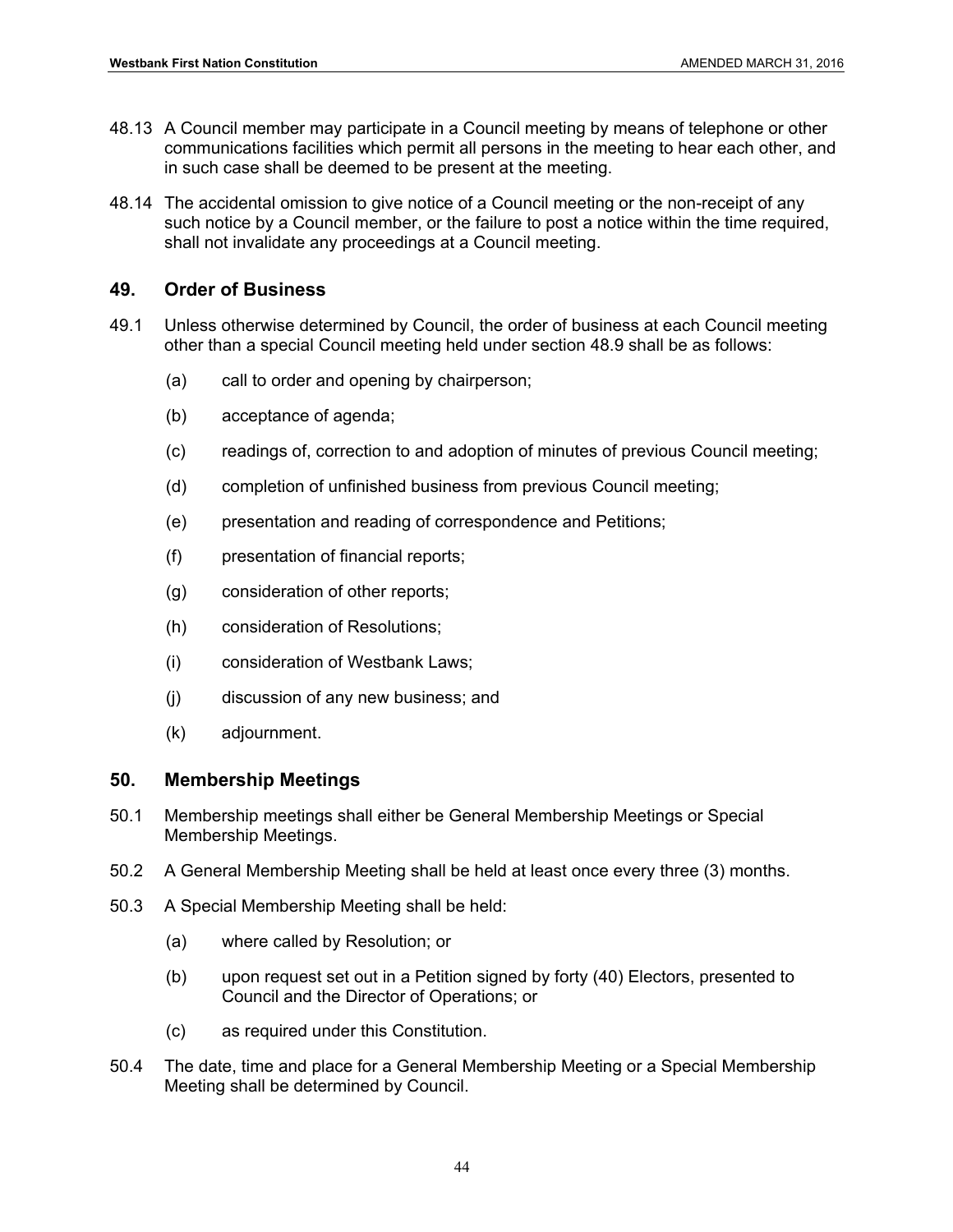- 50.5 If a General Membership Meeting is not held within the three (3) month period, or if a Special Membership Meeting has not been called by Council within seven (7) days of the receipt of a Petition calling for a Special Membership Meeting, the Director of Operations shall set the date, time and place for the Membership meeting.
- 50.6 Notice of the date, time, place and subject matter of the Membership meeting shall be provided to each Council member and posted by the Director of Operations in a public area of the Westbank administration building and in other conspicuous place or places on Westbank Lands, at least five (5) days before the meeting. *[amended, August 13, 2015]*
- 50.7 All Membership meetings shall take place on Westbank Lands.
- 50.8 A quorum of Council is not required for Membership meetings.

# **51. Quorum**

- 51.1 A quorum is required for all Council meetings.
- 51.2 A quorum of Council shall be a Majority of the Council members.
- 51.3 In the event of a vacancy on Council quorum shall be a Majority of Council members in office.
- 51.4 Where, as a result of a conflict of interest, a quorum of Council under section 51.2 cannot be established, then two (2) Council members shall constitute a quorum for determining the matter under consideration.
- 51.5 Where a quorum of Council can never be established because of a conflict of interest, sections 67.10 to 67.13 shall apply to determine the matter or issue.
- 51.6 If no quorum is present within one (1) hour after the time appointed for the Council meeting, the secretary shall take the names of the Council members then present and Council shall adjourn until the next meeting.
- 51.7 The Chief or Councillor acting as chairperson of a Council meeting shall be counted in determining quorum unless precluded by the conflict of interest rules under Part IX of this Constitution.
- 51.8 Where the Director of Operations acts as chairperson, he or she shall not be counted in determining quorum.

# **52. Attendance of Council Members at Meetings**

- 52.1 Council members shall attend all Council and Membership meetings unless they have just cause for being absent.
- 52.2 A Council member shall notify Council at a Council meeting or notify the Director of Operations of any anticipated absence and the reasons for such absence.
- 52.3 Where notification under section 52.2 is given to the Director of Operations the Director of Operations shall inform the other Council members of the absence and reasons.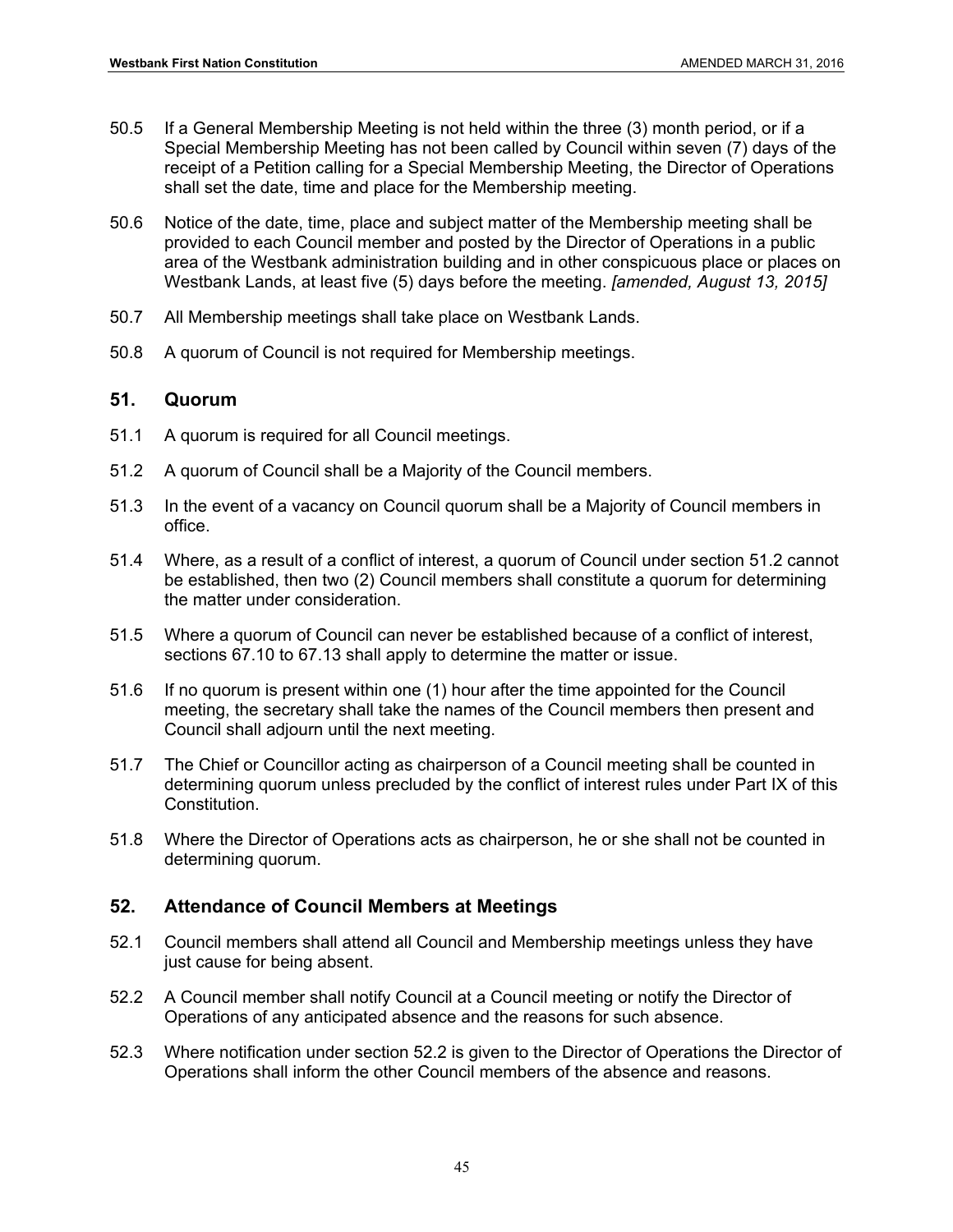52.4 If the Council member is absent from a Membership meeting, the chairperson shall, if requested by an Elector, inform the meeting of the reason for the Council member's absence.

# **53. Voting**

- 53.1 All matters before Council for decision require a quorum and shall be decided by a Majority vote of Council members present.
- 53.2 The Chief or Councillor acting as chairperson shall be entitled to vote, unless precluded from voting because of a conflict of interest, under Part IX of this Constitution.
- 53.3 Where the Director of Operations acts as chairperson, the chairperson shall not be entitled to vote.
- 53.4 Where a Council member is precluded from voting under conflict of interest rules set out in Part IX of this Constitution, they shall disclose the reason for the conflict of interest, leave the room prior to any debate on the question, and not be counted in the quorum or vote considering the question before Council.
- 53.5 A Council member participating in a Council meeting under section 48.13 is deemed to be present at a Council meeting and may vote.
- 53.6 All Council members shall vote either in favour of, or against a matter being considered. No abstentions are permitted on a vote.
- 53.7 The results of the vote shall be recorded in the minutes by the secretary.

# **54. Attendance at Meetings**

- 54.1 Council meetings shall be open to Members. Non-Members may attend all or part of a Council meeting where permitted by a vote of Council members present or by Westbank Law. [*amended, July 19, 2007*]
- 54.2 The chairperson may request that a person, other than a Council member, leave a Council meeting where the chairperson deems his or her conduct is improper.
- 54.3 Persons, other than Council members, whose attendance is permitted at a Council meeting, shall attend only as observers, and may only address the Council if their matter is on the agenda or if he or she receives permission from the chairperson.
- 54.4 Council members present may, by vote, determine that a Council meeting is closed to all persons, other than members of the Council, the Director of Operations and the secretary, if the subject matter relates to or is one or more of the following:
	- (a) law enforcement, if Council considers that disclosure could reasonably be expected to harm the conduct of an investigation under law or the enforcement of law;
	- (b) litigation or potential litigation;
	- (c) security of property located on Westbank Lands;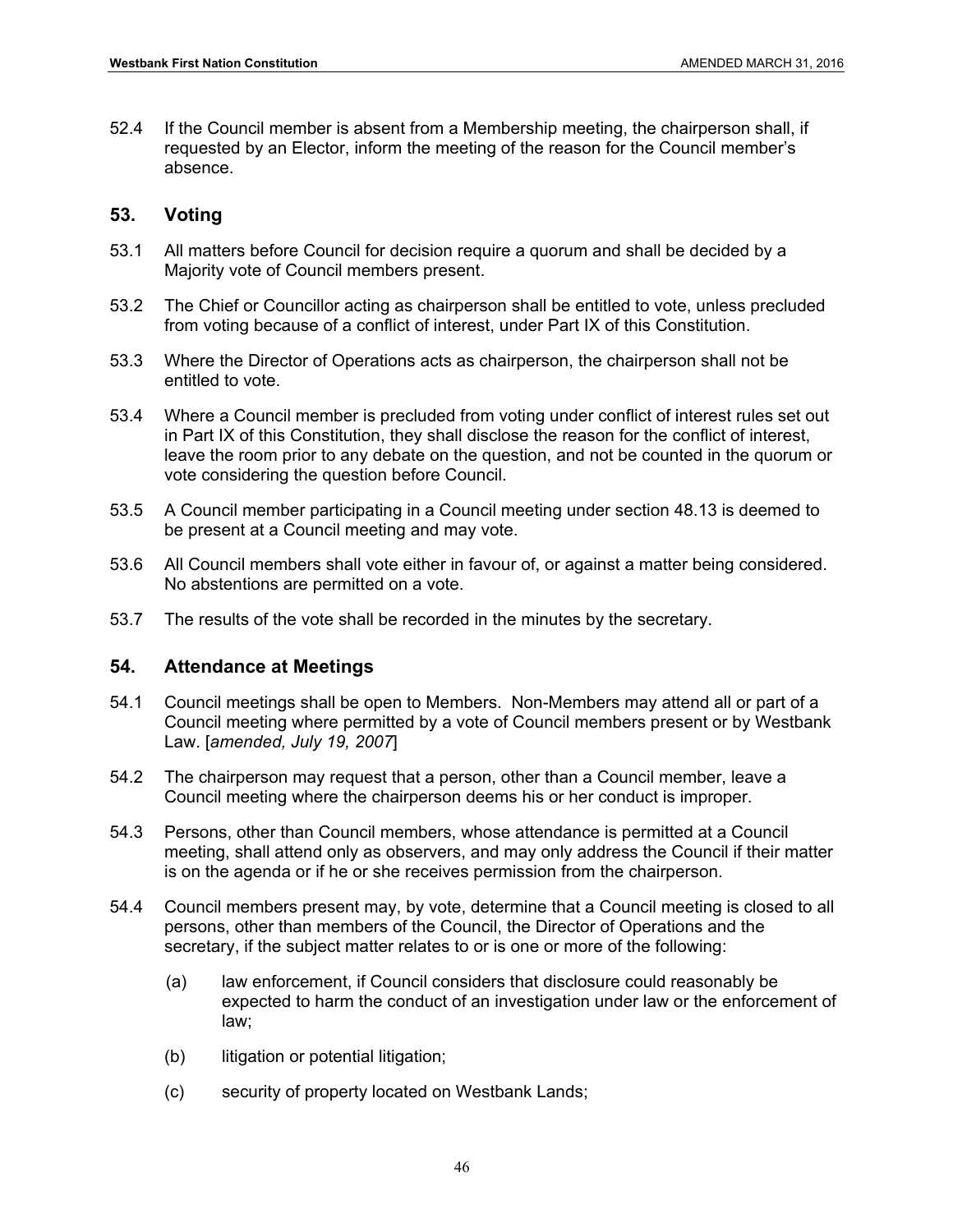- (d) the receipt of advice that is subject to solicitor/client privilege, including communications necessary for that purpose;
- (e) personal information about an identifiable individual where Council considers that release of such information would be inappropriate;
- (f) information which is, or information that would be, prohibited from disclosure under applicable law; or
- (g) consideration of whether a Council meeting should be closed.

[*amended, July 19, 2007*]

- 54.4.1 If all or part of a Council meeting is closed, then Council may:
	- (a) allow a representative or employee of Westbank to attend to provide assistance or information as it considers appropriate; or
	- (b) allow a person other than a representative or employee of Westbank to attend, if:
		- (i) the person already has knowledge of the confidential information; or
		- (ii) the person is a lawyer attending to provide legal advice in relation to the matter; or
		- (iii) Council deems the person's attendance necessary. [*new, July 19, 2007*]
- 54.5 Council may, at a Council meeting prior to a Membership meeting, by vote of Council members present, determine that in the community interest a Membership meeting shall only be open to Members and to employees of Westbank whose attendance is requested by Council to inform the Membership on a specific matter.
- 54.6 Unless otherwise permitted by Council, only Members, non-Member spouses (including common-law spouses), and employees of Westbank whose attendance is requested by Council may attend Membership meetings.
- 54.7 Where Council determines a Membership meeting is only open to Members and employees of Westbank requested to present information at the meeting, this shall be set out in the notice of the Membership meeting.

#### **55. Chairperson**

- 55.1 Unless otherwise provided in this Constitution the Chief is the chairperson of all meetings.
- 55.2 In the absence of the Chief from a meeting, the Councillors present shall, by vote, select a chairperson from amongst themselves, or appoint the Director of Operations as chairperson.
- 55.3 At the time appointed for the meeting, the chairperson shall take the chair and call the meeting to order.
- 55.4 The chairperson shall maintain order and decide all questions of procedure, subject to an appeal to those Council members present.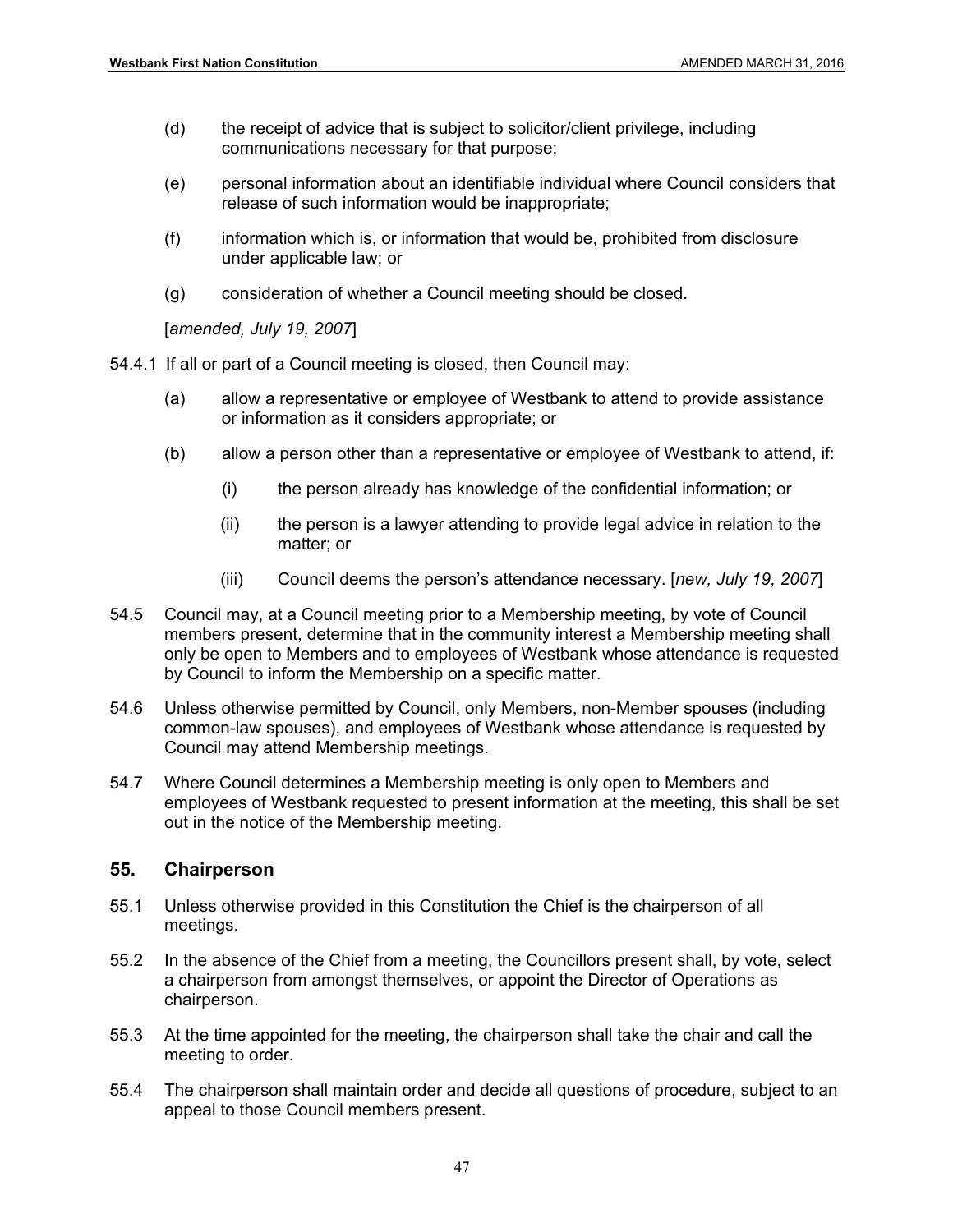- 55.5 A Council member may appeal the decision of a chairperson on points of procedure, and all such appeals shall be decided by a vote of Council members present.
- 55.6 A chairperson wishing to speak on an issue shall temporarily excuse himself or herself from the chair and shall appoint an interim chairperson. Upon completion of the chairperson's participation in the discussion they shall resume the chair.

### **56. Secretary**

- 56.1 Council shall appoint a secretary.
- 56.2 The secretary shall attend all Council and Membership meetings and shall, without limiting the generality of the following:
	- (a) take attendance of Council members present;
	- (b) record minutes of the meeting;
	- (c) record decisions and votes; and
	- (d) carry out such further duties as required by Council.

### **57. Minutes of Meetings**

- 57.1 The minutes of Council meetings shall be legibly recorded by the secretary in a Council meeting minute book.
- 57.2 The minutes of a Council meeting, once adopted by Council, shall be signed by all Council members who participated in the meeting.
- 57.3 The failure or refusal by a Council member to sign the minutes of a Council meeting does not invalidate the adoption of the minutes.
- 57.4 The minutes of Membership meetings shall be legibly recorded by the secretary in a Membership meeting minute book.
- 57.5 The minutes of Membership meetings do not have to be adopted by Council or signed by members of Council.
- 57.6 The Director of Operations shall retain the electronic recordings of Membership meetings in a secure place.
- 57.7 Any Member may, at any reasonable time, inspect the minutes of any open meeting and may make copies of the minutes upon payment of a reasonable copying fee**.**

#### **58. Resolutions**

- 58.1 Resolutions may be presented and considered at Council meetings.
- 58.2 The chairperson shall present and read each proposed Resolution and, upon the Resolution being moved by one Council member and seconded by another Council member, shall open discussion on the Resolution.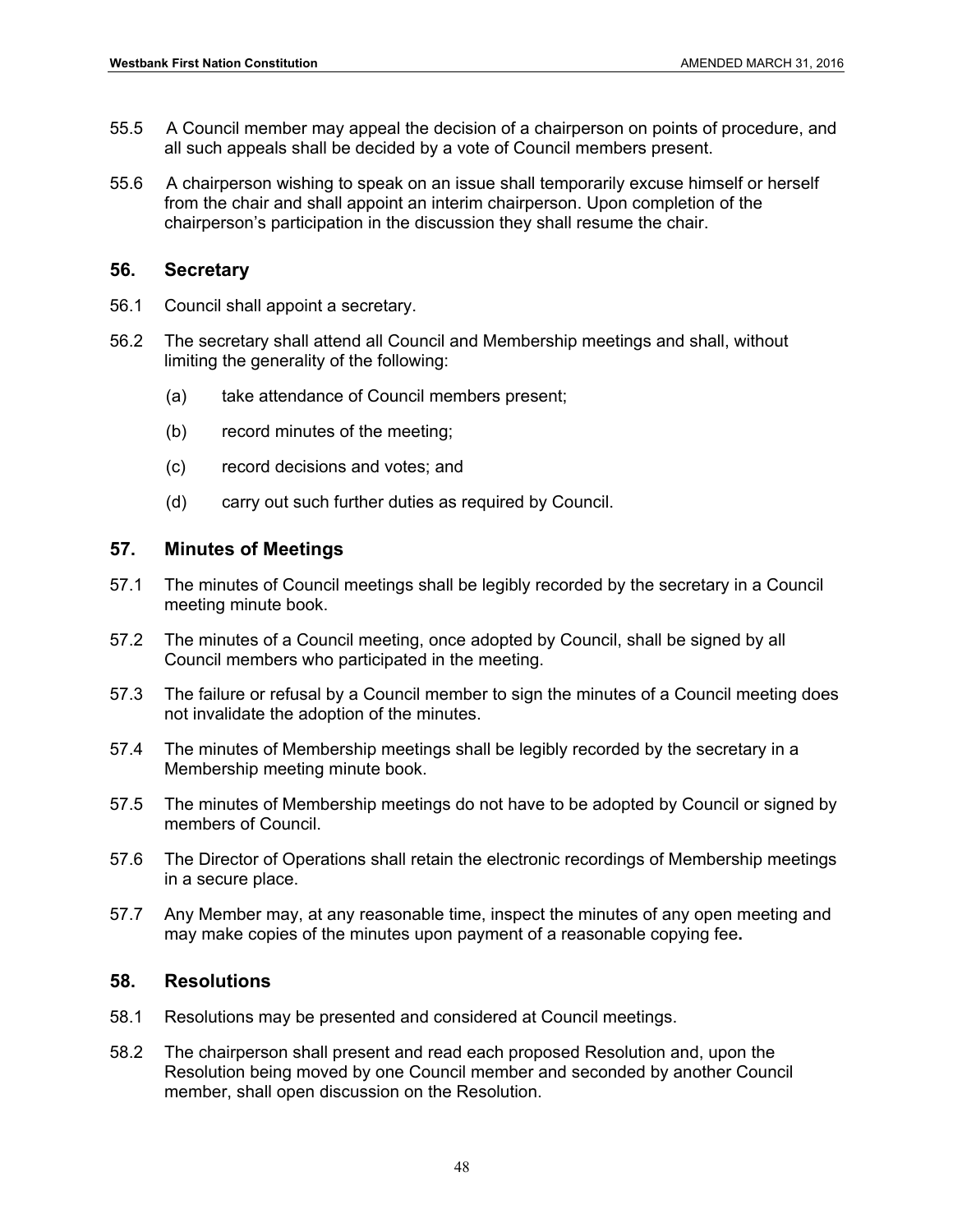- 58.3 The chairperson shall call for a vote upon completion of discussion on the proposed Resolution.
- 58.4 Unless otherwise specified in the Resolution, the Resolution shall come into effect on the date the Resolution was passed.
- 58.5 No passed Resolution shall be deemed invalid only by reason of a refusal or omission of a Council member to sign a passed Resolution.
- 58.6 The Director of Operations shall cause a copy of all passed Resolutions to be recorded and maintained in chronological order.
- 58.7 A passed Resolution may be amended or rescinded by a subsequent passed Resolution, which:
	- (a) specifically rescinds or amends the earlier Resolution; or
	- (b) deals with the same matter in a different or contradictory way.
- 58.8 Where two passed Resolutions deal with the same matter in a contradictory way, the earlier Resolution, or parts of the earlier Resolution affected shall be deemed amended to the extent necessary to resolve the contradiction.

#### **59. Adjournments**

- 59.1 Meetings shall be adjourned by motion moved by one Council member and seconded by another Council member and approved by a vote of Council members present.
- 59.2 A meeting shall be deemed adjourned where there is no longer a quorum.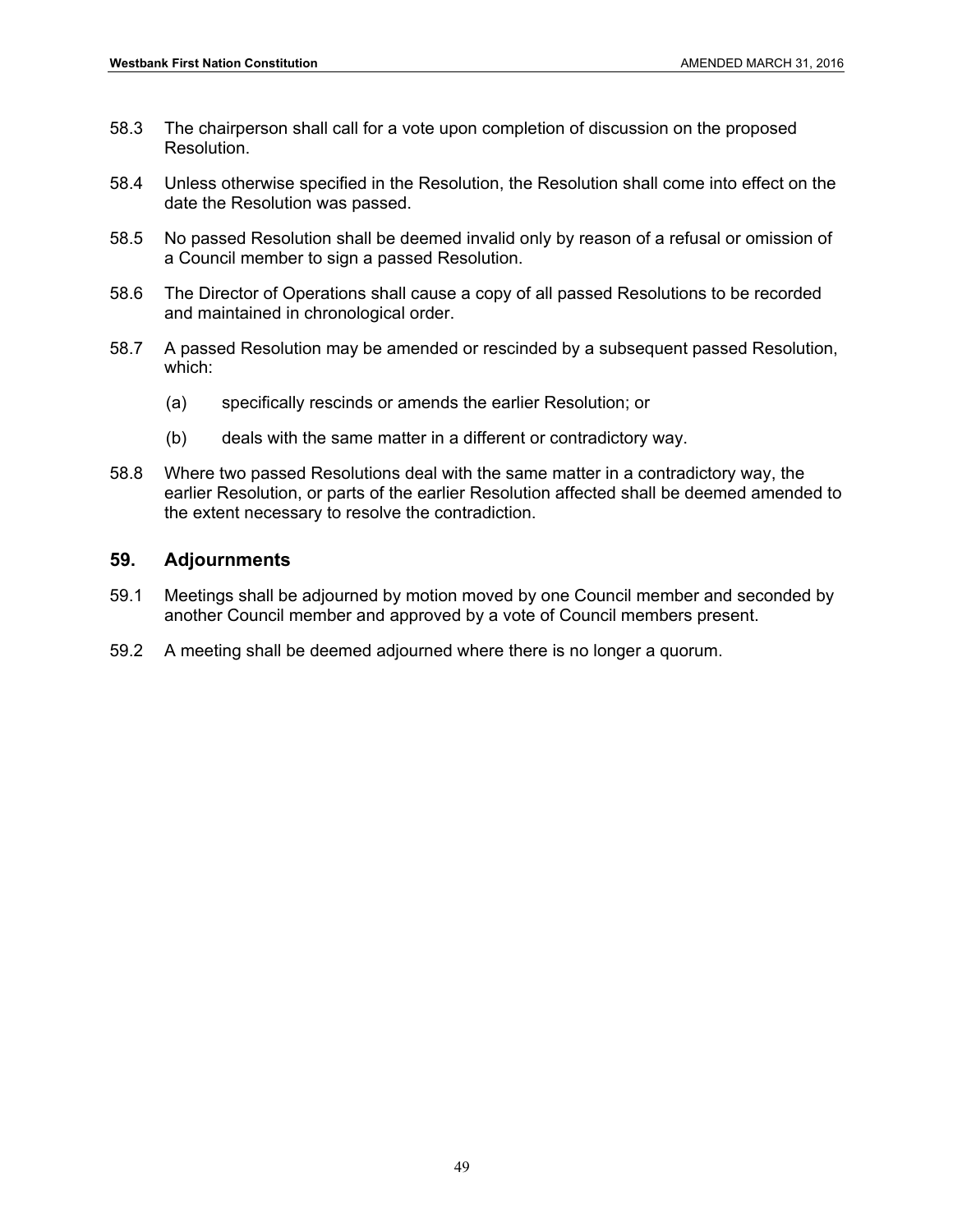# **PART VIII – Law Enactment Procedures**

# **60. Development of Westbank Laws**

- 60.1 Council shall enact Westbank Laws in accordance with this Part consistent with this Constitution.
- 60.2 The process for development of a Westbank Law may be initiated by:
	- (a) a Resolution, setting out the specific subject matter of the proposed law; or
	- (b) a Petition presented to Council signed by forty (40) Electors, setting out the request for development of a Westbank Law addressing a specific subject matter or issue.
- 60.3 Upon initiation of a proposed law, Council shall provide notice to the Membership of the subject matter of the proposed law and the general nature of provisions to be included in the proposed law.
- 60.4 Notice shall be provided to the Membership by:
	- (a) publication of a notice in the Westbank newsletter mailed to Electors or by separate written notice, delivered or mailed to Electors; and
	- (b) posting of the notice in a public area of the Westbank administration building.
- 60.5 The notice shall request written comments from Members on the subject matter and content of the proposed law, and shall specify a date at least twenty (20) days from the date of the notice for Members to respond to Council.
- 60.6 Upon expiration of the time for submitting comments, Council shall take into consideration the comments received, the needs of the community and other relevant matters and shall prepare a draft law.
- 60.7 Prior the introduction of any proposed tax which will make Members subject to taxation, the proposed tax shall be approved in a referendum held under Part XII of this Constitution before a Westbank Law for the tax is initiated.
- 60.8 All Westbank laws shall be developed and considered under procedures set out in this Part.
- 60.9 Notwithstanding section 60.8, sections 60.2(b), 60.3 to 60.6, 62, 63.1, 63.3(d)(e)(f) and 63.5 to 63.15 do not apply to the enactment of a Local Revenue Law in respect to taxation of interests in Westbank Lands for local purposes or for the provision of local services or a Local Revenue Law in respect to expenditures.
- 60.10 Where a Westbank Law is enacted pursuant to federal legislation other than the Legislation before such law comes into effect all procedures and approvals required by the federal legislation must be satisfied.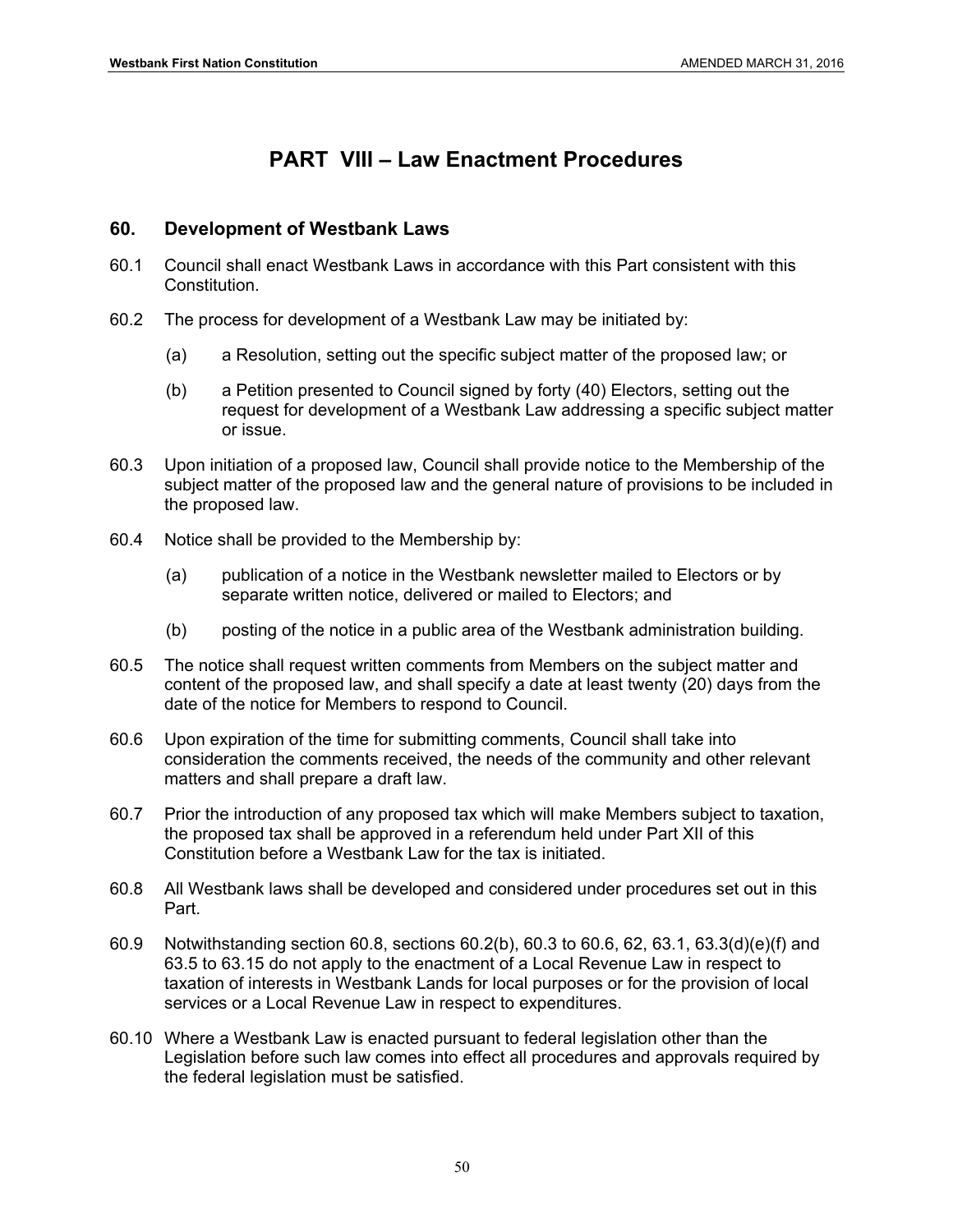# **61. First Reading: Acceptance in Principle**

- 61.1 Upon completion of the draft law, Council shall table the draft law at a regular meeting of Council.
- 61.2 After considering the draft law at the Council meeting, Council shall, by Resolution:
	- (a) accept the draft law in principle;
	- (b) reject the draft law; or
	- (c) request further work on the draft law and decide to re-table the draft law at a future Council meeting.
- 61.3 Upon the request of any Elector, Council shall explain the reasons for rejecting a draft law.

# **62. Second Reading: Membership Meeting** *[amended, August 13, 2015]*

- 62.1 Where Council has accepted the draft law in principle, it shall schedule a Special Membership Meeting for the purpose of considering the draft law or place consideration of the draft law on the agenda for a General Membership Meeting, and shall provide notice to the Membership at least twenty (20) days before the date of the meeting. *[amended, August 13, 2015]*
- 62.2 The notice required under section 62.1 shall include:
	- (a) the date, time and place of the Special Membership Meeting or General Membership Meeting referred to in s. 62.1; *[amended, August 13, 2015]*
	- (b) a summary of the draft law; and
	- (c) notification that a full copy of the draft law can be obtained by Members at the Westbank administration building.
- 62.3 Notice shall be provided to the Membership by:
	- (a) publication in the Westbank newsletter mailed to Electors, or by separate written notice delivered or mailed to Electors; and
	- (b) posting of the notice in a public area of the Westbank administration building.
- 62.4 Copies of the draft law shall be made available to Members attending the Special Membership Meeting or General Membership Meeting referred to in s. 62.1. *[amended, August 13, 2015]*
- 62.5 At the Special Membership Meeting or General Membership Meeting referred to in s. 62.1, Council or its designate shall explain the purpose and provisions of the draft law and Members may ask questions and provide comments. *[amended, August 13, 2015]*
- 62.6 After the Special Membership Meeting or General Membership Meeting referred to in s. 62.1, Council shall consider the comments received from Members, the needs of the community and other relevant matters, and shall prepare a Second Reading draft law that will be considered at a Council meeting held within thirty (30) days of the Special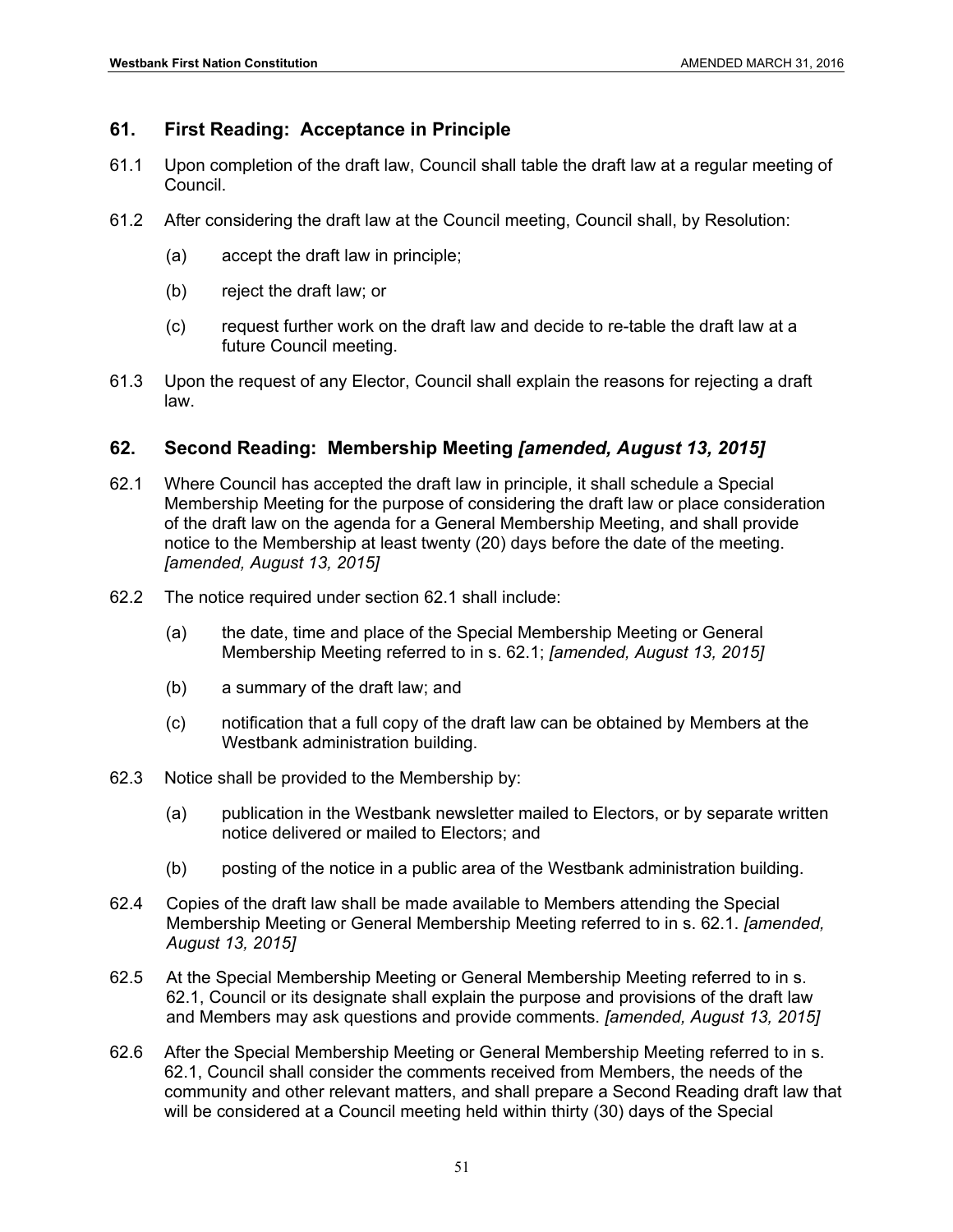Membership Meeting or General Membership Meeting referred to in s. 62.1. *[amended, August 13, 2015]* 

- 62.7 Notice of the Council meeting where the Second Reading draft law will be considered shall be posted at least ten (10) days before the meeting in a public area of the Westbank administration building and shall include:
	- (a) a summary of the Second Reading draft law;
	- (b) notification that a full copy of the Second Reading draft law can be obtained by Members at the Westbank administration building; and
	- (c) the date, time and place of the Council meeting.

[*new, July 19, 2007*]

- 62.8 At the Council meeting, Council shall consider the Second Reading draft law and, by Resolution:
	- (a) accept the Second Reading draft law;
	- (b) subject to section 62.9, make changes to and accept the Second Reading draft law; or
	- (c) decide to hold another Special Membership Meeting or place consideration of the draft law on the agenda for a General Membership Meeting for further comment on the Second Reading draft law. *[amended, August 13, 2015]*

[*new, July 19, 2007*]

62.9 Where Council decides to make substantive changes to the Second Reading draft law at the Council meeting, Council shall schedule a further Special Membership Meeting or place consideration of the amended, draft law on the agenda for a General Membership Meeting, to consider the amended, Second Reading draft law and the procedure set out in this section shall be followed. *[amended, August 13, 2015]*

# **63. Third Reading: Enactment of the Law**

- 63.1 Council shall hold Third Reading of the law at a Council meeting to be held within thirty (30) days of the acceptance of the law at Second Reading. [*amended, July 19, 2007*]
- 63.2 Notice of the Council meeting where the law will be considered for Third Reading shall be posted at least ten (10) days before the meeting in a public area of the Westbank administration building and shall include:
	- (a) a summary of the law;
	- (b) notification that a full copy of the law can be obtained by Members at the Westbank administration building;
	- (c) a statement that the law will be considered for enactment at the Council meeting; and
	- (d) the date, time and place of the Council meeting. [*amended, July 19, 2007*]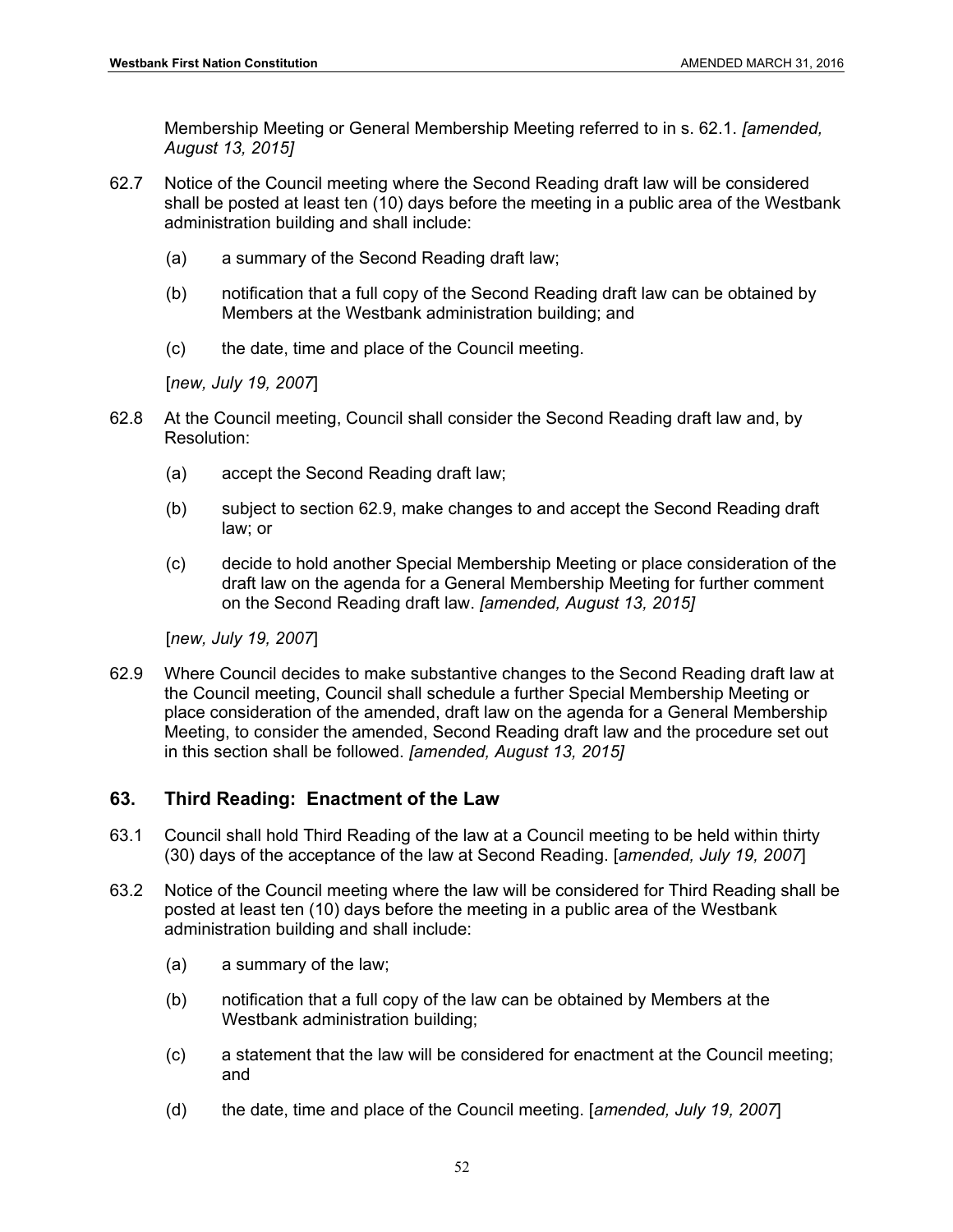63.3 At the Council meeting, Council shall consider the law and, by Resolution:

- (a) enact the law as a Westbank Law;
- (b) [*repealed, July 19, 2007*]
- (c) reject the law;
- (d) [*repealed, July 19, 2007*]
- (e) refer the law to a Special Membership Meeting for enactment by Electors; or
- (f) require a referendum, to be held in accordance with Part XII of this Constitution to enact the law.

[*amended, July 19, 2007*]

- 63.4 Council shall post notice in a public place of the Westbank administration building, setting out the decision reached by Council concerning the law. [*amended, July 19, 2007*]
- 63.5 [*repealed, July 19, 2007*]
- 63.6 Where Council decides to refer the law to a Special Membership Meeting for enactment by Electors present at such meeting, Council shall schedule a date for the Special Membership Meeting. [*amended, July 19, 2007*]
- 63.7 Notice of the Special Membership Meeting where the law will be considered for enactment shall be given to the Membership at least twenty (20) days before the meeting and shall include:
	- (a) a summary of the law;
	- (b) notification that a full copy of the law can be obtained by Members at the Westbank administration building;
	- (c) a statement that there will be a vote by secret ballot of the Electors present at the Special Membership Meeting to make a decision on whether or not to enact the law; and
	- (d) the date, time and place of the Special Membership Meeting also specifying the time period during which voting will take place.

[*amended, July 19, 2007*]

- 63.8 Notice of the Special Membership Meeting shall be provided to the Membership by:
	- (a) publication in the Westbank newsletter mailed to Electors, or by separate written notice delivered or mailed to Electors; and
	- (b) posting of the notice in a public area of the Westbank administration building.
- 63.9 At the Special Membership Meeting, copies of the law shall be made available to Members in attendance. [*amended, July 19, 2007*]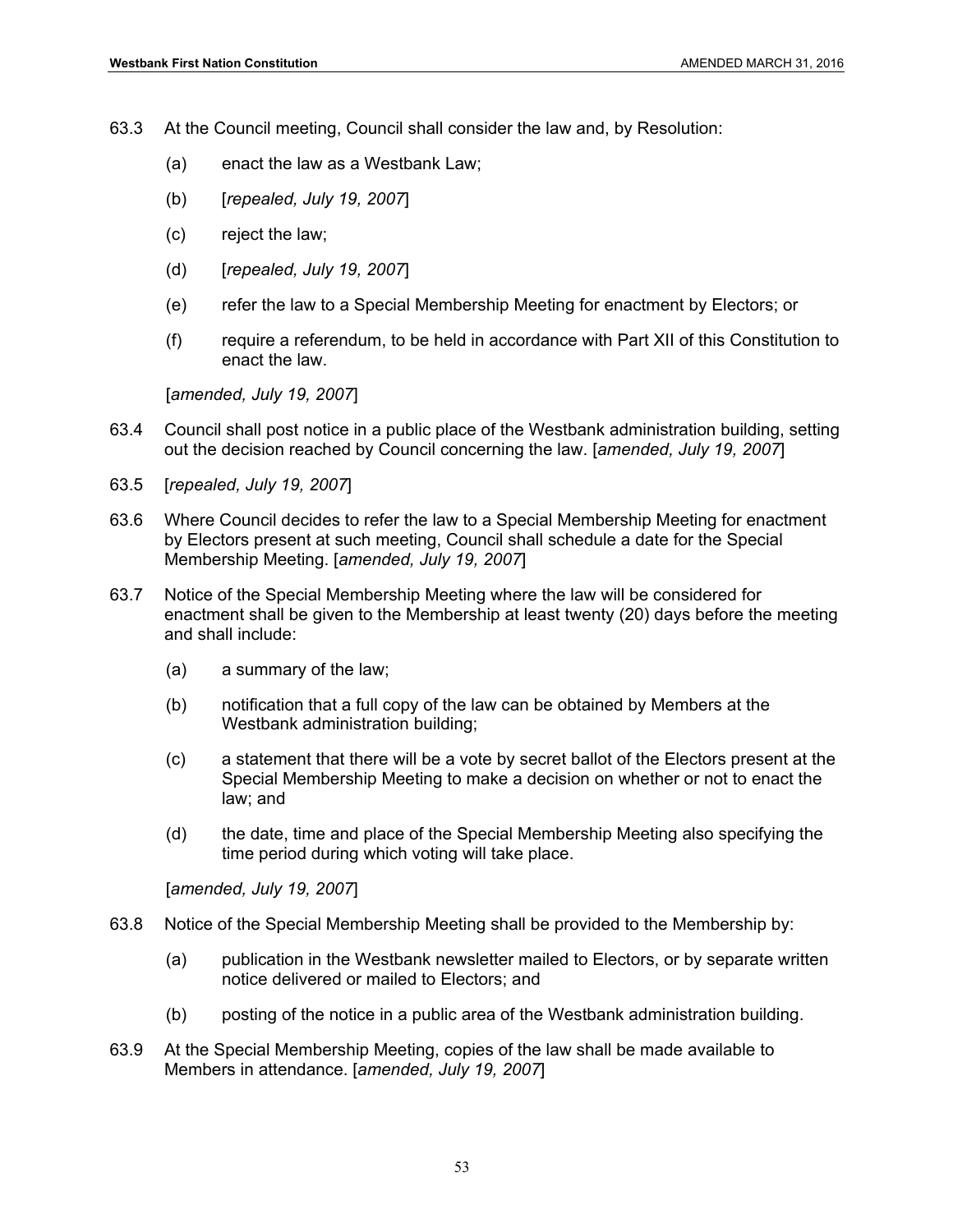- 63.10 At the Special Membership Meeting, the purpose and provisions of the law shall be explained to the Members present at the meeting, and Members shall be entitled to ask questions and provide comments. [*amended, July 19, 2007]*
- 63.11 Upon completion of discussion on the law the Electors, including Council members, present at the Special Membership Meeting shall vote by secret ballot on the law. [*amended, July 19, 2007*]
- 63.12 The law shall be deemed enacted if a Majority of Electors voting at the Special Membership Meeting approve the law. [*amended, July 19, 2007*]
- 63.13 The decision at the Special Membership Meeting shall be recorded in the minutes and shall have the same effect as a Resolution enacting a Westbank Law.
- 63.14 The result of a referendum shall have the same effect as a Resolution enacting a Westbank Law.
- 63.15 A Westbank Law concerning the assumption of a Long-Term Debt Liability or giving of guarantees shall be referred to a Special Membership Meeting called to consider enactment of the Law and may only be enacted in accordance with the procedure set out in sections 63.7 to 63.13.

# **64. Procedures Upon Enactment of a Westbank Law**

- 64.1 A Westbank Law enacted by Resolution, under section 63.3(a), shall be signed by the Council members signing the Resolution enacting the Westbank Law.
- 64.2 A Westbank Law enacted by vote of Electors at a Special Membership Meeting or enacted by referendum shall be signed by all Council members.
- 64.3 A Westbank Law enacted by Resolution shall come into effect on the date the Resolution was passed or on such date specified in the Resolution.
- 64.4 A Westbank Law enacted by vote of Electors at a Special Membership Meeting or enacted by a referendum shall come into effect on the date of the Special Membership Meeting or on the date of the referendum.
- 64.5 Notice of the enactment of a Westbank Law shall be posted in a public area of the Westbank administration building within seven (7) days of its enactment.
- 64.6 Where a Westbank Law has been enacted, the original Westbank Law shall be deposited in the register of Westbank Laws and a copy of the Westbank Law published on the Westbank website. *[amended, August 13, 2015]*
- 64.7 The register of Westbank Laws shall be accessible to the public.
- 64.8 A true copy of all Westbank Laws shall be kept in the Westbank administration building.
- 64.9 Copies of Westbank Laws shall be provided to Members and other persons, upon payment of a reasonable copying fee.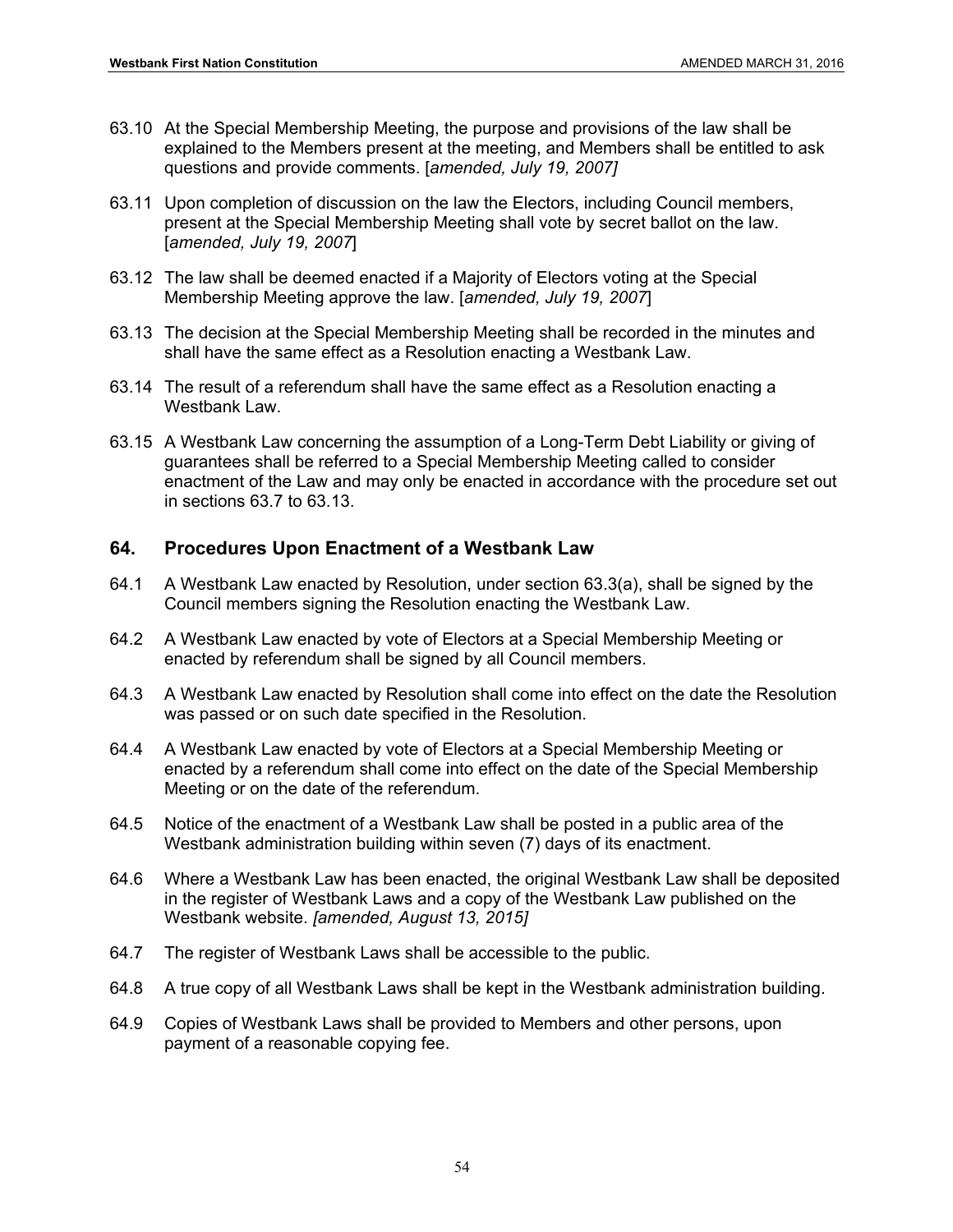- 64.10 No Westbank Law shall be set aside or be declared invalid by reason only that a Council member at the time of the enactment of the Westbank Law subsequently ceases to be a member of Council.
- 64.11 The failure of a Council member to sign a validly enacted Westbank Law does not invalidate the enactment of the Westbank Law.

## **65. Amendment**

65.1 Any Westbank Law may be repealed or amended by following the procedure set out in this Part under which the Westbank Law was enacted.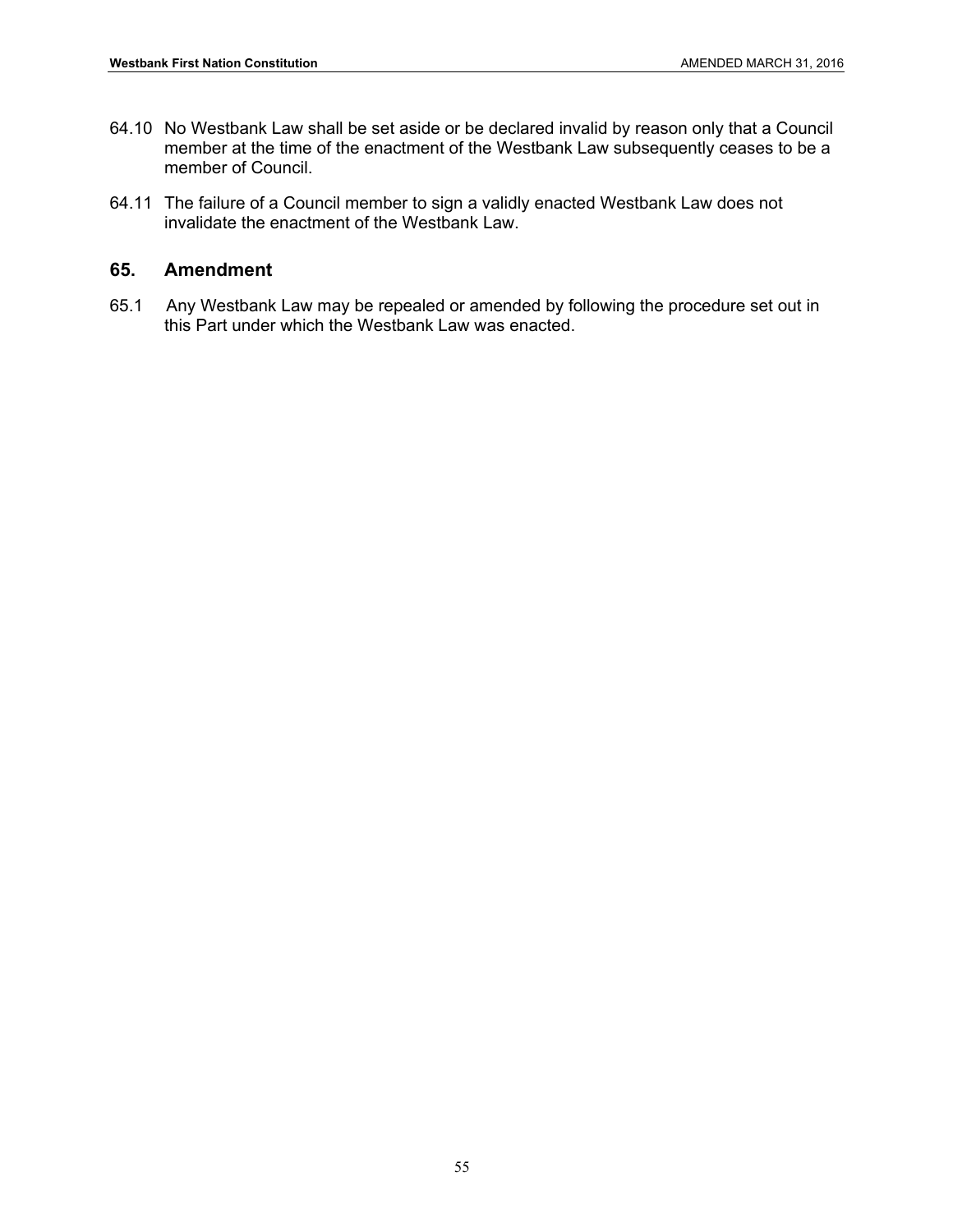# **PART IX – Conflict of Interest**

# **66. General Duties and Definitions**

- 66.1 Council members shall avoid a conflict of interest or the appearance of a conflict of interest and shall not be involved in any transaction or matter where they are in a conflict of interest or appear to be in a conflict of interest.
- 66.2 A conflict of interest arises in any situation where a Council member or person in their Immediate Family has a personal or Business Interest in a transaction or matter under consideration by Council.
- 66.3 No conflict of interest or appearance of a conflict of interest arises where:
	- (a) the only benefit derived by an Immediate Family member is as an employee of a person or business entering into a transaction with, or having a matter determined by, Council;
	- (b) the Council member or his or her Immediate Family member is a beneficiary or shareholder of a corporation, society or other entity owned or controlled by Westbank entering into a transaction with Council or having a matter determined by Council;
	- (c) the Council member or his or her Immediate Family holds an interest in the same manner and under the same conditions as other Members of Westbank;
	- (d) a Council member guarantees repayment of or otherwise assumes liability to repay a loan made to Council or Westbank;
	- (e) Council enacts a Westbank Law setting reasonable remuneration, holidays, sick leave and benefits for services of Council members as elected officials of Westbank; or
	- (f) Council agrees to indemnify or reimburse the Council member for expenses or liabilities reasonably incurred in their duties or arranges for insurance against risks undertaken in the carrying out of their duties.
- 66.4 A transaction which may give rise to a conflict of interest or the appearance of a conflict of interest may be approved by Resolution in accordance with this Part.

# **67. Procedure where there is a Conflict of Interest or Appearance of a Conflict of Interest**

67.1 A Council member who has, or believes that he or she has, a conflict of interest shall disclose the nature and extent of the conflict at the first Council meeting after the conflict becomes known to the Council member. The disclosure must be made when the conflict first becomes known to the individual, whether or not the transaction or matter in question has already been concluded.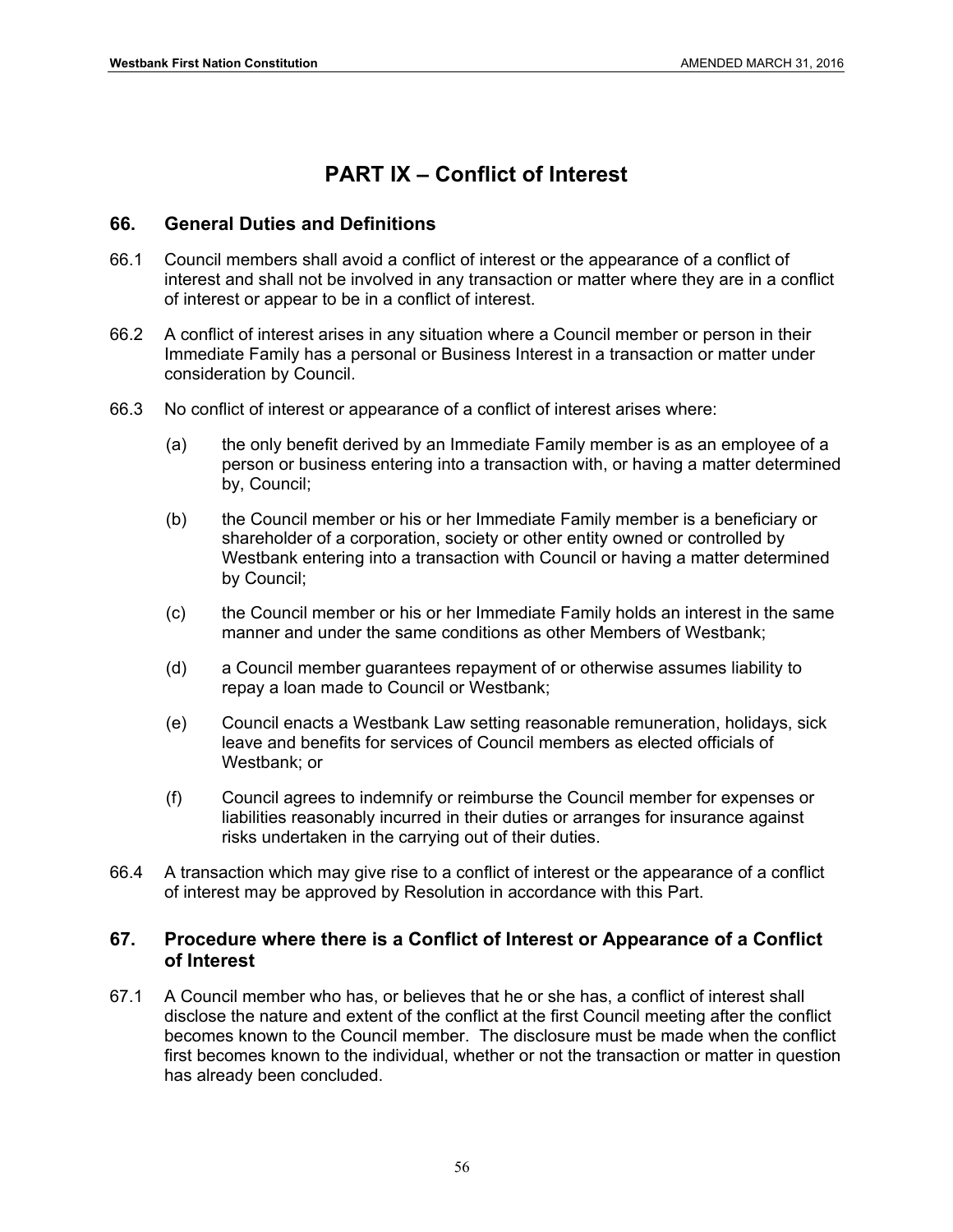- 67.2 Where the interest of a Council member has not been disclosed as required by section 67.1 by reason of his or her absence from the meeting at which the matter was first raised, the Council member shall disclose the interest and comply with this Part at the next meeting of Council.
- 67.3 If a Council member is in doubt whether he or she is in a conflict of interest, he or she may request a decision of Council on where there is a conflict of interest.
- 67.4 After declaring the conflict of interest, the Council member shall leave the meeting where the matter is being considered, not be counted in the quorum, nor participate in the discussion or vote on the matter in question.
- 67.5 A Council member who has a conflict of interest, shall not attempt in any way, whether before or after the Council meeting, to influence the discussion or vote on the matter in question.
- 67.6 Every declaration of a conflict of interest and the general nature thereof shall be recorded in the minutes of the Council meeting.
- 67.7 Notwithstanding section 66.1, Council may approve a transaction by Resolution where:
	- (a) the Council member has complied with sections 67.1 to 67.5 of this Part; and
	- (b) Council determines the transaction is fair and reasonable.
- 67.8 The failure of a Council member to provide Council with sufficient information to assess the nature of an interest involved in the transaction invalidates any authorization given under this section.
- 67.9 Any Resolution authorizing a transaction may make the authorization conditional upon the affected Council member taking steps or following procedures that may be necessary to protect the interests of Council or Westbank or to safeguard the community's trust in the conduct of Council's activities.
- 67.10 Where as a result of a conflict of interest a quorum of Council can never be established, the matter shall be brought before a Membership meeting.
- 67.11 Notice of the Membership meeting required under section 67.10 shall be provided to the Membership at least twenty (20) days before the meeting and shall include:
	- (a) the date, time and place of the Membership meeting;
	- (b) a summary of the proposed transaction and the conflict of interest to be considered at the Membership meeting;
	- (c) notification that a full copy of a report on the transaction and conflict of interest can be obtained at the Westbank administration building; and
	- (d) a statement that a determination of how to proceed on the proposed transaction will be made by a vote of Electors present at the Membership meeting.
- 67.12 Notice of the Membership meeting required under section 67.10 shall be provided by: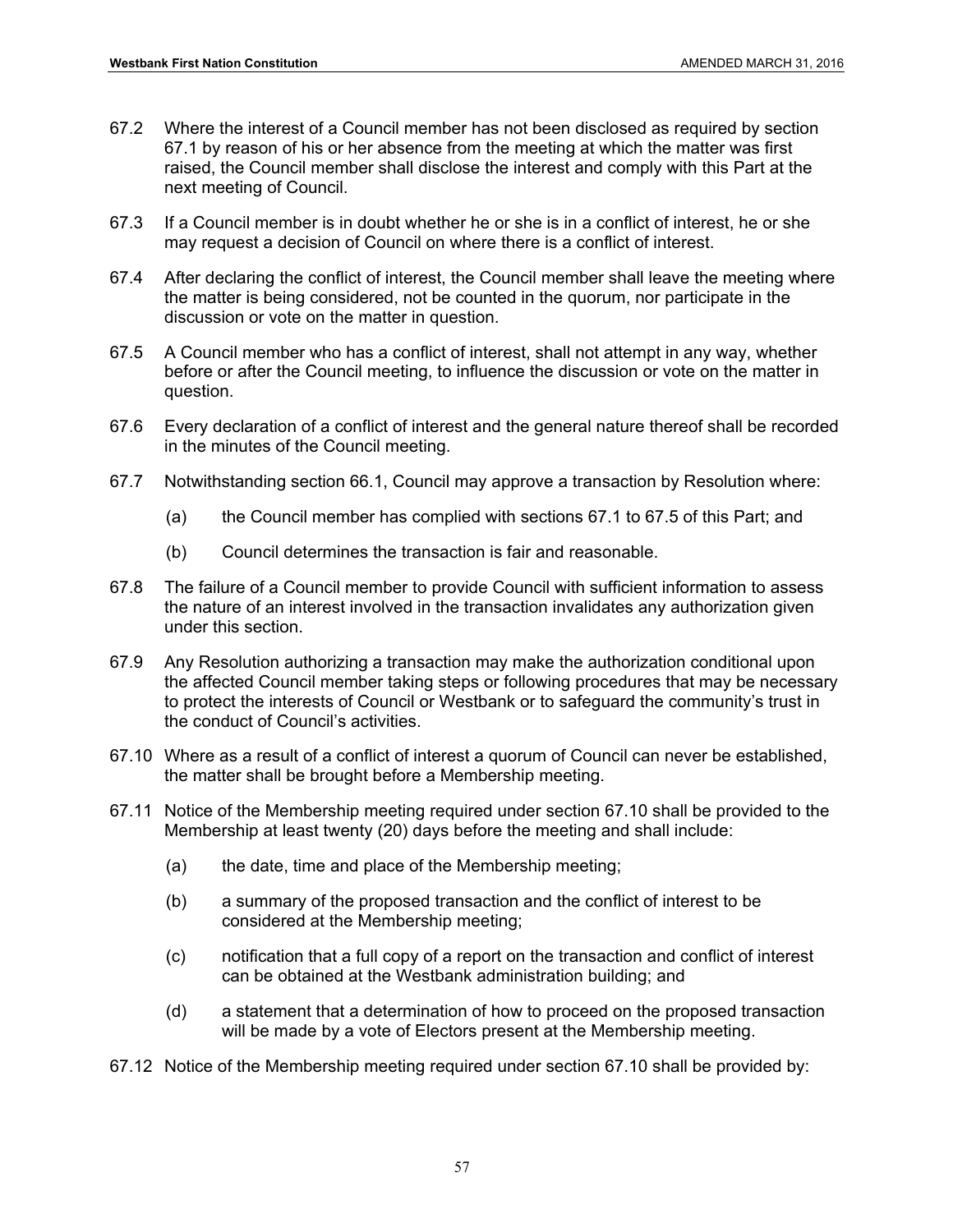- (a) publication in the Westbank newsletter mailed to Electors, or by separate written notice delivered or mailed to Electors; and
- (b) posting of the notice in a public area of the Westbank administration building.
- 67.13 At the Membership meeting Council shall explain the report on the transaction and conflict of interest and Members may ask questions and provide comments.
- 67.14 Upon completion of the discussion, the Electors, including Council members, present at the Membership meeting shall vote on whether to approve the transaction with or without conditions, reject the transaction or make such other decision as may be appropriate in the circumstances.
- 67.15 The decision of the Majority of Electors voting at the Membership meeting shall be recorded in the minutes and shall have the same effect as a Resolution, where no conflict of interest had existed. If a Resolution is required for the transaction in question, a Resolution may be passed as if no conflict of interest had existed. [*amended, July 19, 2007*]

# **68. Competition with Westbank Owned Businesses**

- 68.1 No Council member shall, during the term of his or her office, engage either directly or indirectly in any manner as a partner, officer, director, shareholder, advisor, employee, or in any other capacity, in any business similar to one carried on by Westbank, without first:
	- (a) complying with the provisions of this Part; and
	- (b) obtaining a Resolution, in accordance with this Part, approving their participation in the business or activity that is similar to the one carried on by Westbank.

# **69. Use of Council Property or Information**

- 69.1 A Council member shall not use property owned by Westbank for personal or business purposes nor purchase property owned by Westbank, unless such purposes or purchases are equally available to all Members, and the transaction is approved in accordance with section 67.
- 69.2 A Council member shall not take personal advantage of an opportunity available to Council, unless Council clearly has decided against pursuing the opportunity and the opportunity is subsequently made equally available to all Members.
- 69.3 A Council member shall not use his or her position for their personal or business benefit of themselves or an Immediate Family member. This duty does not prevent a Council member or their Immediate Family members from transacting business with others who do business with Council, provided there is compliance with this Part.
- 69.4 A Council member shall not make use in any way of information received as a consequence of, or in the course of, his or her position as a Council member for their personal or business benefit or for the personal or business benefit of any Immediate Family member.

# **70. Gifts**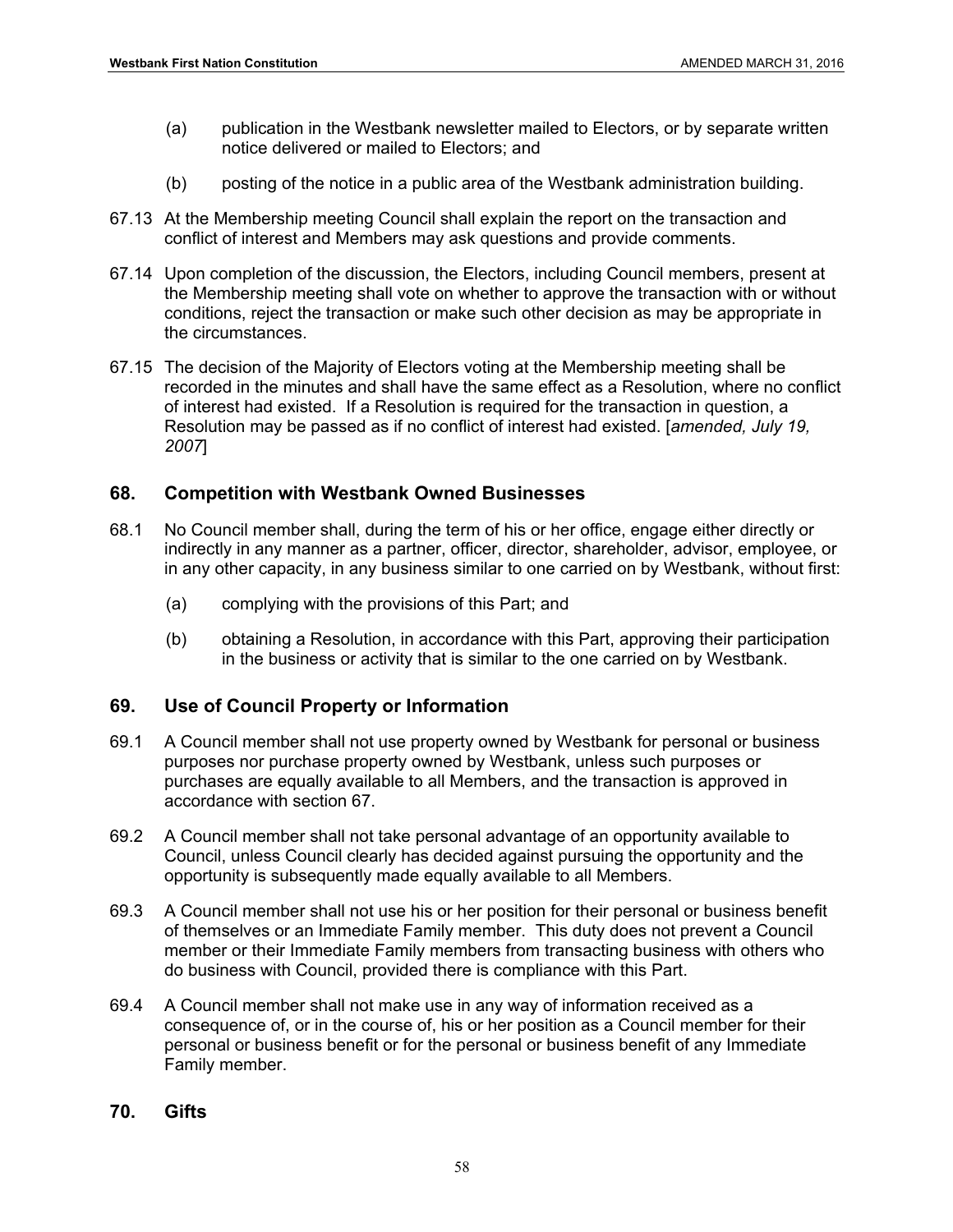- 70.1 A Council member shall not solicit, receive or accept a gift or service where such action could reasonably be inferred to influence a Council member in the discharge of their duties.
- 70.2 Where a gift is given to a Council member in their capacity as a Council member, he or she shall advise Council and the gift shall become the property of Westbank.
- 70.3 Notwithstanding sections 70.1 and 70.2, gift giving or receiving is permitted in recognition of a Council member's service to the community or to aboriginal causes or institutions.

# **71. Liability for Violation of Conflict of Interest Provisions**

71.1 In addition to any other penalty or remedy a Council member is liable to Westbank for any personal or business benefit to themselves or an Immediate Family member resulting from a violation of this Part.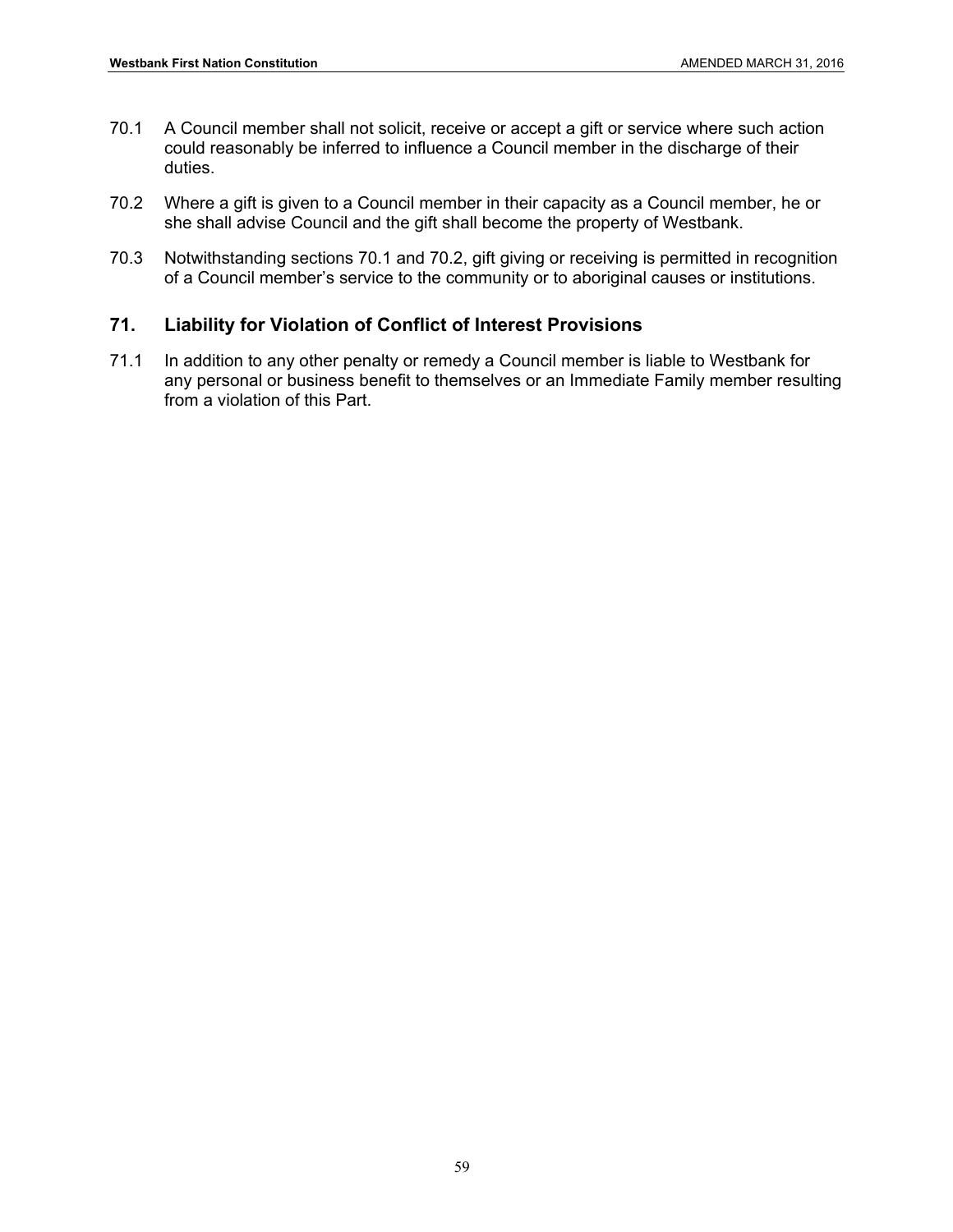# **PART X – Financial Management and Accountability**

# **72. Duties of Council**

- 72.1 Council shall be responsible for the preservation and protection of Westbank assets and the prudent financial management and administration of Westbank funds, with due accountability to the Membership.
- 72.2 Council may, by Resolution, approve agreements with federal or provincial governments or with any other party for funding to Westbank, its Departments, agencies or other Westbank entities.
- 72.3 Council shall develop Westbank Laws and policies, consistent with this Constitution, regarding financial management and accountability.
- 72.4 Without limiting the generality of Council's responsibilities, Council shall, consistent with this Constitution and Westbank Law:
	- (a) establish and maintain a Department of Finance;
	- (b) manage and control the receipt and expenditure of Westbank revenues;
	- (c) select appropriate financial institutions for the deposit of Westbank revenues;
	- (d) develop and implement policies for financial administration;
	- (e) develop and implement policies for financial accountability and reporting to Members;
	- (f) adopt a financial plan;
	- (g) adopt the Provisional Budget and Budget for Westbank;
	- (h) monitor the tendering of contracts;
	- (i) hold periodic meetings to report to Members on the financial affairs of Westbank;
	- (j) appoint the Auditor; and
	- (k) develop policies and procedures for Members to access financial records, financial reports, Provisional Budgets, Budgets and Council minutes concerning the financial management of Westbank.

# **73. Remuneration of Council**

- 73.1 Council members shall be entitled to receive:
	- (a) reasonable remuneration, holidays, leave and benefits in accordance with Westbank Law for their services as elected officials of Westbank; and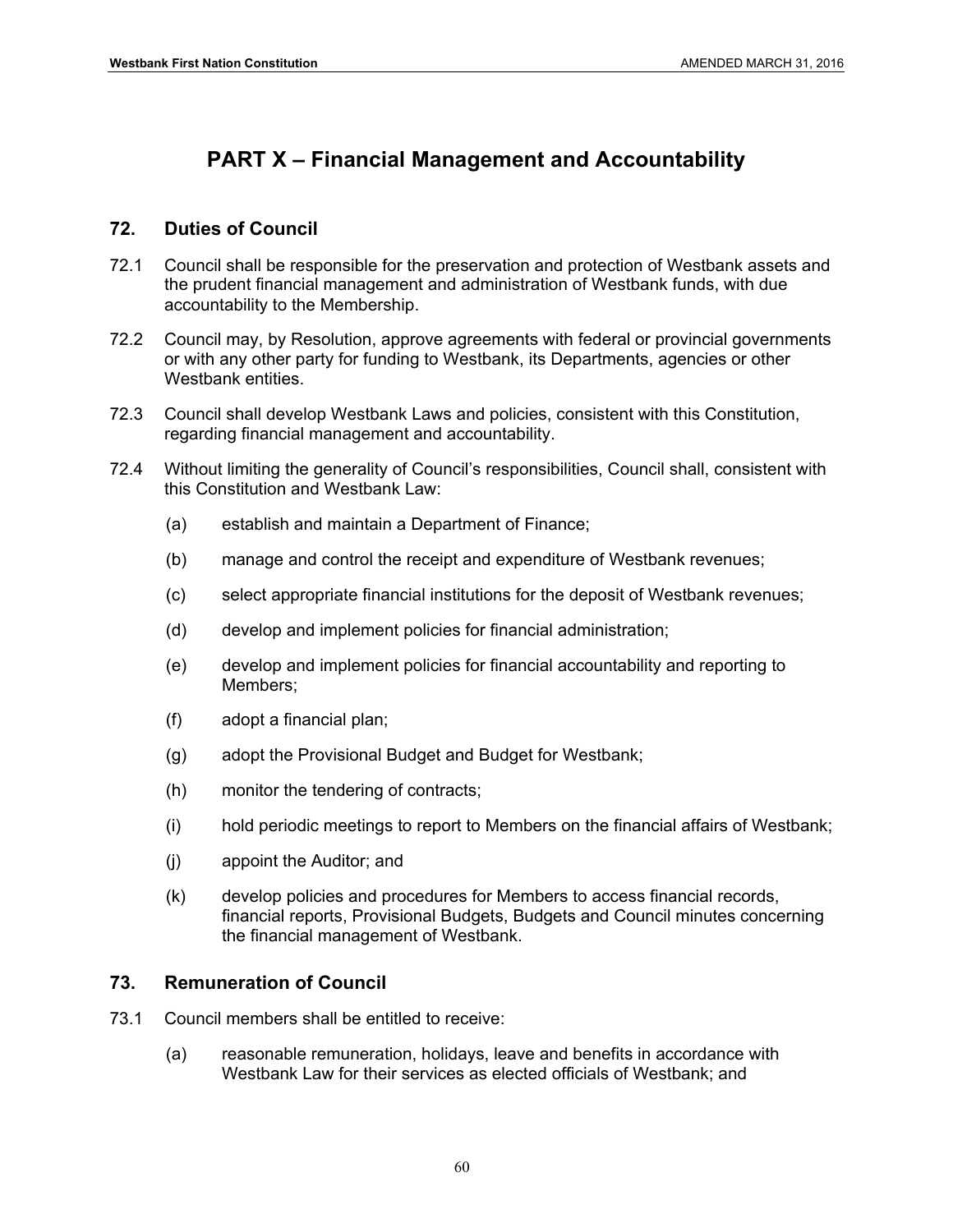(b) reimbursement for approved expenses incurred by the Council member in carrying out his or her duties.

### **74. Reporting of Council Members' Remuneration and Expenses**

- 74.1 Prior to the end of each budget year, Council shall prepare a report separately listing the following for each Council Member:
	- (a) the yearly amount of remuneration paid to the Council member, including any amount specified as an allowed expense;
	- (b) the total amount of payments made to the Council member as reimbursement for expenses incurred by the Council member or as an allowance that is not reported under paragraph (a); and
	- (c) the total amount of any benefits, including insurance policies and policies for medical or dental services, provided to the Council member by Westbank.

#### **75. Department of Finance**

- 75.1 The Department of Finance shall assist and support Council in carrying out its duties and responsibilities under this Part.
- 75.2 The Director of Finance shall oversee the day-to-day operations of the Department of Finance and perform such duties and responsibilities, consistent with this Constitution and Westbank Law, as are required under this Part or Westbank Law.
- 75.3 Without limiting the generality of the duties and responsibilities of the Department of Finance, the Department of Finance shall:
	- (a) develop and maintain internal financial controls;
	- (b) maintain financial records of revenues and expenditures of Westbank in accordance with Canadian generally accepted accounting principles;
	- (c) prepare and present regular financial reports for Council;
	- (d) prepare the financial plan for consideration by Council;
	- (e) prepare the Provisional Budget and Budget for consideration by Council;
	- (f) collect monies owing to Westbank;
	- (g) ensure the safekeeping of all revenues, securities and investments of Westbank;
	- (h) deposit monies received by Westbank in the financial institution designated by Council;
	- (i) make payments for all monies owed by Westbank;
	- (j) monitor adherence to funding agreements entered into by Westbank;
	- (k) provide technical support to Council and other Departments;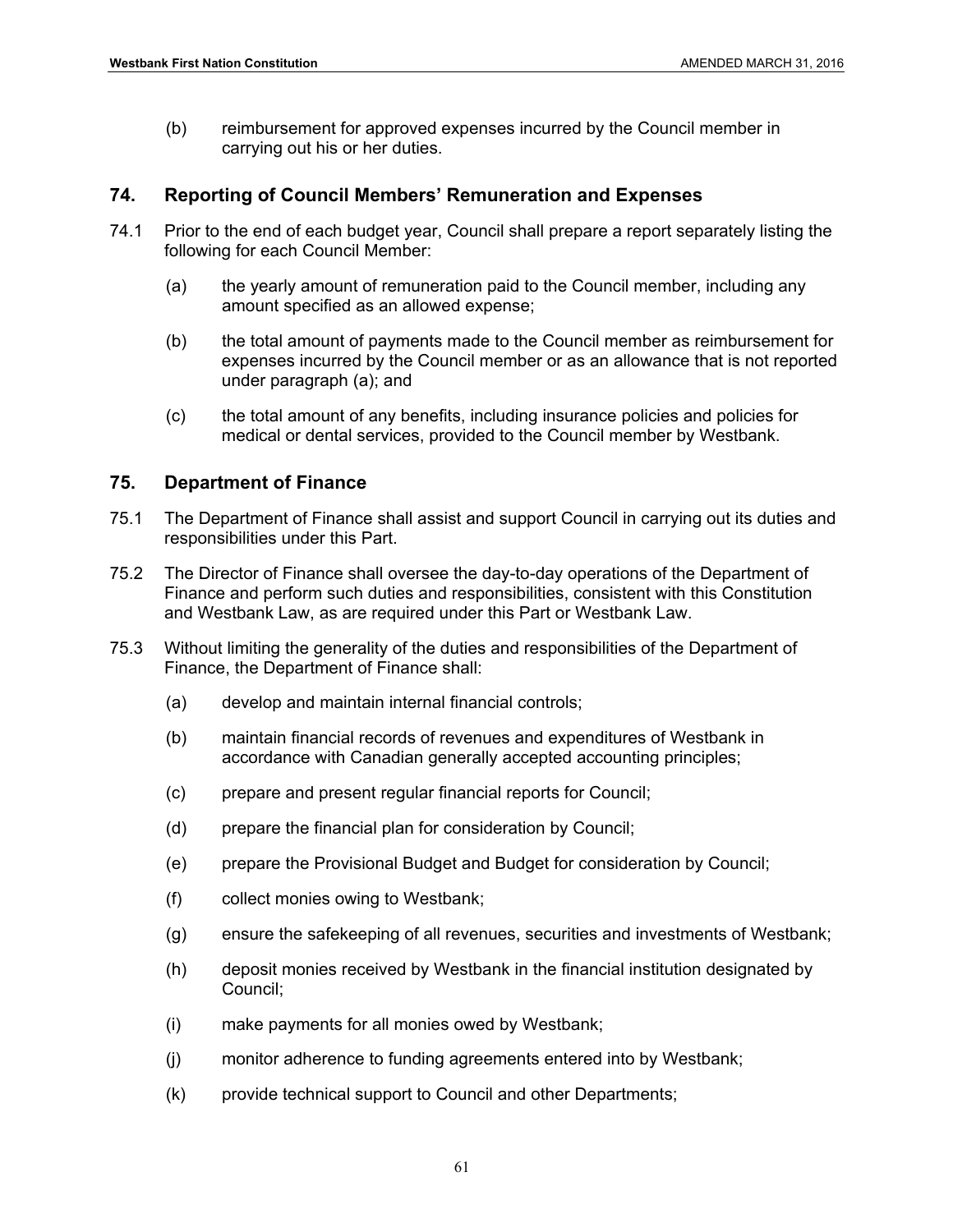- (l) provide financial information to Members; and
- (m) carry out such other duties and responsibilities as required by Council.

### **76. Financial Plan**

- 76.1 Council shall, by Resolution, adopt a financial plan annually before the Budget is adopted.
- 76.1.1 The financial plan shall guide the development of the Provisional Budget and Budget for each budget year. [*new, July 19, 2007*]
- 76.2 The planning period described in a financial plan is five (5) years, being the year in which the financial plan is specified to come into force and the following four (4) years.
- 76.3 The financial plan must set out the following for each year of the planning period:
	- (a) the proposed expenditures;
	- (b) the proposed funding sources;
	- (c) the proposed transfers between funds; and
	- (d) any major capital projects proposed to take place on Community Lands.

[*amended, July 19, 2007*]

- 76.4 The proposed expenditures must set out separate amounts for each of the following as applicable:
	- (a) the amount required to pay interest and principal on debt;
	- (b) the amount required for capital purposes; and
	- (c) the amount required for other purposes.
- 76.5 The proposed funding sources must set out separate amounts for each of the following as applicable:
	- (a) Local Revenues
	- (b) transfers from other governments;
	- (c) revenue from other sources; and
	- (d) proceeds from borrowing, other than borrowing under section 93*.*
- 76.6 Council shall annually schedule a Membership meeting to present the draft financial plan to the Membership.
- 76.7 Notice of the Membership meeting required under section 76.6 shall be provided to the Membership at least twenty (20) days before the meeting and shall include:
	- (a) the date, time and place of the Membership meeting; and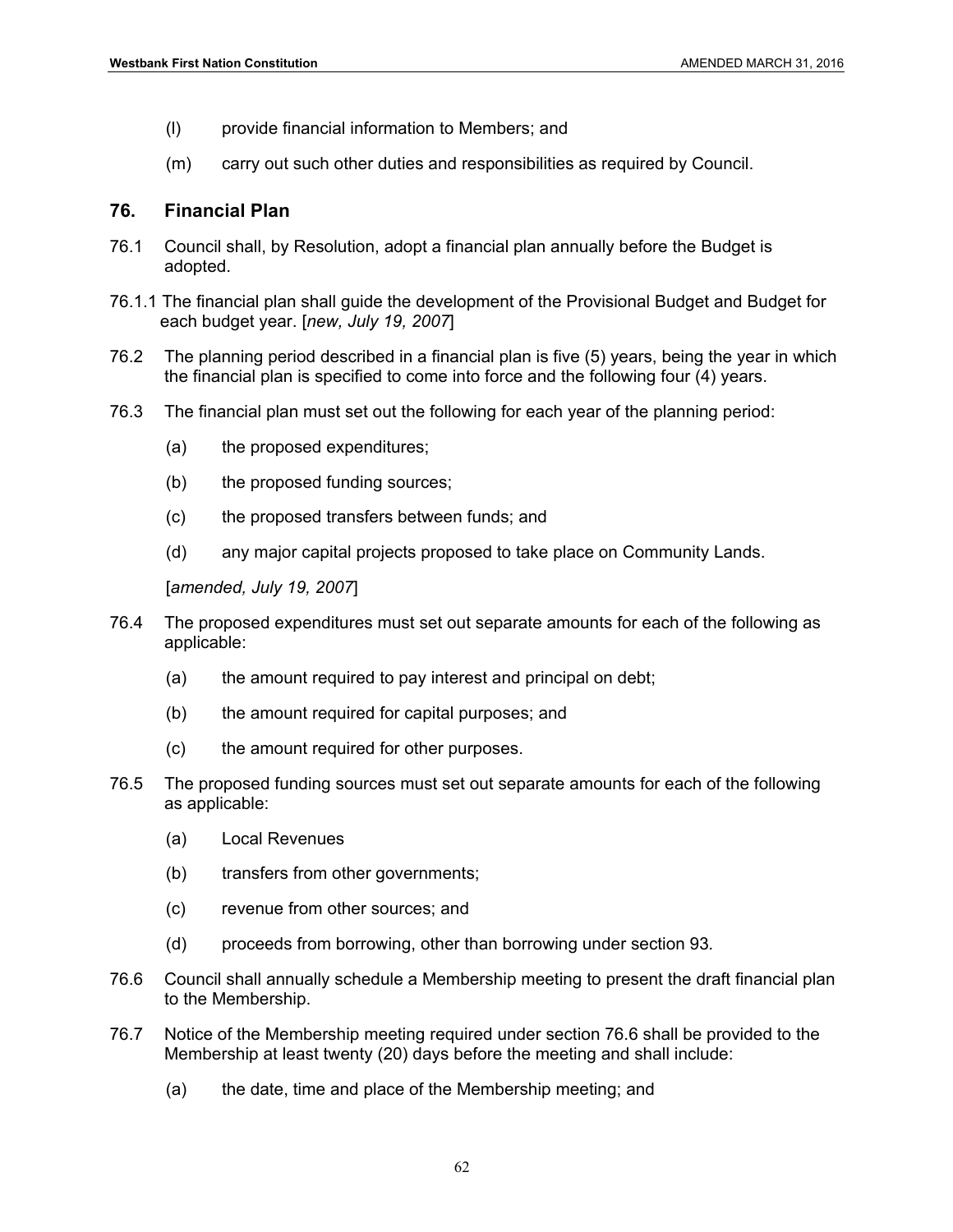- (b) notification that the draft financial plan can be obtained at the Westbank administration building.
- 76.8 Notice of the Membership meeting required under section 76.6 shall be provided by:
	- (a) publication in the Westbank newsletter mailed to Electors, or by separate written notice delivered or mailed to Electors; and
	- (b) posting of the notice in a public area of the Westbank administration building.
- 76.9 At the Membership meeting copies of the draft financial plan shall be made available to Members in attendance.
- 76.10 At the Membership meeting, the draft financial plan shall be presented by Council or its designate and Members may ask questions and provide comments.
- 76.11 Council shall take into consideration the comments received from Members, the needs of the community and other relevant matters in finalizing and adopting the financial plan.

#### **77. Local Revenues**

- 77.1 Local Revenues shall be placed in a Local Revenue account, separate from other moneys of Westbank and shall be administered and expended in accordance with a Local Revenue Law.
- 77.2 The Local Revenue account shall be audited at least once each calendar year and reported on separately from other accounts.
- 77.3 For greater certainty, notwithstanding section 77.2 Local Revenues shall be included in the consolidated financial statement of Westbank. *[grammatical amendment, August 13, 2015]*
- 77.4 Local Revenues may only be expended under the authority of a Local Revenue Law.
- 77.5 Expenditures provided for in a Local Revenue Law under section 77.4 shall not exceed the Local Revenue estimated for the year in which those expenditures are to be made, less any deficit accumulated from prior years.
- 77.6 Notwithstanding sections 80.11 to 80.14, 81.2, 82.3(b), 82.3(d) and 82.6 to 82.8 expenditures of Local Revenues shall be made in accordance with a Local Revenue Law provided for in section 77.4.
- 77.7 For greater certainty, expenditures of Local Revenues described in the Budget may be made notwithstanding that the Budget has not been adopted under sections 80.11 to 80.14.
- 77.8 For greater certainty expenditures of Local Revenues involving a capital expenditure over five hundred thousand dollars (\$500,000) do not require the approval by Electors referred to in sections 82.6 to 82.8.

# **78. Receipts and Deposits**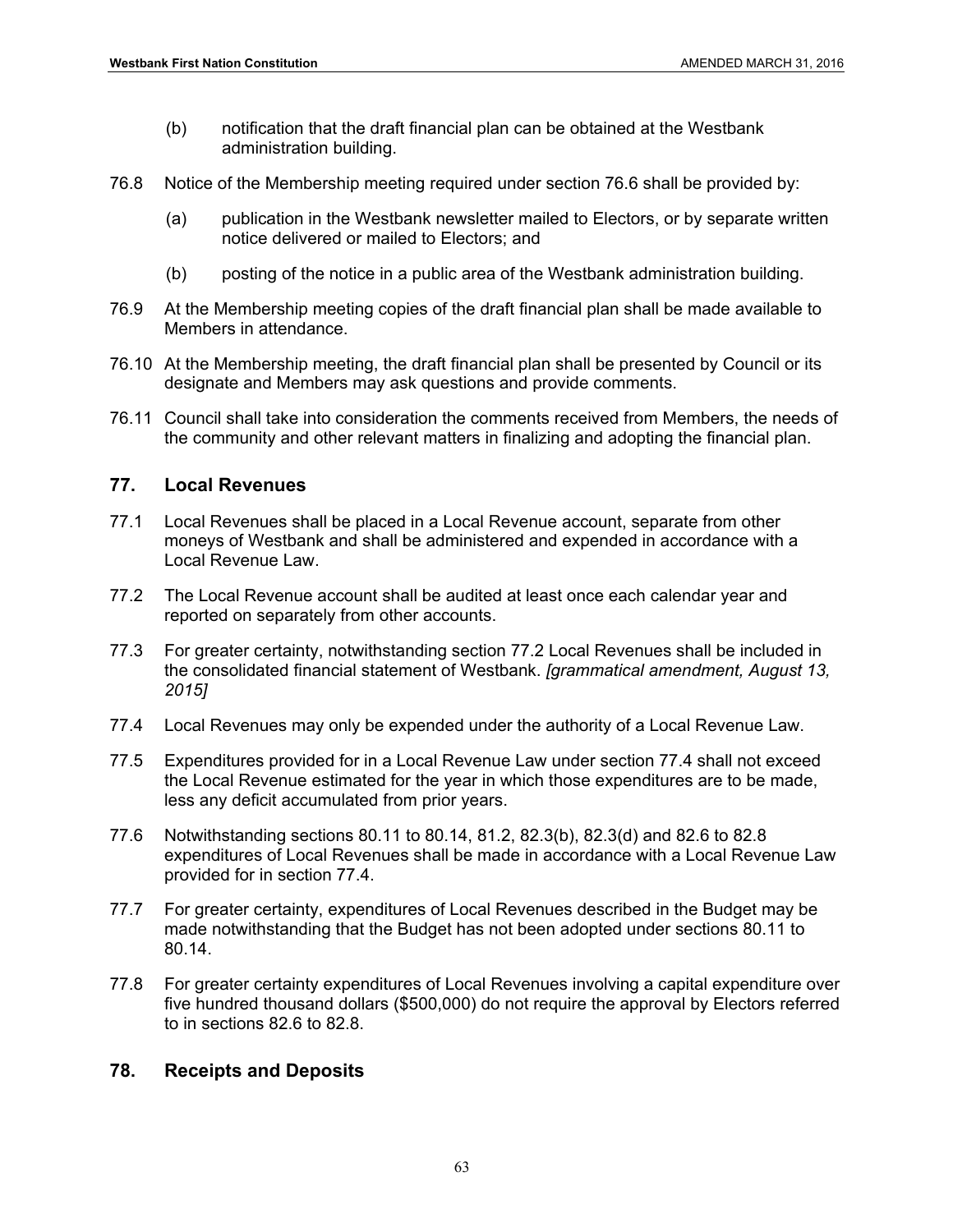- 78.1 All monies received by Westbank shall be fully deposited, without delay, in the financial institution designated by Council.
- 78.2 The monies held in trust by Council on behalf of Westbank shall be deposited in a separate Westbank trust account designated for that purpose.

# **79. Authorizing Officers**

- 79.1 Council shall, by Resolution, designate officers of Westbank to authorize payments and sign cheques on behalf of Westbank.
- 79.2 The officers authorized shall consist of no fewer than two (2) Council members and such other officers of Westbank as designated by Resolution.
- 79.3 All payments to be made on behalf of Westbank, or cheques to be issued on behalf of Westbank, shall be authorized or signed by at least two (2) authorized officers, one of whom shall be a member of Council, provided that if there are no members of Council, cheques may be authorized or signed by two (2) other authorized officers. [*amended, July 19, 2007*]

# **80. Budget**

- 80.1 The budget year for Westbank shall begin on April 1 and end on March 31 of the following year.
- 80.2 Council shall adopt a Provisional Budget and Budget for each budget year.
- 80.3 The Provisional Budget and Budget shall describe all operations of Westbank for which Council is responsible and shall include, but not be limited to, the following:
	- (a) all proposed expenditures;
	- (b) all sources of revenue;
	- (c) transfers between Departments; and
	- (d) repayment on account of debt.
- 80.4 The Budget shall be based on the principle of a balanced budget with no deficit, provided that where a deficit is anticipated in the Budget approval for the deficit must be approved in accordance with section 80.11.
- 80.5 Council shall, by Resolution, no later than December 15 of each year, adopt a Provisional Budget for the next budget year.
- 80.6 Council shall, on or before March 1 of each year, schedule a Membership meeting to present the Provisional Budget and any proposed changes, to the Membership.
- 80.7 Notice of the Membership meeting required under section 80.6 shall be provided to the Membership at least twenty (20) days before the Membership meeting and shall include:
	- (a) the date, time and place of the Membership meeting;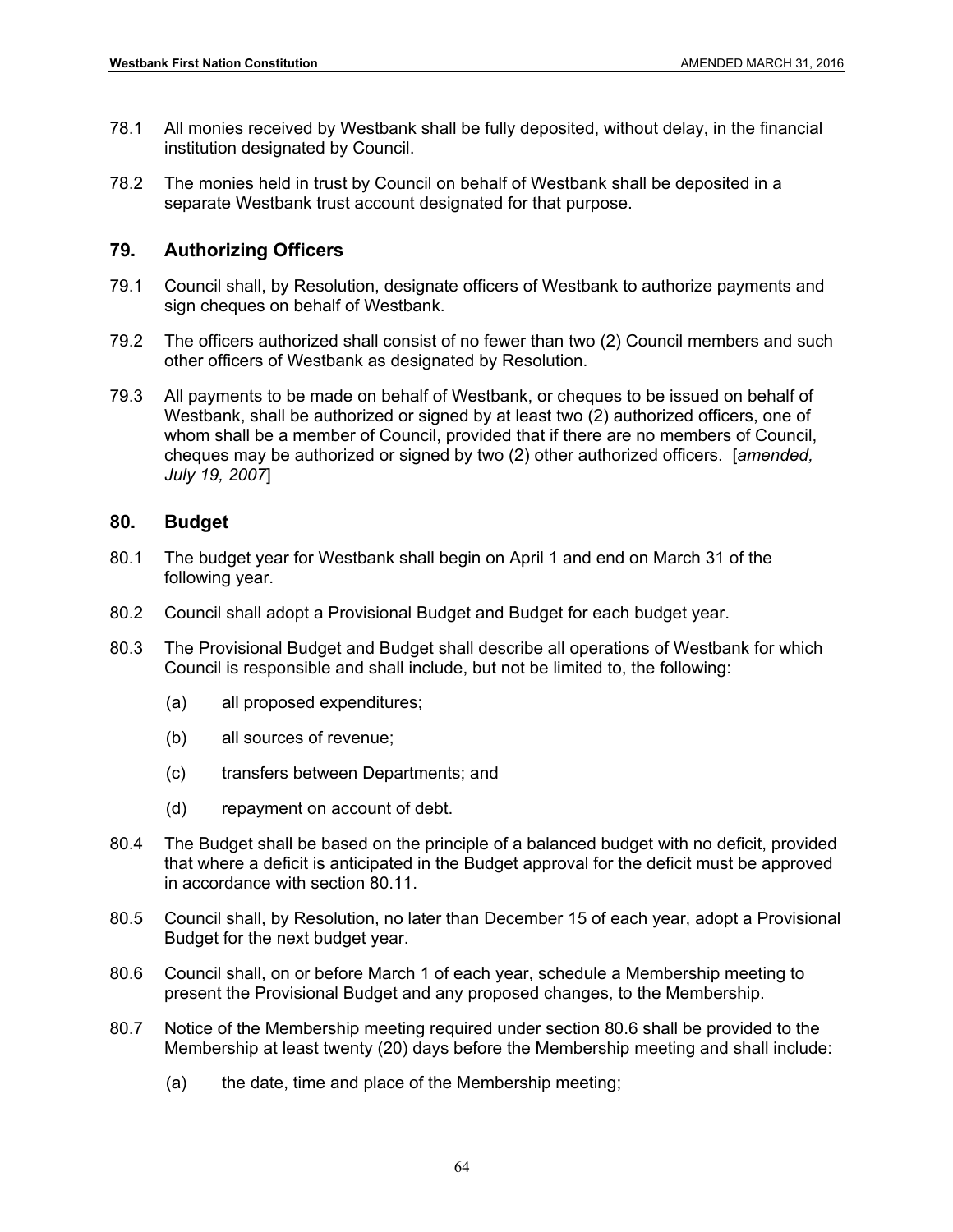- (b) notification that the Provisional Budget and proposed changes can be obtained at the Westbank administration building; and
- (c) notification that where there is a deficit proposed in the Budget there will be a vote by secret ballot of Electors present at the Membership meeting to make a decision whether or not to approve the proposed deficit.
- 80.8 Notice of the Membership meeting required under section 80.6 shall be provided by:
	- (a) publication in the Westbank newsletter mailed to Electors, or by separate written notice delivered or mailed to Electors; and
	- (b) posting of the notice in a public area of the Westbank administration building.
- 80.9 At the Membership meeting copies of the Provisional Budget and proposed changes shall be made available to Members in attendance.
- 80.10 At the Membership meeting, the Budget shall be presented by Council or its designate and Members may ask questions and provide comments.
- 80.11 Where a deficit is proposed in the Budget the Electors, including Council members, present at the Membership meeting shall vote by secret ballot on whether or not to approve the proposed deficit.
- 80.12 Where the vote by Electors at the Membership meeting held under section 80.11 does not approve the proposed deficit, the budget shall be amended, to not include a deficit.
- 80.13 Council shall take into consideration the comments received from Members, the needs of the community and other relevant matters in preparing the Budget.
- 80.14 Council shall, by Resolution, no later than March 31 of each year adopt a Budget for the next budget year.
- 80.15 Notice of the Council meeting where the Budget will be presented for adoption shall be posted at least ten (10) days prior to the Membership meeting in a public area of the Westbank administration building.
- 80.16 Subject to section 80.15, where there is a substantial change in forecasted revenues, the Budget may be amended by Resolution at any time prior to June 30 of each year provided that any amendment of the Budget must be identified and explained in the periodic reports required to be presented under section 83.2.
- 80.17 Where a proposed amendment to the Budget would create or increase a deficit in the Budget the amendment must be approved by Electors in the same manner as under sections 80.7 to 80.11.
- 80.18 The Provisional Budget and Budget shall be made available during regular working hours for inspection by any Member, and copies shall be provided to any Member upon written request to the Department of Finance and upon payment of a reasonable copying fee.

## **81. Expenditures**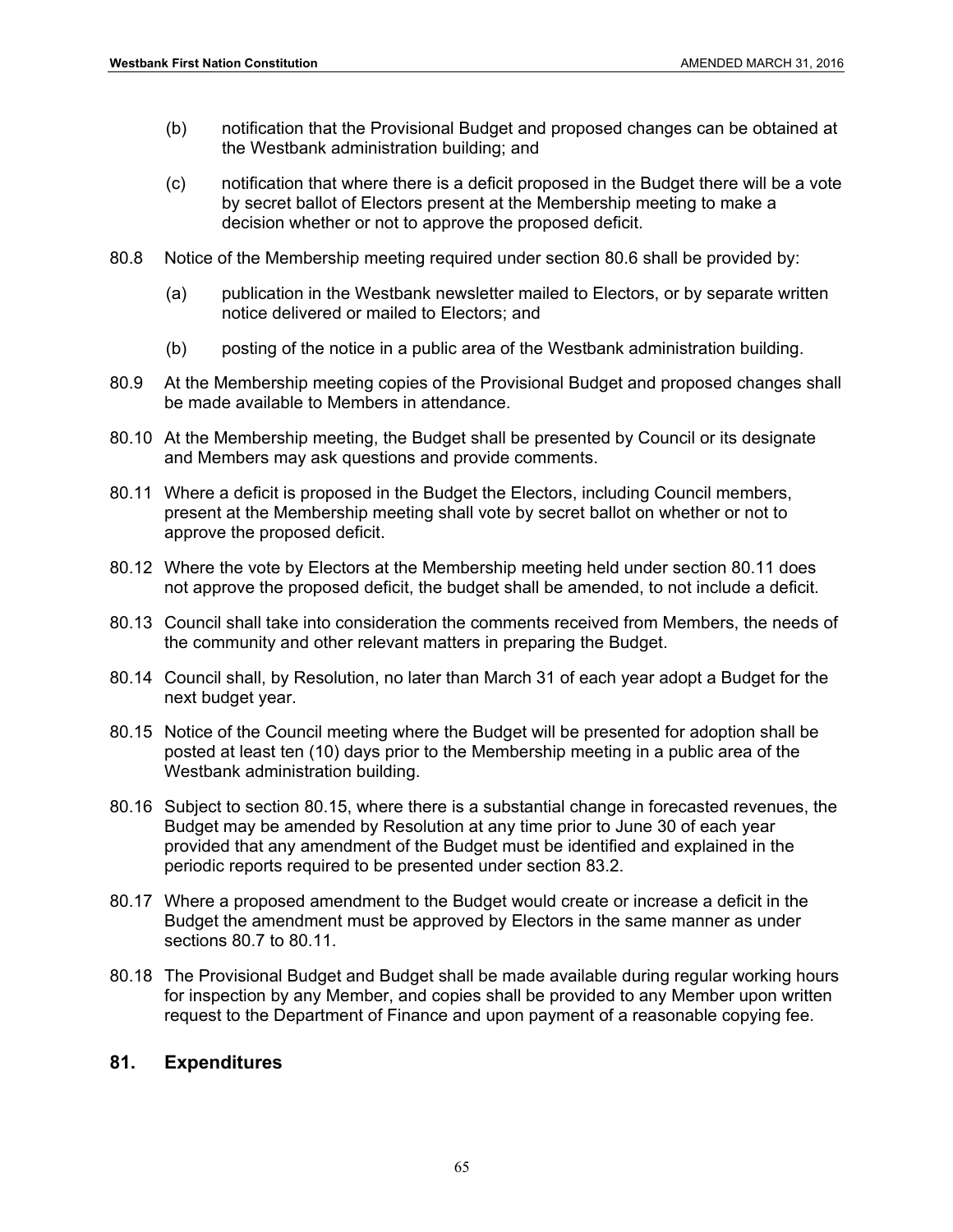- 81.1 Westbank revenues shall be used for the payment of Westbank expenditures under this Constitution, the Provisional Budget, the Budget or a Westbank Law provided for in this Part.
- 81.2 Council may approve an expenditure for an Emergency purpose not contemplated in the Provisional Budget or Budget.
- 81.3 Before the Budget is adopted, it is not lawful to make an expenditure unless the expenditure is authorized by the Provisional Budget, this Constitution or a Westbank Law provided for in this Part.

# **82. Capital Expenditures over Five Hundred Thousand (\$500,000) Dollars**

- 82.1 Except for revenues received under an agreement requiring their expenditure for a specified purpose, Council shall not make a capital expenditure over five hundred thousand dollars (\$500,000), unless such expenditure is approved in accordance with this section. *[amended, August 13, 2015]*
- 82.2 Where Council proposes to authorize a capital expenditure over five hundred thousand dollars (\$500,000), Council shall schedule a Special Membership Meeting to consider the expenditure.
- 82.3 Notice of the Special Membership Meeting required under section 82.2 shall be given to the Membership at least twenty (20) days before the meeting and shall include:
	- (a) a summary of the proposed expenditure;
	- (b) provision that there will be a vote by secret ballot of Electors present at the Special Membership Meeting to make a decision on whether or not to approve the proposed expenditure;
	- (c) the date, time and place of the Special Membership Meeting; and
	- (d) the time period during the Special Membership Meeting when voting will take place.
- 82.4 Notice shall be provided to the Membership by:
	- (a) publication in the Westbank newsletter mailed to Electors, or by separate written notice delivered or mailed to Electors; and
	- (b) posting of the notice in a public area of the Westbank administration building.
- 82.5 At the Special Membership Meeting, Council or its designate shall explain the purpose and provisions of the proposed expenditure and the Members may ask questions and provide comments.
- 82.6 Upon completion of discussion, the Electors, including Council members, present at the Special Membership Meeting shall vote by secret ballot on whether or not to approve the proposed expenditure.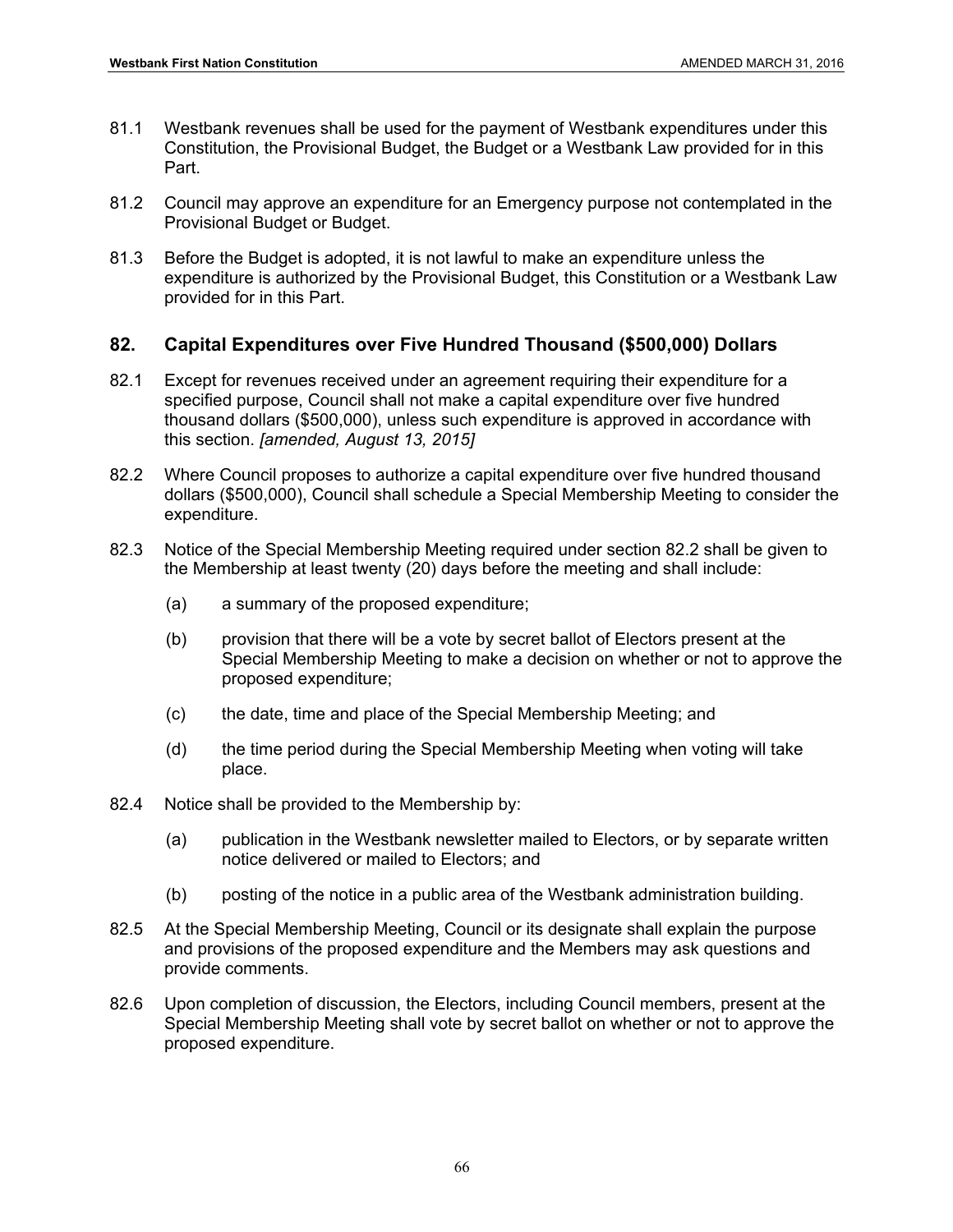- 82.7 The proposed expenditure shall be deemed authorized if a Majority of Electors voting at the Special Membership Meeting approve the proposed expenditure. [*amended, July 19, 2007*]
- 82.8 The decision at the Special Membership Meeting shall be recorded in the minutes and shall have the same effect as a Resolution.

# **83. Periodic Reporting**

- 83.1 The Director of Finance shall present to Council each month, a written financial report prepared in accordance with Canadian generally accepted accounting principles. The report shall include, at a minimum:
	- (a) a report on bank balances and investments;
	- (b) an income statement by Department showing revenues and expenses compared to prior and current year Budgets;
	- (c) statements showing total revenue and expenses for all Departments;
	- (d) any proposed amendments to the Budget;
	- (e) explanatory notes; and
	- (f) recommendations.

[*amended, July 19, 2007*]

83.2 Council or its designate shall, at each General Membership Meeting, provide a financial update to Members.

# **84. Financial Statements**

84.1 The Department of Finance shall, in accordance with Canadian generally accepted accounting principles, prepare consolidated financial statements for Westbank for each Budget year.

# **85. Appointment of Auditor**

- 85.1 Council shall, by Resolution, appoint an auditor to audit the financial statements, records and inventories of Westbank at least once each year, prior to the commencement of each Budget year.
- 85.2 The auditor shall be a member in good standing or in a partnership whose partners are members in good standing with the Canadian Institute of Chartered Accountants or the Certified General Accountants' Association of British Columbia.

# **86. Access to Information by Auditors**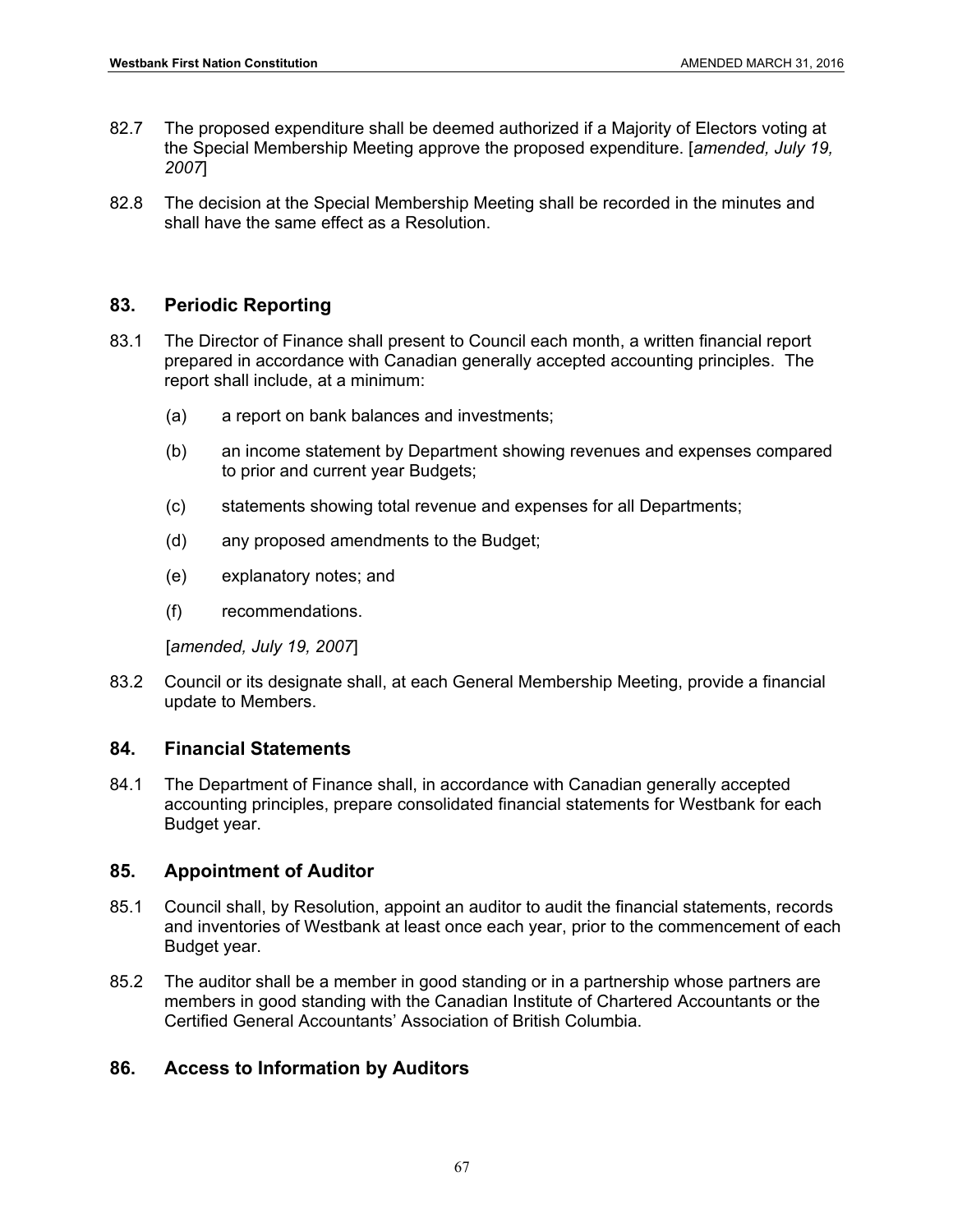- 86.1 In exercising his or her duties and responsibilities, the auditor shall conduct all examinations necessary to prepare the reports described in section 87.
- 86.2 In carrying out his or her duties and responsibilities, the auditor shall have a right of access at all reasonable times to:
	- (a) the records of Council, Departments and Westbank;
	- (b) the records of any other body that exercises the powers of Westbank; and
	- (c) any computer, other data processing equipment and software that are owned or leased by Westbank or other body and used for financial recording or reporting purposes.
- 86.3 Upon request, Council members, Westbank officers, employees and agents, and other persons shall provide the auditor with information, reports or explanations the auditor deems necessary to carry out his or her duties and responsibilities.
- 86.4 An auditor shall abide by all applicable laws restricting the disclosure of information.

### **87. Auditor's Reports**

- 87.1 The auditor shall:
	- (a) perform, in accordance with Canadian generally accepted auditing standards, a general review of accounting procedures and such tests of accounting records as he or she considers necessary under the circumstances;
	- (b) state in a report whether the consolidated financial statements present fairly the financial position of Westbank at the end of its Budget year, and the results of its operations for the year then ended;
	- (c) report whether the financial operations are in compliance with this Constitution and Westbank Laws; and
	- (d) make recommendations in the report for more effective financial management.
- 87.2 The auditor's report shall be prepared in accordance with the form and reporting standards recommended by the Canadian Institute of Chartered Accountants.
- 87.3 The auditor shall present the audit report to Council on or before June 30 for the budget year ending the preceding March 31.
- 87.4 The auditor's report and audited consolidated financial statement of Westbank shall be reviewed by Council and approved by Resolution.
- 87.5 Upon acceptance by Resolution, the audited consolidated financial statement shall be signed by the Chief and the Director of Operations and be recorded in the Council minutes as reviewed and approved.
- 87.6 Council shall ensure that, where appropriate, recommendations made by the auditor are implemented and that the audit report and any other relevant accounting records are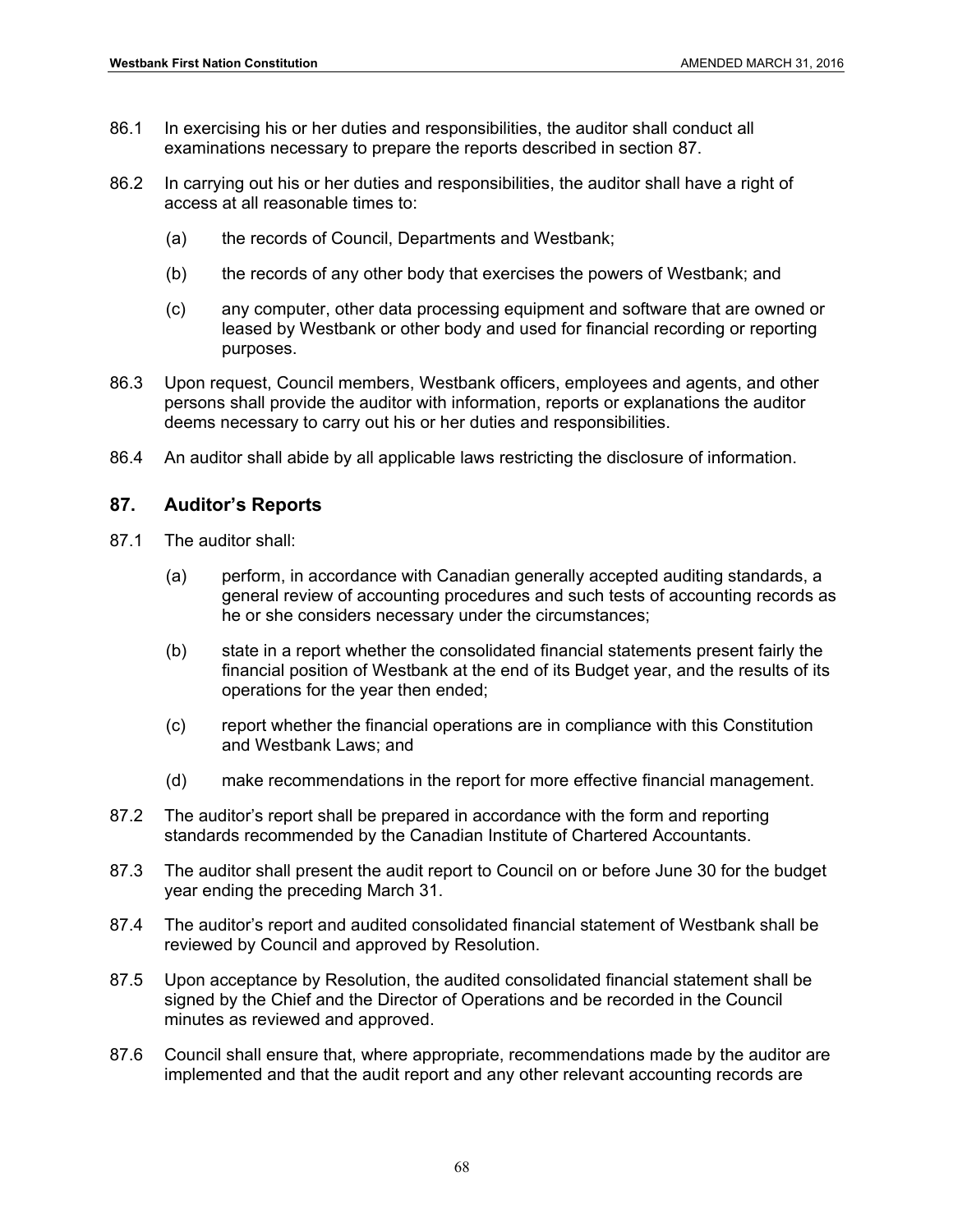made available to as required under funding agreement and to any other person designated by Council.

# **88. Annual Reporting on Westbank Finances to Members**

- 88.1 No later than July 30 of each year, Council shall schedule a Special Membership Meeting to present the audited financial statements of the preceding year.
- 88.2 Notice of the Special Membership Meeting shall be provided to the Membership at least twenty (20) days before the date of the meeting and shall:
	- (a) specify the date, time and place of the Special Membership Meeting; and
	- (b) include a statement that the audited consolidated financial statements and any reports to be presented are available for inspection at the Westbank administration building.
- 88.3 The notice required under section 88.2 shall be provided to the Membership by:
	- (a) publication in the Westbank newsletter mailed to Electors, or by separate written notice delivered or mailed to Electors; and
	- (b) posting a notice in a public area of the Westbank administration building.
- 88.4 The most recent audited financial statements and reports shall be available for inspection by Members at the Westbank administration building during its regular office hours.
- 88.5 Copies of the most recent financial statements and reports shall be provided to Members upon payment of a reasonable copying fee.

# **89. Local Revenue Account Reporting**

- 89.1 In addition to any requirement under section 88 the separate audit report of the Local Revenue account shall be made available to: *[amended for deletion of duplicate text, August 13, 2015]*
	- (a) Members;
	- (b) any other person who has an interest in, or the right to occupy, possess or use, Westbank Lands; and
	- (c) other persons as required by applicable law.

# **90. Right of Elector to File a Complaint**

- 90.1 A complaint may be filed if an Elector believes that:
	- (a) a disbursement, expenditure, liability or other transaction is not authorized by or under this Constitution or a Westbank Law provided for; or
	- (b) there has been a theft, misuse, misappropriation, or irregularity in the funds, accounts, assets, liabilities and financial obligations of Westbank or one of its Departments.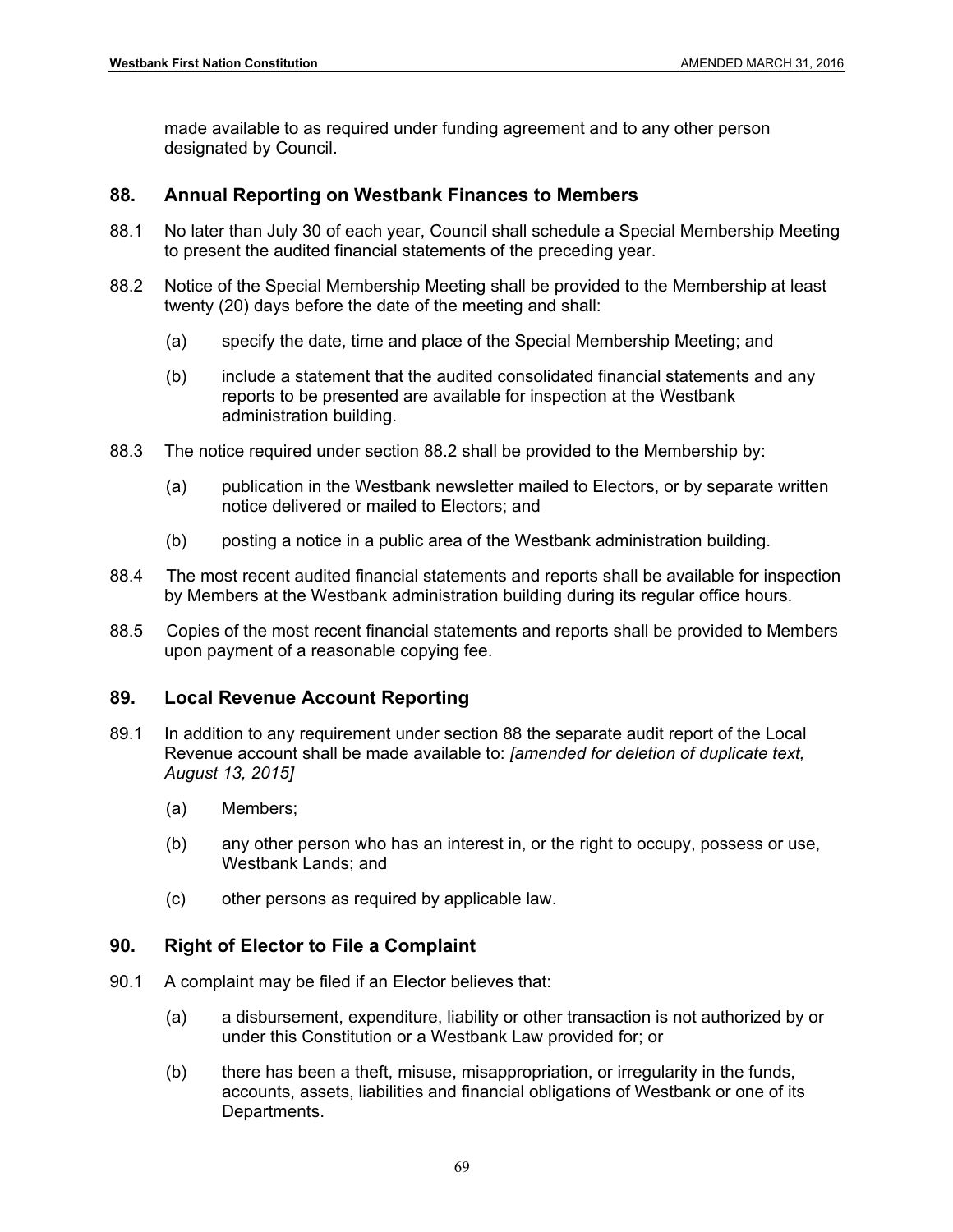- 90.2 If a written complaint concerning the matters under section 90.1 is filed with a Council member, it shall be forwarded immediately to the Director of Operations.
- 90.3 The Director of Operations shall forward a copy of the complaint to the Director of Finance, to Council and to the auditor.
- 90.4 The Director of Finance shall review the complaint and prepare a report concerning matters raised and provide a copy of his or her report to:
	- (a) the Director of Operations;
	- (b) Council; and
	- (c) the auditor.
- 90.5 After review of the Director of Finance's report Council shall send a written response to the Elector filing the complaint.

# **91. Investment of Westbank Funds**

- 91.1 Funds held by Westbank that are not immediately required may only be invested or reinvested by Council in one or more of the following:
	- (a) securities issued or guaranteed by Canada or a Province; *[amended, August 13, 2015]*
	- (b) deposits in a bank listed in Schedule I or II of the *Bank Act* S.C.1991, c.46, a trust company operating under the *Trust and Loan Company Act* S.C. 1991, c.45, or a Credit Union established under the laws of British Columbia; *[repealed and replaced, August 13, 2015]*
	- (c) fixed term deposits, notes, certificates and other short-term paper of, or guaranteed by, a bank listed in Schedule I or II of the *Bank Act* S.C.1991, c.46, a trust company operating under the *Trust and Loan Company Act* S.C. 1991, c.45, or a Credit Union established under the laws of British Columbia; *[repealed and replaced, August 13, 2015]*
	- (d) *[repealed, August 13, 2015]*
	- (e) pooled investment funds of the First Nations Finance Authority; *[amended, August 13, 2015]*
	- (f) securities issued by the First Nations Finance Authority or by a local, municipal or regional government in Canada; and *[repealed and replaced, August 13, 2015]*
	- (g) commercial paper or bonds issued by a company incorporated under the laws of Canada or of a Province, the securities of which are rated investment grade by at least two (2) recognized security rating agencies. *[amended, August 13, 2015]*

# **92. Borrowing**

92.1 Westbank shall not borrow money or provide monetary guarantees except in accordance with this Constitution.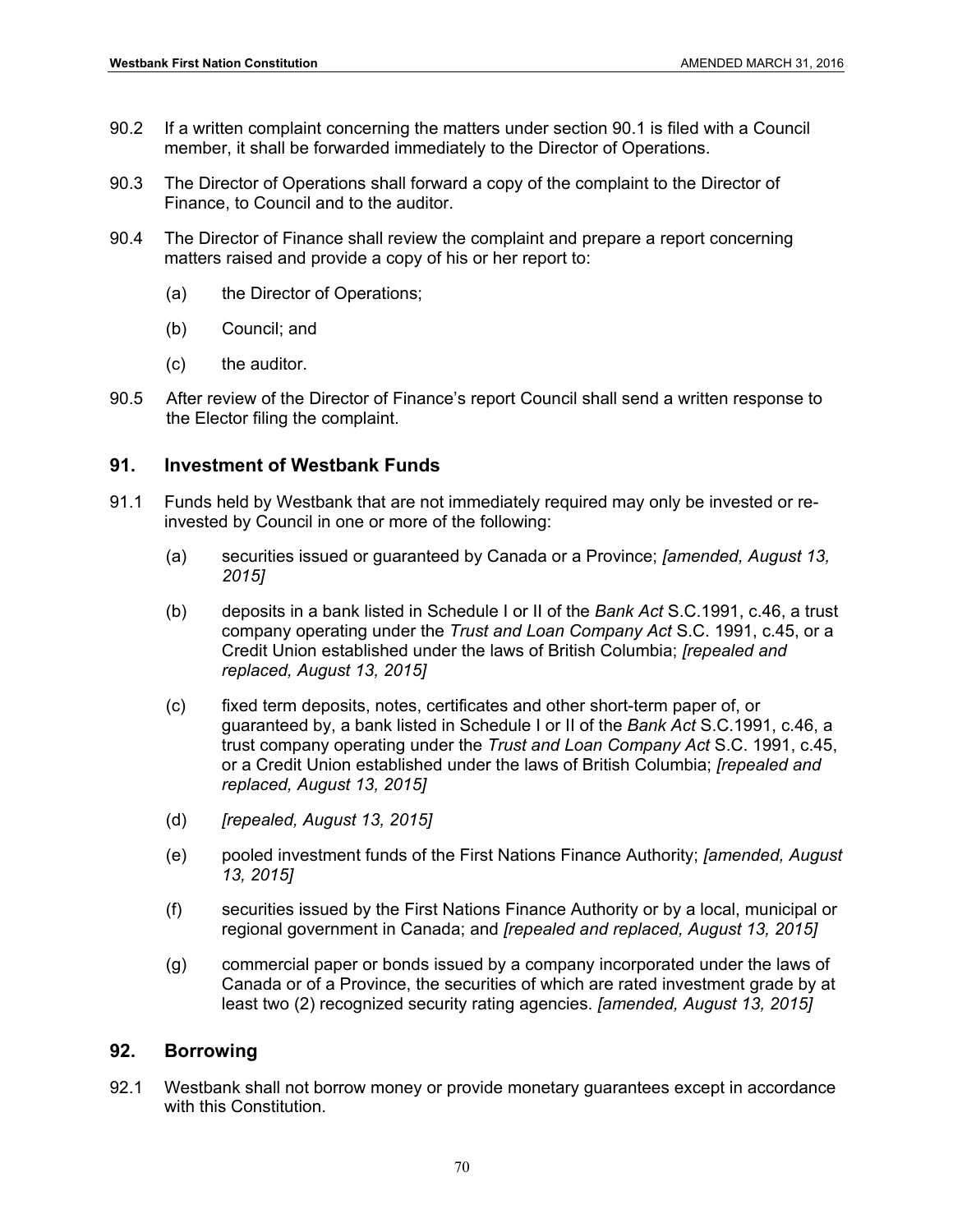### **93. Borrowing Against Identified Revenues**

93.1 Westbank may, by Resolution, borrow money that may be necessary to meet current Westbank expenditures authorized in the Provisional Budget, Budget or budget provided for in a Local Revenue Law, provided that the debt incurred does not exceed the total of the money remaining due from transfers from other governments and monies owing to Westbank which can reasonably be expected to be collected in the current year.

### **94. Short-Term Capital Borrowing**

- 94.1 Westbank may, by Resolution, incur Short-Term Capital Debt, provided that the borrowing does not cause the total Short-Term Capital Debt to exceed five hundred thousand dollars (\$500,000).
- 94.2 The Resolution authorizing the borrowing must set out:
	- (a) the amount of the debt intended to be assumed;
	- (b) in brief and general terms, the capital purpose of the proposed borrowing; and
	- (c) the total short-term capital debt after the proposed borrowing.

#### **95. Long-Term Debt Liability and Guarantees**

- 95.1 Westbank may incur Long-Term Debt Liability in accordance with a Westbank Law which Law shall, at a minimum, set out:
	- (a) the purposes for which Long-Term Debt Liability may be assumed;
	- (b) the maximum cumulative Long-Term Debt Liability Westbank can hold at any time;
	- (c) the maximum term allowable for repayment;
	- (d) the mechanism for repayment;
	- (e) restrictions on the use of money borrowed or guaranteed;
	- (f) the currency of the borrowing;
	- (g) the process by which the Membership will be informed concerning the proposed Long-Term Debt Liability; and
	- (h) the approval process for incurring Long-Term Debt Liability.
- 95.2 The approval of a Long-Term Debt Liability by a Westbank Law enacted under section 63.15 shall be deemed to include approval of any capital purposes authorized by the Law and further approval under section 77 is not required.
- 95.3 Westbank may provide guarantees in accordance with a Westbank Law which Law shall, at a minimum, set out:
	- (a) the permitted purposes for guarantees;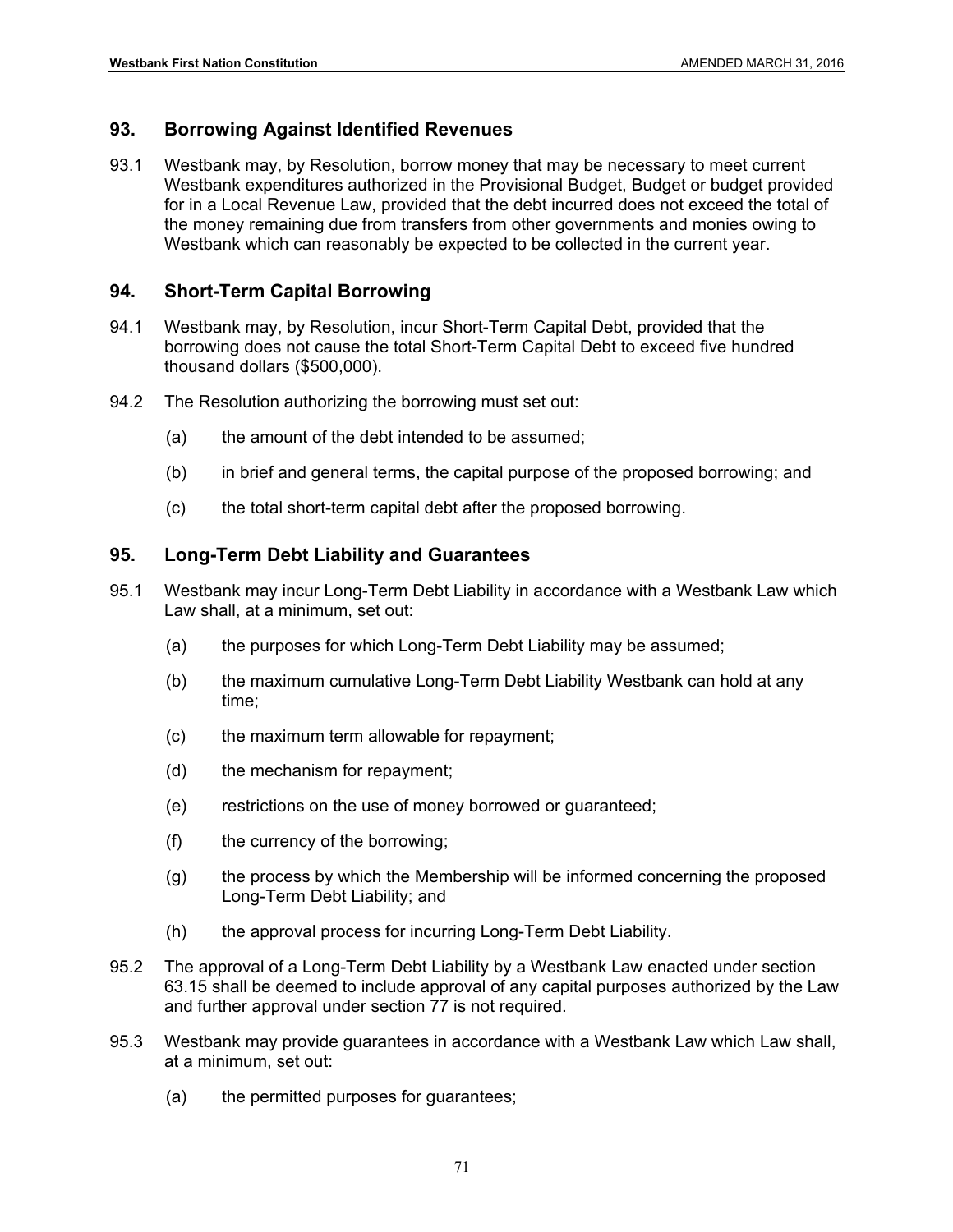- (b) persons or entities for whom a guarantee may be provided;
- (c) conditions for granting a guarantee; and
- (d) requirements for reporting to the Membership.

#### **96. Restrictions on the Use of Monies Borrowed**

- 96.1 Money borrowed by Westbank must not be used for a purpose other than that specified in the Resolution or the Westbank Law authorizing the borrowing.
- 96.2 If some of the money borrowed for a specified purpose remains unused after payment of the costs related to that purpose, Council shall apply the unused money to reduce or retire the debt owing.

### **97. Liabilities for Use of Money Contrary to the Constitution**

- 97.1 A Council member who votes for a Westbank Law or Resolution authorizing the expenditure, investment or other use of money contrary to this Constitution is personally liable to Westbank for the amount unless the Council member relied on information provided by an employee and the employee was guilty of dishonesty, gross negligence or malicious or willful misconduct in relation to the provision of the information.
- 97.2 In addition to any other penalty to which the person may be liable, a Council member who is liable to Westbank under section 97.1 is disqualified from holding elected office for ten (10) years from the date of the vote authorizing the expenditure.
- 97.3 Money due to Westbank under this section may be recovered for Westbank by:
	- (a) Westbank;,
	- (b) an Elector; or
	- (c) a person who holds a security under a borrowing made by Westbank.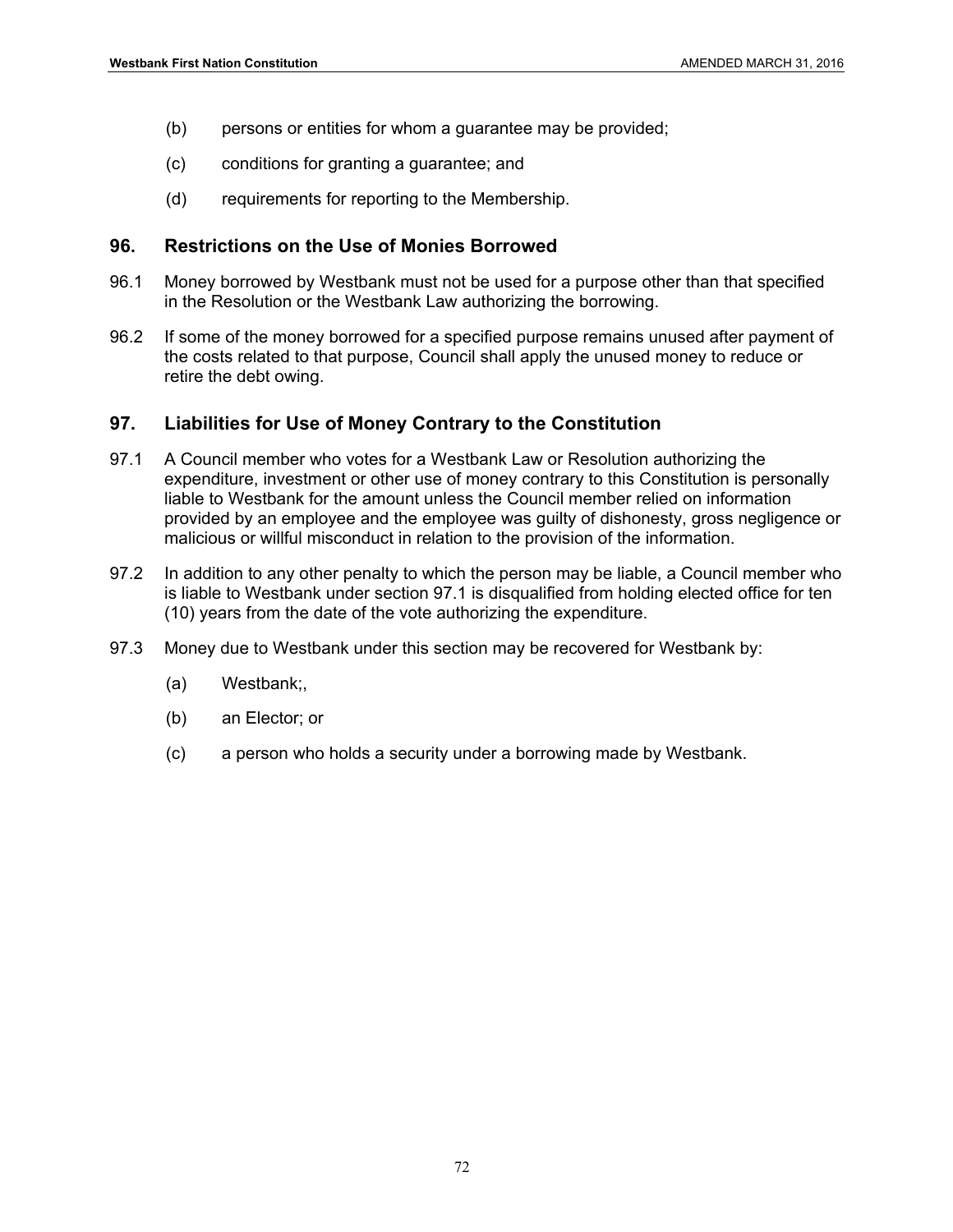# **PART XI – Land Rules**

#### **98. General**

- 98.1 The purpose of this Part is to set out the principles, rules and administrative structures pursuant to which Westbank will exercise authority and jurisdiction over Westbank Lands.
- 98.2 Westbank Lands are "lands reserved for the Indians" under subsection 91(24) of the *Constitution Act*, 1867, and are reserves set apart by Her Majesty the Queen in Right of Canada for the use and benefit of Westbank First Nation.
- 98.3 Title to all Westbank Lands shall continue to be held in the name of Her Majesty the Queen in Right of Canada for the use and benefit of Westbank.
- 98.4 The use and development of Westbank Lands is subject to this Constitution, Westbank Law and other applicable laws.
- 98.5 (a) any instrument purporting to create, grant, assign or transfer an interest in Westbank Lands which restricts the application of, or is, in violation of Westbank Law or other applicable law, is void.
	- (b) notwithstanding section 98.5(a) should an offending provision be capable of being severed from the instrument the remaining provisions shall not in any way be affected or impaired.
- 98.6 Council shall develop Westbank Laws, consistent with this Constitution, regarding the management, administration, use and protection of Westbank Lands.
- 98.7 Council shall, within two (2) years of the date this Constitution comes into force, refer a final draft Westbank Law to adopt a Land Use Plan to a Special Membership Meeting for enactment by Electors in accordance with section 63.3(e) of the Constitution.

## **99. Westbank Lands Office**

- 99.1 The Westbank Lands Office shall carry out duties and responsibilities delegated or assigned to it under this Part or by Westbank Law.
- 99.2 Without limiting the generality of the duties and responsibilities of the Westbank Lands Office, it shall:
	- (a) administer Westbank Lands in accordance with this Part and Westbank Law;
	- (b) prepare forms of Written Instruments for use in registering interests in Westbank Lands where deemed necessary and advisable by the Westbank Lands Office;
	- (c) prepare forms of Written Instruments for use in registering or recording instruments which affect, or purport to affect, Westbank Lands where deemed necessary and advisable by the Westbank Lands Office;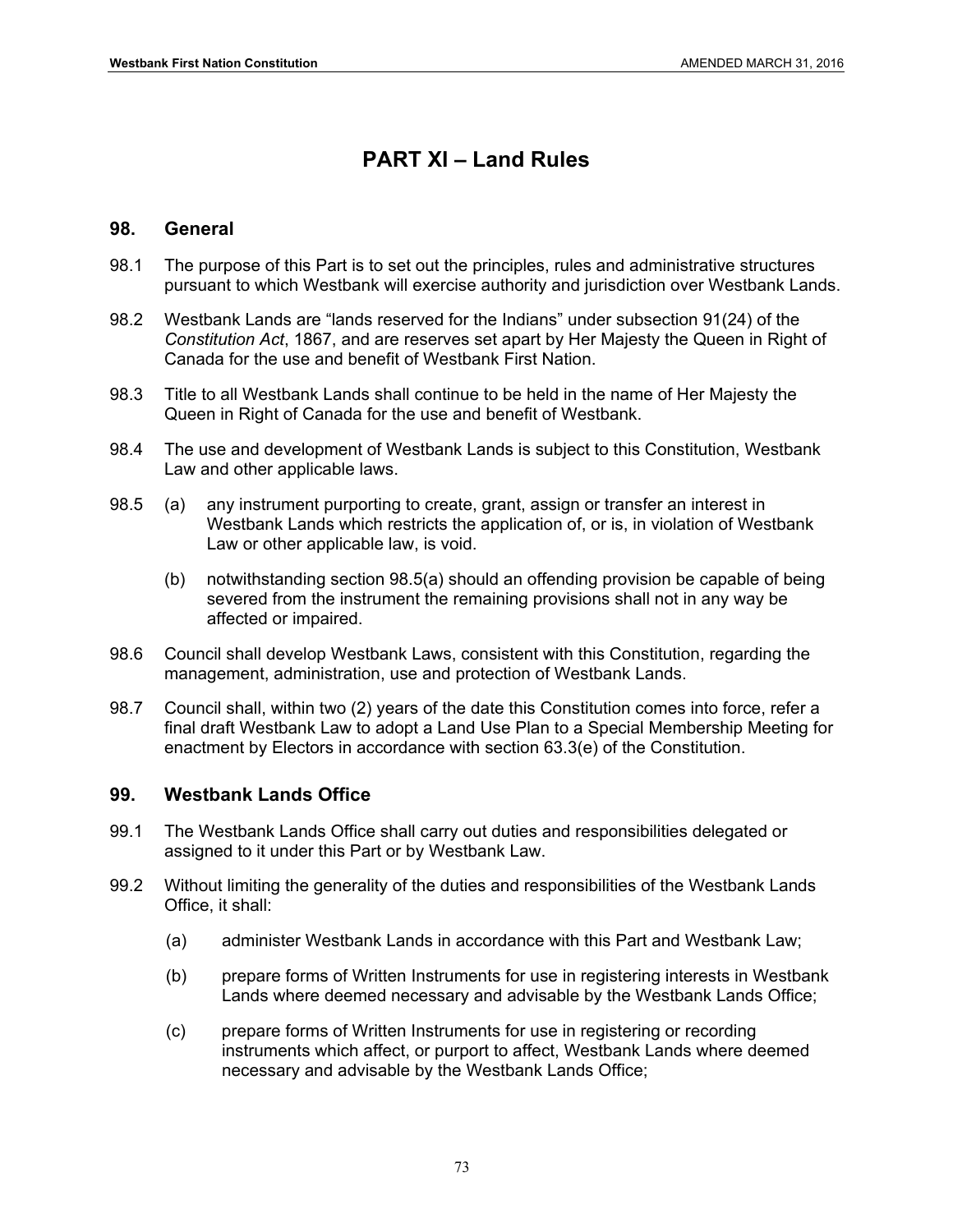- (d) receive and review Written Instruments which affect, or purport to affect, Westbank Lands;
- (e) [*repealed, July 19, 2007*]
- (f) arrange for the execution of Written Instruments and related documentation on behalf of Westbank, the Minister and Her Majesty the Queen in Right of Canada;
- (g) where requested by one of the parties to a Written Instrument, act as representative for that party in forwarding the Written Instrument for registration or recording;
- (h) maintain and protect records in relation to Westbank Lands;
- (i) prepare and present regular reports to Council; and
- (j) carry out such duties as are requested or required by Council consistent with this Constitution, Westbank Law and other applicable law.

[*amended, July 19, 2007*]

- 99.3 The Director of Lands shall oversee the day-to-day operations of the Westbank Lands Office and perform such duties and responsibilities consistent with this Constitution and Westbank Law as are required under this Part and Westbank Law.
- 99.4 Without limiting the generality of section 99.2 and 99.3, the Director of Lands or his or her designate appointed in writing shall:
	- (a) manage the Westbank Lands Office;
	- (b) execute such Written Instruments and carry out any action required to be taken by and on behalf of the Minister or Her Majesty the Queen in Right of Canada in relation to an interest in Westbank Lands described in section 100.1; and
	- (c) carry out any action required to be taken by the Minister or Her Majesty the Queen in Right of Canada in relation to an interest described in section 100.1 after the date this Constitution comes into force; and
	- (d) carry out any action or responsibility delegated to the Director of Lands under section 118.1.
- 99.5 Neither the Westbank Lands Office nor the Director of Lands shall be responsible or liable for ensuring that a Written Instrument which affects, or purports to affect, Westbank Lands:
	- (a) is validly made;
	- (b) complies with this Part;
	- (c) should be registered or recorded; or
	- (d) will be accepted by Canada for registration or recording.

[*new, July 19, 2007*]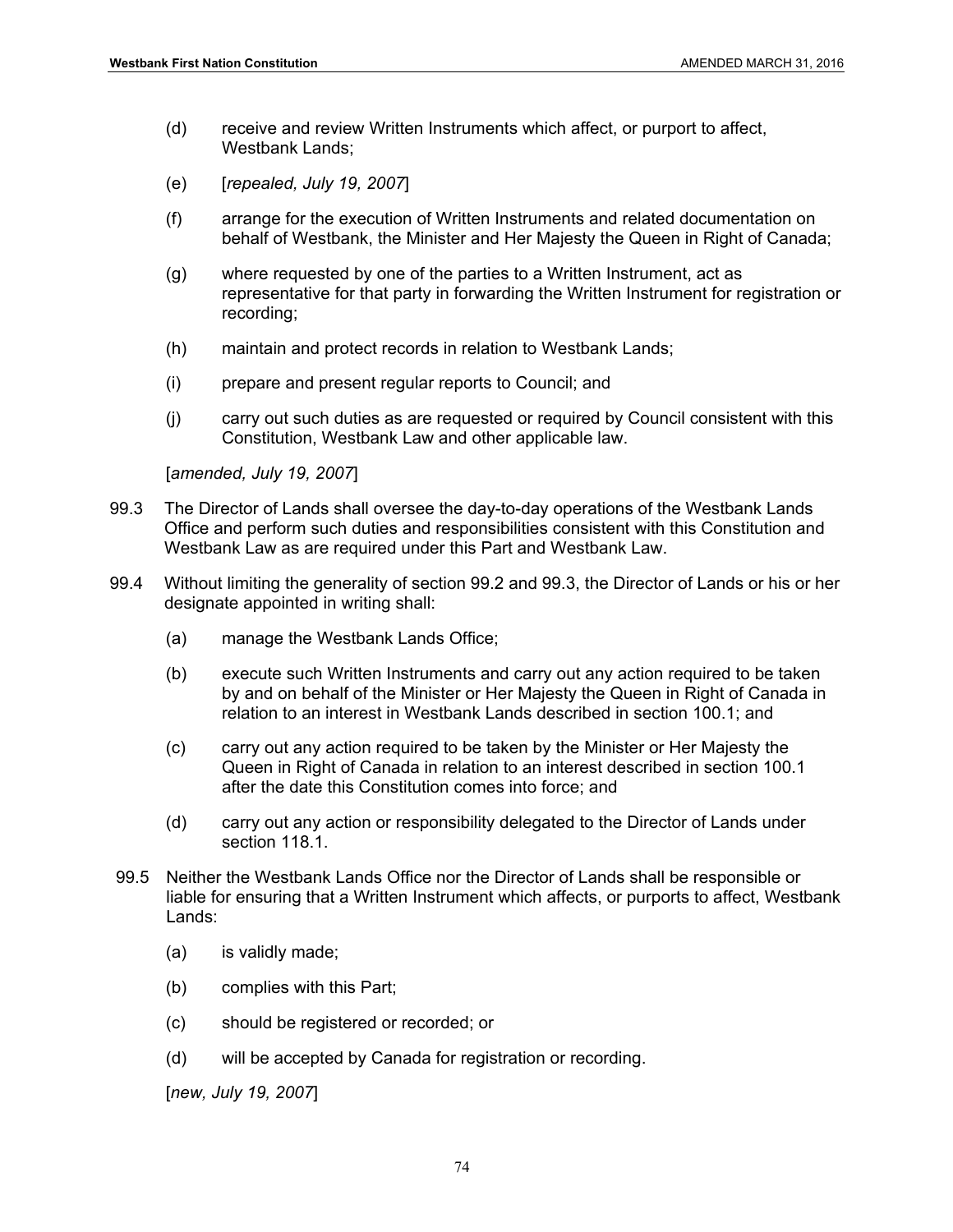# **100. Interests in Westbank Lands**

- 100.1 Interests in Westbank Lands approved, created, granted or issued pursuant to the *Indian Act* and existing as of the date this Constitution comes into force shall continue to have effect in accordance with their terms and conditions.
- 100.2 Where an interest described in section 100.1 includes an action to be taken by the Minister or Her Majesty the Queen in Right of Canada the responsibility for such action after the date this Constitution comes into force shall be with the Director of Lands or his or her designate.
- 100.3 The types of interests in Westbank Lands are:
	- (a) Allotments;
	- (b) Leaseholds;
	- (c) Easements;
	- (d) Permits;
	- (e) Licences; and
	- (f) Mortgages.

# **101. No Interest Created**

- 101.1 Subject to section 100.1 an interest in Westbank Lands may only be created, granted, assigned or transferred by Written Instrument in accordance with this Part or a Westbank Law provided for in this Part.
- 101.2 No person may acquire an interest in Westbank Lands by use, occupation or any other means not authorized under this Part or a Westbank Law provided for in this Part.
- 101.3 A contract, instrument or agreement of any kind entered into after the date this Constitution comes into force, whether written or oral, by which a person purports to create**,** grant, assign or transfer an interest in Westbank Lands is void if it does not comply with this Part or a Westbank Law provided for in this Part.

# **102. Natural Resources**

- 102.1 Subject to applicable law all Natural Resources on Westbank Lands belong to Westbank.
- 102.2 The use and development of Natural Resources on or under Westbank Lands shall be subject to this Constitution**,** Westbank Law and other applicable laws. *[grammatical amended, August 13, 2015]*
- 102.3 To the extent that Westbank has ownership or rights over water as recognized by federal or provincial legislation or Order-in-Council, or by operation of law, Westbank retains ownership and has jurisdiction to manage and regulate water use.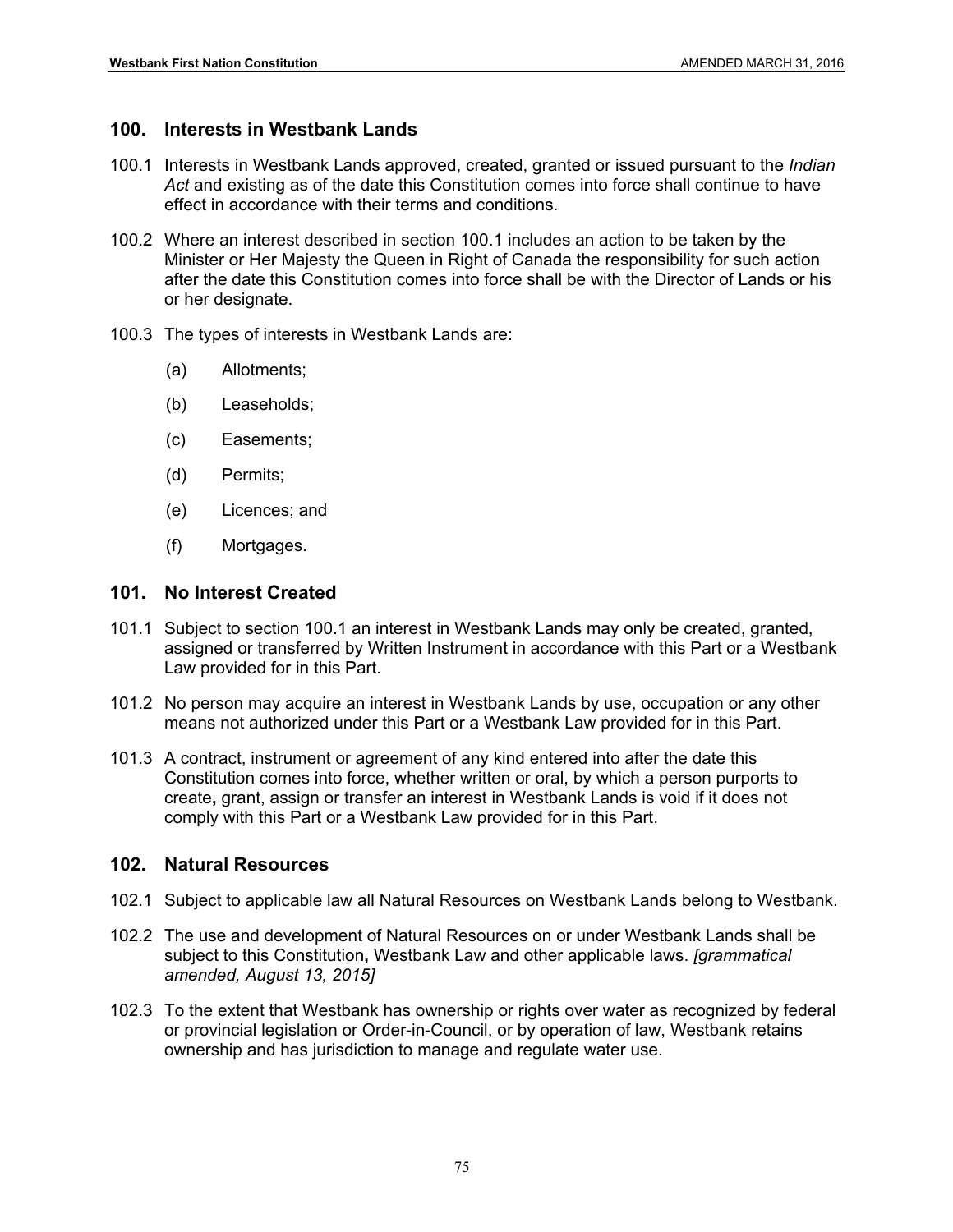102.4 Subject to this section, unless specifically excluded by the instrument granting an Allotment of Westbank Lands, the Allotment includes all Natural Resources on or under that land to the extent they are under Westbank jurisdiction.

#### **103. Allotment**

- 103.1 Only Members can hold or receive an Allotment.
- 103.2 Subject to section 103.4 no Allotment shall be granted until a Westbank Law has been enacted establishing policy, procedure and criteria for the granting of Allotments.
- 103.3 A Westbank Law referred to in section 103.2 shall be enacted by referendum under section 63.3(f) of this Constitution.
- 103.4 An Allotment may be granted by Resolution where the Allotment is required to fulfil an agreement lawfully entered into prior to the date this Constitution comes into force or to comply with an order of a court of competent jurisdiction.

#### **104. Leasehold in Community Lands**

- 104.1 A Leasehold in Community Lands for a term or possible term of fifteen (15) years or less, calculated by including any renewal or extension period, may be granted by Resolution.
- 104.2 Where Westbank proposes to grant a Leasehold in Community Lands for a term or possible term of more than fifteen (15) years, calculated by including any renewal or extension period, but not more than forty-nine (49) years, Council shall schedule a Special Membership Meeting to decide whether the Leasehold should be granted.
- 104.3 Notice of the Special Membership Meeting shall be given to the Membership at least twenty (20) days before the meeting and shall include:
	- (a) a summary of the proposed Lease;
	- (b) notification that a full copy of the proposed Lease can be obtained by Members at the Westbank administration building;
	- (c) a statement that there will be a vote by secret ballot of the Electors present at the Special Membership Meeting to make a decision on whether or not to grant the proposed Leasehold; and
	- (d) the date, time and place of the Special Membership Meeting also specifying the time period during which voting will take place.
- 104.4 Notice of the Special Membership Meeting shall be provided to the Membership by:
	- (a) publication in the Westbank newsletter mailed to Electors, or by separate written notice delivered or mailed to Electors; and
	- (b) posting of the notice in a public area of the Westbank administration building.
- 104.5 At the Special Membership Meeting, Council or its designate shall explain the purpose and provisions of the proposed Lease and Members may ask questions and provide comments.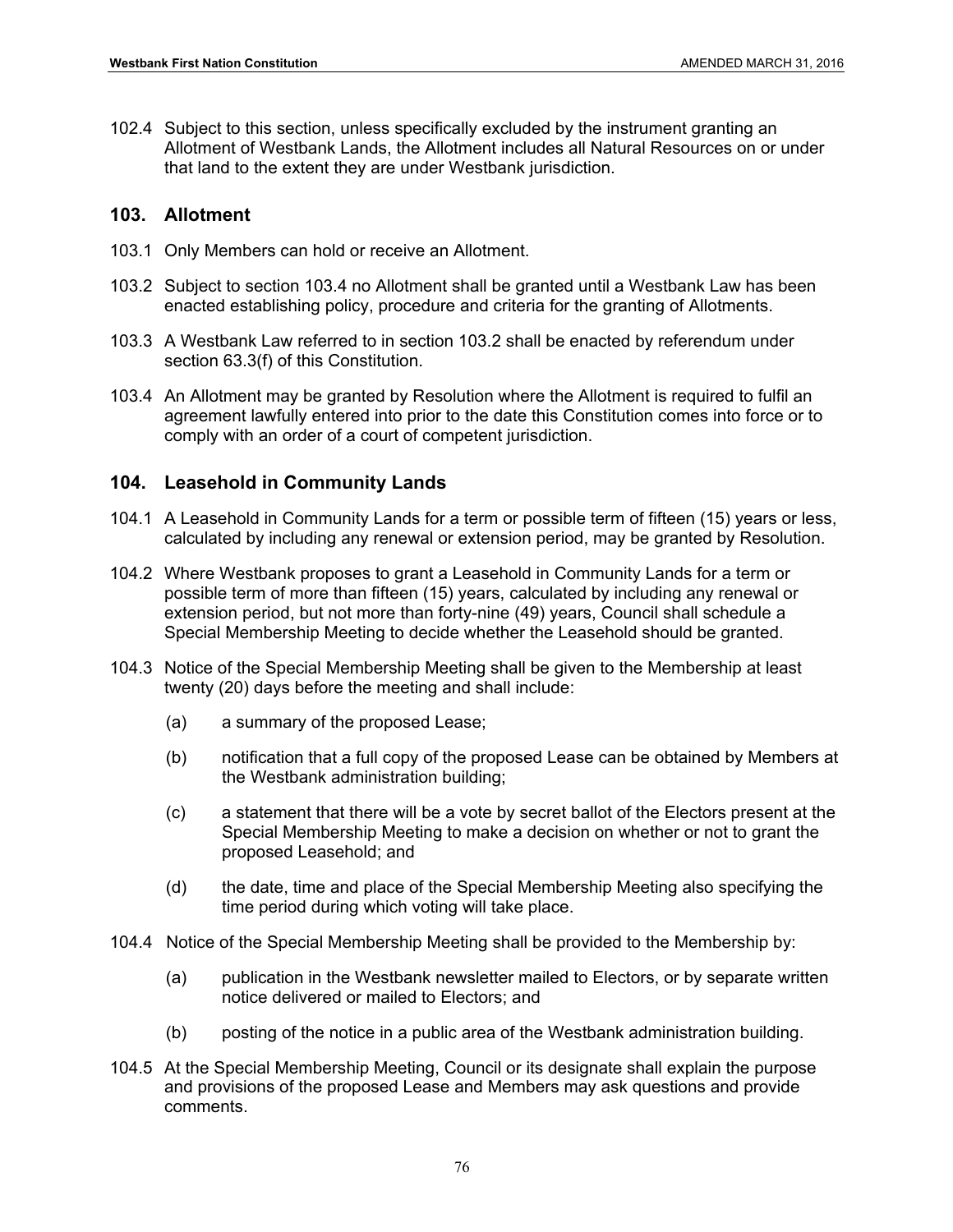- 104.6 Upon completion of the discussion, the Electors, including Council members, present at the Special Membership Meeting shall vote by secret ballot on whether or not to grant the proposed Leasehold.
- 104.7 The granting of a Leasehold described in section 104.2 shall be deemed authorized if a Majority of Electors voting at the Special Membership Meeting approve the proposed Leasehold. [*amended*, *July 2007*]
- 104.8 The decision at the Special Membership Meeting shall be recorded in the minutes and shall be evidence of the approval for granting the proposed Leasehold or rejecting the granting of the proposed Leasehold.
- 104.9 Where the proposed Leasehold is for a term or possible term longer than forty-nine (49) years, calculated by including any renewal or extension period, the proposed Leasehold must be approved by referendum held under Part XII of this Constitution.
- 104.10 The granting of a Leasehold for a term, or possible term, longer than forty-nine (49) years shall be deemed authorized if approved by the referendum vote.
- 104.11 The results of the referendum held under section 104.9 shall be evidence of approval for granting the proposed Leasehold or rejection of the proposed Leasehold.
- 104.12 The granting of a Leasehold does not grant any interest in the Natural Resources on or under the land described in the Lease unless specifically included in the terms and conditions of the Lease.

# **105. Easements, Permits and Licences in Community Lands**

- 105.1 Council may, by Resolution, grant Easements and Permits in Community Lands.
- 105.2 Where Westbank proposes to grant a Licence in Community Lands for a term, or possible term, of less than fifteen (15) years, calculated by including any renewal or extension period, Council shall schedule a Special Membership Meeting to consider whether the proposed Licence should be granted. [*amended, July 19, 2007*]
- 105.3 Notice of the Special Membership Meeting shall be given to the Membership at least twenty (20) days before the meeting and shall include:
	- (a) a summary of the proposed Licence;
	- (b) notification that a full copy of the proposed Licence can be obtained by Members at the Westbank administration building;
	- (c) a statement that there will be a vote by secret ballot of the Electors present at the Special Membership Meeting to make a decision on whether or not to grant the proposed Licence; and
	- (d) the date, time and place of the Special Membership Meeting also specifying the time period during which voting will take place.

105.4 Notice of the Special Membership Meeting shall be provided to the Membership by: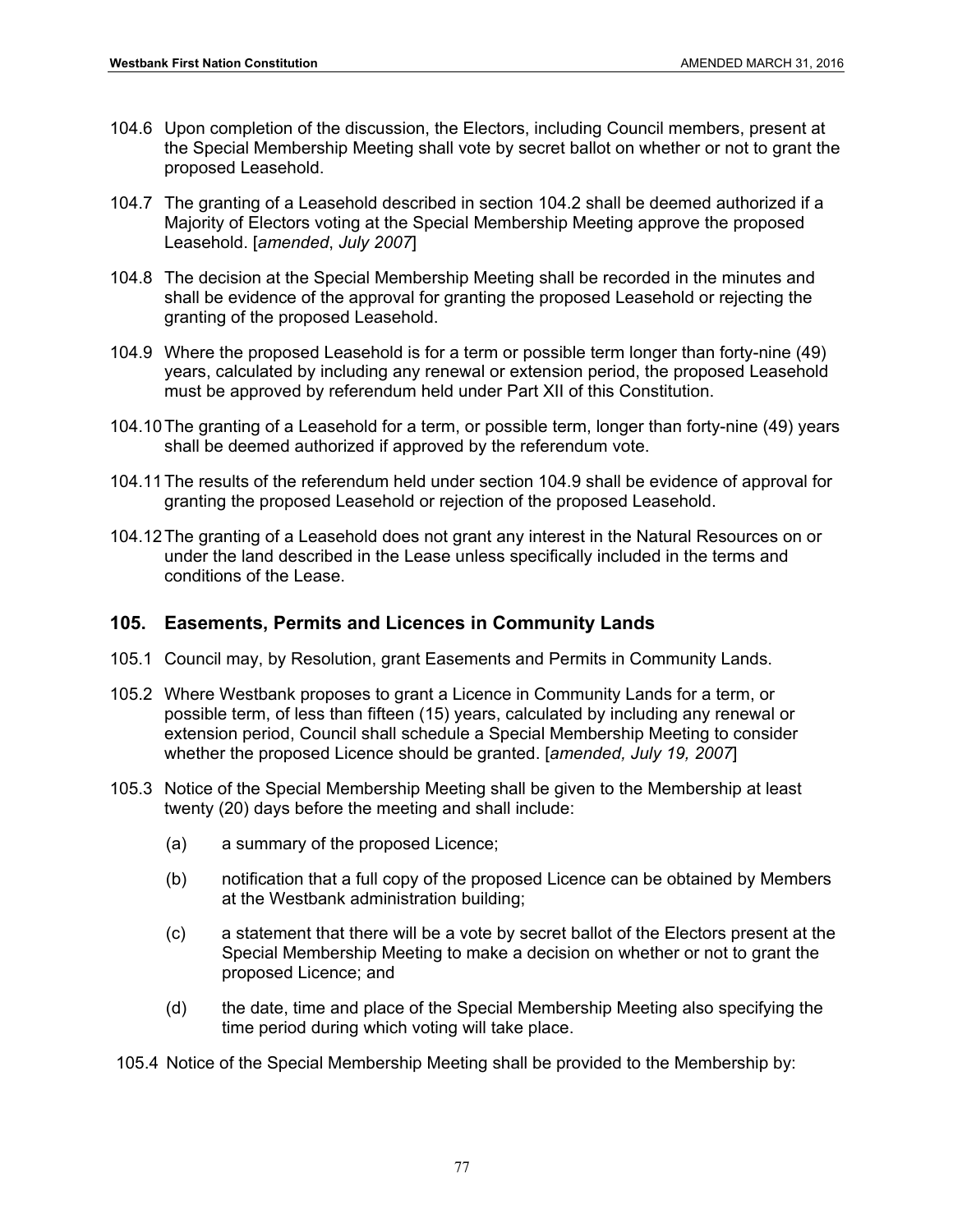- (a) publication in the Westbank newsletter mailed to Electors, or by separate written notice delivered or mailed to Electors; and
- (b) posting of the notice in a public area of the Westbank administration building.
- 105.5 At the Special Membership Meeting, Council, or its designate, shall explain the purpose and provisions of the proposed Licence and Members may ask questions and provide comments**.**
- 105.6 Upon completion of the discussion, the Electors, including Council members, present at the Special Membership Meeting shall vote by secret ballot on whether or not to grant the proposed Licence.
- 105.7 The granting of a Licence shall be deemed authorized if a Majority of Electors voting at the Special Membership Meeting approve the proposed Licence. [*amended, July 19, 2007*]
- 105.8 The decision at the Special Membership Meeting shall be recorded in the minutes and shall be evidence of approval for granting the proposed Licence or rejecting granting the proposed Licence.
- 105.9 Where the proposed Licence is for a term, or possible term, longer than fifteen (15) years, calculated by including any renewal or extension period, the proposed Licence must approved by referendum held under Part XII of this Constitution.
- 105.10 The granting of a Licence for a term, or possible term, longer than fifteen (15) years shall be deemed authorized if approved by the referendum vote.
- 105.11 The results of the referendum held under section 105.9 shall be evidence of approval for granting the proposed Licence or rejecting the proposed Licence.

#### **106. Creation of Sub-interests in Allotted Westbank Lands**

- 106.1 A Member holding an Allotment in Westbank Lands may grant a Leasehold, Easement, Permit or Licence in those lands by Written Instrument registered in the Westbank Lands Register provided that:
	- (a) the Member is the sole lawful possessor of the land;
	- (b) there is a proper legal description of the lands, and, if required, the lands have been surveyed and the survey registered or recorded in the Westbank Lands Register; and
	- (c) the Member states in writing that the terms of the Written Instrument will not violate any agreement with a person who has, or will have, an interest in the lands affected, or any portion thereof, or the Member has obtained the written consent of the interest holder.

[*amended, July 19, 2007*]

106.1.1 A Member granting a Leasehold, Easement, Permit or Licence under section 106.1 may grant that interest to himself or herself in the same manner as to another person. [*new, July 19, 2007*]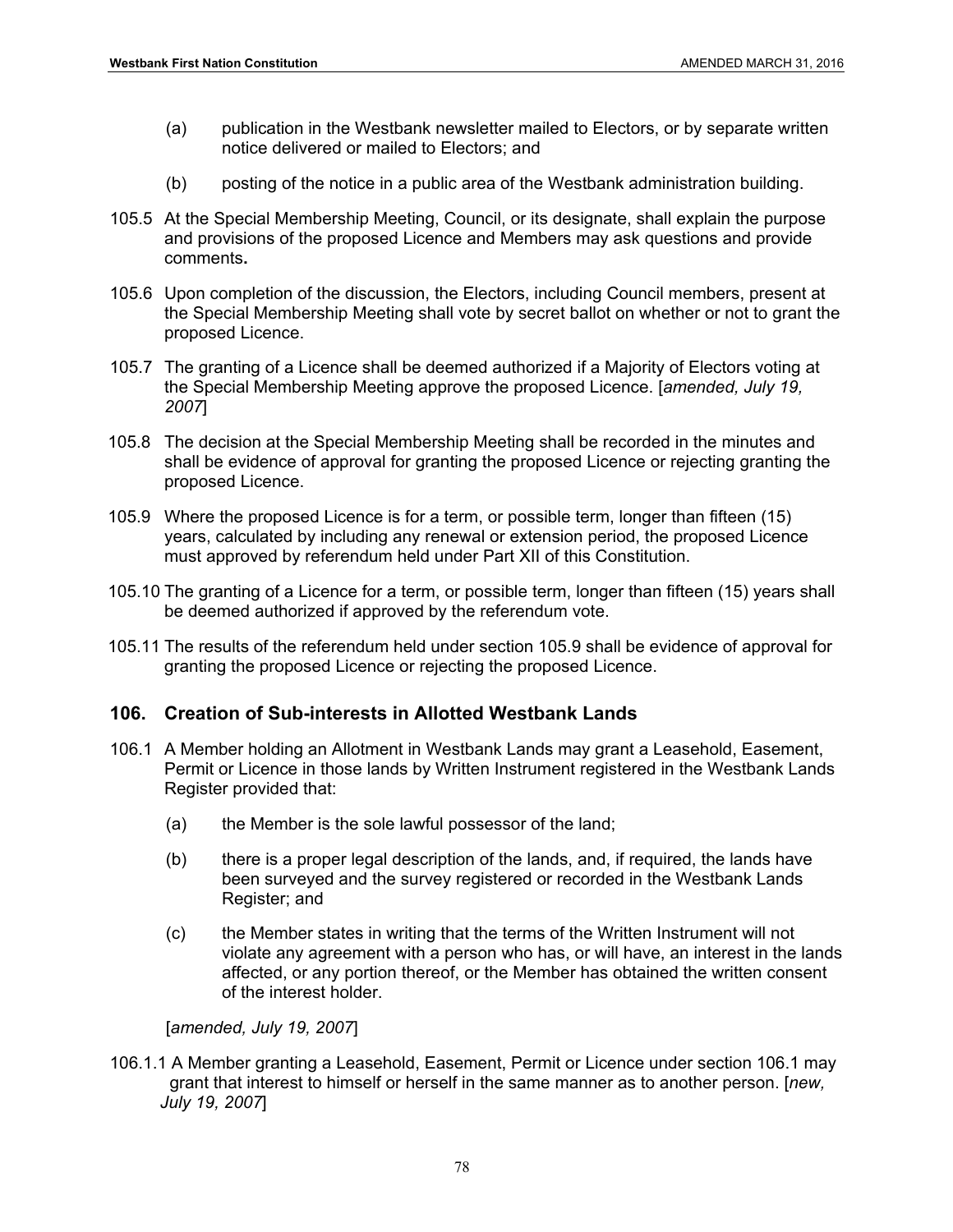- 106.2 Subject to 100.1 a person holding a Leasehold in Westbank Lands may grant a Sublease, Easement, Permit or License in those lands by Written Instrument registered in the Westbank Lands Register provided that:
	- (a) the interest to be granted is permitted by the terms of the Lease;
	- (b) there is a proper legal description of the lands and, if required, the lands have been surveyed and the survey registered or recorded in the Westbank Land Register; and
	- (c) the term of the interest granted does not exceed the duration of the Leasehold.

[*amended, July 19, 2007*]

- 106.3 The granting of a Leasehold does not grant any interest in the Natural Resources on or under the lands described in the Lease unless specifically included in the terms and conditions of the Lease.
- 106.4 (a) In transactions under sections 106.1 and 106.2, neither the Westbank Lands Office nor the Director of Lands are obligated to undertake any investigations or due diligence and shall not be responsible or liable for any breaches of those provisions or for any representation or warranty made by the person granting the interest. *[grammatical amendment, August 13, 2015]*
	- (b) For greater certainty, without restricting the generality of section 106.4(a), neither the Westbank Lands Office nor the Director of Lands shall be responsible for determining whether a Lease, Easement, Permit or Licence is in good standing or its terms have been complied with.

#### **107. Mortgages**

- 107.1 Subject to section 107.2 the holder of an Allotment, Leasehold or Licence may, in accordance with this section grant a Mortgage of that interest.
- 107.2 The holder of an Allotment may only grant a Mortgage of that interest to a Member or to Westbank.
- 107.2.1 For greater certainty:
	- (a) the holder of an Allotment who has been granted a Leasehold pursuant to section 106.1.1 may grant a Mortgage of the Leasehold interest to any person;
	- (b) A Leasehold Interest held by an Indian, as that term is defined in the *Indian Act*, in Westbank Lands, including allotted lands, is subject to charge, pledge, mortgage, attachment, levy, seizure, distress, and execution, and the mortgagee has all the same legal and equitable rights it would have if the Leasehold interest was held by a non-Indian; and
	- (c) A Leasehold interest in Community Lands is subject to charge, pledge, mortgage, attachment, levy, seizure, distress and execution by a mortgagee.

[*new, July 19, 2007*]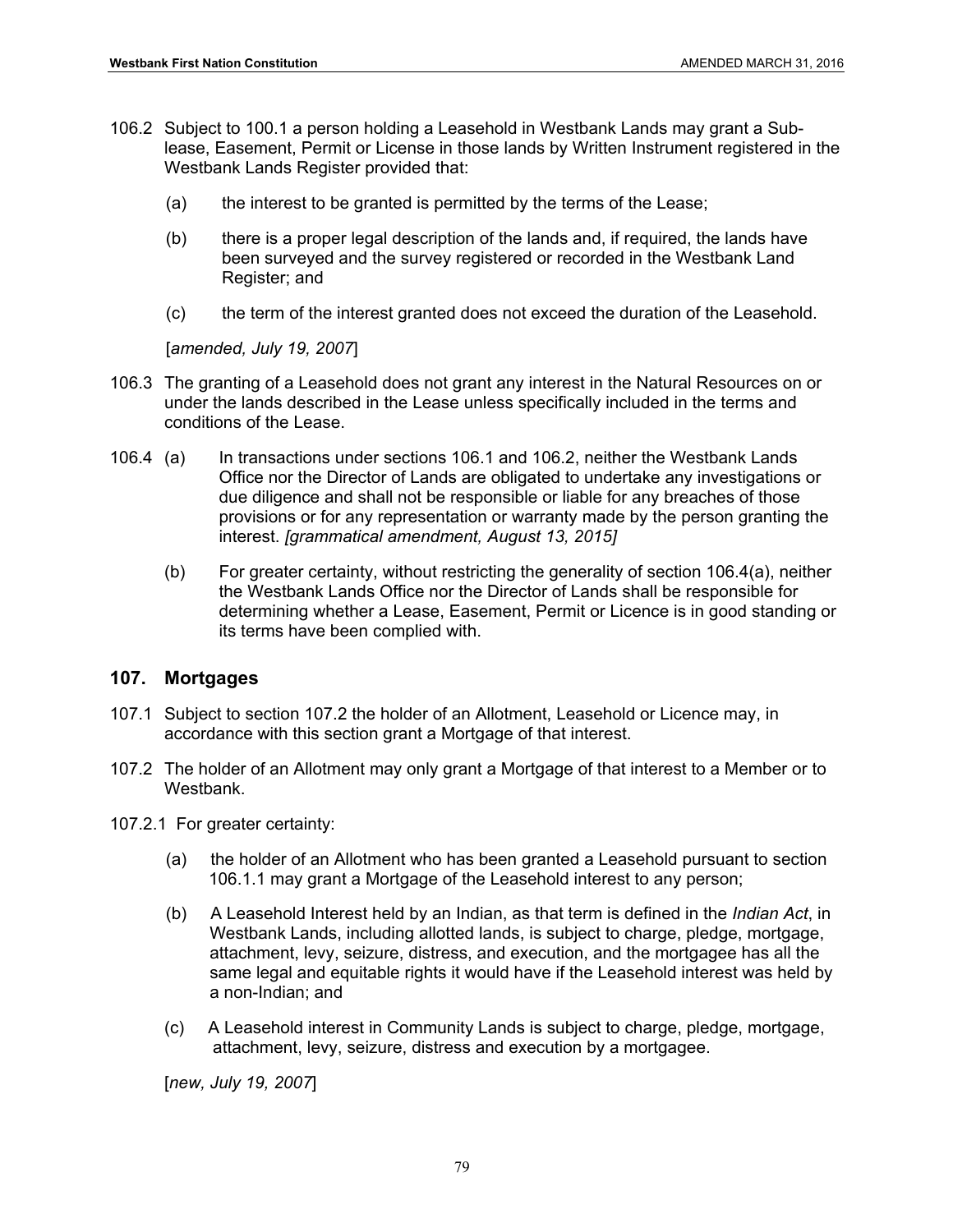- 107.3 The holder of a Permit or Easement cannot grant a Mortgage.
- 107.4 A Mortgage may be granted by Written Instrument registered in the Westbank Lands Register provided that:
	- (a) the land is in the sole lawful possession of the Member granting the Mortgage or, where the interest being mortgaged is a Lease or Licence, the Lease or Licence is registered in the Westbank Lands Register; *[amended, August 13, 2015]*
	- (b) the granting of the Mortgage and the terms of the Mortgage are permitted by the provisions of the Allotment, Lease or Licence;
	- (c) there is a proper legal description of lands that are to be subject to the Mortgage and, if required, the lands have been surveyed and the survey registered or recorded in the Westbank Lands Register; and
	- (d) in the case of a Mortgage of a Leasehold or Licence, the Mortgage term does not exceed the duration of the Leasehold or Licence.

[*amended, July 19, 2007*]

- 107.5 Neither the Westbank Lands Office nor the Westbank Director of Lands shall be responsible or liable for ensuring that the Lease or Licence permits the interest in the land to be mortgaged or that the Lease or Licence is in good standing or its terms have been complied with.
- 107.6 Except as modified in this section, the provisions of Section 89 of the *Indian Act* continue to apply.

#### **108. Transfer of Interests**

- 108.1 Subject to section 108.2 and this Part, a Member may, by a Written Instrument registered in the Westbank Lands Register, transfer their Allotment.
- 108.2 A Member may only transfer their Allotment to another Member or Westbank.
- 108.3 Where an Allotment is transferred to Westbank other than in relation to the granting of a Mortgage, the Allotment and any Certificate of Possession issued are cancelled and the Westbank Lands described in the Allotment become Community Lands.
- 108.4 Subject to section 108.5 and this Part a person holding an interest in Westbank lands other than by way of Allotment may transfer, assign or devise their interest to any person or entity by a Written Instrument registered in the Westbank Lands Register.
- 108.5 A Member or Westbank holding a Mortgage of an Allotment can only transfer or assign that Mortgage to another Member or to Westbank.

#### **109. Transfer on Death**

109.1 Until Westbank exercises jurisdiction in relation to wills and estates pursuant to the Agreement, the provisions of the *Indian Act* dealing with wills and estates shall continue to apply with respect to interests in Westbank Lands.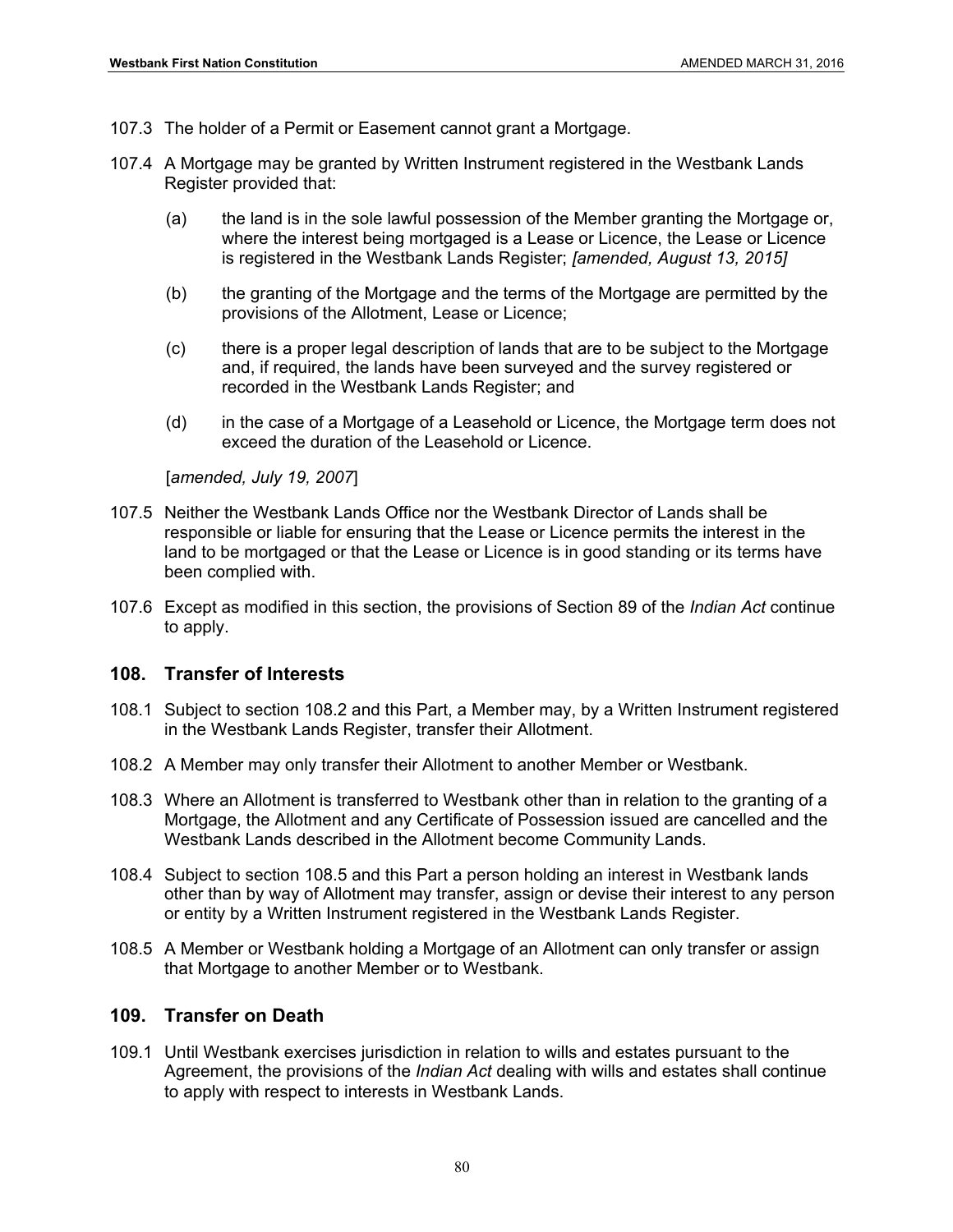109.2 A person who receives an interest in Westbank Lands by testamentary disposition or succession in accordance with a written decision of the Minister, or his or her designate, pursuant to the *Indian Act*, is entitled to have that interest registered in the Westbank Lands Register.

#### **110. Ceasing to be a Member**

- 110.1 A person who ceases to be a Member shall within one year of ceasing to be a Member transfer their Allotment to Westbank or another Member.
- 110.2 Where a Member does not transfer their Allotment in accordance with section 110.1 the Allotment and any Certificate of Possession issued shall, one year after the person ceases to be a Member, be cancelled and the Westbank Lands described in the Allotment become Community Lands.
- 110.3 Where an Allotment reverts to Westbank under section 110.2 the person ceasing to be a Member shall remain liable for any obligations or monies owing pursuant to any interest they granted prior to the date the Allotment reverts to Westbank.

#### **111. Westbank Lands Register**

- 111.1 Interests in, and instruments which affect, or purport to affect, Westbank Lands shall be registered or recorded in the Westbank Lands Register. [*amended, July 19, 2007*]
- 111.2 Notwithstanding section 111.1, the registration or recording of an instrument in the Westbank Land Register shall not create, grant, assign or transfer an interest in Westbank Lands unless there is compliance with this Part*. [grammatical amendment, August 13, 2015]*
- 111.2.1 For greater certainty, instruments which affect, or purport to affect, Westbank Lands shall be filed with the Westbank Lands Office prior to applying for registration or recording in the Westbank Lands Register. [*new, July 19, 2007*]
- 111.3 A copy of the Westbank Lands Register shall be kept at the Westbank Lands Office. *[grammatical amendment, August 13, 2015]*
- 111.3.1 The Westbank Lands Register shall be administered in accordance with the Westbank First Nation Land Registry Regulation or any successor regulation made under the *Westbank First Nation Self-Government Act. [grammatical amendment, August 13, 2015*]
- 111.3.2 In the event of a conflict between the Westbank First Nation Land Registry Regulation and Westbank Law, the Regulation prevails to the extent of the conflict. [*new, July 19, 2007*]
- 111.4 Until the enactment of the Westbank First Nation Land Registry Regulation and subject to sections 111.1 through 111.11, the Westbank Land Register shall be administered in the same manner as the Reserve Land Register established under the *Indian Act*. [*amended, July 19, 2007*]
- 111.5 The Westbank Lands Register shall accommodate the registration of interests not accommodated specifically by the *Indian Act*, in accordance with criteria or procedures to be agreed upon by Canada and Westbank.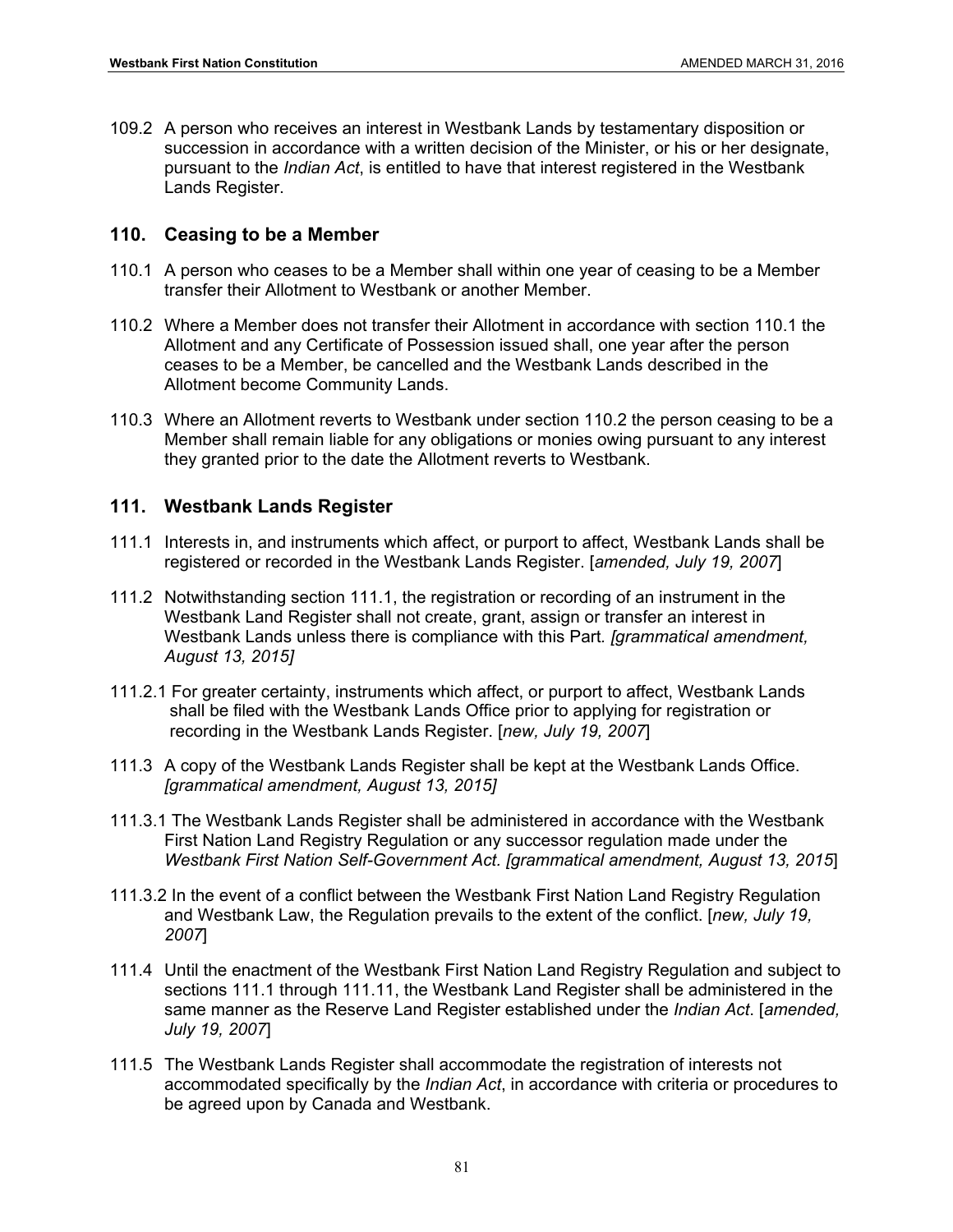- 111.6 [*repealed and replaced, July 19, 2007*]
- 111.7 No instrument that requires a Council Resolution, approval of the Westbank Lands Office**,**  approval by Electors at a Membership meeting or in a referendum may be registered or recorded unless evidence of that Resolution**,** approval or referendum result is attached to the instrument. [*amended, July 19, 2007*]
- 111.8 Surveys prepared in accordance with section 114 may, subject to Westbank Law and other applicable law, be registered or recorded in the Westbank Lands Register. [*amended, July 19, 2007*]
- 111.9 Subject to the Westbank First Nation Land Registry Regulation, financial claims or other assertions of right under Westbank Law or other applicable law which affect or purport to affect Westbank Lands may be registered or recorded in the Westbank Lands Register. [*amended, July 19, 2007*]
- 111.10 The types of instruments which may be registered or recorded in the Westbank Lands Register under section 111.9 include, but are not limited to, instruments relating to:
	- (a) judgments;
	- (b) court orders;
	- (c) rights of first refusal;
	- (d) certificates of pending litigation;
	- (e) caveats;
	- (f) liens;
	- (g) assignments of rent;
	- (h) options to purchase;
	- (i) tax certificates; and
	- (j) written decisions of the Minister or his or her designate referred to in section 109.2.

[*amended, July 19, 2007*]

111.11 Registration under section 111.10 shall not be deemed to be support for the legal validity of any claims nor the ability to take execution or other proceedings as a result of registration.

# **112. Date of Grant or Transfer of Interests**

112.1 The grant, transfer or other disposition of an interest in Westbank Lands shall be effective on the date the documents are registered in the Westbank Lands Register.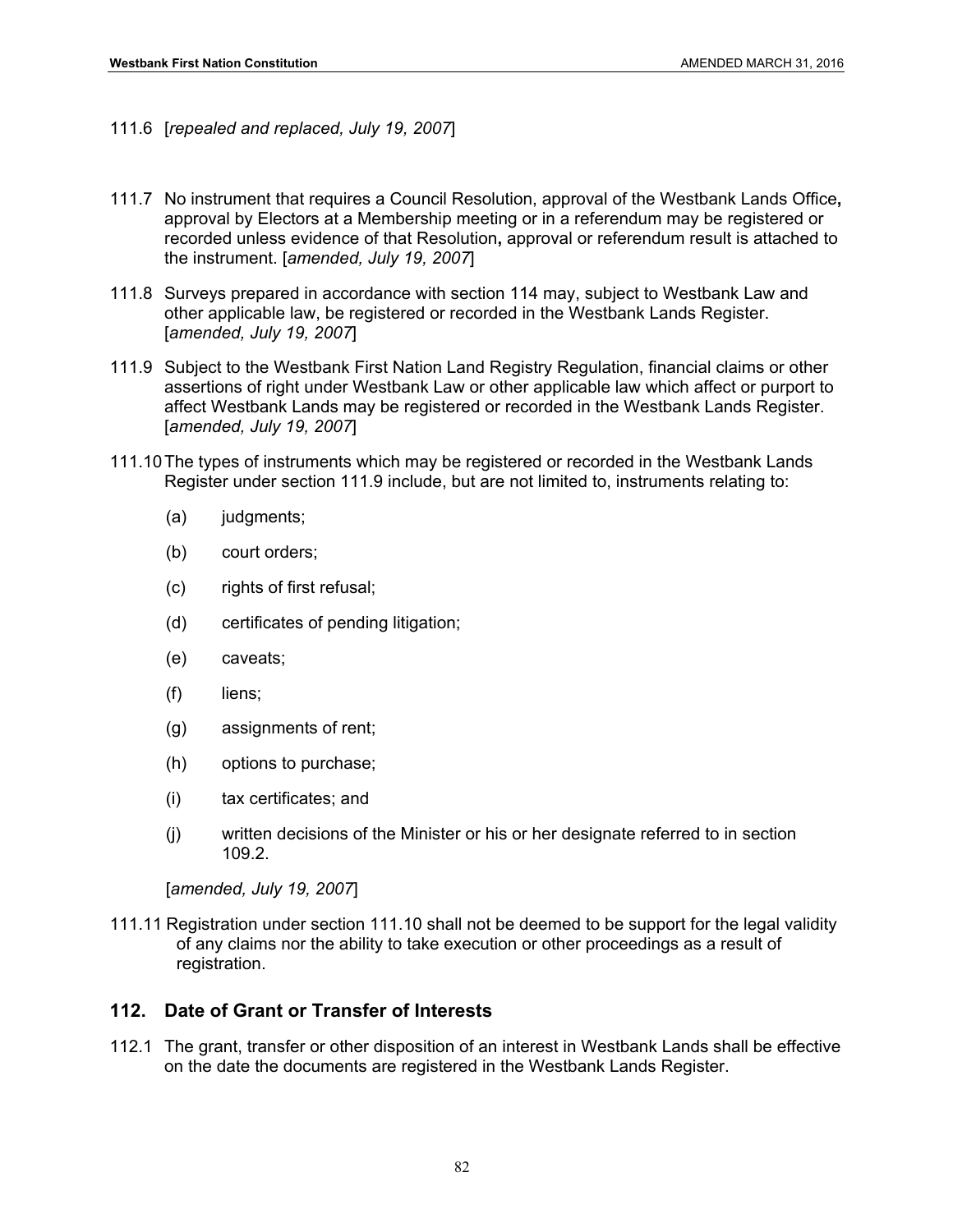112.2 An interest in Westbank Lands is not enforceable unless it is registered in the Westbank Lands Register.

## **113. Cancellation or Forfeiture of Interests**

- 113.1 Except as otherwise provided in this Constitution, Westbank Law or by operation of law no interest in Westbank Lands may be cancelled or forfeited unless:
	- (a) all parties to the relevant Written Instrument have consented in writing to the cancellation or forfeiture as the case may be;
	- (b) a court of competent jurisdiction has ordered the cancellation or forfeiture of the interest and the time period for filing an appeal of the order has passed without an appeal having been taken; or
	- (c) an arbitrator or other person appointed to adjudicate a dispute pursuant to the Written Instrument in issue has ordered or declared the interest to be cancelled or forfeited and no appeal has been taken from that decision within the allotted time.
- 113.2 Notwithstanding section 113.1 no interest in Westbank Lands may be cancelled or forfeited if it will adversely affect:
	- (a) an interest in those Westbank Lands held by a third party; or
	- (b) a claim against, or interest in, those Westbank Lands held by Westbank.
- 113.3 If an interest in Westbank Lands is cancelled or forfeited under section 113.1 the Westbank Land Register shall be amended or rectified accordingly. *[grammatical amendment, August 13, 2015]*

#### **114. Surveys**

- 114.1 Westbank may cause surveys to be made of Westbank Lands in accordance with the *Canada Lands Surveys Act* and the *Canada Lands Surveyors Act*.
- 114.2 The holder of an interest in Westbank Lands that is registered in the Westbank Lands Register may cause surveys to be made of those lands in accordance with the *Canada Lands Surveys Act* and the *Canada Lands Surveyors Act*. [*amended, July 19, 2007*]
- 114.3 All surveys of Westbank Lands prepared by the Surveyor General of Canada, or his or her designate, shall be deemed for all purposes to accurately describe and identify the boundaries of the lands covered by such survey.
- 114.4 All surveys respecting Westbank Lands only become effective upon registration in the Westbank Lands Register.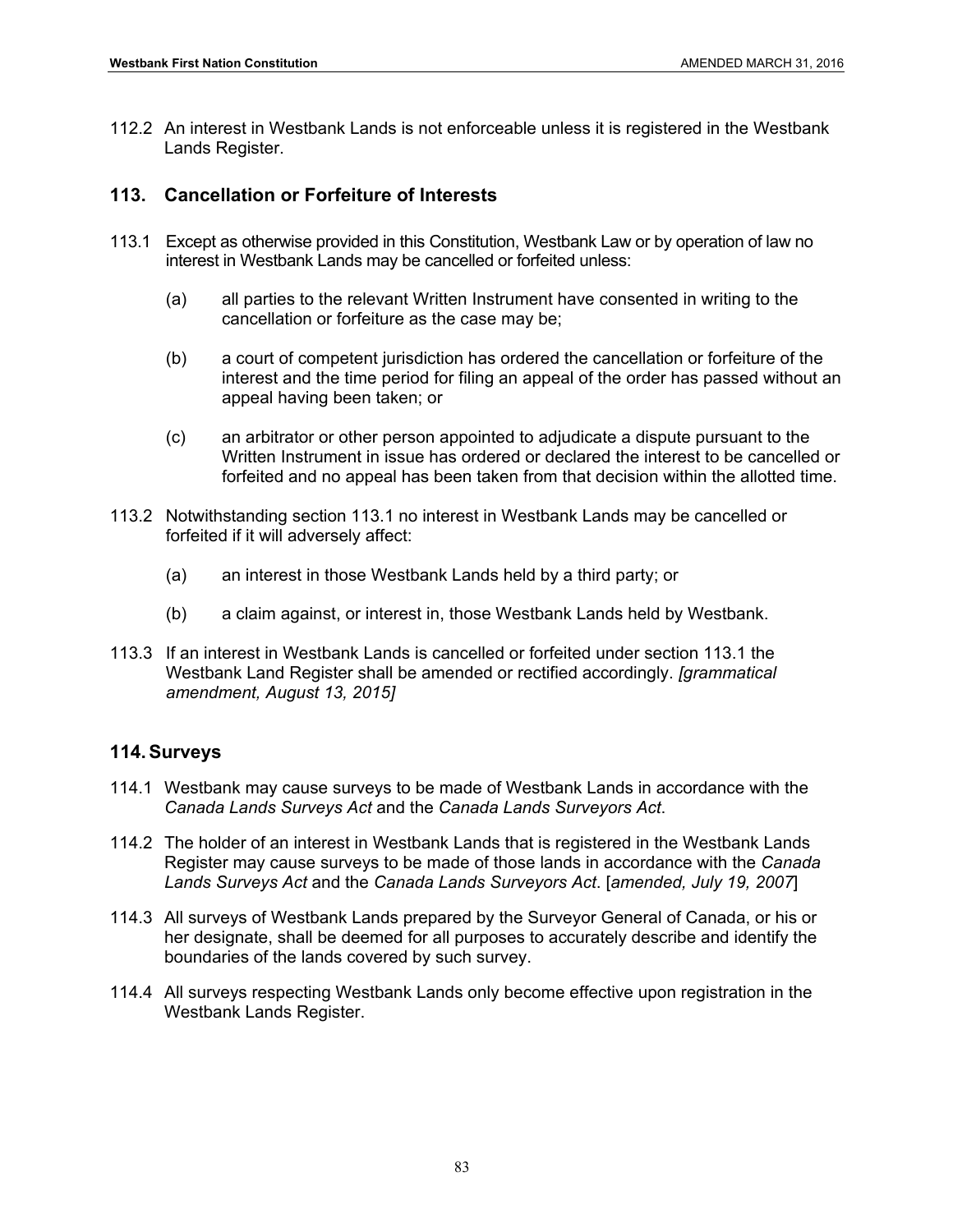# **115. Exchange of Lands**

- 115.1 Subject to federal expropriation, no part of Westbank Lands shall be sold so as to remove their status as Westbank Lands except for an exchange of lands in circumstances where:
	- (a) Westbank receives land of greater or equivalent size or value in consideration for the exchange taking into account all of its interests involved;
	- (b) Canada is willing to set apart the lands received in exchange as a reserve as defined in section 2(1) under the *Indian Act* for the use and benefit of Westbank and as subsection 91(24) lands as set out in the *Constitution Act, 1867*;
	- (c) Council has made full disclosure to the Membership of all the circumstances surrounding the exchange. At least three Membership meetings shall be held where the proposed transactions are disclosed; and
	- (d) the exchange is approved in a referendum held under Part XII of this Constitution.

[*amended, July 19, 2007*]

# **116. Expropriation for Community Purposes**

- 116.1 Westbank may expropriate an interest in Westbank Lands for a Community Purpose provided that no expropriation may take place until the following conditions, in the order listed, have been met:
	- (a) a Westbank Law has been enacted setting out:
		- i) a procedure governing the expropriation process;
		- ii) a method of determining fair compensation to be paid to the interest holder; and
		- iii) the procedure for an Arbitrator to resolve disputes regarding the amount of compensation to be paid to the interest holder.
	- (b) written notice has been given to the interest holder specifying the interest that is being considered for expropriation;
	- (c) Council has attempted in good faith to negotiate an agreement with the interest holder for the transfer of the interest that is being considered for expropriation but has failed to reach such an agreement; and
	- (d) Council has issued a report to the Membership setting out the Community Purpose for which the proposed expropriation is required and the necessity for the proposed expropriation.

## **117. Dispute Resolution**

117.1 Except as otherwise provided in this Part disputes in relation to Westbank Lands or interests in Westbank Lands shall be determined as follows: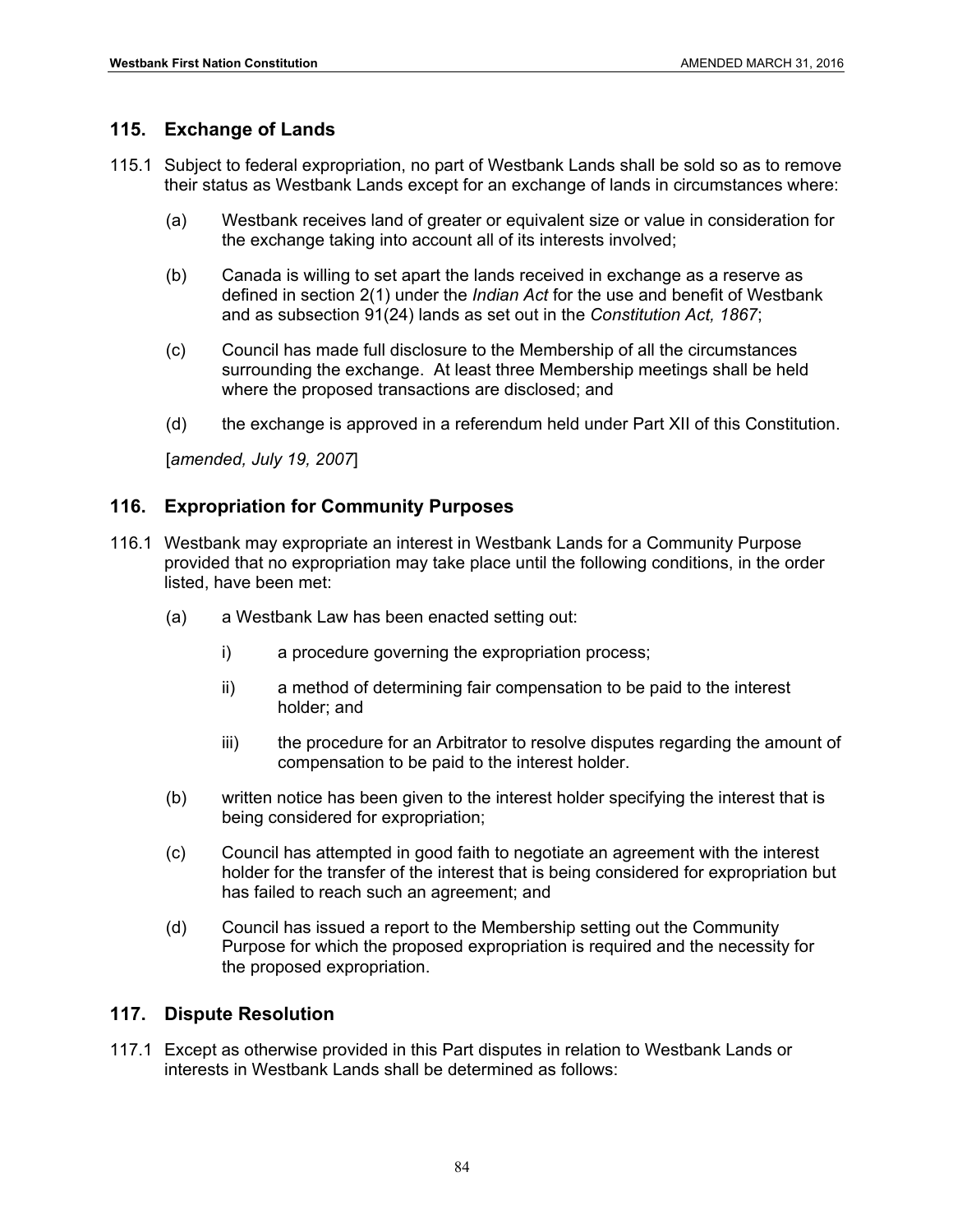- (a) the parties to the dispute may agree that the dispute may be determined by mediation, arbitration or other dispute resolution mechanism agreed to by the parties; or
- (b) if the parties to the dispute do not agree on a dispute resolution mechanism, the dispute shall be determined by a court of competent jurisdiction.

# **118. Delegation**

- 118.1 Westbank may, by Resolution, delegate any authority under this Part to the Westbank Lands Office or the Director of Lands other than:
	- (a) law making,
	- (b) the adjudication of violations of Westbank Law; or
	- (c) a matter required under this Part to be determined in a specific manner.
- 118.2 Westbank may, by Westbank Law, establish boards, tribunals, commissions or other bodies to carry out any duties or responsibility under this Part other than:
	- (a) law-making;
	- (b) adjudication of violations of Westbank Law; or
	- (c) a matter required under this Part to be determined in a specific manner.

## **119. Treatment of Interests in Westbank Lands on Marriage Breakdown**

- 119.1 Westbank shall enact a law within twelve months of the date this Constitution comes into force setting out rules and procedures applicable to use, occupancy and possession of Westbank Lands and the division of interests in these lands on the breakdown of a marriage involving at least one Member.
- 119.2 For greater certainty, the Westbank Laws described in section 119.1 shall not discriminate on the basis of sex but may distinguish as between Members and non-Members for the purpose of determining what type of interest in Westbank Lands may be held by an individual.

## **120. Review**

120.1 [*repealed, July 19, 2007*]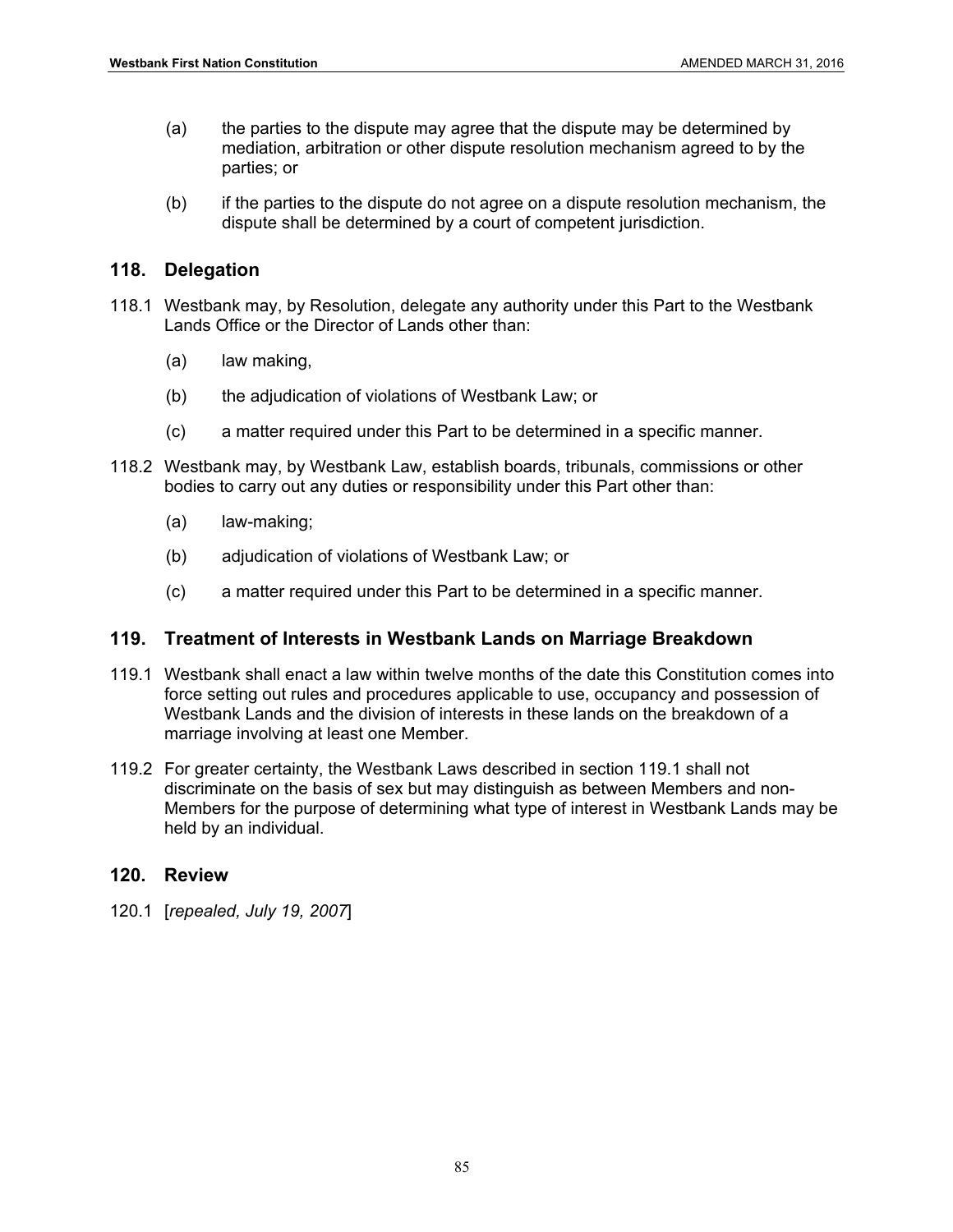# **PART XII – Referendum Procedures**

## **121. Holding a Referendum**

- 121.1 Council shall hold a referendum by way of vote when so required by this Constitution or when it considers it advisable. A second referendum on any question cannot be held for at least one hundred and twenty (120) days after the first vote on that question.
- 121.2 Council shall, by Resolution at least ninety (90) days prior to the date on which the referendum is to be held:
	- (a) set a date for the referendum;
	- (b) determine the question or questions to be asked in the referendum;
	- (c) appoint an Electoral Officer to conduct the referendum; and
	- (d) appoint an Arbitrator to hear and determine any appeals of the referendum.
- 121.3 Unless otherwise required by this Constitution, a question put to referendum shall be approved, if a Majority of the Electors who cast valid ballots vote "YES" to the question asked.
- 121.4 In order to be entitled to vote in a referendum, a person must be an Elector.

# **122. Electoral Officer and Deputy Electoral Officers**

- 122.1 If an Electoral Officer and an Arbitrator have not been appointed within the time set out in section 121.2, the Electoral Officer and Arbitrator shall be appointed by the Director of Operations as soon as possible.
- 122.2 A Deputy Electoral Officer or Officers shall be appointed by the Electoral Officer within fourteen (14) days of the appointment of the Electoral Officer and shall work under the direction of the Electoral Officer.
- 122.3 The Deputy Electoral Officers shall have such powers as described in this Part and those powers of the Electoral Officer as are delegated to them by the Electoral Officer.
- 122.4 The Deputy Electoral Officer shall not be a member of Council.
- 122.5 The Electoral Officer shall not be a Member or salaried officer or employee of Westbank or holder of other contracts of services for Westbank.
- 122.6 Every Electoral Officer and Deputy Electoral Officer shall swear an oath of office before a justice of the peace, notary public or duly appointed commissioner for swearing oaths of office and shall file with the Director of Operations the sworn oath of office before assuming their office.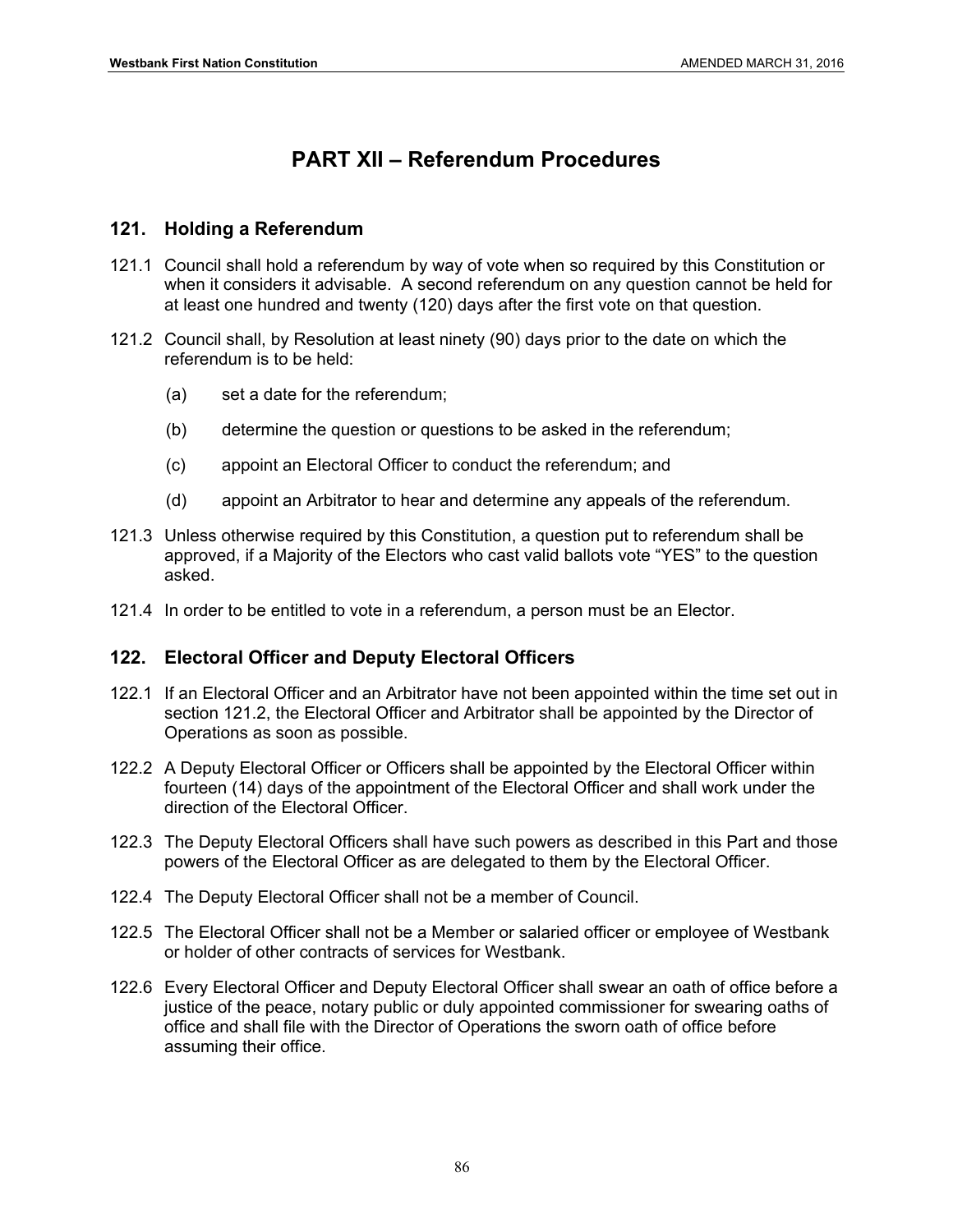122.7 The Electoral Officer may make such order and issue such instructions consistent with the provisions of this Part, as he or she may from time to time deem necessary for the effective administration of the referendum.

# **123. Contact Addresses**

- 123.1 The Membership Administrator shall, within seven (7) days of the Electoral Officer assuming office, provide the Electoral Officer with the names and contact addresses of Members who will have attained the age of eighteen (18) as of the date of the referendum. [*amended, July 19, 2007*]
- 123.2 The contact address shall take the form of a mailing address.
- 123.3 The contact address shall be used only for the purposes of providing notices, mail-in ballots or other documents to Electors who are entitled to receive them under this Part or Part VI of this Constitution. Except for these purposes, the contact address shall not be disclosed by the Electoral Officer without the consent of the Elector.
- 123.4 Electors shall be responsible for providing the Membership Administrator or the Electoral Officer with current contact addresses. [*amended, July 19, 2007*]
- 123.5 A document shall be considered properly provided if it was mailed or delivered to the contact address of the Elector.

# **124. Electors' List**

- 124.1 The Electoral Officer shall prepare an Electors' List within thirty (30) days of assuming office. The Electors' List will be the official record of Electors for the referendum.
- 124.2 The Electoral Officer shall post the Electors' List in a public area of the Westbank administration building and in other conspicuous place or places on Westbank Lands, as may be determined by the Electoral Officer, no later than sixty (60) days prior to the date on which the referendum is to be held.
- 124.3 A person whose name does not appear or does not correctly appear on the Electors' List and who believes they are eligible to be an Elector, or an Elector acting on their behalf, may, no later than ten (10) days prior to the date on which the referendum is to be held, apply in writing to the Electoral Officer to have his or her name added to the Electors' List.
- 124.4 The application under section 124.3 shall set out the reasons why the person's name should be added to the Electors' List, together with any documents supporting the application.
- 124.5 Where the Electoral Officer believes or has information that a person whose name is on the Electors' List is not an Elector, or where an Elector applies in writing to the Electoral Officer to have another person's name removed from the Electors' List because that person does not qualify as an Elector, the Electoral Officer shall give written notice to the person whose eligibility is challenged at lease twenty (20) days prior to the date on which the referendum is to be held.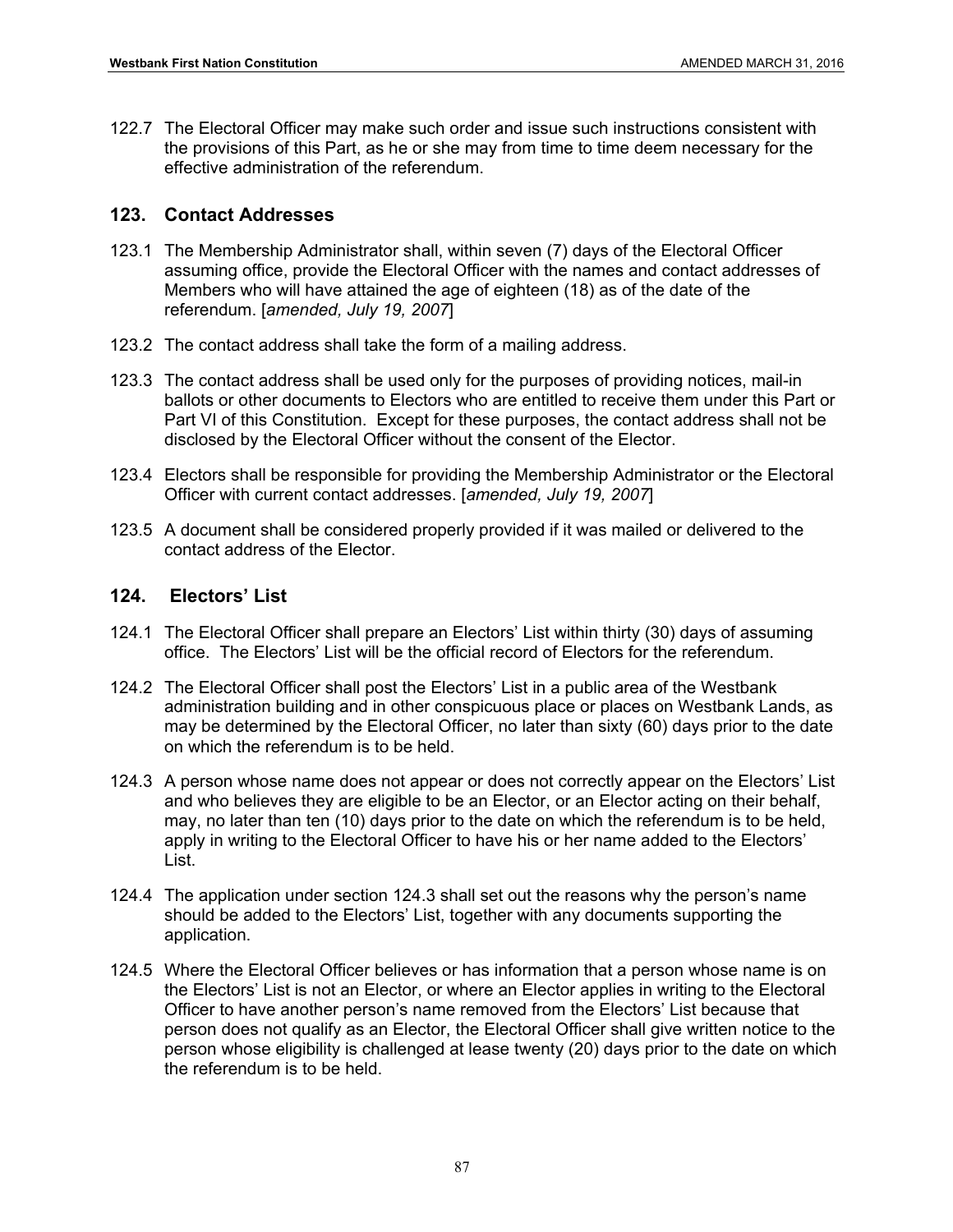- 124.6 The application by an Elector under section 124.5 shall set out the reasons why a person's name should be removed from the Electors' List together with any documents supporting the application and must be received by the Electoral Officer no later than twenty-one (21) days prior to the date on which the referendum is to be held.
- 124.7 The notice given under section 124.5, shall include the reasons for seeking removal of a name from the Electors List and any supporting documents, and shall, provide notice that a written reply may be sent to the Electoral Officer which must be received no later than ten (10) days prior to the date on which the referendum is to be held.
- 124.8 After consideration of all information and representations relating to amendments to the Electors' List, the Electoral Officer shall add or delete names to the Electors' List, based on whether persons qualify as Electors.
- 124.9 The Electoral Officer shall give a person whose name has been added to or deleted from the Electors' List written notice of the decision and shall post the decision in a public area of the Westbank administration building and in other conspicuous place or places on Westbank Lands as may be determined by the Electoral Officer at least five (5) days prior to the date on which the referendum is to be held.
- 124.10 The decision of the Electoral Officer under section 124.8 is final and not subject to appeal.
- 124.11 The Electoral Officer shall, at least five (5) days prior to the date on which the referendum is to be held, post a final Electors' List in a public area of the Westbank administration building and in other conspicuous place or places on Westbank Lands as may be determined by the Electoral Officer.
- 124.12 Any person whose name does not appear on the final Electors' List shall not be entitled to vote in the referendum.

## **125. Preparation of Ballots**

- 125.1 The Electoral Officer shall prepare ballots setting out the question to be asked in the referendum.
- 125.2 The ballots shall indicate that the Elector is to signify his or her choice with an "X" or other mark under the word "YES" or "NO" in the appropriate space opposite each question stated on the ballot.

## **126. Entitlement to Vote by Mail-in Ballot**

- 126.1 At least sixty (60) days prior to the date on which the referendum is to be held, the Electoral Officer shall publish a notice in the Westbank newsletter sent to Electors or shall forward to Electors at their contact address a notice setting out the conditions for voting by mail-in ballot.
- 126.2 The notice shall include:
	- (a) notification that a copy of this Constitution can be obtained at the Westbank administration building;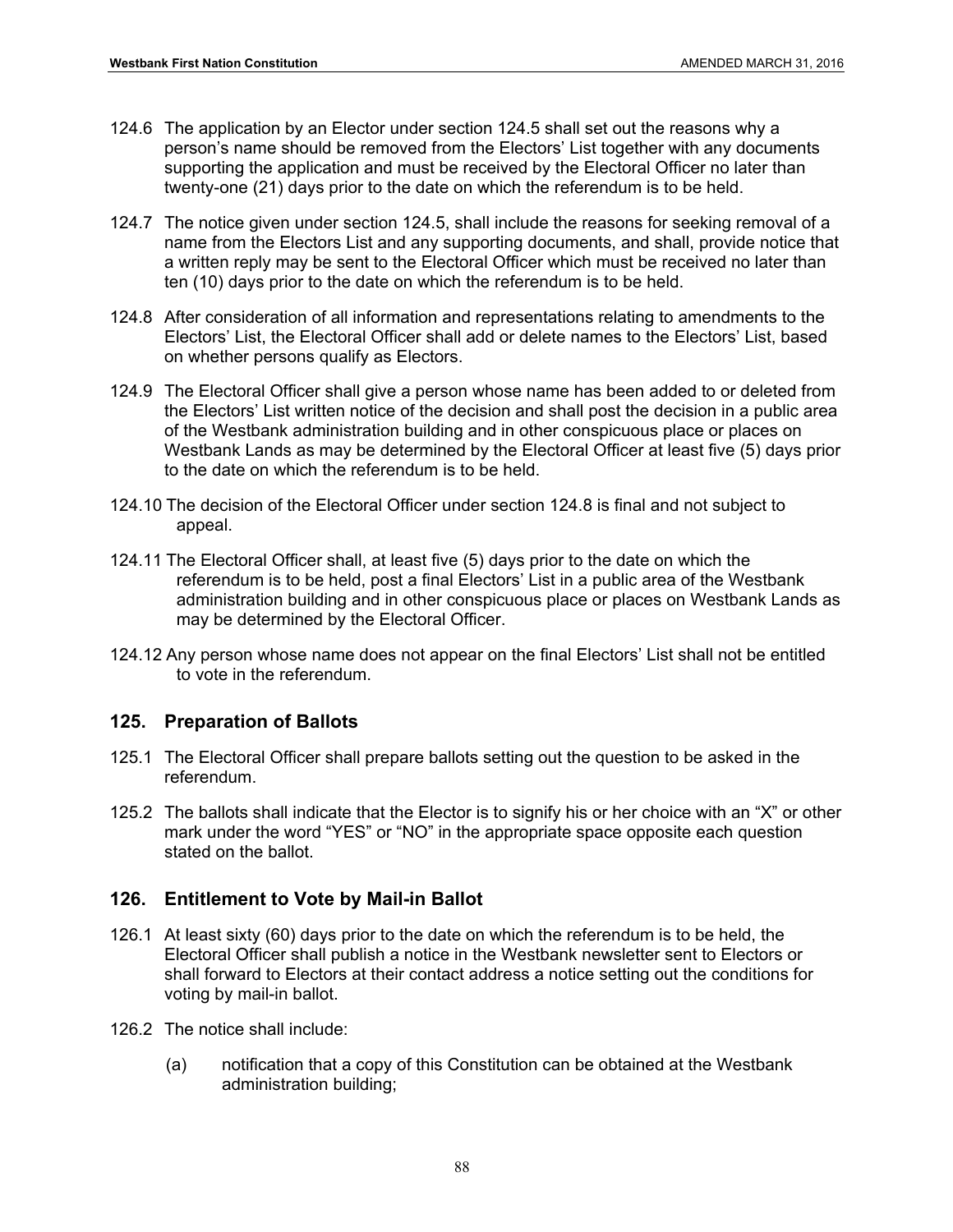- (b) the places where copies of the Electors' List shall be posted in a public area of the Westbank administration building;
- (c) a statement that Electors Ordinarily Resident on Westbank Lands who are unable to vote in person on the date of the referendum may at least fifteen (15) days prior to the date on which the referendum is to be held, apply to the Electoral Officer to vote by mail-in ballot;
- (d) a statement that Electors who are not Ordinarily Resident on Westbank Lands are entitled to vote by mail-in ballot and that a mail-in ballot will be sent to them unless they advise the Electoral Officer in writing that they do not want to receive a mail-in ballot at least forty (40) days prior to the date on which the referendum is to be held;
- (e) the business address, telephone and facsimile number of the Electoral Officer; and
- (f) the date of the notice.
- 126.3 Any Elector who is Ordinarily Resident on Westbank Lands and who is unable to vote in person on the date of the referendum is to be held may, at least fifteen (15) days prior to the date on which the referendum is to be held, apply to the Electoral Officer to vote by mail-in-ballot.
- 126.4 Any Elector who is not Ordinarily Resident on Westbank Lands and who has not been sent a mail-in ballot package in accordance with section 126.6 may, at least fifteen (15) days prior to the date on which the referendum is to be held, apply to the Electoral Officer to vote by mail-in ballot.
- 126.5 An Elector requesting a mail-in ballot package shall provide the Electoral Officer with a current mailing address.
- 126.6 The Electoral Officer shall, at least thirty-five (35) days prior the date on which the referendum is to be held, mail to every Elector who is not Ordinarily Resident on Westbank Lands and to every Elector who is Ordinarily Resident on Westbank Lands whose application to vote by mail-in ballot has been received, a mail-in ballot a package consisting of:
	- (a) a ballot initialed on the back by the Electoral Officer;
	- (b) an inner postage-paid return envelope, pre-addressed to the Electoral Officer;
	- (c) a second inner envelope marked "ballot" for insertion of the completed ballot;
	- (d) an Elector declaration form which shall set out:
		- i) the name of the Elector;
		- ii) the membership number of the Elector; and
		- iii) the name, address and telephone number of the witness to the signature of the Elector.
	- (e) a letter of instruction regarding voting by mail-in ballot; and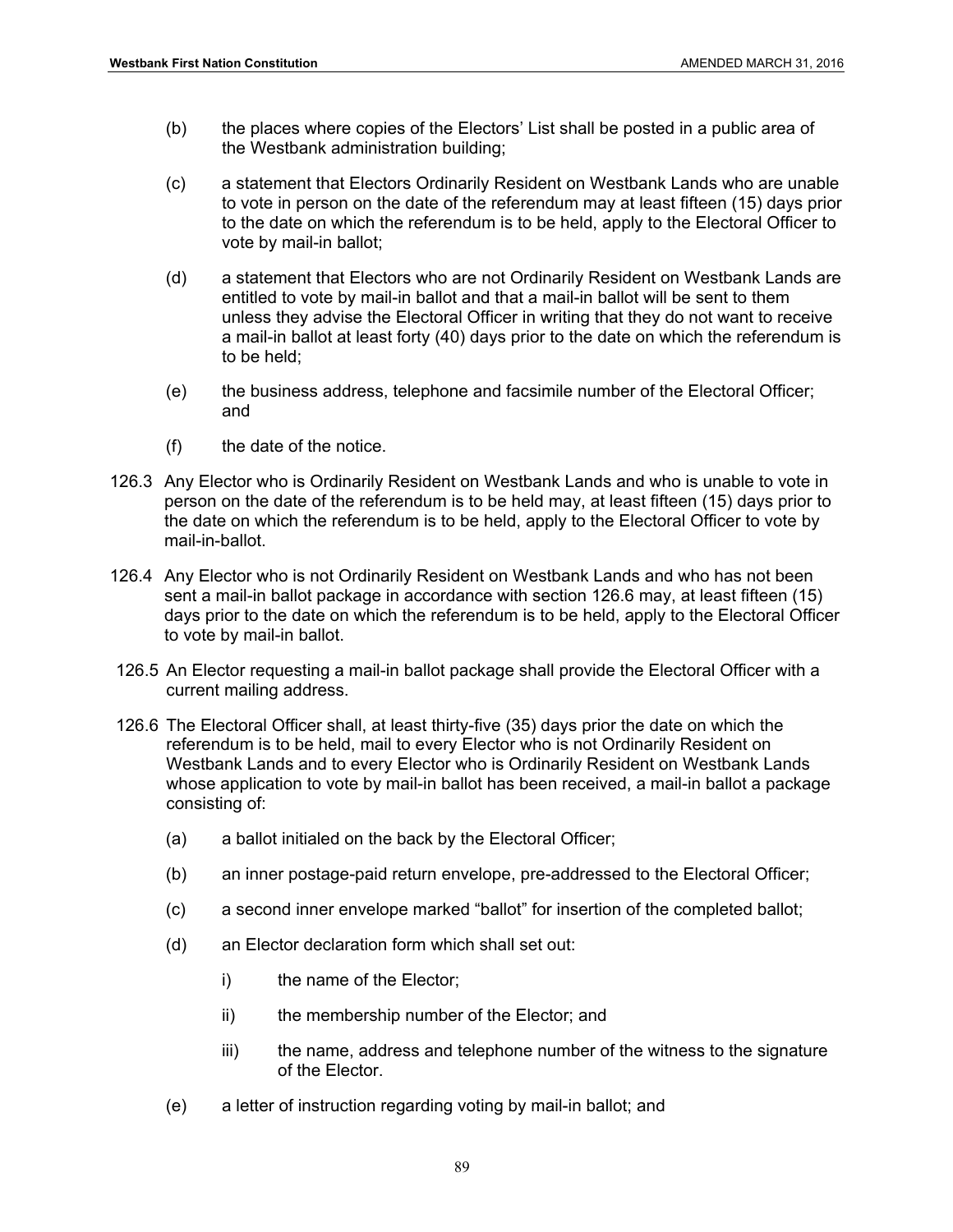- (f) a statement identifying the location of all polling places, advising the Elector that they may vote in person at any polling station on the day of the referendum if they return their mail-in ballot to the Electoral Officer at the polling station or swear a written declaration before the Electoral Officer, a justice of the peace, notary public or duly appointed commissioner for taking oaths that they have lost the mail-in ballot.
- 126.7 Upon receipt of an application to vote by mail-in ballot under sections 126.3 and 126.4, the Electoral Officer shall mail a mail-in ballot package described in section 126.6 to the Elector whose name appears on the application. [*amended, July 19, 2007*]

#### **127. Notice of Polls**

- 127.1 The Electoral Officer shall, at least thirty (30) days prior to the date on which the referendum is to be held, post a notice of polls in a public area of the Westbank administration building and in other conspicuous place or places on Westbank Lands, as may be determined by the Electoral Officer.
- 127.2 The notice of polls shall include:
	- (a) the date of the referendum;
	- (b) the time the polling stations will be open and closed;
	- (c) the location of the polling stations;
	- (d) the question or questions to be asked in the referendum; and
	- (e) a statement that the Electors' List is posted in a public area of the Westbank administration building.

## **128. Voting by Mail-in Ballot**

- 128.1 An Elector shall vote by mail-in ballot by:
	- (a) clearly marking the ballot with an (X) or other mark that clearly indicates the Elector's choice under the word "YES" or "NO" in the appropriate space opposite each question stated on the ballot;
	- (b) folding the ballot in a manner so as to conceal the mark or marks on the face of the paper but exposing the Electoral Officer's initials on the back;
	- (c) placing the ballot in the inner envelope marked "ballot" and sealing the envelope;
	- (d) completing and signing the Elector declaration form in the presence of a witness who is at least eighteen (18) years of age;
	- (e) placing the inner envelope and the completed, signed and witnessed Elector declaration form in the postage-paid, return envelope, pre-addressed to the Electoral Officer; and
	- (f) delivering to, or otherwise ensuring receipt of the envelope by the Electoral Officer before the time at which the polls close on the day of the referendum.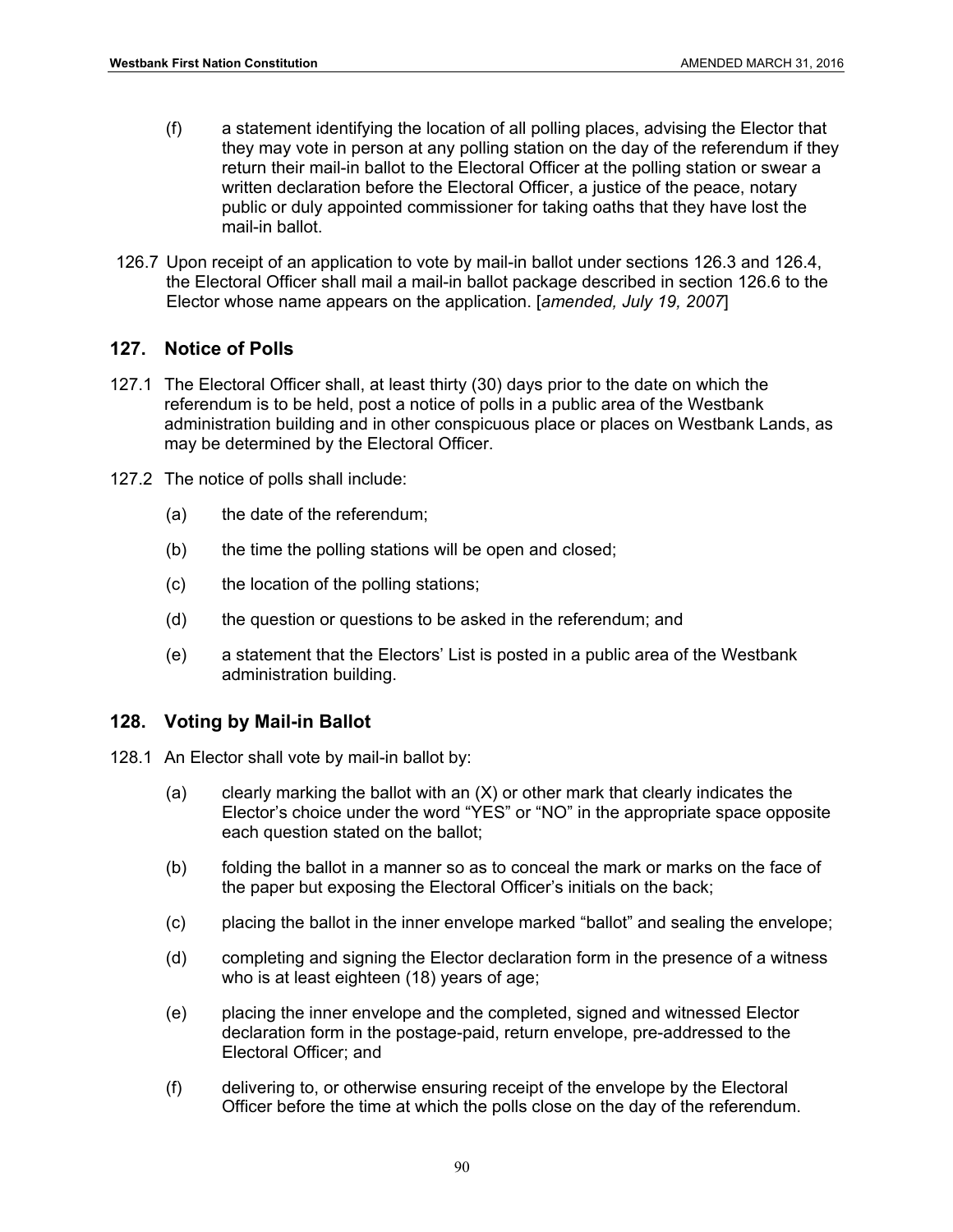- 128.2 Mail-in ballots that are not received by the Electoral Officer before the time at which the polls close on the day of the referendum shall not be counted.
- 128.3 An Elector to whom a mail-in ballot was mailed or delivered may vote in person at a polling station if:
	- (a) the Elector returns the mail-in ballot to the Electoral Officer or Deputy Electoral Officer; or
	- (b) where the Elector does not have the mail-in ballot with them, the Elector provides the Electoral Officer or the Deputy Electoral Officer with a written declaration that they have not previously voted by mail-in ballot and will not vote by mail-in ballot signed in the presence of either the Electoral Officer, Deputy Electoral Officer, justice of the peace, notary public or commissioner for taking oaths. *[amended, August 13, 2015]*

# **129. Voting at a Polling Station**

- 129.1 The polling station shall be open from eight o'clock (8:00) in the morning until eight o'clock (8:00) in the evening on the day on which the referendum is to be held.
- 129.2 The Electoral Officer shall, before the polling station is open, supply the polling station with:
	- (a) ballot boxes;
	- (b) a sufficient number of ballots;
	- (c) the final Electors' List;
	- (d) the necessary materials for marking ballots; and
	- (e) a ballot tally sheet to identify the number of confirmed votes and the number of rejected ballots.
- 129.3 The Electoral Officer shall provide a voting compartment inside the polling station where the Electors can mark their ballots free from observation and the Electoral Officer may appoint security to maintain order at the Polling Site.
- 129.4 The Electoral Officer or Deputy Electoral Officer shall, immediately before the commencement of the poll:
	- (a) open the ballot box and, in the presence of any appointed security and other Deputy Electoral Officers, confirm that it is empty and complete a written statement to that effect;
	- (b) lock and properly seal the ballot box in a manner preventing it from being opened without breaking the seal; and
	- (c) place the ballot box in public view for the reception of the ballots.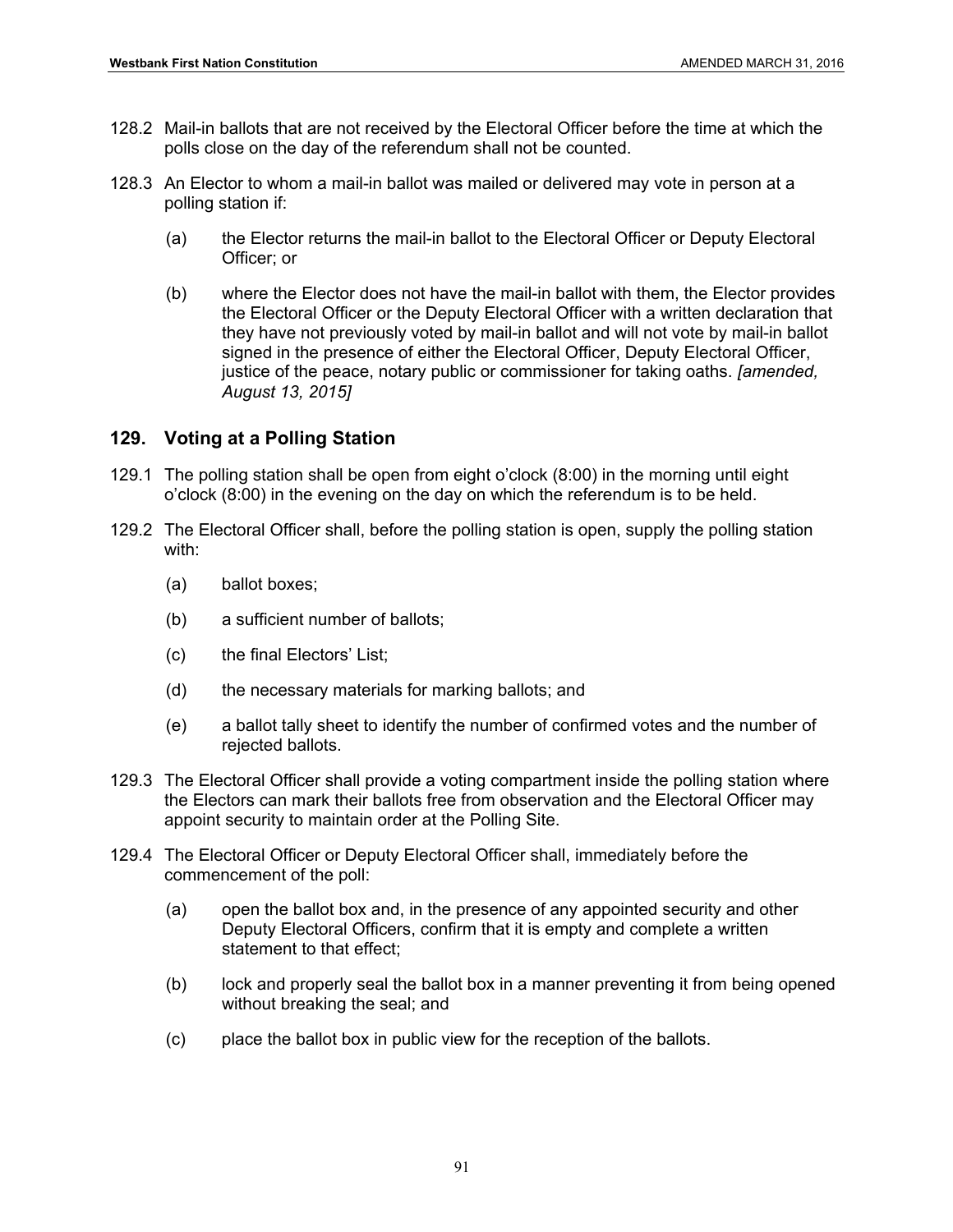- 129.5 Each person presenting themselves at a polling station for the purpose of voting shall present to the Electoral Officer or Deputy Electoral Officer identification issued by the Federal or Provincial government or by Westbank.
- 129.6 Where a person does not have identification they shall be deemed to be properly identified if they are known to the Electoral Officer or Deputy Electoral Officer.
- 129.7 Where a person is properly identified as an Elector, he or she shall sign the sign-in sheet presented by the Electoral Officer or Deputy Electoral Officer and list their membership number on the sign-in sheet.
- 129.8 Upon signing the sign-in sheet, the Elector shall receive a ballot initialed by the Electoral Officer or Deputy Electoral Officer.
- 129.9 The Electoral Officer or Deputy Electoral Officer shall place in the proper column of the Electors' List, a mark opposite the name of every Elector receiving a ballot.
- 129.10 The Electoral Officer or Deputy Electoral Officer shall, when requested to do so, explain the method of voting to the Elector.
- 129.11 Voting at all referendums shall be by secret ballot.
- 129.12 No Elector may vote by proxy or authorize another person to vote on his or her behalf.
- 129.13 Notwithstanding section 129.12 and section 129.16 any Elector who requires assistance may request that the Electoral Officer or a Deputy Electoral Officer vote on their behalf in their presence in favour of, or against the question, as the Elector directs.
- 129.14 In the event that an Elector votes in the manner described in section 129.13, the Electoral Officer or Deputy Electoral Officer shall note on the Electors' List in the column for remarks opposite the name of such Elector, the fact that the ballot was marked by him or her in the presence of the Elector and the reasons therefore.
- 129.15 Except for voting in the manner provided in section 129.13, the Electoral Officer or Deputy Electoral Officer shall ensure the Elector's privacy while in the voting compartment.
- 129.16 Upon receiving the ballot, each Elector shall:
	- (a) immediately proceed to the voting compartment and clearly mark the ballot with an (X) or other mark that clearly indicates the Elector's choice under the word "YES" or "NO" in the appropriate space opposite each question stated on the ballot;
	- (b) fold the ballot, so as to conceal their choice in such a manner that only exposes the initials of the Electoral Officer or Deputy Electoral Officer; and
	- (c) without unfolding the ballot, have the Electoral Officer or Deputy Electoral Officer verify his or her initials and at once deposit the ballot into the ballot box in the presence of the Deputy Electoral Officer in the polling station.
- 129.17 An Elector who inadvertently spoils his or her ballot may return it to the Electoral Officer or Deputy Electoral Officer in order to obtain another ballot, and the Electoral Officer or Deputy Electoral Officer shall write the word "cancelled" upon the spoiled ballot, deposit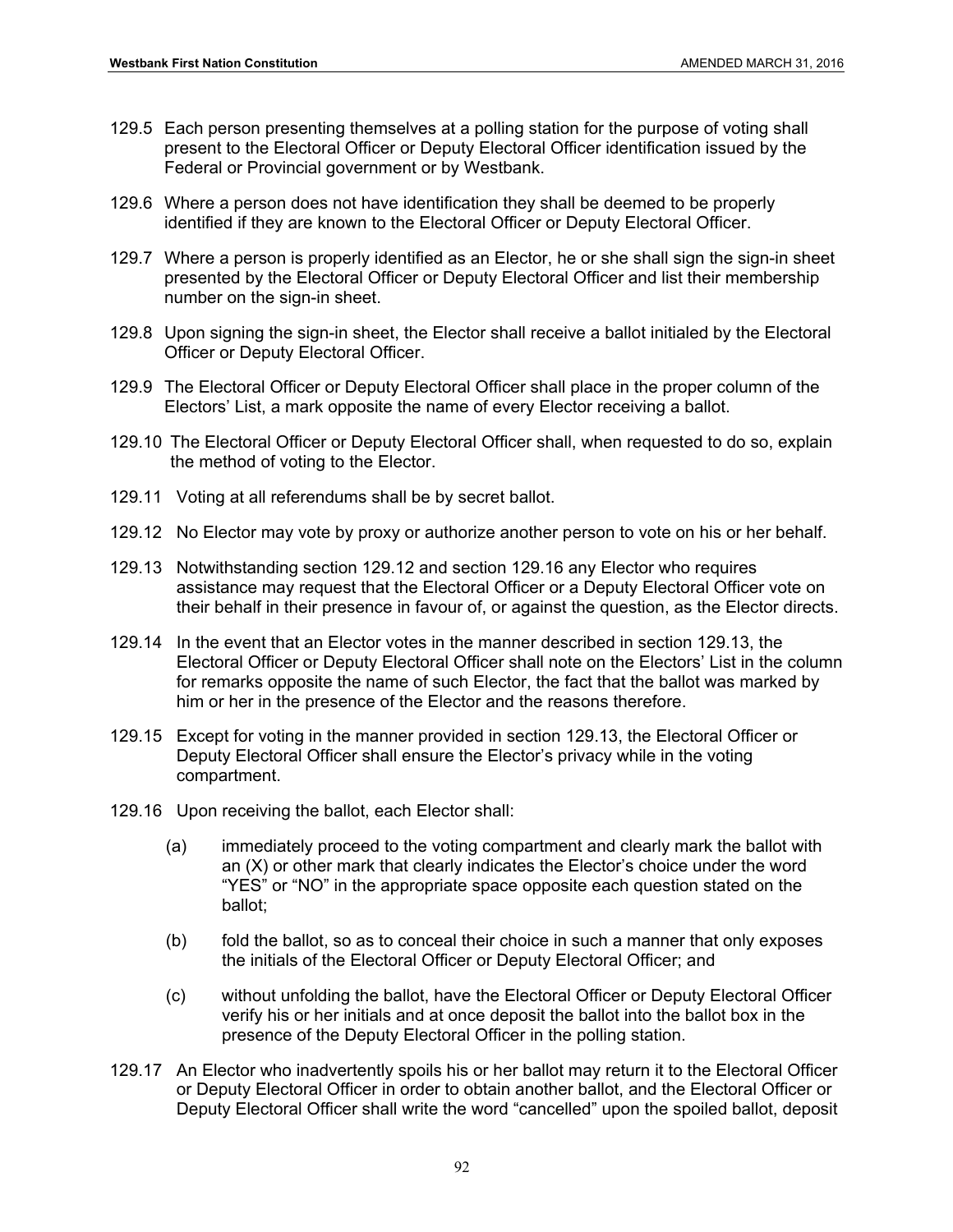it in an envelope for cancelled and declined ballots and provide the Elector with a new ballot initialled by the Electoral Officer or Deputy Electoral Officer.

- 129.18 An Elector who has received a ballot and subsequently decides not to vote, must return the ballot to the Electoral Officer or Deputy Electoral Officer, who shall mark the word "declined" on the face of the ballot and deposit it in an envelope for cancelled and declined ballots.
- 129.19 An Elector forfeits his or her right to vote at the referendum after being provided a ballot by the Electoral Officer or Deputy Electoral Officer if that person leaves the polling station without delivering the ballot to the Electoral Officer or the Deputy Electoral Officer.
- 129.20 Any Elector who is inside the polling station at the time fixed for closing the poll shall be entitled to vote.
- 129.21 No one other than the Electors who are in the process of voting, or in the case of an elderly or physically incapacitated person, an attendant, is permitted to be inside the voting compartment. [*amended, July 19, 2007*]
- 129.22 No person shall, on the day the referendum is held, on the premises of the polling site:
	- (a) distribute any printed materials except such materials as may be distributed by the Electoral Officer or Deputy Electoral Officer for the purposes of conducting the referendum;
	- (b) interfere with or influence, or attempt to interfere with or influence, any Elector in marking his or her ballot; or
	- (c) obtain, or attempt to obtain, information as to how an Elector is about to vote or has voted; or
	- (d) disrupt, or attempt to disrupt, the voting process.

[*amended, July 19, 2007*]

129.23 The Electoral Officer may request appointed security to remove any person from the Polling Site who is in violation of sections 129.22.

# **130. Procedures After the Close of the Polls**

- 130.1 Immediately after the close of the polls, the Electoral Officer shall, in the presence of the Deputy Electoral Officer and any Electors who choose to be present, open each envelope containing a mail-in ballot that was received before the close of the polls and without unfolding the ballot:
	- (a) set aside the ballot if:
		- i) it was not accompanied by an Elector declaration form or the Elector declaration form is not signed or witnessed,
		- ii) the name of the person set out in the Elector declaration form is not on the Electors' List,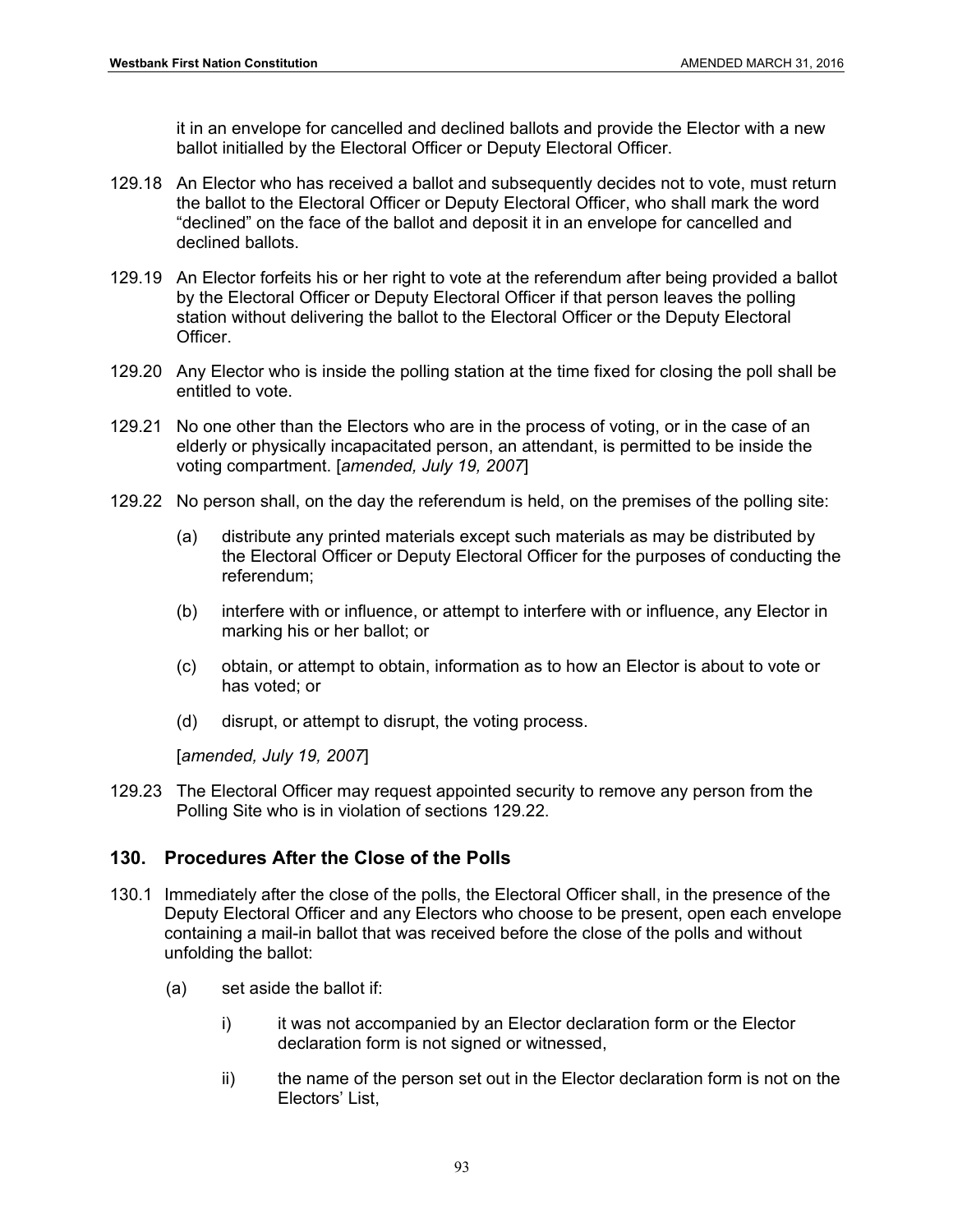- iii) the Electors' List shows that the Elector has already voted; and
- (b) deposit all remaining ballots in the ballot box and place a mark on the final Electors' List.
- 130.2 Immediately after all valid mail-in ballots have been deposited in the ballot box, the Electoral Officer shall, examine the ballots and reject all ballots that:
	- (a) have not been initialed by the Electoral Officer or Deputy Electoral Officer,
	- (b) are marked in such a way that the Elector can be identified; or
	- (c) are marked in such a way that the Elector's choice cannot clearly or unambiguously be determined;
- 130.3 Any rejected ballot shall not be counted as a vote cast.
- 130.4 The Electoral Officer shall report in writing the reasons for rejection of each ballot and attach that report to the rejected ballot.
- 130.5 The rejected ballot and the written report shall be held by the Electoral Officer until the expiration of any appeal period provided for in this Constitution.
- 130.6 The Electoral Officer shall:
	- (a) count the votes given in favour of or against the question or questions submitted in the referendum; and
	- (b) prepare and sign a statement in writing of the number of votes so given and of the number of ballots rejected.
- 130.7 Immediately after the completion of the counting of the votes, the Electoral Officer shall:
	- (a) publicly declare the results of the referendum;
	- (b) prepare a statement in duplicate signed by himself or herself indicating:
		- i) the number of Electors who voted,
		- ii) the number of votes cast in favour of and against the question or questions submitted in the referendum,
		- iii) the number of rejected ballots, and
	- (c) deliver a copy of the statement to Council.
- 130.8 The Electoral Officer shall:
	- (a) within three (3) days of the date on which the referendum is held post in a public area of the Westbank administration building and in other conspicuous place or places on Westbank Lands, as may be determined by the Electoral Officer, a written statement signed by the Electoral Officer, showing the number of votes cast in favour of and against the question or questions submitted in the referendum and the number of rejected ballots; and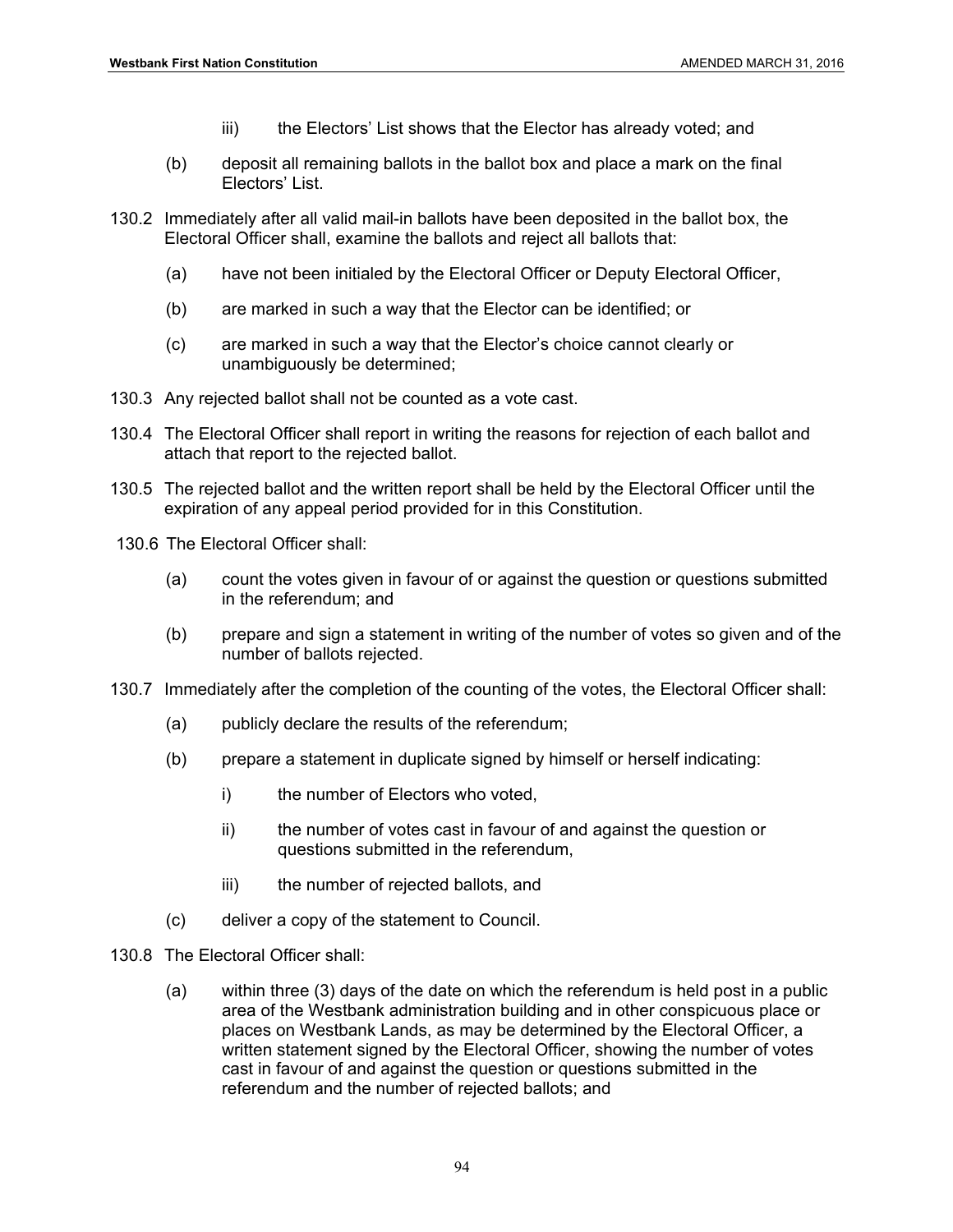(b) publish a written statement, showing the number of votes cast in favour of and against the question or questions submitted in the referendum and the number of rejected ballots, in the Westbank newsletter mailed to Electors or in a separate written notice delivered or mailed to Electors.

## **131. Disposal of Ballots**

131.1 The Electoral Officer shall deposit the ballots used in the voting and the cancelled and declined ballots in a sealed envelope and retain it for one hundred and twenty (120) days after the date on which the referendum is held or until a decision on an appeal is rendered, whichever date is later, after which time the Electoral Officer may, unless directed otherwise by the Council, destroy them in the presence of two witnesses.

#### **132. Appeals**

- 132.1 Any Elector may file an appeal in writing to the Director of Operations requesting that the referendum be declared invalid on one or more of the following grounds:
	- (a) there was a violation of any provision of this Part in the conduct of the referendum that might have affected the result of the referendum; or
	- (b) there was a corrupt or fraudulent practice in connection with the referendum.
- 132.2 Every notice of appeal shall be filed with the Director of Operations within thirty (30) days from the date upon which the referendum was held together with a non-refundable filing fee of seventy-five dollars (\$75).
- 132.3 Every appeal shall also set out in an affidavit sworn before a notary public or a duly appointed commissioner for taking oaths the facts substantiating the grounds for declaring the referendum invalid and shall be accompanied by any documents relied on to support the appeal.
- 132.4 The Elector appealing the result of the referendum shall deposit with the Director of Operations, together with the appeal, security for costs in the amount of five hundred dollars (\$500).
- 132.5 Upon receipt of the referendum appeal, supporting documents and security for costs, the Director of Operations shall forward the appeal and supporting documents to Council.
- 132.6 Council shall have seven (7) days from the receipt of the material described in section 132.5 to file with the Director of Operations a written reply to the appeal.
- 132.7 Upon expiration of the time to file a reply, the Director of Operations shall forward the appeal, supporting documents and any reply to the Arbitrator to hear and determine the appeal.
- 132.8 The Arbitrator may, at his or her discretion, give directions for:
	- (a) fixing the date, time and place for the hearing of the appeal;
	- (b) designating the method of taking evidence, either by sworn declaration or written testimony or both;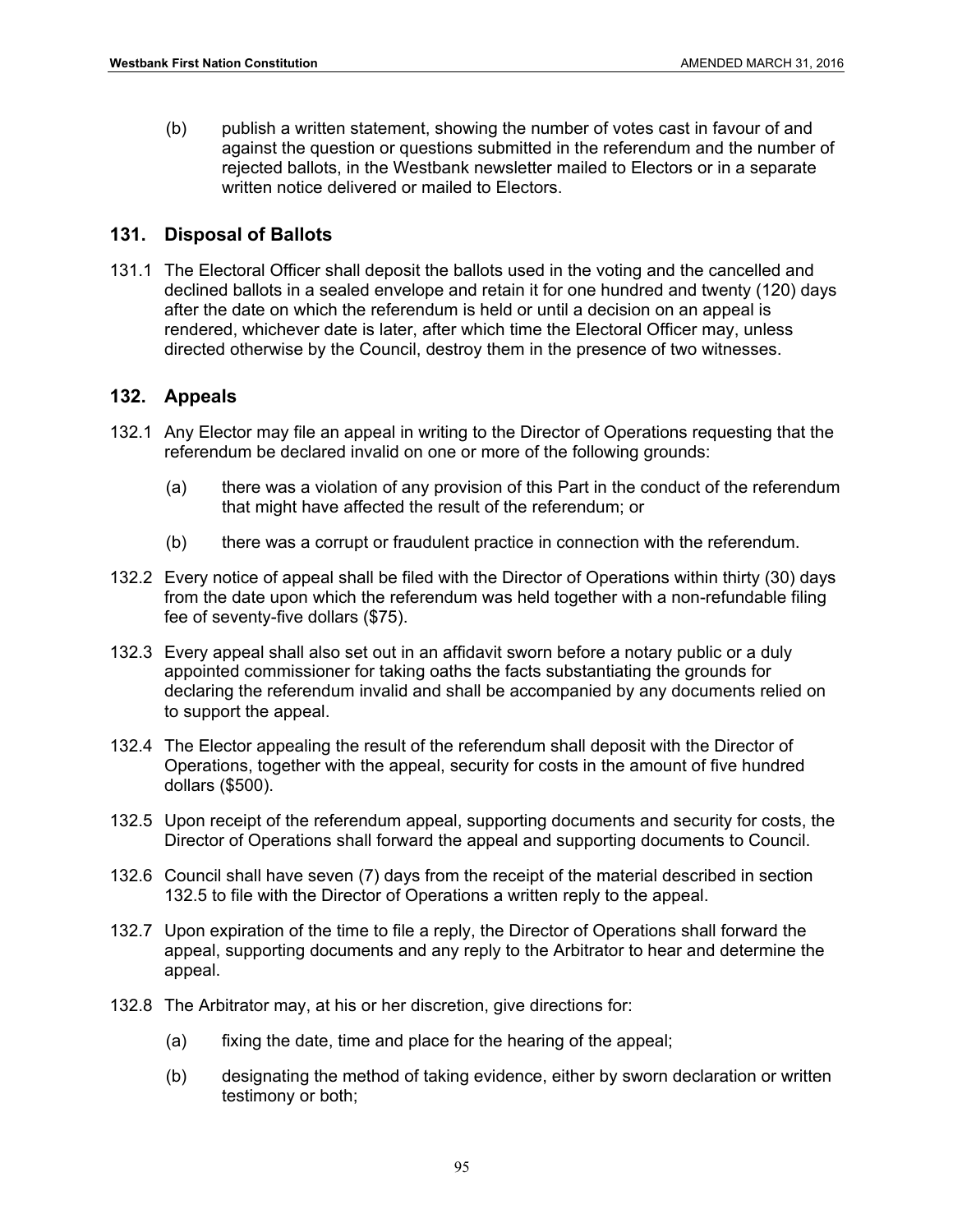- (c) designating what persons are to be notified and how they are to be served; and
- (d) dealing with any matter or other thing not otherwise provided for in this section.
- 132.9 No witness shall be required to divulge how he or she voted in the referendum.
- 132.10 The Arbitrator shall provide a written decision together with reasons, confirming or invalidating the referendum results.
- 132.11 The result in the referendum shall not be declared invalid by reason only of any irregularity or non-compliance with the referendum procedures, or any mistake in the use of forms, if it appears to the Arbitrator that the referendum was conducted in good faith unless the non-compliance, irregularity or mistake materially affected the result of the referendum.
- 132.12 The Arbitrator may in his or her discretion order by whom, to whom and in what manner costs of the appeal shall be paid. The Arbitrator shall make disposition of the security for costs furnished under this section, in accordance with their order.
- 132.13 The Arbitrator shall give the person appealing the referendum and Council written notice of the decision and shall post the decision in a public area of the Westbank administration building and other conspicuous place or places on Westbank Lands, as may be determined by the Arbitrator.
- 132.14 The determination of the Arbitrator is final and not subject to appeal.

#### **133. Penalty**

133.1 In addition to any other penalty or liability, any person who violates any provision of this Part is guilty of an offence and liable upon summary conviction to a fine not exceeding ten thousand dollars (\$10,000).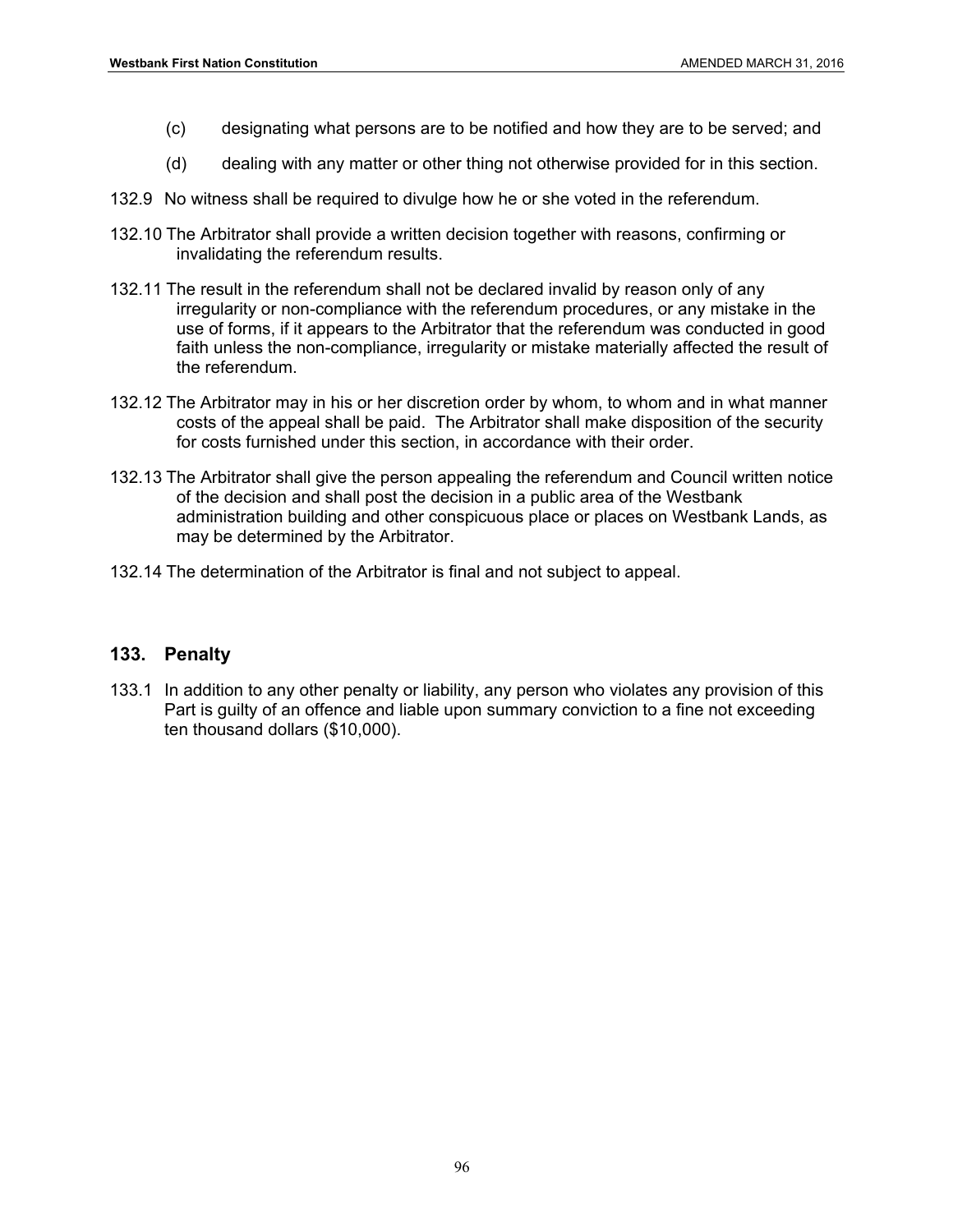# **PART XIII - Amendment of Constitution**

## **134. Procedure**

- 134.1 The process for development and passage of amendments to this Constitution may be initiated by:
	- (a) Resolution; or
	- (b) a Petition presented to Council by at least forty (40) Electors, setting out the specific area in this Constitution requested to be amended.
- 134.2 Upon receipt of the Petition or passage of the Resolution under section 134.1, Council shall develop proposed amendments to this Constitution.
- 134.3 Upon completion of the proposed amendments to this Constitution, Council shall schedule a Special Membership Meeting for the purpose of considering the proposed amendments and shall provide notice to the Membership. *[grammatical amendment, August 13, 2015]*
- 134.4 The notice of the Special Membership Meeting required under section 134.3 shall be provided to the Membership at least twenty (20) days before the meeting and shall include:
	- (a) the date, time and place of the Special Membership Meeting;
	- (b) a summary of the proposed amendments to this Constitution; and
	- (c) notification that the full copy of the proposed amendments to this Constitution and this Constitution can be obtained at the Westbank administration building.
- 134.5 Notice shall be provided to the Membership by:
	- (a) publication of the notice in the Westbank newsletter, delivered or mailed to Electors or by separate notice delivered or mailed to Electors; and
	- (b) posting of the notice in a public area of the Westbank administration building and such other places as Council may direct.
- 134.6 At the Special Membership Meeting, copies of the proposed amendments to this Constitution and this Constitution shall be available to Members present.
- 134.7 At the Special Membership Meeting, the purpose and provisions of the proposed amendments shall be explained by Council, and Members may ask questions and provide comments.
- 134.8 After the Special Membership Meeting held to consider the proposed amendments to this Constitution, Council shall, within sixty (60) days of the date on which the Special Membership Meeting was held, prepare a final draft of the proposed amendments, taking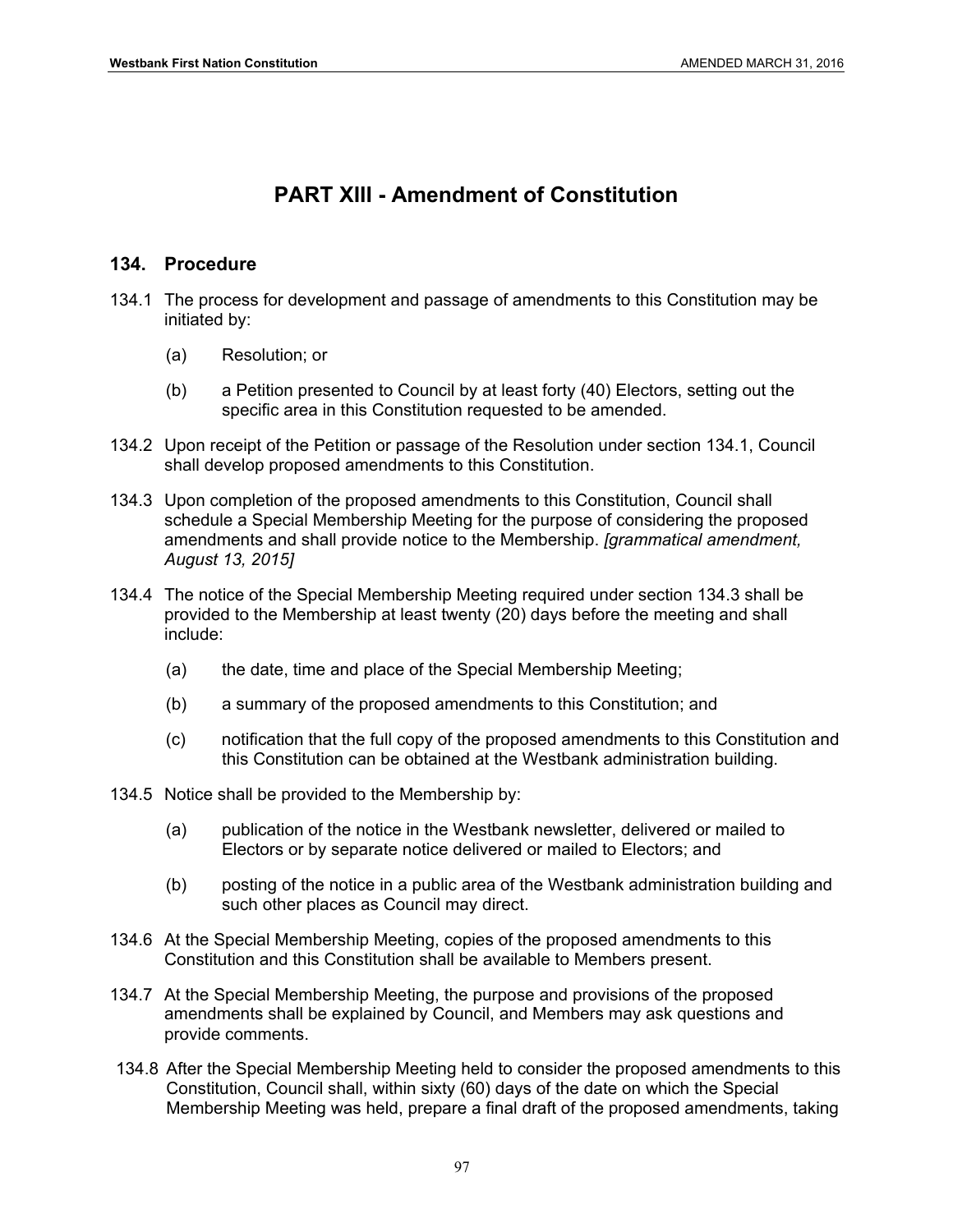into consideration the comments received from Members, the needs of the community and other relevant matters.

- 134.9 The proposed amendments to this Constitution must be approved by referendum held under Part XII of this Constitution.
- 134.10 Proposed amendments to this Constitution approved in accordance with this Part come into effect on the date of the referendum.